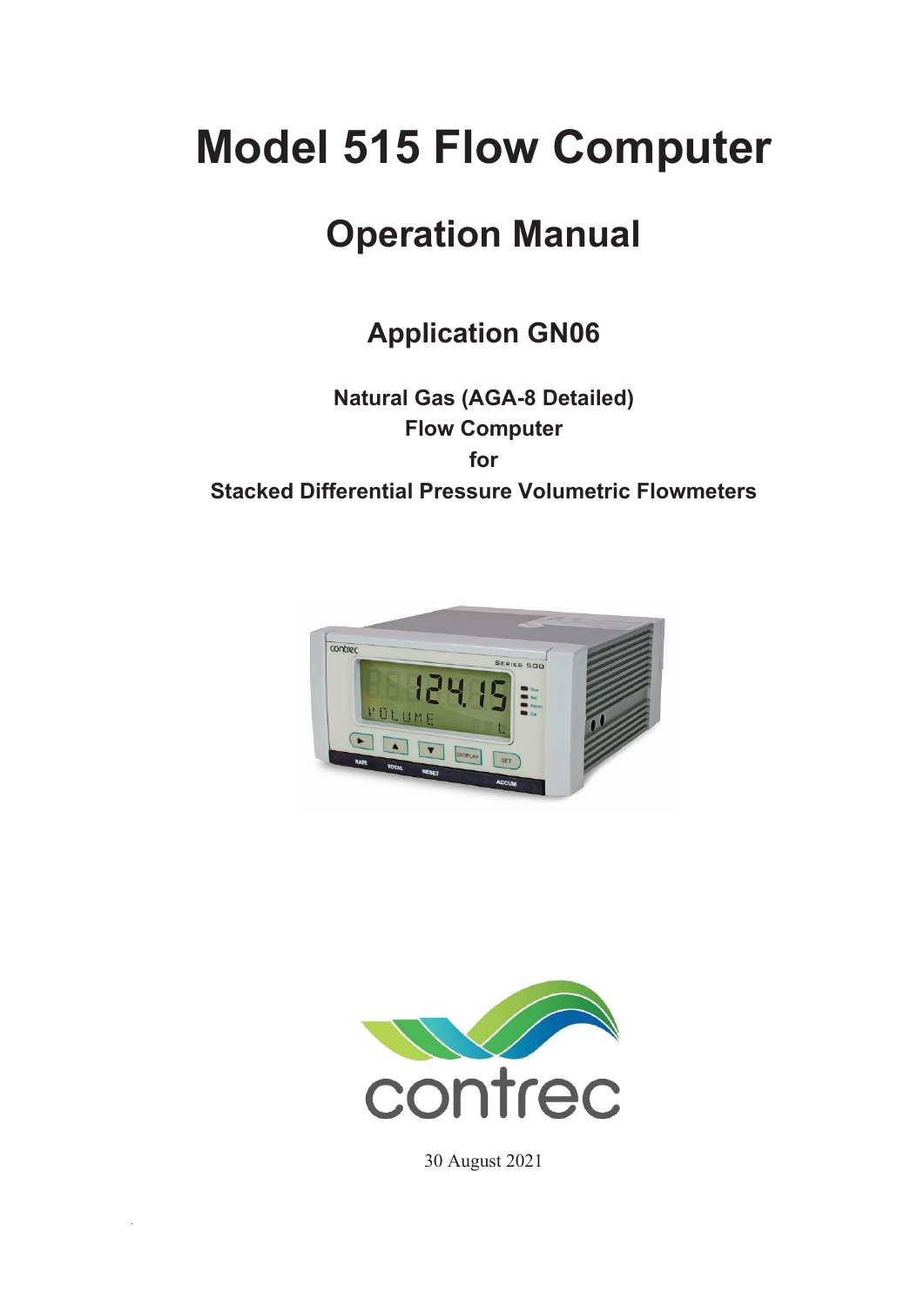### **Model 515 Flow Computer - Operation Manual**

#### © Contrec Limited 2021

The instructions given herein cover the general description, installation, operation and maintenance of the subject equipment. Contrec Limited. reserves the right, without prior notice, to make engineering refinements that may not be reflected in this manual.

Should any questions arise which cannot be answered specifically by this manual, they should be directed to Contrec Limited for further detailed information and technical assistance.

Contrec Limited will not accept any liability for either direct or consequential damages resulting from the use or misapplication of the contents of this manual.

Part of the software embedded in this product is eCos - Embedded Configurable Operating System, a trademark of Red Hat. Portions created by Red Hat are Copyright © 1998, 1999, 2000 Red Hat, Inc. (http://www.redhat.com). All rights reserved

The software in this product was in part provided by Red Hat and any express or implied warranties, including, but not limited to, the implied warranties of merchantability and fitness for a particular purpose are disclaimed. In no event shall the author be liable for any direct, indirect, incidental, special, exemplary, or consequential damages (including, but not limited to, procurement of substitute goods or services; loss of use, data, or profits; or business interruption) however caused and on any theory of liability, whether in contract, strict liability, or tort (including negligence or otherwise) arising in any way out of the use of this software, even if advised of the possibility of such damage.

#### **Contrec Limited**

Riverside, Canal Road, Sowerby Bridge, West Yorkshire HX6 2AY UNITED KINGDOM Tel: +44 1422 829944 Email: sales@contrec.co.uk

### **Website: www.contrec.co.uk**

**Contrec Systems Pty Ltd** 5 Norfolk Avenue Ringwood, Melbourne 3134 AUSTRALIA Tel: +61 4 413 505 114 Email: info@contrec.com.au

#### **Contrec - USA, LLC**

916 Belcher Drive Pelham AL 35124 USA Tel: +1 (205) 685 3000 Fax: +1 (205) 685 3001 Email: contrec@contrec-usa.com



**Publication No: 515-GN06-OM - 30 August 2021**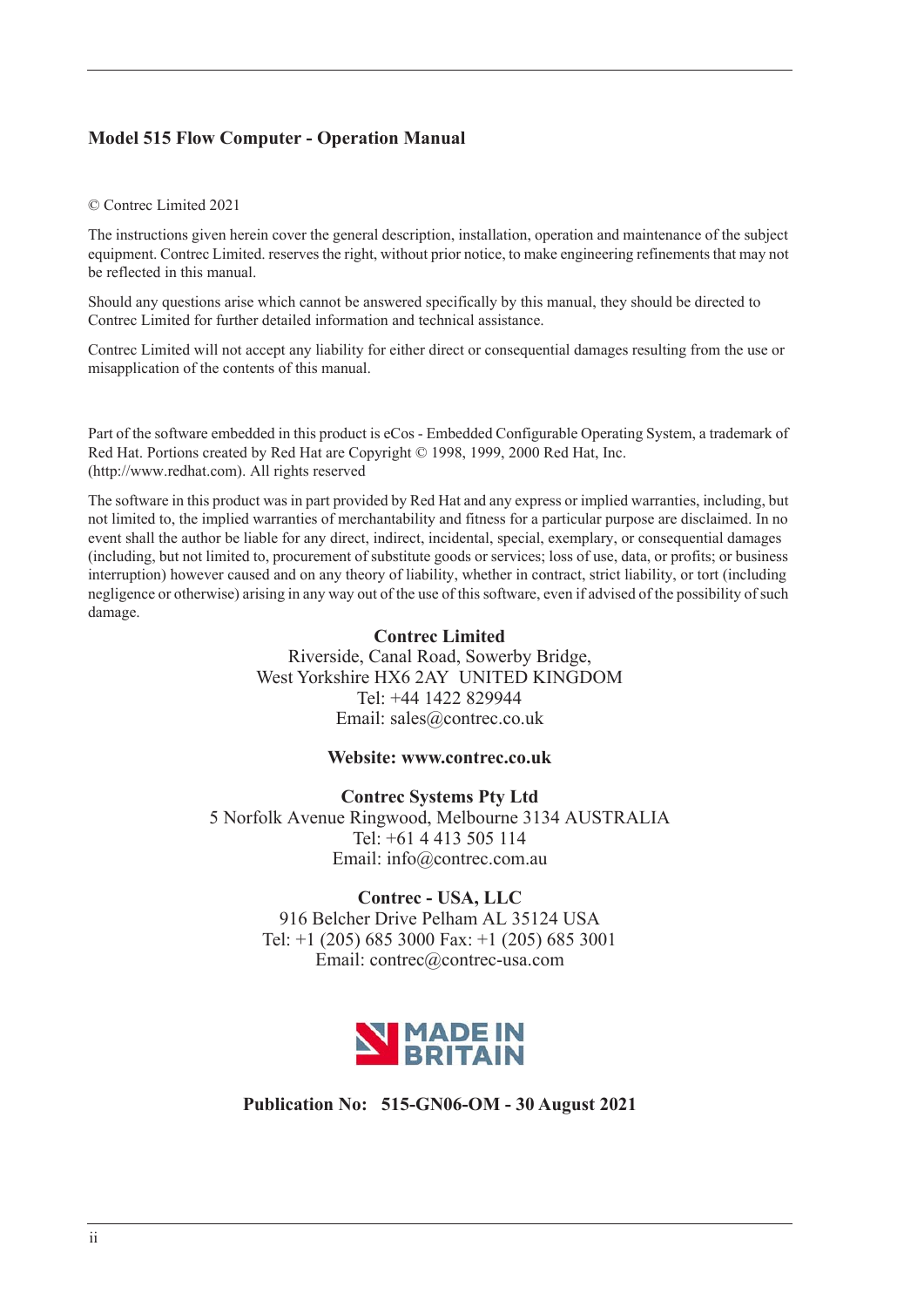

### **The information in this safety notice is for the prevention of injury to personnel and damage to the instrument.**

### **The manufacturer assumes no liability for injury or damage caused by misuse of the instrument or for modifications made to the instrument.**

This document must be consulted in all cases where the following "Caution" safety symbol is used :  $\bigwedge$ 

## **Qualified Personnel**

The instrument must be installed, operated and serviced by persons who have been properly trained and authorised. Personnel must read and understand this manual prior to installation and operation of the instrument. Refer to section 3 for further information regarding permitted maintenance operations. The safety of any system incorporating the equipment is the responsibility of the assembler of the system.

### **Static Hazard**

The 500 series flow computer uses high speed CMOS circuitry which is sensitive to static damage. The user should observe accepted safety practices for handling electronic devices, especially during servicing. Once the unit is installed, grounded and interconnected, the chances of static damage are greatly reduced.

### **Voltage Hazard**

Before connecting power to the instrument, ensure that the supply voltage for the AC or DC input is suitable. The AC voltage rating is as stated on the instrument rating plate. Personnel should take all due care to avoid electric shock. **For safe operation it is essential to connect a mains safety earth to the A.C. power inlet.** Do not operate at altitudes above 2000m.

### **Welding Hazard**

Do not perform electric welding in close proximity to the instrument or its interconnecting cables. If welding in these areas must be performed, disconnect all cables from the instrument. Failure to do so may result in damage to the unit.

### **Moisture Hazard**

To avoid electrical faults and corrosion of the instrument, do not allow moisture to remain in contact with the instrument. Operate only in a clean, dry and pollutant-free environment.

### **Operating & Storage Temperature**

Operating: If a heater is being used, **DO NOT** isolate the instrument in temperatures below  $-20^{\circ}$ C.

Storage: **DO NOT** store the equipment below -20°C.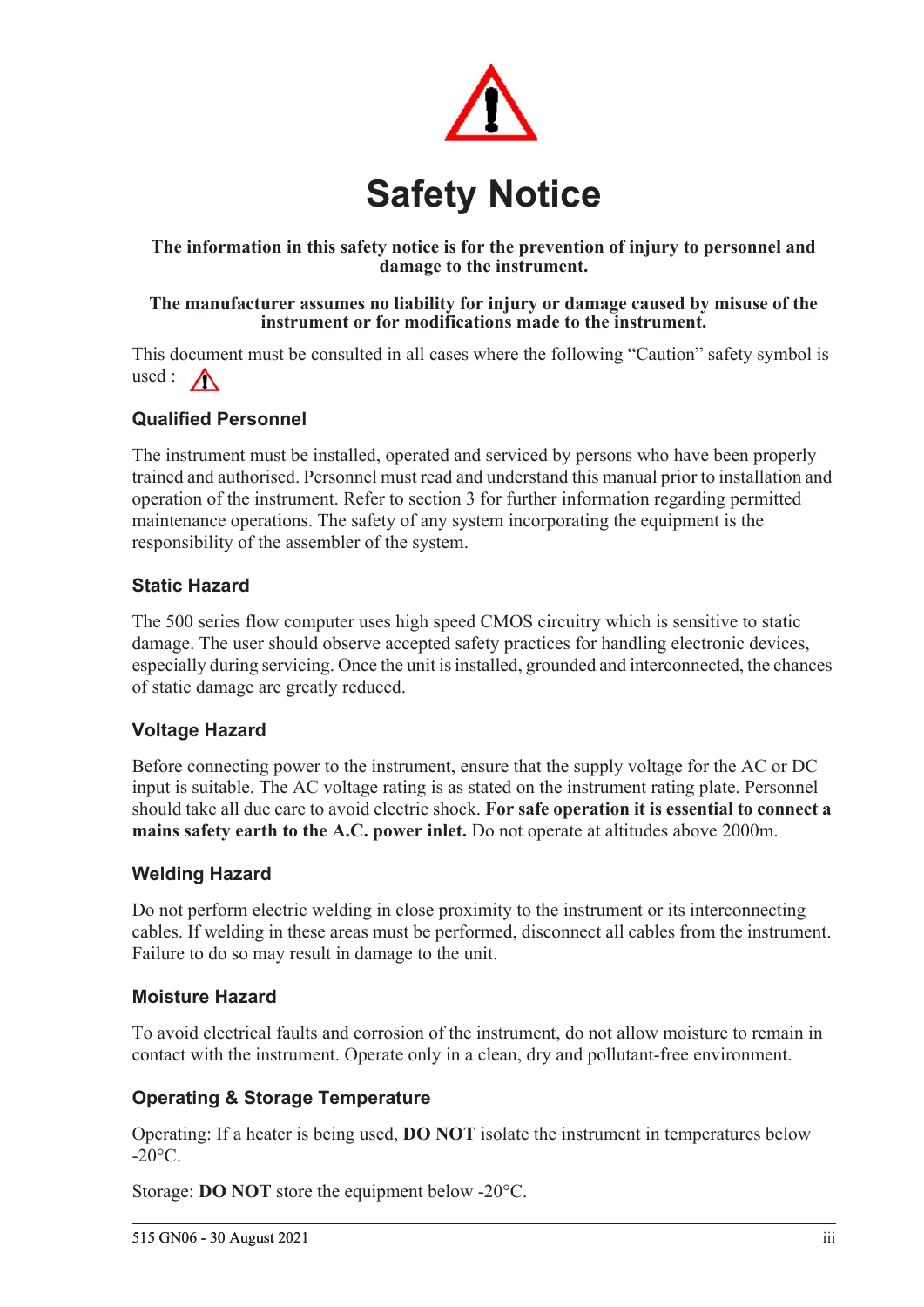### **Disconnection Device**

When powered from a mains supply this unit requires the provision of a suitable mains isolation device, capable of interrupting both poles of the supply and meeting your local wiring regulations, to be suitably located and easily accessible near to the installed instrument. It must be marked as the disconnecting device for the equipment. It must be suitably rated with respect to the cross sectional area of the supply conductors.

### **Instrument Disposal**

Contrec instrumentation should not be thrown into the general waste system.

If within EU member states, this instrument should be disposed of according to the guidelines set by the WEEE (Waste Electrical and Electronic Equipment) directive 2012/19/EU. If outside of the EU, this equipment should be responsibly disposed of according to local and national regulations for EEE (Electrical and Electronic Equipment).

By not discarding of this product along with other house hold waste you are preserving natural resources and reducing waste sent to landfill and incinerators.

Remove batteries and dispose of separately (see *Disposal of Batteries*) before disposal of Contrec instrumentation.

### **Disposal of Batteries**

Batteries have an environmental impact. Safe and responsible disposal should be undertaken.

In all EU member states, as per Directive 2006/66/EC, batteries must not be thrown away with general waste. Contact your local environmental authority for information regarding disposal or recycling of used batteries, alternatively they can be returned directly to Contrec Ltd. for disposal.

Please Contact Contrec Ltd before returning batteries for disposal.

# **Explanation of IEC Symbols Used**

You should familiarise yourself with the following symbols which are used both within this manual and on the instrument itself.



 This document must be consulted in all cases where the following "Caution" safety symbol is used.



AC Input (AC).



Protective Earth Terminal.



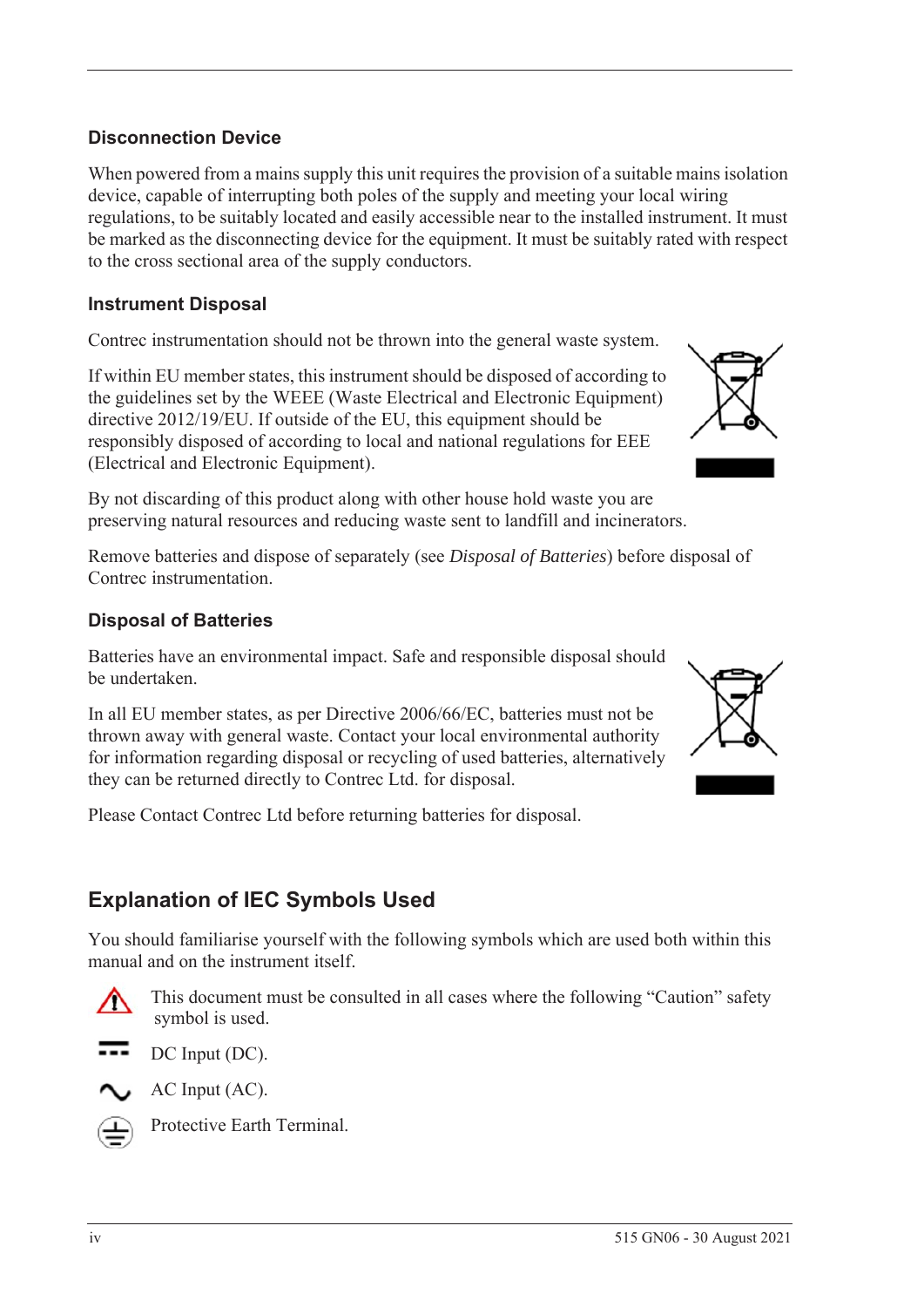| 1 Introduction                                                                                                                                                                                                                      |  |  |  |  |  |  |  |  |    |  |
|-------------------------------------------------------------------------------------------------------------------------------------------------------------------------------------------------------------------------------------|--|--|--|--|--|--|--|--|----|--|
| Features                                                                                                                                                                                                                            |  |  |  |  |  |  |  |  |    |  |
|                                                                                                                                                                                                                                     |  |  |  |  |  |  |  |  |    |  |
| Calculations de la communication de la communication de la communication de la communication de la communication                                                                                                                    |  |  |  |  |  |  |  |  |    |  |
|                                                                                                                                                                                                                                     |  |  |  |  |  |  |  |  |    |  |
| Displayed Information and a contract of the contract of the contract of the contract of the 3                                                                                                                                       |  |  |  |  |  |  |  |  |    |  |
|                                                                                                                                                                                                                                     |  |  |  |  |  |  |  |  |    |  |
| Communications experience and the contract of the contract of the contract of the contract of the contract of the contract of the contract of the contract of the contract of the contract of the contract of the contract of       |  |  |  |  |  |  |  |  |    |  |
| Isolated Outputs and a contract the contract of the contract of the contract of the contract of the 4                                                                                                                               |  |  |  |  |  |  |  |  |    |  |
|                                                                                                                                                                                                                                     |  |  |  |  |  |  |  |  |    |  |
|                                                                                                                                                                                                                                     |  |  |  |  |  |  |  |  |    |  |
| Analog Input Types and a contract the contract of the contract of the contract of the 5                                                                                                                                             |  |  |  |  |  |  |  |  |    |  |
| Limitations of Use the community of the community of the community of the community of the community of the community of the community of the community of the community of the community of the community of the community of      |  |  |  |  |  |  |  |  |    |  |
| Approvals des de la commune de la commune de la commune de la commune de la commune de la commune de la commun                                                                                                                      |  |  |  |  |  |  |  |  |    |  |
| 2 Specifications                                                                                                                                                                                                                    |  |  |  |  |  |  |  |  |    |  |
|                                                                                                                                                                                                                                     |  |  |  |  |  |  |  |  |    |  |
|                                                                                                                                                                                                                                     |  |  |  |  |  |  |  |  |    |  |
| 3 Installation & Maintenance                                                                                                                                                                                                        |  |  |  |  |  |  |  |  |    |  |
| Installation Instructions                                                                                                                                                                                                           |  |  |  |  |  |  |  |  |    |  |
| Cleaning and Decontamination and the contract of the contract of the contract of the contract of the contract of the contract of the contract of the contract of the contract of the contract of the contract of the contract       |  |  |  |  |  |  |  |  | 11 |  |
| Panel Mounting and a contract the contract of the contract of the contract of the contract of                                                                                                                                       |  |  |  |  |  |  |  |  | 11 |  |
| Electrical Connection and a construction of the contract of the contract of the contract of the contract of the                                                                                                                     |  |  |  |  |  |  |  |  | 12 |  |
| Rear Panel Connections and the contract of the contract of the contract of the contract of the contract of the contract of the contract of the contract of the contract of the contract of the contract of the contract of the      |  |  |  |  |  |  |  |  | 12 |  |
| Terminal Designations and a contract the contract of the contract of the contract of the contract of the contract of the contract of the contract of the contract of the contract of the contract of the contract of the contr      |  |  |  |  |  |  |  |  | 13 |  |
| Terminal Wiring Insulation and a contract of the contract of the contract of the contract of the contract of the contract of the contract of the contract of the contract of the contract of the contract of the contract of t      |  |  |  |  |  |  |  |  | 14 |  |
|                                                                                                                                                                                                                                     |  |  |  |  |  |  |  |  | 14 |  |
| Mains Power Wiring <b>Experience Communication</b> Contract Communication Communication Communication Communication Communication Communication Communication Communication Communication Communication Communication Communication |  |  |  |  |  |  |  |  | 14 |  |
| a constitución de la caractería de la caractería de la caractería de la caractería de la caractería de la cara<br>Inputs                                                                                                            |  |  |  |  |  |  |  |  | 15 |  |
| Analog Input Connections and a contract the contract of the contract of the contract of the contract of the contract of the contract of the contract of the contract of the contract of the contract of the contract of the co      |  |  |  |  |  |  |  |  | 15 |  |
| Logic Input Connection and a construction of the contract of the contract of the Connection of the contract of the contract of the contract of the contract of the contract of the contract of the contract of the contract of      |  |  |  |  |  |  |  |  |    |  |
|                                                                                                                                                                                                                                     |  |  |  |  |  |  |  |  |    |  |
| 4-20 mA Output Connection and a construction of the contract of the contract of the contract of the contract of the contract of the contract of the contract of the contract of the contract of the contract of the contract o      |  |  |  |  |  |  |  |  | 18 |  |
| Pulse Output Connection and and a connection of the connection of the connection of the connection of the connection                                                                                                                |  |  |  |  |  |  |  |  | 19 |  |
| Control Relays (Alarms) and a control of the control of the control of the control of the control of the control of the control of the control of the control of the control of the control of the control of the control of t      |  |  |  |  |  |  |  |  | 20 |  |
| RC Network for Interference Suppression and a contract to the contract of the contract of the contract of the contract of the contract of the contract of the contract of the contract of the contract of the contract of the       |  |  |  |  |  |  |  |  | 21 |  |
| Communications<br>.<br>The second contract of the second contract of the second contract of the second contract of the second contract                                                                                              |  |  |  |  |  |  |  |  | 22 |  |
|                                                                                                                                                                                                                                     |  |  |  |  |  |  |  |  | 22 |  |
| COM-2 RS-485 Port Option                                                                                                                                                                                                            |  |  |  |  |  |  |  |  | 22 |  |
| COM-2 Ethernet Port Option                                                                                                                                                                                                          |  |  |  |  |  |  |  |  | 23 |  |
| Mains Connection<br>.<br>In the second contract of the second contract of the second contract of the second contract of the second contr                                                                                            |  |  |  |  |  |  |  |  | 23 |  |
| Earthing and Shielding Theorem 2014 Contract the Contract of the Contract of the Contract of the Contract of the Contract of the Contract of the Contract of the Contract of the Contract of the Contract of the Contract of t      |  |  |  |  |  |  |  |  | 23 |  |
| Disconnection Device                                                                                                                                                                                                                |  |  |  |  |  |  |  |  | 23 |  |
| Maintenance Instructions<br>.<br>In the company of the company of the company of the company of the company of the company of the company of th                                                                                     |  |  |  |  |  |  |  |  | 23 |  |
| Battery Replacement and the contract of the contract of the contract of the contract of the contract of the contract of the contract of the contract of the contract of the contract of the contract of the contract of the co      |  |  |  |  |  |  |  |  | 24 |  |
| Battery Type and a substantial contract the contract of the contract of the contract of the contract of the contract of the contract of the contract of the contract of the contract of the contract of the contract of the co      |  |  |  |  |  |  |  |  | 24 |  |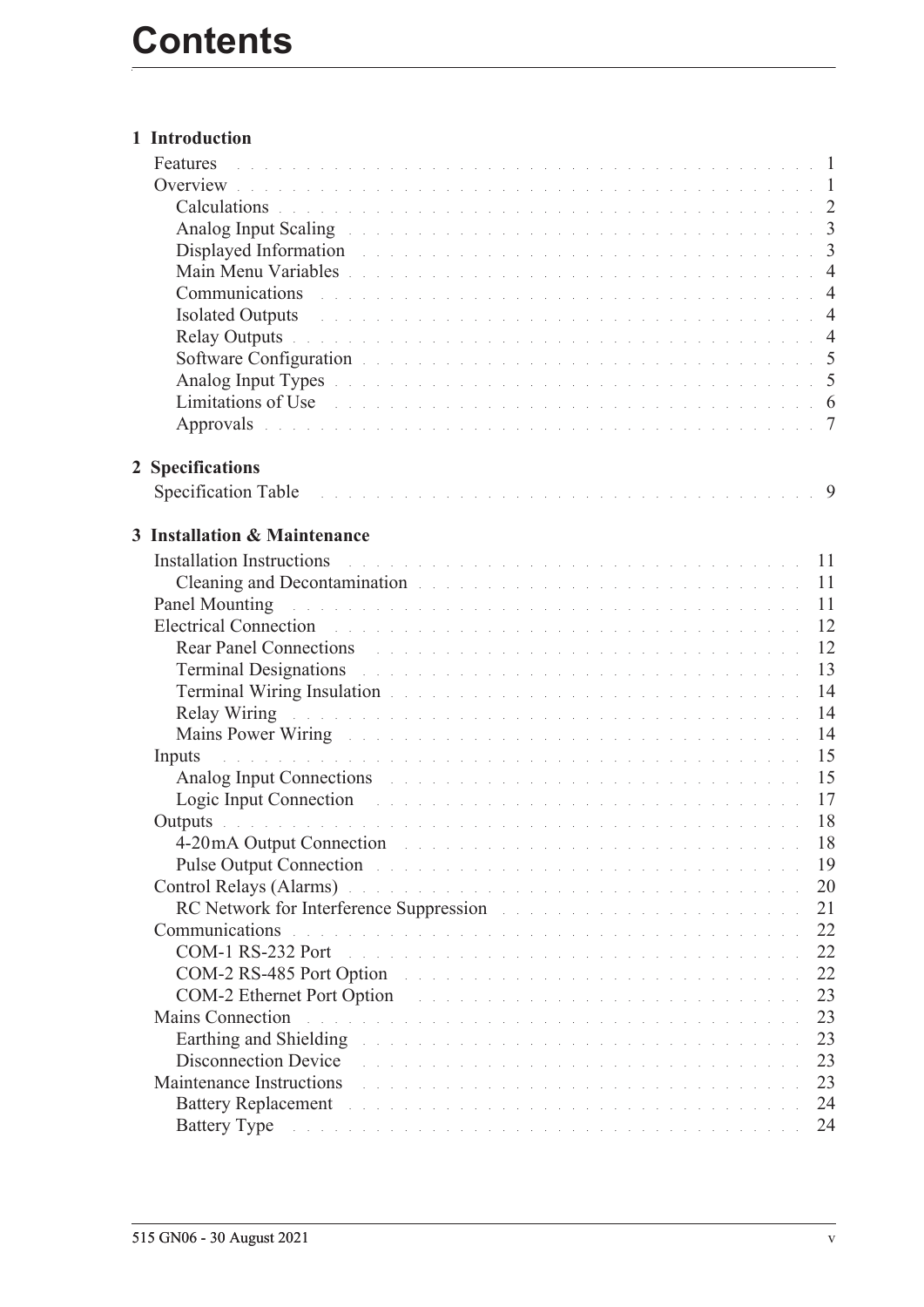# **[4 Operation](#page-34-0)**

| Normal Operation and a contract the contract of the contract of the contract of the 25                                                                                                                                         |  |  |  |  |  |  |  |  |    |
|--------------------------------------------------------------------------------------------------------------------------------------------------------------------------------------------------------------------------------|--|--|--|--|--|--|--|--|----|
| Default Total de la commune de la commune de la commune de la commune de la commune de 25                                                                                                                                      |  |  |  |  |  |  |  |  |    |
| Status LEDs <b>Election Community 25</b> Status Leader Community 25                                                                                                                                                            |  |  |  |  |  |  |  |  |    |
| Front Panel Keys and a construction of the construction of the construction of 26                                                                                                                                              |  |  |  |  |  |  |  |  |    |
|                                                                                                                                                                                                                                |  |  |  |  |  |  |  |  |    |
| Main Menu Items de la communicación de la communicación de la communicación 27                                                                                                                                                 |  |  |  |  |  |  |  |  |    |
|                                                                                                                                                                                                                                |  |  |  |  |  |  |  |  |    |
|                                                                                                                                                                                                                                |  |  |  |  |  |  |  |  |    |
|                                                                                                                                                                                                                                |  |  |  |  |  |  |  |  |    |
|                                                                                                                                                                                                                                |  |  |  |  |  |  |  |  |    |
|                                                                                                                                                                                                                                |  |  |  |  |  |  |  |  |    |
| <b>5 Instrument Calibration</b>                                                                                                                                                                                                |  |  |  |  |  |  |  |  |    |
| Introduction                                                                                                                                                                                                                   |  |  |  |  |  |  |  |  |    |
|                                                                                                                                                                                                                                |  |  |  |  |  |  |  |  |    |
|                                                                                                                                                                                                                                |  |  |  |  |  |  |  |  |    |
| Changing the Instrument Settings and a contract of the contract of the settings of the contract of the contract of the contract of the contract of the contract of the contract of the contract of the contract of the contrac |  |  |  |  |  |  |  |  |    |
| Program Backup & Reports and a contract the contract of the contract of the state of the 37                                                                                                                                    |  |  |  |  |  |  |  |  |    |
|                                                                                                                                                                                                                                |  |  |  |  |  |  |  |  |    |
| Printing Configuration Report environment and the contract of the contract of the 37                                                                                                                                           |  |  |  |  |  |  |  |  |    |
| Upload and Clone of Application Software Marian and an american contract the contract of the Upload and Clone of Application Software                                                                                          |  |  |  |  |  |  |  |  | 37 |
|                                                                                                                                                                                                                                |  |  |  |  |  |  |  |  |    |
|                                                                                                                                                                                                                                |  |  |  |  |  |  |  |  |    |
| Units of Measurement                                                                                                                                                                                                           |  |  |  |  |  |  |  |  | 40 |
| Parameters and a construction of the construction of the construction of the construction of                                                                                                                                   |  |  |  |  |  |  |  |  | 40 |
| Inputs and a construction of the construction of the construction of the construction of the construction of the construction of the construction of the construction of the construction of the construction of the construct |  |  |  |  |  |  |  |  | 42 |
| Outputs and a construction of the construction of the construction of the construction of the construction of the construction of the construction of the construction of the construction of the construction of the construc |  |  |  |  |  |  |  |  | 47 |
| Alarms<br>de la caractería de la caractería de la caractería de la caractería de la caractería de la caractería de la ca                                                                                                       |  |  |  |  |  |  |  |  | 49 |
| Communications de la communication de la communication de la communication de la communication de la communication de la communication de S2                                                                                   |  |  |  |  |  |  |  |  |    |
| Time Settings and Data Logging The Contract of the Contract of the Settings and Data Logging                                                                                                                                   |  |  |  |  |  |  |  |  | 53 |
| General Setup Parameters and a contract the contract of the contract of the state of the 56                                                                                                                                    |  |  |  |  |  |  |  |  |    |
| Test Menu de la componencia de la componencia de la componencia de la 58                                                                                                                                                       |  |  |  |  |  |  |  |  |    |
| System Messages with a community of the community of the set of the community of the community of the community of the community of the community of the community of the community of the community of the community of the c |  |  |  |  |  |  |  |  | 59 |
| <b>Error Messages</b>                                                                                                                                                                                                          |  |  |  |  |  |  |  |  | 59 |
| Warning Messages entertainment and the contract of the contract of the contract of the contract of the contract of the contract of the contract of the contract of the contract of the contract of the contract of the contrac |  |  |  |  |  |  |  |  | 61 |
| <b>6 Communications</b>                                                                                                                                                                                                        |  |  |  |  |  |  |  |  |    |
| Overview<br>.<br>In the second company of the second company of the second company of the second company of the second company o                                                                                               |  |  |  |  |  |  |  |  | 63 |
| Hardware Interconnection<br>.<br>The contract of the contract of the contract of the contract of the contract of the contract of the contract o                                                                                |  |  |  |  |  |  |  |  | 63 |
| Protocols<br>a constitución de la constitución de la constitución de la constitución de la constitución de la constitución                                                                                                     |  |  |  |  |  |  |  |  | 65 |
| Simple ASCII Protocol<br>.<br>The second complete state of the complete state of the second complete state of the complete state of the second                                                                                 |  |  |  |  |  |  |  |  | 65 |
| <b>Requests Format</b>                                                                                                                                                                                                         |  |  |  |  |  |  |  |  | 65 |
| Instrument Responses and a construction of the construction of the construction of the construction of the construction of the construction of the construction of the construction of the construction of the construction of |  |  |  |  |  |  |  |  | 67 |
| Corrupted or Invalid Requests and a contract the contract of the contract of the contract of the contract of the contract of the contract of the contract of the contract of the contract of the contract of the contract of t |  |  |  |  |  |  |  |  | 70 |
| <b>Modbus RTU Protocol</b><br>.<br>The second complete state of the second complete state of the second complete state of the second complete state of                                                                         |  |  |  |  |  |  |  |  | 71 |
| List of Data Registers and a conservation of the conservation of the conservation of the conservation of the conservation of the conservation of the conservation of the conservation of the conservation of the conservation  |  |  |  |  |  |  |  |  | 73 |
| Printer Protocol<br>.<br>In the second complete the second complete second complete the second complete second complete second complete                                                                                        |  |  |  |  |  |  |  |  | 78 |
| Types of Printouts and a contract of the contract of the contract of the contract of the contract of the contract of the contract of the contract of the contract of the contract of the contract of the contract of the contr |  |  |  |  |  |  |  |  | 79 |
|                                                                                                                                                                                                                                |  |  |  |  |  |  |  |  |    |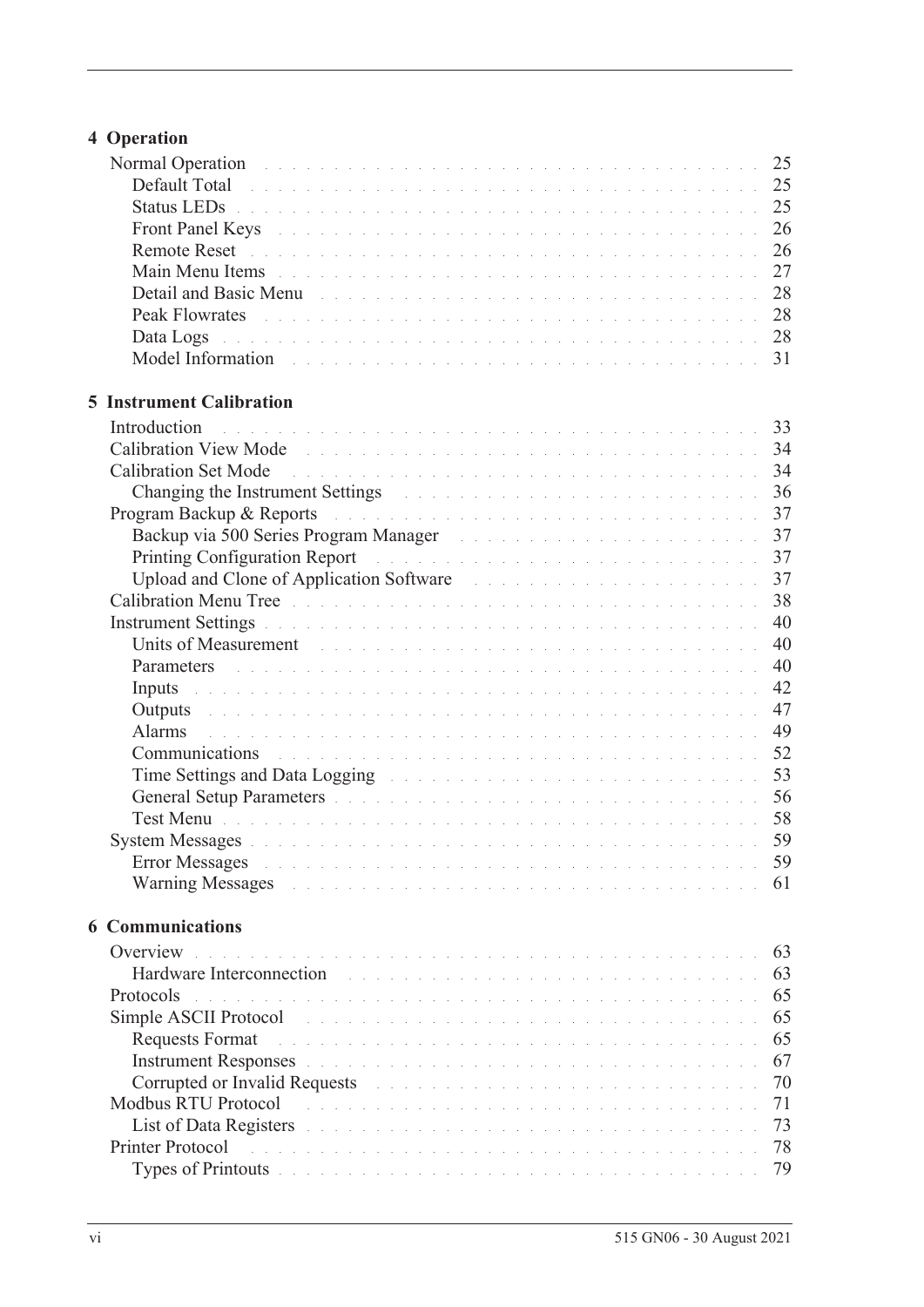| Printer Data Control entrepreneur and the control of the control of the control of the control of the control of the control of the control of the control of the control of the control of the control of the control of the  |  |
|--------------------------------------------------------------------------------------------------------------------------------------------------------------------------------------------------------------------------------|--|
| <b>Appendix A Glossary</b>                                                                                                                                                                                                     |  |
| Glossary enterpreted to the contract of the contract of the contract of the contract of the state of the state of the state of the state of the state of the state of the state of the state of the state of the state of the  |  |
| <b>Appendix B Model Numbers</b>                                                                                                                                                                                                |  |
|                                                                                                                                                                                                                                |  |
| <b>Custom Version Codes Contained According to the Containing of the Custom Version Codes</b>                                                                                                                                  |  |
| Application Information Code entrances and a series are a series and series and the series of the S6                                                                                                                           |  |
| Appendix C Ethernet Port & Setup                                                                                                                                                                                               |  |
| Ethernet Port <b>Ethernet Port 1988</b>                                                                                                                                                                                        |  |
| Connecting 515 Ethernet to Networks/Routers and the connection of the 88                                                                                                                                                       |  |
| Connecting DataMod via Ethernet (1) and the connection of the state of the state of the state of the state of the state of the state of the state of the state of the state of the state of the state of the state of the stat |  |
| Index <b>Index Experimental Construction Construction</b> of the construction of the construction of $91$                                                                                                                      |  |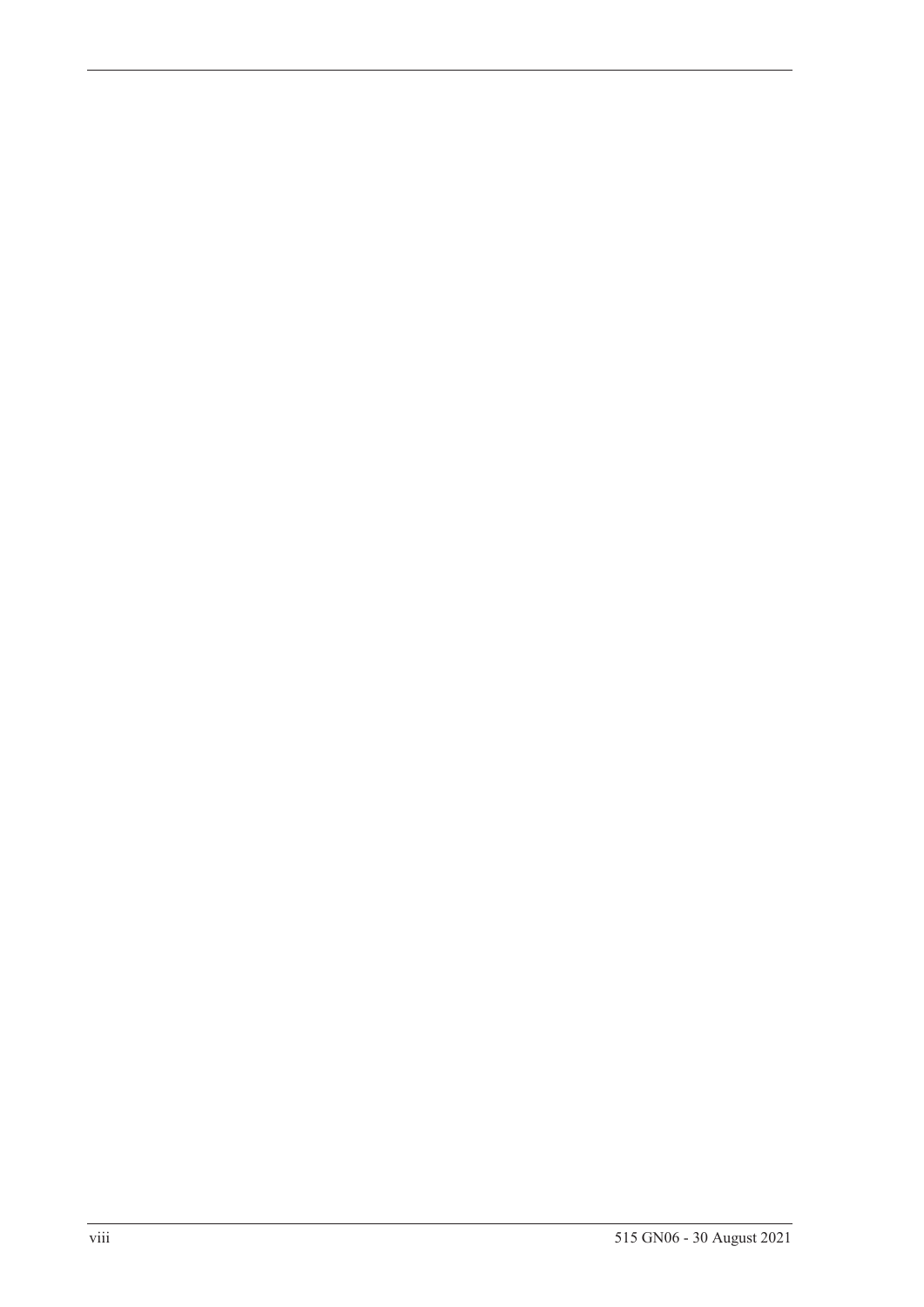# **List of Figures**

| 1  | Typical Application Diagram and a contract of the contract of the contract of the 5                                                                                                                                            |    |
|----|--------------------------------------------------------------------------------------------------------------------------------------------------------------------------------------------------------------------------------|----|
| 2  | 500 Series Instrument Panel Mounting and a contract of the series of the 11                                                                                                                                                    |    |
| 3  | Rear Panel Connections - Original entrepreneur and a series of the series of the 12                                                                                                                                            |    |
| 4  | Rear Panel Connections - New RS485 Version                                                                                                                                                                                     | 12 |
| 5  | Rear Panel Connections - New Ethernet Version                                                                                                                                                                                  | 13 |
| 6  | Externally Powered Voltage Transmitter North State Land and American State Land                                                                                                                                                | 15 |
| 7  | Internally Powered Voltage Transmitter March 2014 and State and State and State and                                                                                                                                            | 15 |
| 8  |                                                                                                                                                                                                                                | 16 |
| 9  | Internally Powered Current Loops and a contract to the contract of the contract of the contract of the contract of the contract of the contract of the contract of the contract of the contract of the contract of the contrac | 16 |
| 10 |                                                                                                                                                                                                                                | 17 |
| 11 | Logic Inputs Connection Diagram and a connection of the Connection of the Connection of the Connection of the Connection of the Connection of the Connection of the Connection of the Connection of the Connection of the Conn | 18 |
| 12 | Output 4-20mA Connection Diagram                                                                                                                                                                                               | 19 |
| 13 | Output Pulse Connection Diagram and a constant of the contract of the contract of the connection of the connection of the connection of the connection of the connection of the connection of the connection of the connection | 19 |
| 14 | Relay Connection Diagram Albert and Albert and Albert and Albert and Albert and Albert and Albert and Albert and                                                                                                               | 20 |
| 15 |                                                                                                                                                                                                                                | 22 |
| 16 | Logged Data Display Methods and a contract the contract of the contract of the contract of the contract of the                                                                                                                 | 30 |
| 17 |                                                                                                                                                                                                                                | 38 |
| 18 |                                                                                                                                                                                                                                | 39 |
| 19 | RS-232 Cable Connections to a Computer and a substitution of the set of the set of the set of the set of the set of the set of the set of the set of the set of the set of the set of the set of the set of the set of the set | 63 |
| 20 |                                                                                                                                                                                                                                | 64 |
| 21 | DataMod - Modbus Connection Settings and a substitution of the settings of the settings of the settings of the settings of the settings of the settings of the settings of the settings of the settings of the settings of the | 89 |
|    |                                                                                                                                                                                                                                |    |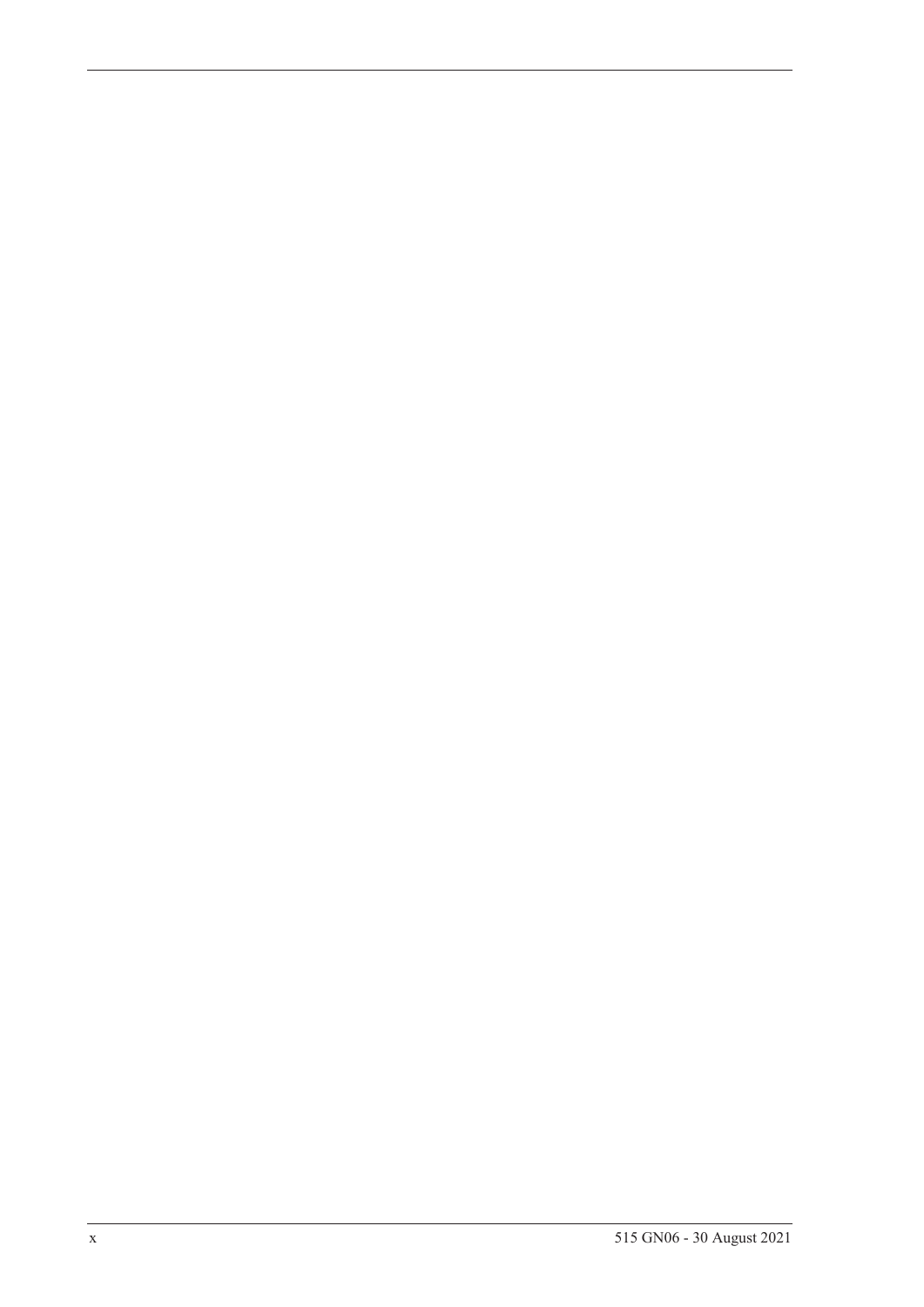# <span id="page-10-0"></span>**Chapter 1 Introduction**

# <span id="page-10-1"></span>**Features**

- **•** Tailored for differential pressure volumetric meters with single or stacked transmitters
- **•** Generic differential pressure flow calculations
- **•** AGA-8 Natural Gas Detail Characterization Method calculations for gas compositions with up to 21 components
- **•** Gross heating values calculated to ISO 6976:1995 and GPA Standard 2172-96
- **•** Selection of Detail or Basic main menu to suit operator and application
- **•** Selection of second language and user tags
- RTC logging with over 1000 entries.
- **•** Programmable pulse width and scaling of pulse output
- **•** 4-20 mA retransmission
- **•** RS232 and RS485 or Ethernet (optional) serial ports
- **•** Modbus RTU, Printer and other serial port protocols
- **•** Front panel adjustment of 8-24 V DC output voltage
- **•** Backlit display

# <span id="page-10-2"></span>**Overview**

The 515 GN06 application measures the volume, mass and gross heat content of natural gas. The instrument uses single or stacked differential pressure volumetric flow inputs and analog temperature and pressure sensor inputs.

The instrument calculates the flow according to generic differential pressure equations and incorporates the conditions at which the flowmeter was calibrated.

The AGA-8 Detail Characterization Method is used to obtain accurate values of density and compressibility factors for the flow calculations.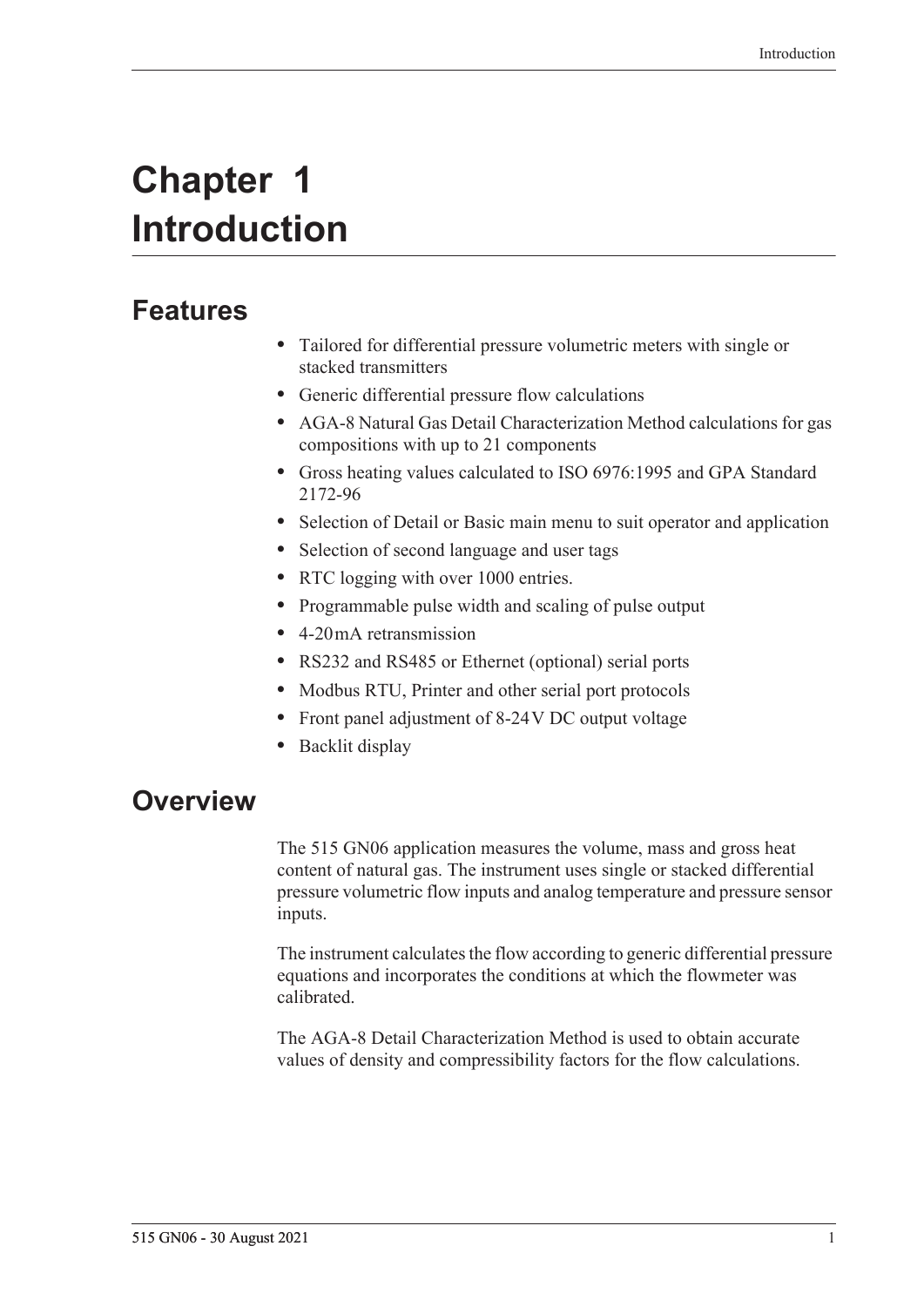### <span id="page-11-0"></span>**Calculations**

The following equations identify the derivation of some of the displayed variables. If your interest is more in the operation of the instrument, you can skip this section and allow the instrument to take care of the calculations.

The gas density and compressibility factor calculations are based on the AGA-8 equations. The calculations are valid for the region:

 $-130^{\circ}$ C < t < 400 $^{\circ}$ C -200F < t < 760F P < 280 MPa P < 40000 psia

### **Formulas**

```
Mflow = Volumeflow \bullet \rho_{flow}Corrected flow = Mflow / \rho_{ref}
```
*Heat flow =*  $Mflow \cdot H_m$ 

#### where:

|                  | $Mflow = mass flow$               |
|------------------|-----------------------------------|
| $P$ flow         | $=$ density at flow conditions    |
| Pr <sub>ef</sub> | = density at reference conditions |
| $H_m$            | $=$ mass gross heating value      |

### **Differential Pressure Equations**

The generic differential pressure formula for flow is as follows:

$$
q_m = \sqrt{\frac{\mathrm{v}_c}{\mathrm{v}_f}} \cdot f(A)
$$

where:

 $q_m$  = mass flow

*f(A)* = the value of the scaled analog signal

 $v_c$  = specific volume at calibration conditions

 $v_f$  = specific volume at flow conditions

In most DP applications there is no offset required, the  $P_{min}$  value is set to zero which reduces the formula to the more recognized form of:

$$
q_m = \sqrt{\frac{\mathrm{v}_c}{\mathrm{v}_f}} \cdot S \cdot A^*
$$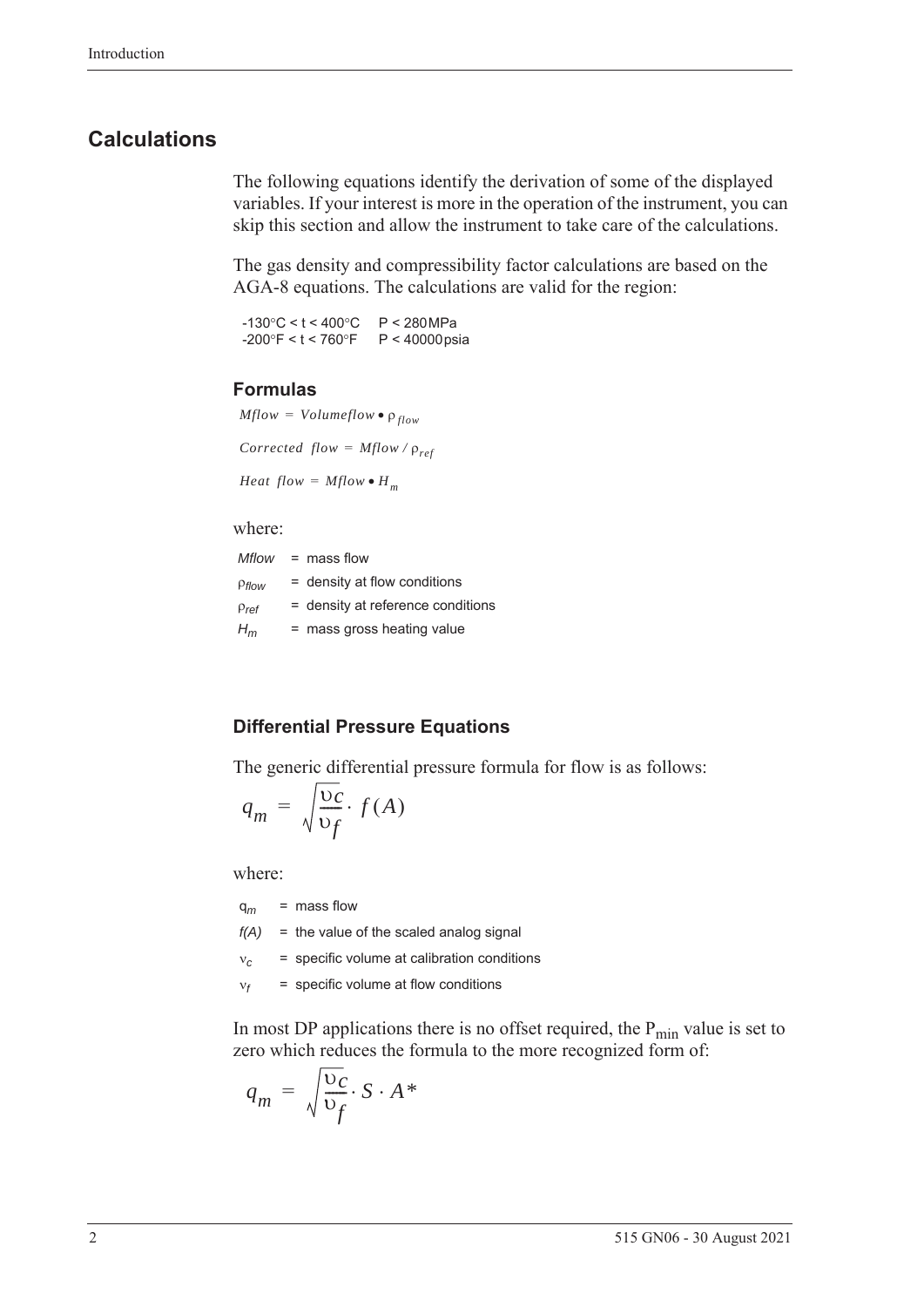where:

 $S = P_{\text{max}}$  (the maximum flowrate (span)) *A\** = normalised signal (0 to 1) with correction applied

*(for further details on Pmin and Pmax refer to 'Analog Input Scaling')*

For further details of these equations or restrictions of use please refer to the appropriate standard or relevant documents.

## <span id="page-12-0"></span>**Analog Input Scaling**

The analog inputs in this instrument are scaled by the following general formula:

$$
f(A) = P_{min} + (P_{max} - P_{min}) \cdot A^*
$$

where:

*Pmin* = minimum point (equivalent to offset)

 $P_{max}$  = maximum point ( $P_{max} - P_{min}$  is equivalent to span)

*A\** = normalised signal (0 to 1) with correction applied for a flow input

### **Correction Type**

- LINEAR:  $A^* = A$  when the instrument is not required to apply correction
- NON-LINEAR:  $A^* = A_c$  when the instrument applies correction from the points in the correction table
- SQUARE:  $A^* = \sqrt{A}$  when the transmitter does not have square root extraction and it must be applied by the instrument.

### <span id="page-12-1"></span>**Displayed Information**

The front panel display shows the current values of the input variables and the results of the calculations.

The instrument can be supplied with a real-time clock for data logging of over 1000 entries of the variables as displayed on the main menu.

This application indicates the type of pressure value being displayed as either gauge or absolute by adding an 'A' or 'G' to the units of measurement.

Standard or Normal reference conditions are indicated by adding an 'S' or 'N' at the start of the Corrected Volume units or measurement.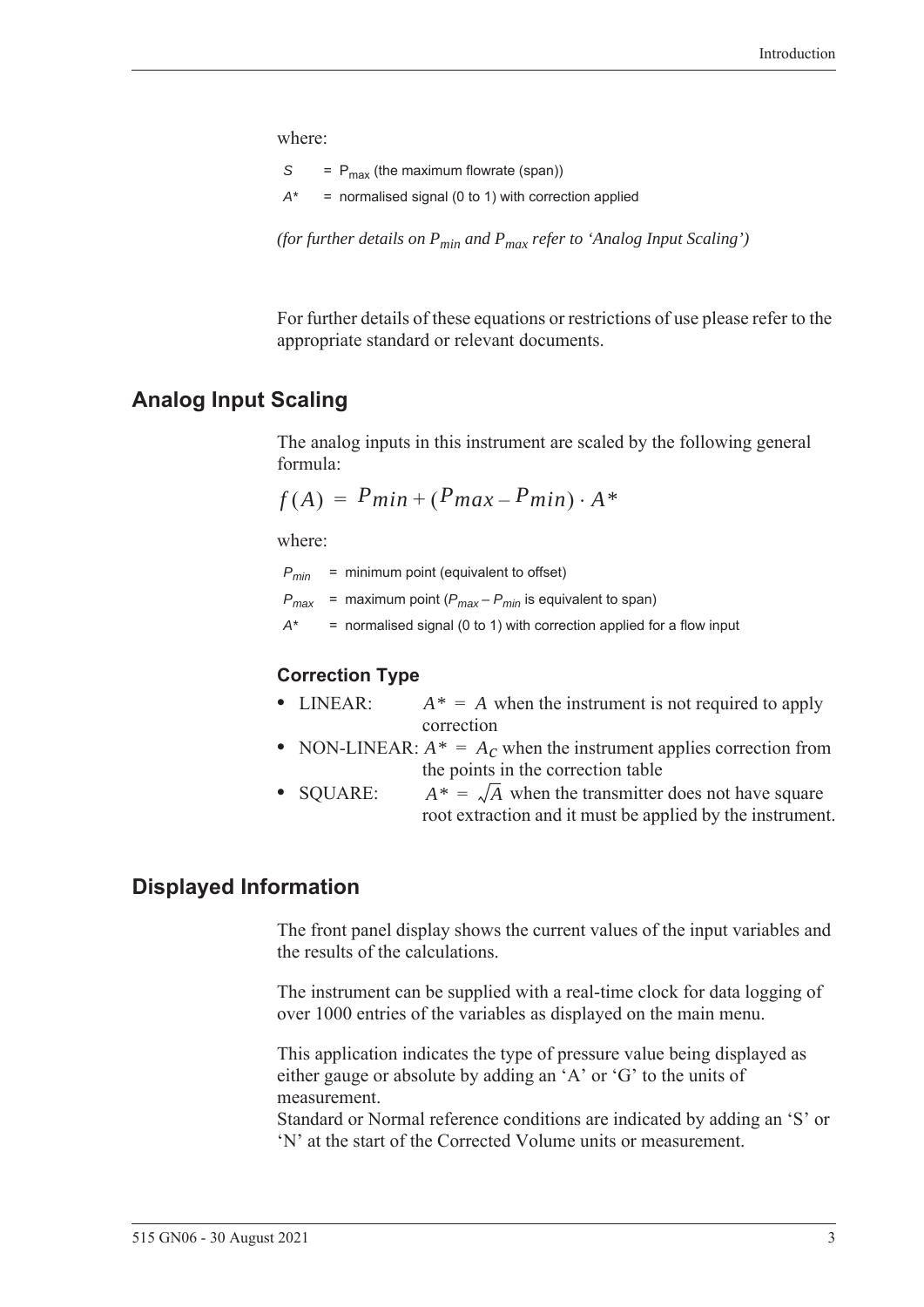# <span id="page-13-0"></span>**Main Menu Variables**

| <b>Main Menu</b><br><b>Variables</b> | <b>Default</b><br><b>Units</b> | <b>Variable</b><br><b>Type</b> |
|--------------------------------------|--------------------------------|--------------------------------|
| Volume                               | m <sup>3</sup>                 | Total                          |
| Volume Flowrate                      | $m^3/m$ in                     | Rate                           |
| Corrected Volume                     | m <sup>3</sup>                 | Total                          |
| <b>Corrected Flowrate</b>            | $m^3/m$ in                     | Rate                           |
| Heat                                 | GJ                             | Total                          |
| <b>Heat Flowrate</b>                 | GJ/h                           | Rate                           |
| Mass                                 | kg                             | Total                          |
| <b>Mass Flowrate</b>                 | kg/min                         | Rate                           |
| Temperature                          | Deg C                          | Rate                           |
| Pressure                             | MPa                            | Rate                           |
| <b>Compressibility Factor</b>        |                                | Rate                           |

### **Units of Measurement**

In the 500 Series instruments there is a wide range of available units of measurement to be selected from. These can be viewed and selected either during initial Software Configuration via the 500 Series Program Manager (see below) or from within the instrument's calibration settings (if access has been granted) as per **[Units of Measurement](#page-49-3)** on page 40.

### <span id="page-13-1"></span>**Communications**

There are two communication ports available as follows:

- **•** COM-1 RS-232 port
- **•** COM-2 RS-485 port (optional) or Ethernet (optional)

All types of ports can be used for remote data reading, while RS-232 and RS-485 serial ports can be used for printouts and for uploading and downloading of the application software to the instrument.

### <span id="page-13-2"></span>**Isolated Outputs**

The opto-isolated outputs can re-transmit any main menu variable. The type of output is determined by the nature of the assigned variable. Totals are output as pulses and rates are output as 4-20 mA signals. One output is standard, a second output is available as an option.

## <span id="page-13-3"></span>**Relay Outputs**

The relay alarms can be assigned to any of the main menu variables of a rate type. The alarms can be fully configured including hysteresis. Two relays are standard with two additional relays available as an option.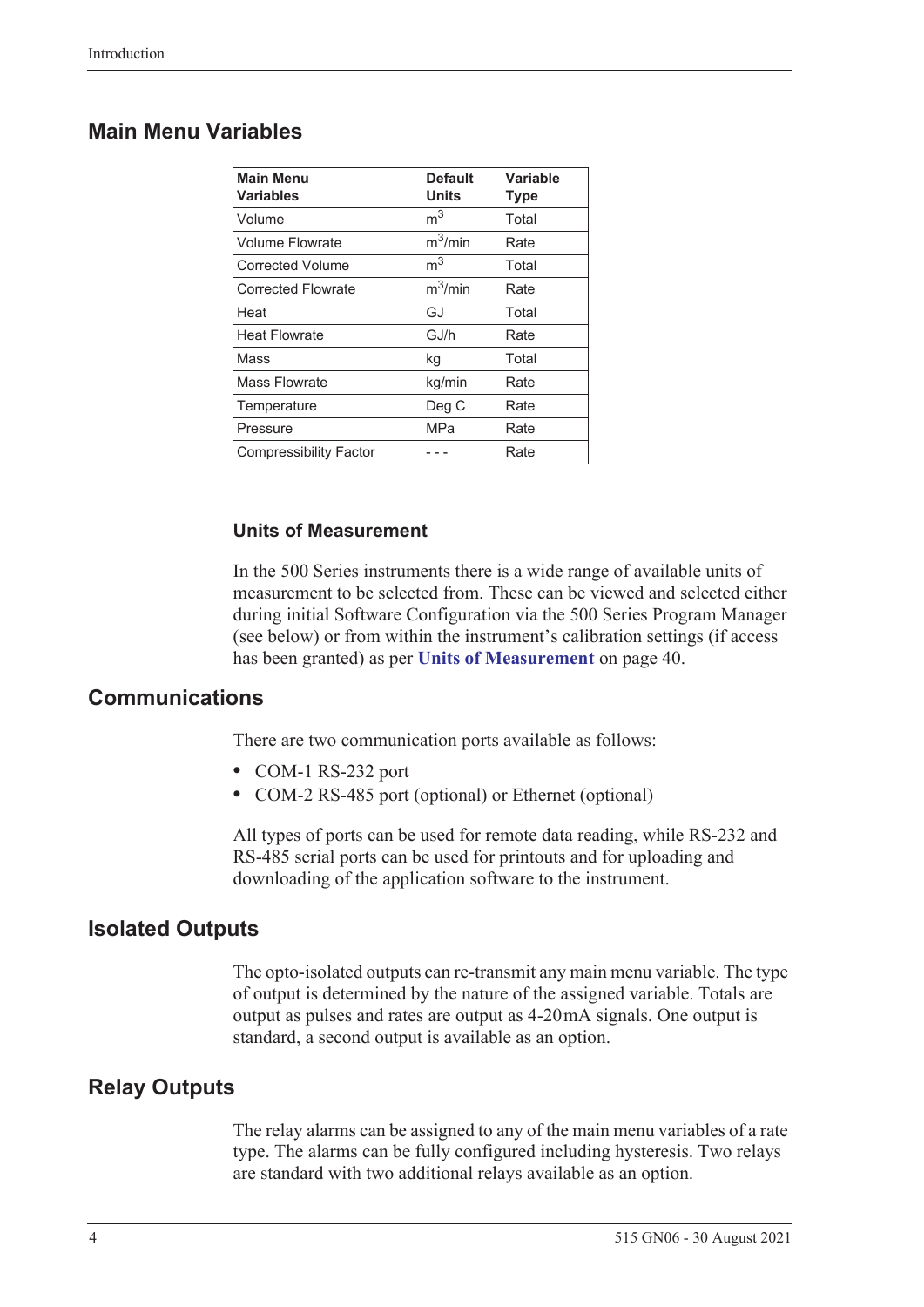### <span id="page-14-0"></span>**Software Configuration**

The instrument can be programmed to suit the particular application needs and the flexible I/O can be assigned as required. Program settings can be changed either via the front panel (depending on assigned access levels) or via the 500 Series Program Manager (500-PM software).

The 500-PM software is a free comprehensive configuration tool and resource centre that can be used to further tailor an instrument to suit specific application needs including units of measurement, custom tags and text, access levels and more.

The software is a Windows based program that is freely available from the download section of the Contrec website. The program can be used to create a custom version of an existing application to be saved for backup purposes and/or to generate a PDF of configuration report for record keeping.

The instrument stores all set-up parameters, totals and logged data in nonvolatile memory with at least 30 years retention.

# <span id="page-14-1"></span>**Analog Input Types**

Any analog input can be set to accept a 4-20 mA, 0-5 V or 1-5 V signal, while any inputs assigned to a temperature sensor can also be set to accept a PT100 or PT500 signal.

<span id="page-14-2"></span>

*Figure 1 Typical Application Diagram*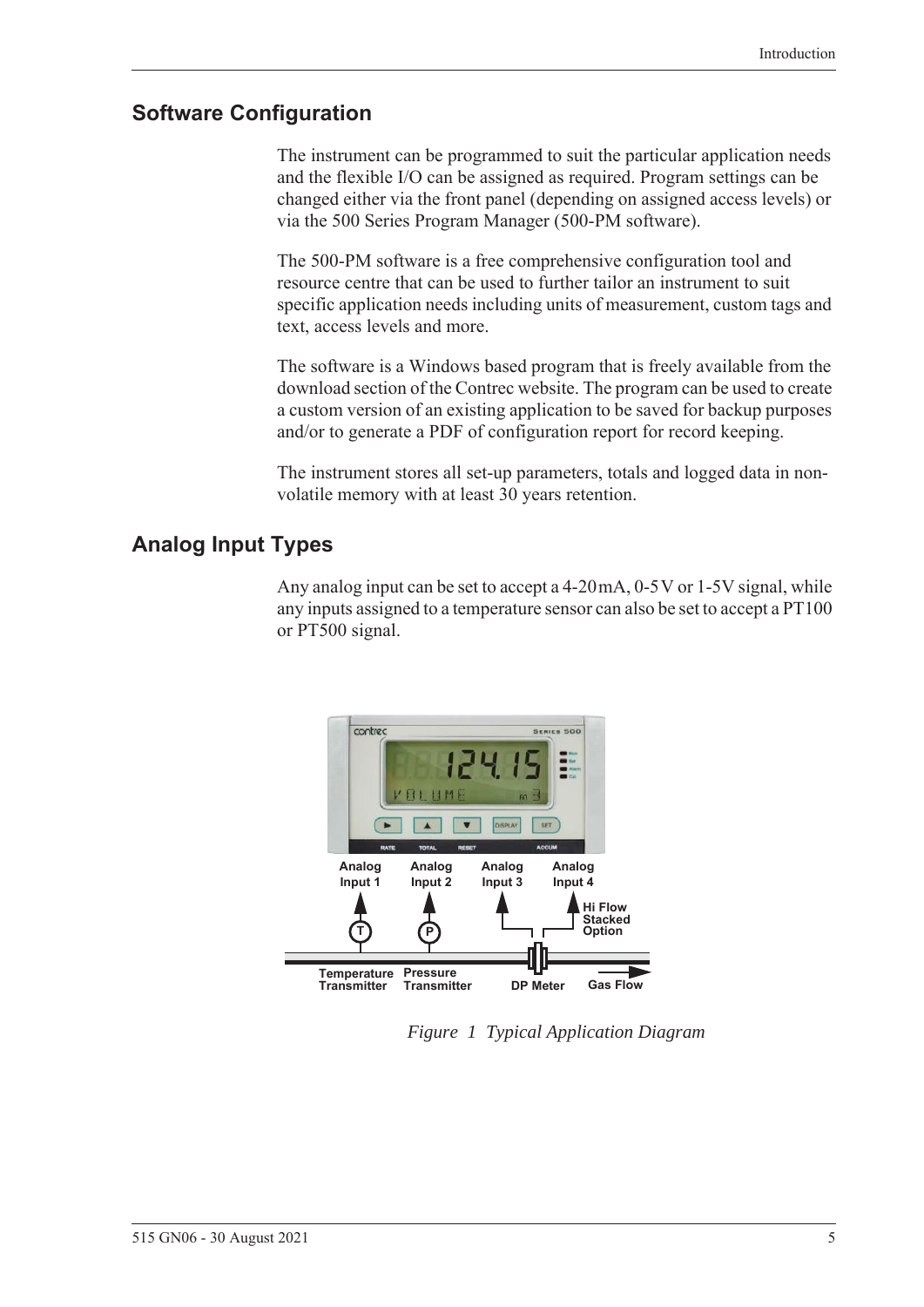# <span id="page-15-0"></span>**Limitations of Use**

### **AGA-8 Limits**

To achieve the intended accuracy and targeted uncertainty of the AGA-8 standard for the computations of physical properties of gases, the component mole percentages must not be outside the ranges given in the table below.

The normal range column gives the range of gas characteristics for which the average expected uncertainty is as low as  $0.1\%$  for the region -8 $\degree$ C to  $62^{\circ}$ C and 0 to 12 MPa (17°F to 143°F and 0 to 1250 psia). The expanded range allows for greater flexibility with more pure gases and a wider percentage for gas components but does have an average uncertainty which is expected to be higher, especially outside the above region. (Refer to the AGA-8 standard for more details.)

| <b>Component</b>                  | <b>Normal Range</b> | <b>Expanded Range</b> |
|-----------------------------------|---------------------|-----------------------|
| Mole percent of Methane           | 45.0 to 100.0       | 0 to 100.0            |
| Mole percent of Nitrogen          | 0 to $50.0$         | 0 to 100.0            |
| Mole percent of Carbon Dioxide    | 0 to 30.0           | 0 to 100.0            |
| Mole percent of Ethane            | 0 to 10.0           | 0 to 100.0            |
| Mole percent of Propane           | 0 to $4.0$          | 0 to $12.0$           |
| Mole percent of Total Butanes     | $0$ to 1.0          | $0$ to $6.0$          |
| Mole percent of Total Pentanes    | $0$ to $3.0$        | $0$ to $4.0$          |
| Mole percent of Hexanes Plus      | $0$ to $0.2$        | 0 to dew point        |
| Mole percent of Helium            | $0$ to $0.2$        | $0$ to $3.0$          |
| Mole percent of Hydrogen          | 0 to 10.0           | 0 to 100.0            |
| Mole percent of Carbon Monoxide   | $0$ to $3.0$        | $0$ to $3.0$          |
| Mole percent of Argon             | #                   | $0$ to $1.0$          |
| Mole percent of Oxygen            | #                   | 0 to 21.0             |
| Mole percent of Water             | 0 to $0.05$         | 0 to dew point        |
| Mole percent of Hydrogen Sulphide | 0 to $0.02$         | 0 to 100.0            |

# The normal range is considered to be zero for these compounds.

### **Heating Values**

The instrument calculates the heating value of natural gas in accordance with ISO 6976:1995 and GPA Standard 2172-96 for dry gas. The wet gas calculations include the latent heat of vaporisation of the water component. This complies with the ISO recommendations and the appendixes to AGA 3 and AGA 8.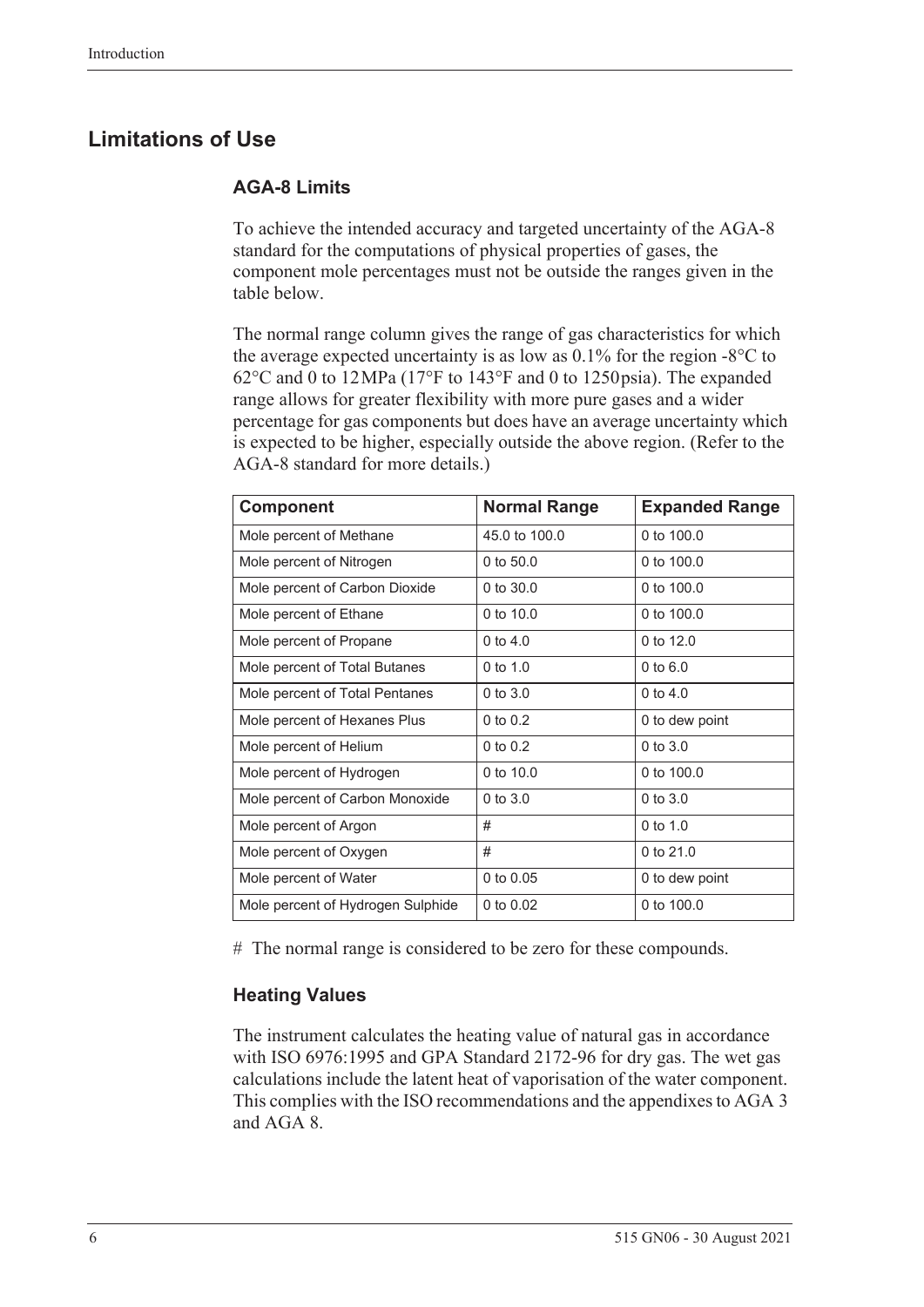**Note:** The GPA standard does not recommend including the latent heat of vaporisation of the water component. However, even for a gas saturated with water vapour at  $20^{\circ}$ C, the value of this latent heat contributes only about 0.1% to the gross heating value and considerably less at lower combustion temperatures. Such a heating value is within the uncertainties of the properties reported in the GPA standard.

### <span id="page-16-0"></span>**Approvals**

This instrument conforms to the EMC-Directive of the Council of European Communities 2014/30/EU, the LVD safety directive 2014/35/EU and the following standards:

- **•** *EN61326:2013* Electrical equipment for measurement, control and laboratory use – EMC requirements: Industrial Environment.
- **•** *EN61010:2010* Safety requirements for electrical equipment for measurement, control, and laboratory use.

In order to comply with these standards, the wiring instructions in **[Chapter](#page-20-5)  [3 - Installation & Maintenance](#page-20-5)** must be followed.

### **FCC Declaration**

This equipment has been tested and found to comply with the limits for a Class A digital device, pursuant to Part 15 of the FCC Rules. These limits are designed to provide reasonable protection against harmful interference when the equipment is operated in a commercial environment. This equipment generates, uses, and can radiate radio frequency energy and, if not installed and used in accordance with the instruction manual, might cause harmful interference to radio communications. Operation of this equipment in a residential area is likely to cause harmful interference, in which case the user will be required to correct the interference at his own expense.

Properly shielded and grounded cables and connectors must be used in order to meet FCC emission limits. Contrec Ltd is not responsible for any radio or television interference caused by using other than recommended cables and connectors or by unauthorized changes or modifications to this equipment. Unauthorized changes or modifications could void the user's authority to operate the equipment.

This device complies with Part 15 of the FCC Rules. Operation is subject to the following two conditions: (1) this device might not cause harmful interference, and (2) this device must accept any interference received, including interference that might cause undesired operation.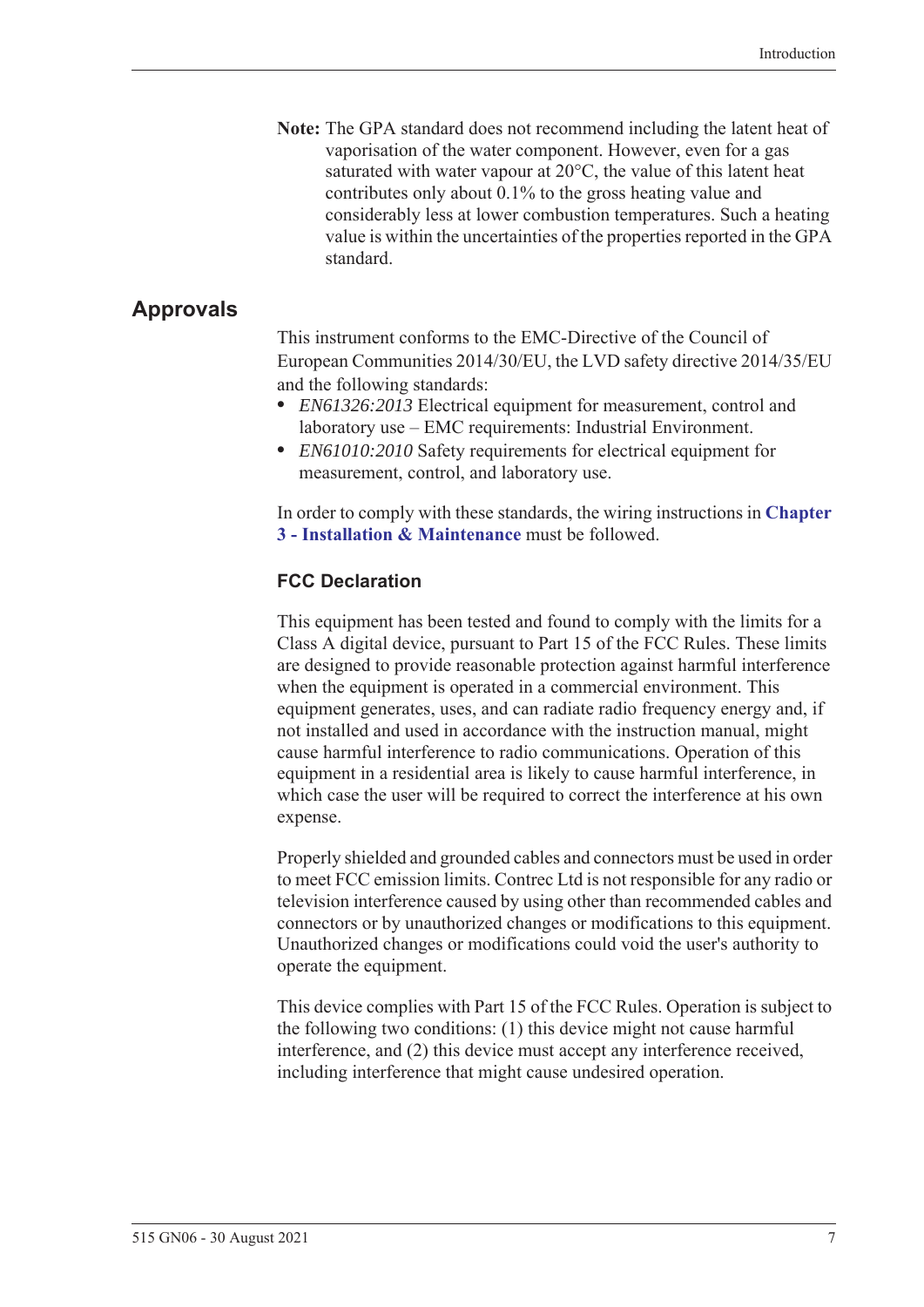Introduction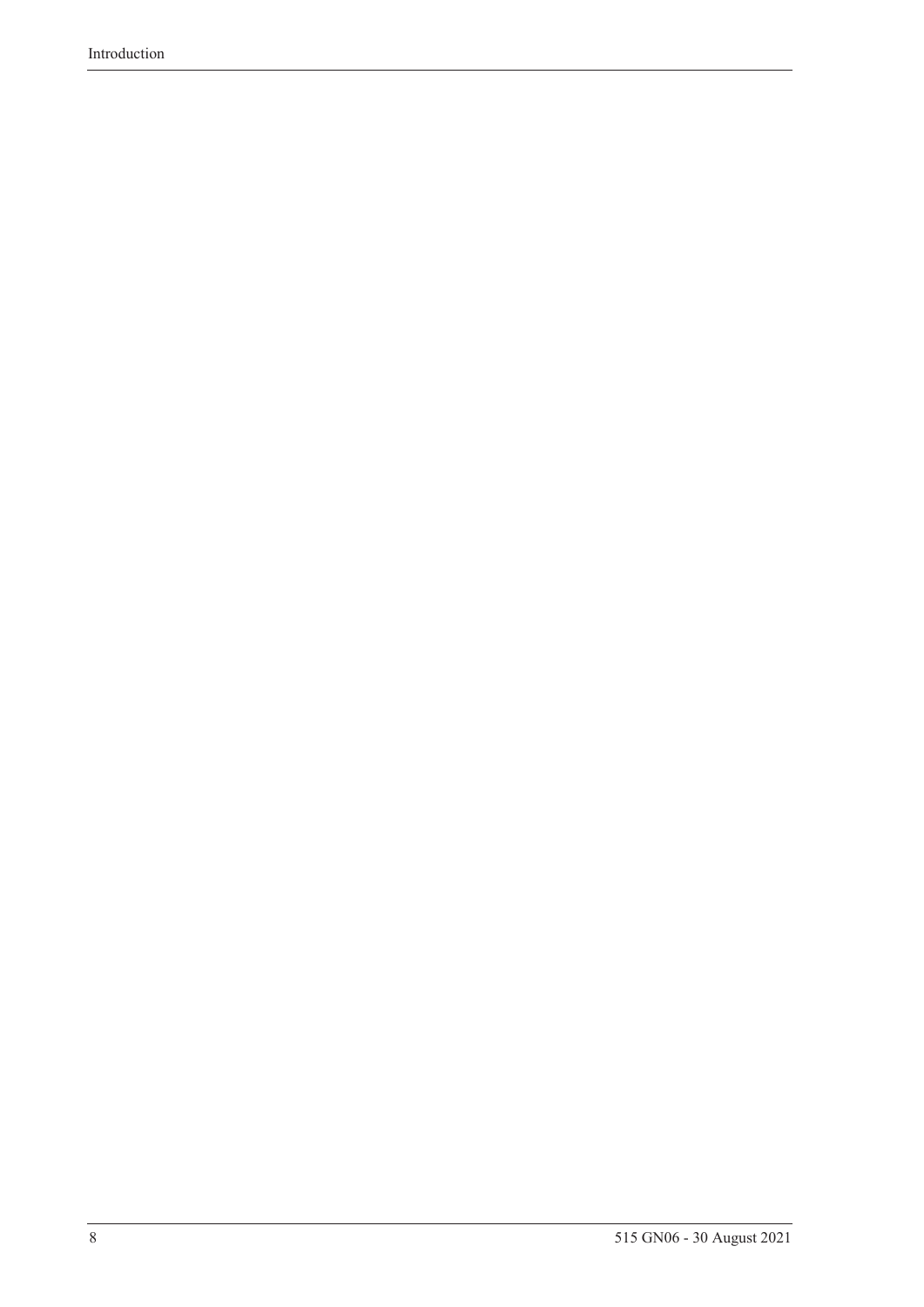# <span id="page-18-0"></span>**Chapter 2 Specifications**

# <span id="page-18-1"></span>**Specification Table**

| <b>Operating Environment</b>        |                                                                                                                                                                                                                                                                                                   | <b>Analog Input (General)</b> |                                                                               |  |  |  |  |
|-------------------------------------|---------------------------------------------------------------------------------------------------------------------------------------------------------------------------------------------------------------------------------------------------------------------------------------------------|-------------------------------|-------------------------------------------------------------------------------|--|--|--|--|
| <b>Temperature</b>                  | +5°C to +40°C (standard - no coating)<br>-20°C to +60°C (with conformal coating)                                                                                                                                                                                                                  | <b>Overcurrent</b>            | 100mA absolute maximum rating<br>(30mA for 4-20mA inputs)                     |  |  |  |  |
|                                     | -30°C to +60°C (ExD housing with heater)                                                                                                                                                                                                                                                          | <b>Update Time</b>            | $< 1.0$ sec                                                                   |  |  |  |  |
| <b>Humidity</b>                     | 0 to 95% non condensing (conformal                                                                                                                                                                                                                                                                | Configuration                 | RTD, 4-20mA, 0-5V and 1-5V input                                              |  |  |  |  |
|                                     | coating)<br>5% to 85% non condensing (no coating)                                                                                                                                                                                                                                                 | <b>Non-linearity</b>          | Up to 20 correction points (some inputs)                                      |  |  |  |  |
| <b>Power Supply</b>                 | 100-240 V AC (+/-10%) 50-60 Hz (+/-<br>10%) or 12-28 V DC                                                                                                                                                                                                                                         | <b>RTD Input</b>              |                                                                               |  |  |  |  |
| <b>Consumption</b>                  | 10W (max) Overvoltage category II                                                                                                                                                                                                                                                                 | <b>Sensor Type</b>            | PT100 & PT500 to IEC 751                                                      |  |  |  |  |
| <b>Protection</b>                   | Sealed to IP65 (Nema 4X) when panel                                                                                                                                                                                                                                                               | <b>Connection</b>             | Four Wire                                                                     |  |  |  |  |
|                                     | mounted                                                                                                                                                                                                                                                                                           | Range                         | -200 $\degree$ C to 350 $\degree$ C<br>-200°C to 800°C (PT100 extended range) |  |  |  |  |
| <b>Dimensions</b><br>(panel option) | 147mm (5.8") width<br>74mm (2.9") height<br>170mm (6.6") depth (behind the panel)                                                                                                                                                                                                                 | <b>Accuracy</b>               | 0.1°C typical<br>0.2°C typical (PT100 extended range)                         |  |  |  |  |
| <b>Display</b>                      |                                                                                                                                                                                                                                                                                                   | 4-20mA Input                  |                                                                               |  |  |  |  |
| <b>Type</b>                         | Backlit LCD with 7-digit numeric display                                                                                                                                                                                                                                                          | Impedance                     | 100 Ohms (to common signal ground)                                            |  |  |  |  |
|                                     | and 11-character alphanumeric display                                                                                                                                                                                                                                                             | <b>Accuracy</b>               | 0.05% full scale $(20^{\circ}C)$                                              |  |  |  |  |
| <b>Digits</b>                       | 15.5mm (0.6") high                                                                                                                                                                                                                                                                                |                               | 0.1% (full temperature range, typical)                                        |  |  |  |  |
| <b>Characters</b>                   | 6mm (0.24") high                                                                                                                                                                                                                                                                                  |                               |                                                                               |  |  |  |  |
| <b>LCD Backup</b>                   | Last data visible for 15 min after power                                                                                                                                                                                                                                                          | 0-5 or 1-5 Volts Input        |                                                                               |  |  |  |  |
|                                     | down                                                                                                                                                                                                                                                                                              | Impedance                     | 10MOhms (to common signal ground)                                             |  |  |  |  |
| <b>Update Rate</b>                  | 0.3 second                                                                                                                                                                                                                                                                                        | <b>Accuracy</b>               | 0.05% full scale $(20^{\circ}C)$<br>0.1% (full temperature range, typical)    |  |  |  |  |
| <b>Non-volatile Memory</b>          |                                                                                                                                                                                                                                                                                                   |                               |                                                                               |  |  |  |  |
| <b>Retention</b>                    | > 30 years                                                                                                                                                                                                                                                                                        | <b>Logic Inputs</b>           |                                                                               |  |  |  |  |
| <b>Data Stored</b>                  | Setup, Totals and Logs                                                                                                                                                                                                                                                                            | <b>Signal Type</b>            | CMOS, TTL, open collector, reed switch                                        |  |  |  |  |
|                                     |                                                                                                                                                                                                                                                                                                   | Overvoltage                   | 30V maximum                                                                   |  |  |  |  |
| <b>Approvals</b>                    |                                                                                                                                                                                                                                                                                                   | <b>Relay Output</b>           |                                                                               |  |  |  |  |
| Interference                        | $C \in \mathbb{C}$ compliance                                                                                                                                                                                                                                                                     | No. of Outputs                | 2 relays plus 2 optional relays                                               |  |  |  |  |
| <b>Enclosure</b>                    | IECEx, ATEX and CSA approved                                                                                                                                                                                                                                                                      | Voltage                       | 250 volts AC, 30 volts DC maximum                                             |  |  |  |  |
|                                     | enclosures available for hazardous areas                                                                                                                                                                                                                                                          |                               | (solid state relays use AC only)                                              |  |  |  |  |
| <b>Real Time Clock (Optional)</b>   |                                                                                                                                                                                                                                                                                                   | <b>Current</b>                | 3A maximum - mechanical relays<br>1.5A maximum - solid state relays           |  |  |  |  |
| <b>Battery Type</b>                 | 3 volts Lithium button cell<br>- For Issue 7 option card, type CR2450N<br>manufactured by Renata only<br>- For conformal coated 'C' version, type<br>BR2032 manufactured by Panasonic only<br>- For non-conformal coated versions, type<br>BR2032 and CR2032 manufactured by<br>Panasonic or Sony |                               |                                                                               |  |  |  |  |

**Battery Life** 5 years (typical)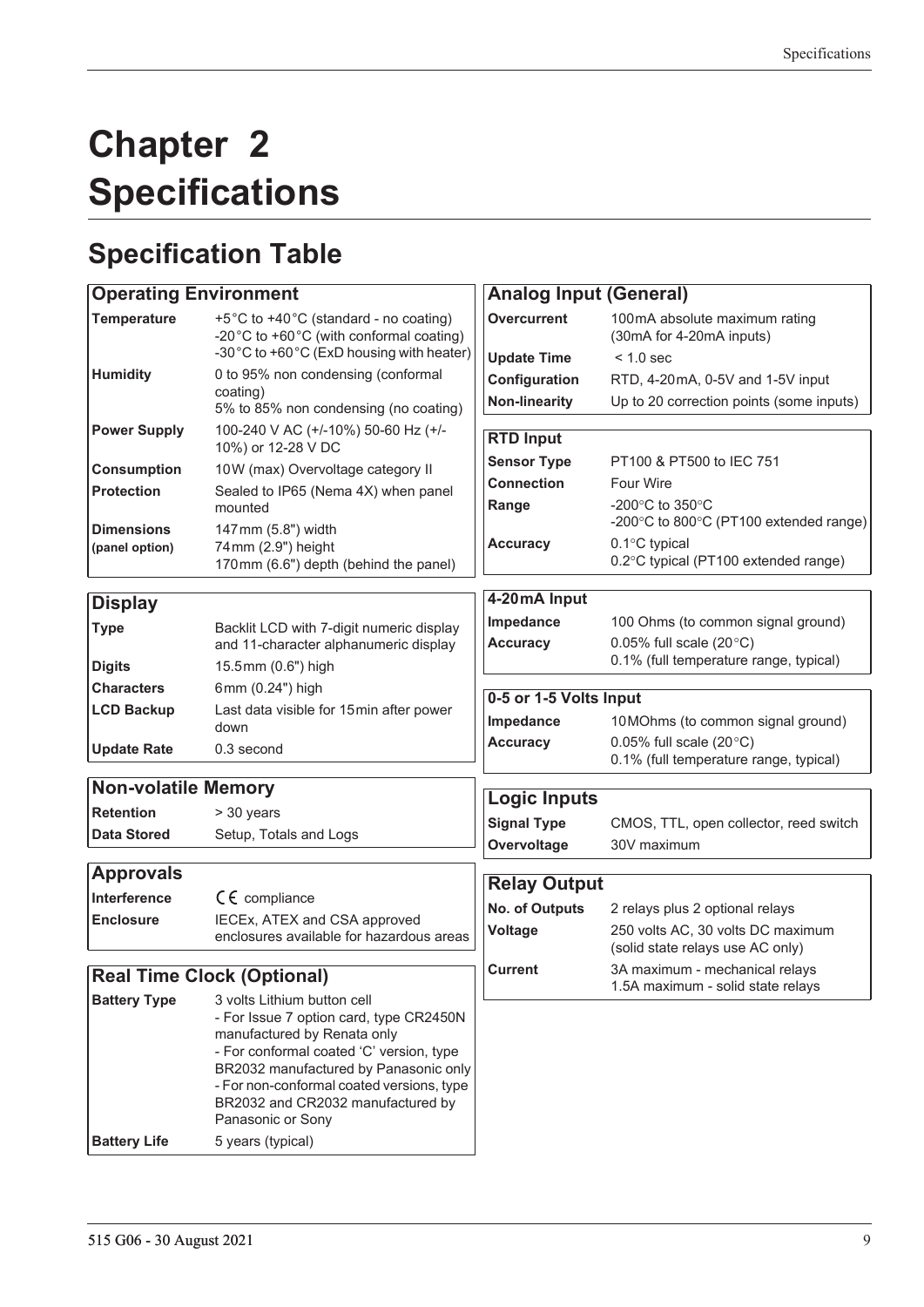### **Communication Ports**

| <b>Ports</b>     | COM-1 RS-232 port<br>COM-2 RS-485 or Ethernet port (optional) |
|------------------|---------------------------------------------------------------|
| <b>Baud Rate</b> | 2400 to 19200 baud                                            |
| <b>Parity</b>    | Odd, even or none                                             |
| <b>Stop Bits</b> | 1 or 2                                                        |
| Data Bits        | 8                                                             |
| <b>Protocols</b> | ASCII, Modbus RTU, Modbus TCP/IP<br>(Ethernet Port), Printer  |

# **Transducer Supply**

| <b>Voltage</b>    | 8 to 24 volts DC, programmable  |
|-------------------|---------------------------------|
| l Current l       | 70mA @ 24V, 120mA @ 12V maximum |
| <b>Protection</b> | Power limited output            |

# **Isolated Output**

| <b>No. of Outputs</b> | 2 configurable outputs         |
|-----------------------|--------------------------------|
| Configuration         | Pulse/Digital or 4-20mA output |

| <b>Pulse/Digital Output</b> |                                                            |  |  |  |  |
|-----------------------------|------------------------------------------------------------|--|--|--|--|
| <b>Signal Type</b>          | Open collector                                             |  |  |  |  |
| <b>Switching</b>            | 200 mA, 30 volts DC maximum                                |  |  |  |  |
| <b>Saturation</b>           | 0.8 volts maximum                                          |  |  |  |  |
| <b>Pulse Width</b>          | Programmable: 10, 20, 50, 100, 200 or<br>500 <sub>ms</sub> |  |  |  |  |
|                             |                                                            |  |  |  |  |
| 4-20mA Output               |                                                            |  |  |  |  |
| $\sim$ $\sim$               |                                                            |  |  |  |  |

| <b>Supply</b>     | 9 to 30 volts DC external              |
|-------------------|----------------------------------------|
| <b>Resolution</b> | $0.05\%$ full scale                    |
| <b>Accuracy</b>   | $0.05\%$ full scale (20 $\degree$ C)   |
|                   | 0.1% (full temperature range, typical) |

*Important: Specifications are subject to change without notice.*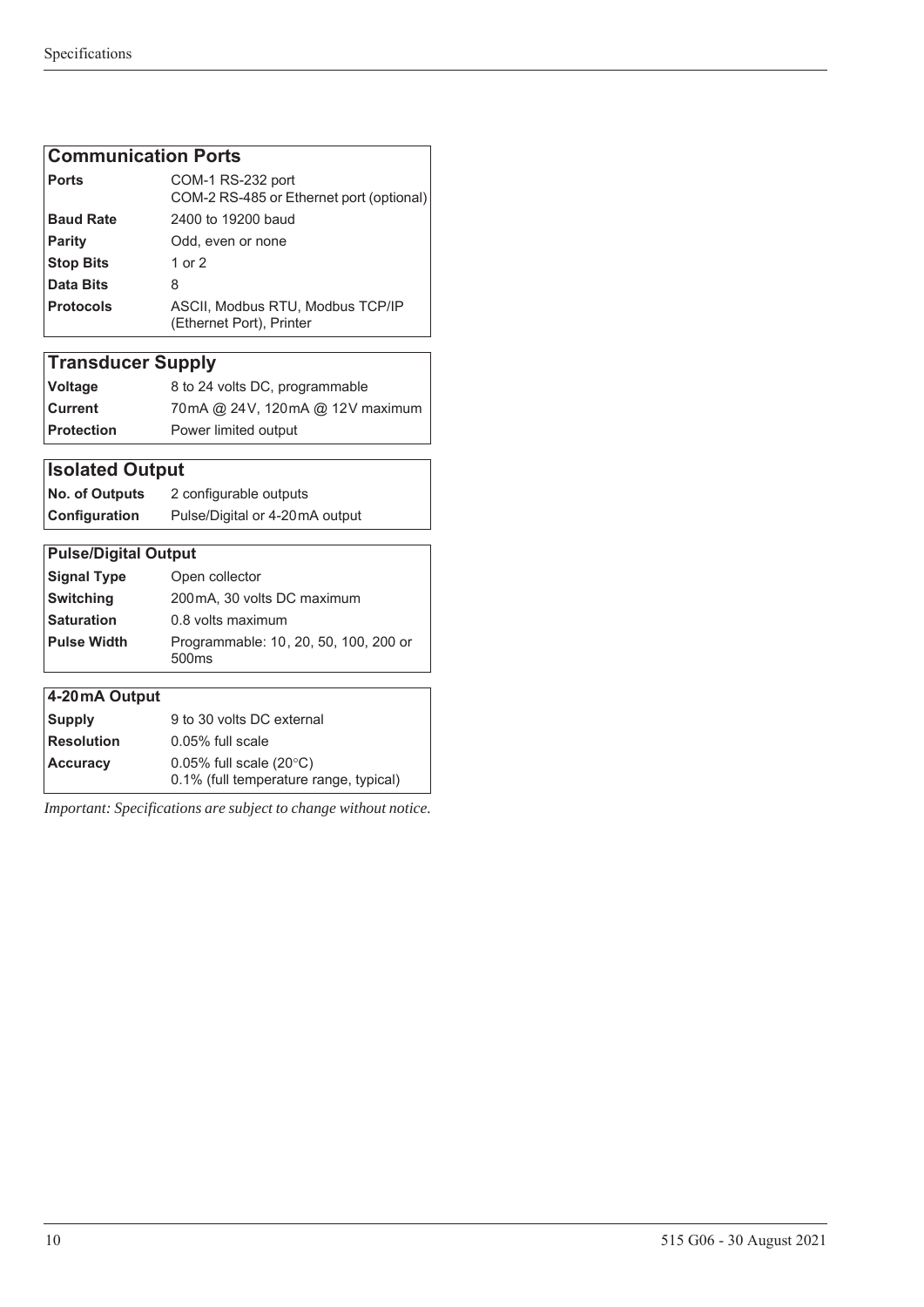# <span id="page-20-5"></span><span id="page-20-0"></span>**Chapter 3 Installation & Maintenance**

# <span id="page-20-1"></span>**Installation Instructions**



The safety of any system incorporating the equipment is the responsibility of the assembler of the system and should be installed such that there is no risk of impact damage.

This instrument is intended for fixed installation only, e.g. within a panel or cabinet, and is not intended for desktop use. It is not suitable for outdoor use unless fitted into an appropriate outdoor enclosure with a minimum type 3, IP54, rating. The instrument has a 'Pollution degree II' rating.

# <span id="page-20-2"></span>**Cleaning and Decontamination**

For general maintenance or to clean an instrument suitable for return to a service centre for repair or inspection, use only a damp cloth and mild detergent. Do not use abrasive cleaners or high pressure water jets. An instrument must be decontaminated before returning.

# <span id="page-20-3"></span>**Panel Mounting**

The instrument should be located in an area with a clean, dry atmosphere that is also relatively free of shock and vibration.

The standard mounting procedure is panel mounting in a cutout that is 139 mm wide by 67 mm high. Two side clips secure the unit into the panel.

[Figure 2](#page-20-4) shows the panel mounting requirements for the 500 Series Instrument.



<span id="page-20-4"></span>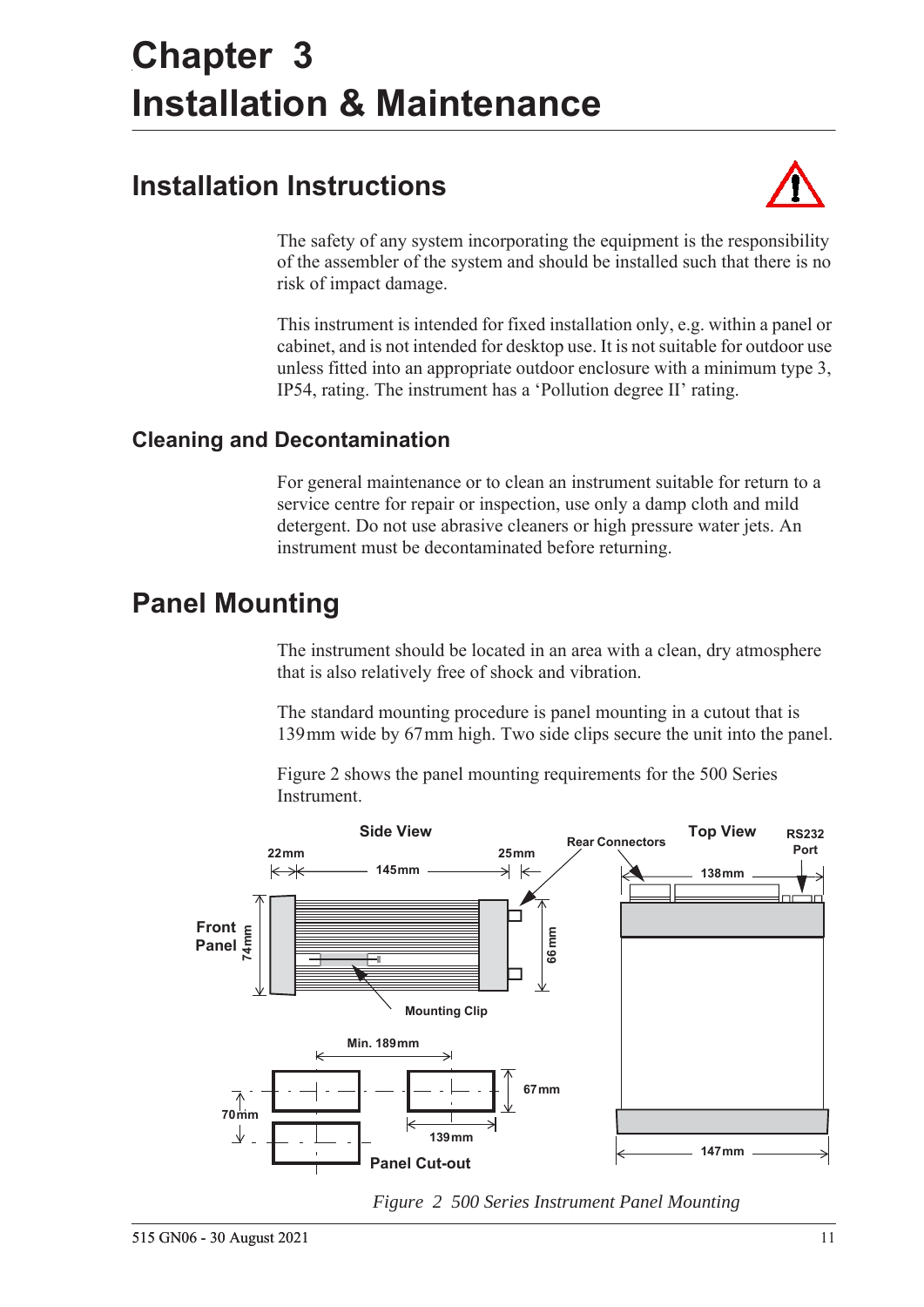# <span id="page-21-0"></span>**Electrical Connection**

# <span id="page-21-1"></span>**Rear Panel Connections**

N.B. Depending on the specification and age of the instrument, there are different versions of the upper output card. Ensure the instrument is wired as per the correct terminal designation printed on the rear of the instrument bezel and below.

[Figure 3](#page-21-2) shows the connections on the rear panel of the instrument where relays 1 to 4 (terminals 32-35) share a single Relay Common (terminal 31).



N.B. The 5 way relay terminal block is GREEN.

*Figure 3 Rear Panel Connections - Original*

<span id="page-21-2"></span>[Figure 4](#page-21-3) shows the connections on the rear panel of the instrument where relays 1 and 2 (terminals 32-33) share Relay Common 1-2 (terminal 31) and relays 3 and 4 (terminals 34-35) share Relay Common 3-4 (terminal 36.

N.B. The 6 way relay terminal block is ORANGE.



<span id="page-21-3"></span>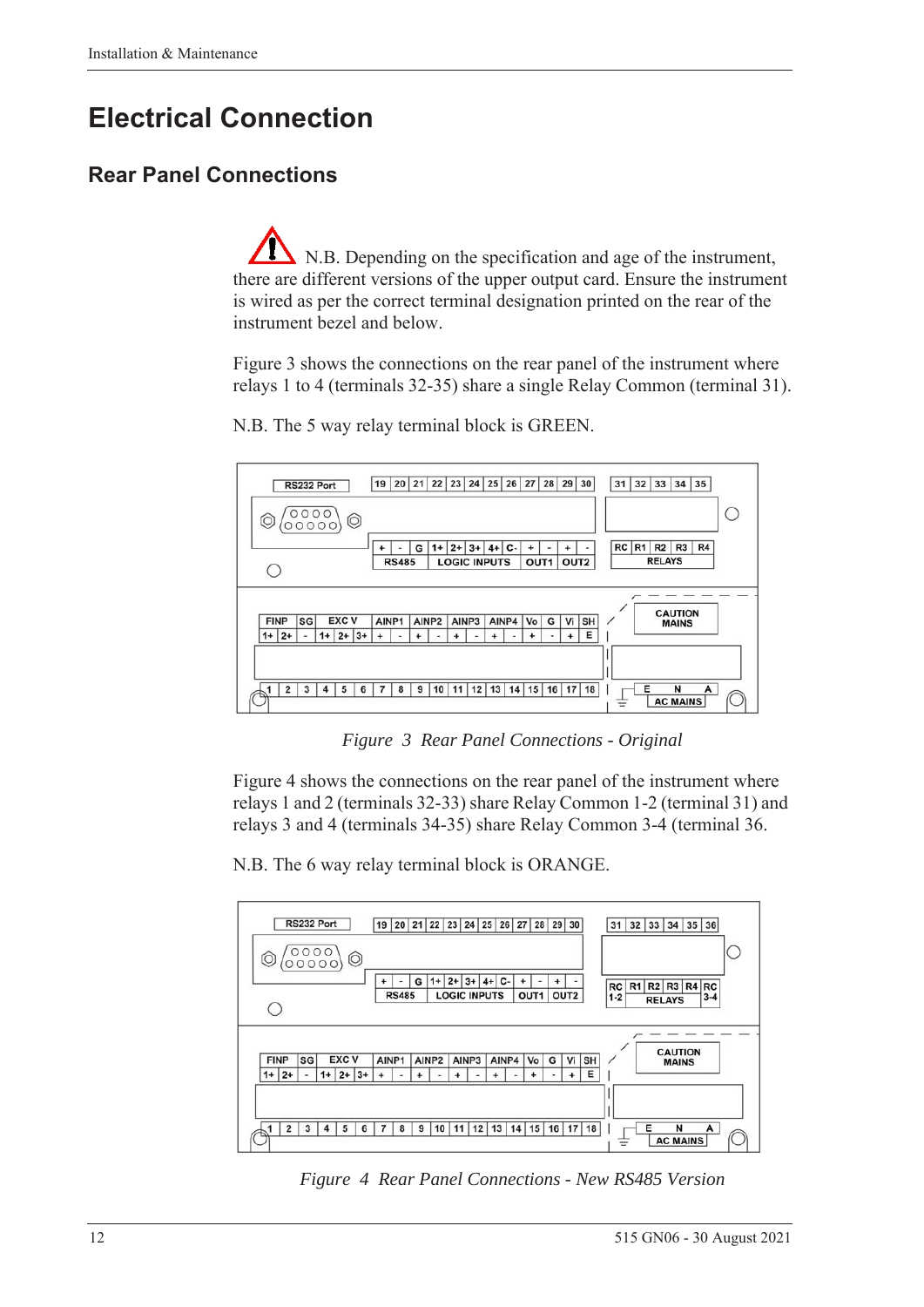[Figure 5](#page-22-1) shows the new option card with the optional Ethernet port in place of RS-485 port (terminals 19-21).



<span id="page-22-1"></span>*Figure 5 Rear Panel Connections - New Ethernet Version*

# <span id="page-22-0"></span>**Terminal Designations**

| <b>Terminal Label</b> |                    |                                              | Designation               | <b>Comment</b>           | <b>Terminal Label</b> |                  |           | Designation                        | <b>Comment</b>                                     |
|-----------------------|--------------------|----------------------------------------------|---------------------------|--------------------------|-----------------------|------------------|-----------|------------------------------------|----------------------------------------------------|
| 1                     | <b>FINP</b>        | $1+$                                         | Frequency Input 1+        | Not used                 | 19                    | <b>RS485</b>     | $\ddot{}$ | RS485 (+)                          | Optional RS485 port may                            |
| 2                     | <b>FINP</b>        | $2+$                                         | Frequency Input 2+        | Not used                 | 20                    | COM-2            |           | RS485(-)                           | be replaced by Ethernet                            |
| 3                     | SG                 | $\overline{\phantom{a}}$                     | Signal ground             |                          | 21                    | port             | G         | RS485 ground                       | port.                                              |
| 4                     | EXC V              | $1+$                                         | <b>Excitation Term 1+</b> | Not used                 | 22                    |                  | $1+$      | Switch 1                           |                                                    |
| 5                     | EXC V              | $2+$                                         | <b>Excitation Term 2+</b> | For AINP1 RTD Input      | 23                    |                  | $2+$      | Switch 2                           |                                                    |
| 6                     | <b>EXC V</b>       | $3+$                                         | <b>Excitation Term 3+</b> | Not used                 | 24                    | <b>LOGIC</b>     | $3+$      | Switch 3                           | <b>Remote Reset</b>                                |
| $\overline{7}$        | AINP1              | $\ddot{}$                                    | Analog Input ch $1 (+)$   | Temperature Input        | 25                    | <b>INPUTS</b>    | $4+$      | Switch 4                           | CAL Switch - In field                              |
| 8                     |                    |                                              | Analog Input ch 1 (-)     |                          |                       |                  |           |                                    | access protection                                  |
| 9                     |                    | $\ddot{}$                                    | Analog Input ch $2 (+)$   | Pressure Input           | 26                    |                  | $C-$      | Signal ground                      |                                                    |
| 10                    | AINP <sub>2</sub>  |                                              | Analog Input ch 2 (-)     |                          | $\overline{27}$       | OUT <sub>1</sub> | $+$       | Output ch $1 (+)$                  |                                                    |
| 11                    |                    | $\ddot{}$                                    | Analog Input ch $3 (+)$   | Main or Low Flow Input   | 28                    |                  |           | Output $ch 1$ (-)                  |                                                    |
| 12                    | AINP3              | $\overline{\phantom{a}}$                     | Analog Input ch 3 (-)     |                          | 29                    | OUT <sub>2</sub> | $\ddot{}$ | Output ch $2 (+)$                  |                                                    |
| $\overline{13}$       |                    | $\ddot{}$                                    | Analog Input ch $4 (+)$   | High Flow Stacked Input  | 30                    |                  |           | Output $ch 2$ (-)                  |                                                    |
| 14                    | AINP4              |                                              | Analog Input ch 4 (-)     |                          | 31                    |                  | <b>RC</b> | Relay Common 1-2                   | Term 31 - Common 1-4<br>on legacy option card      |
| 15                    | Vo                 | $\ddot{}$                                    | 8-24 volts DC output      | Overload protected<br>32 |                       | R <sub>1</sub>   | Relay 1   |                                    |                                                    |
| 16                    | G                  | <b>DC</b> Ground<br>$\overline{\phantom{a}}$ | 33                        |                          | R2                    | Relay 2          |           |                                    |                                                    |
| 17                    | Vi                 | $\ddot{}$                                    | DC power input            | DC power in 12-28V       | $\overline{34}$       | <b>RELAYS</b>    | R3        | Relay 3                            |                                                    |
| 18                    | <b>SH</b>          | E                                            | Shield terminal           |                          | 35                    |                  | R4        | Relay 4                            |                                                    |
| Ε                     | AC<br><b>MAINS</b> | Ε                                            | Mains ground              | AC power in 100-         |                       |                  |           |                                    |                                                    |
| N                     |                    | N                                            | Mains neutral             |                          | 36                    |                  | RC        | Relay common 3-4                   | Term 36 only available on<br>new style option card |
| A                     |                    | Α                                            | Mains active              | <b>240VAC</b>            |                       |                  |           | RS232 COM-1 port 9-pin serial port |                                                    |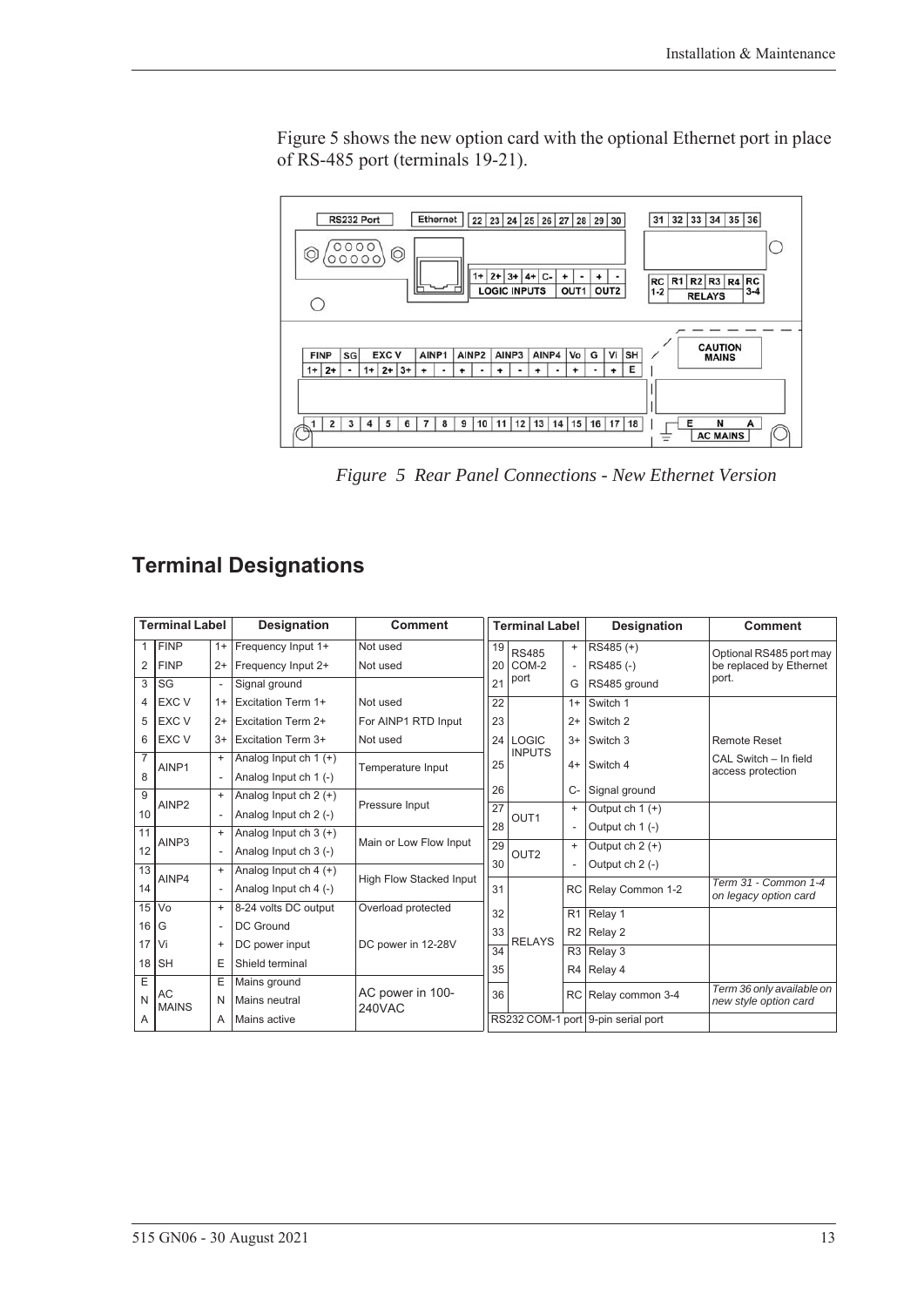# <span id="page-23-0"></span>**Terminal Wiring Insulation**

Terminals 1-30 are all rated at <35Vdc and wiring with basic insulation is adequate.

Use copper conductors only.

stated in sec 2.

# <span id="page-23-1"></span>**Relay Wiring**

Relay terminals are 31-35 or 31-36 depending on the version of option card fitted. When controlling circuits operate at mains voltages, or voltages >35Vdc, it is necessary to use UL/CSA approved cabling with supplementary insulation and a current capacity suitable for the connected circuit. Use copper conductors only. The maximum current must be <5A as

Where circuits >35Vdc are connected UL/CSA approved cabling with supplementary insulation. 0.75mm<sup>2</sup>, 6A current capacity is sufficient.

## <span id="page-23-2"></span>**Mains Power Wiring**

Only use UL/CSA approved cabling with supplementary insulation and copper conductors. A minimum cable cross section area of 0.75mm² (18 AWG) is required. However, this must be selected with respect to the installed over-current protection device and in accordance with the local relevant Electrical Code of Practice as dictated by the Authority Having Jurisdiction (AHJ).

The terminal designations (L/N/E) are clearly indicated just above the mains input connector on the rear panel of the instrument.



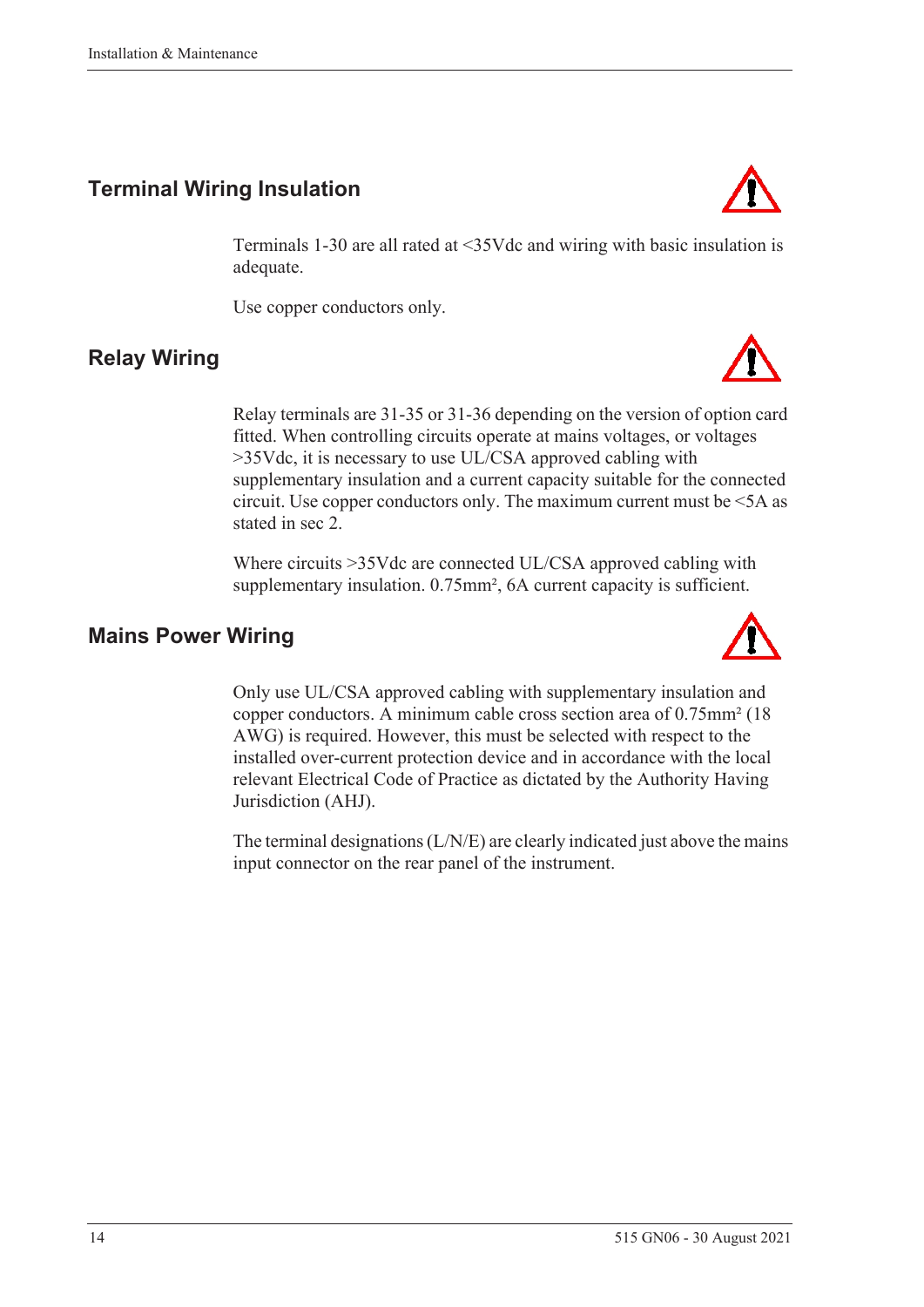# <span id="page-24-0"></span>**Inputs**

# <span id="page-24-1"></span>**Analog Input Connections**

All analog inputs can accept DC signals ranging from 0-5V, 1-5V and current signals from 4 to 20 mA.

Analog Input 1 (AINP1) can also accept an RTD input (PT100 or PT500) as well as the standard  $0-5V$ ,  $1-5V$  and  $4$  to  $20mA$  input.

#### **CAUTION**

Applying levels of input current above the absolute maximum rating (100mA or 30mA for 4-20mA inputs) may cause permanent damage to the input circuitry.

### **0-5 and 1-5 Volt Inputs**

For externally powered voltage transmitters, connect each transmitter to a pair of input terminals as shown in [Figure 6.](#page-24-2) Refer to **[Terminal](#page-22-0)  [Designations](#page-22-0)** on page 13 for specific terminal numbers for this application.



*Figure 6 Externally Powered Voltage Transmitter*

<span id="page-24-2"></span>Connect internally powered voltage transmitters as shown in [Figure 7.](#page-24-3)



<span id="page-24-3"></span>*Figure 7 Internally Powered Voltage Transmitter*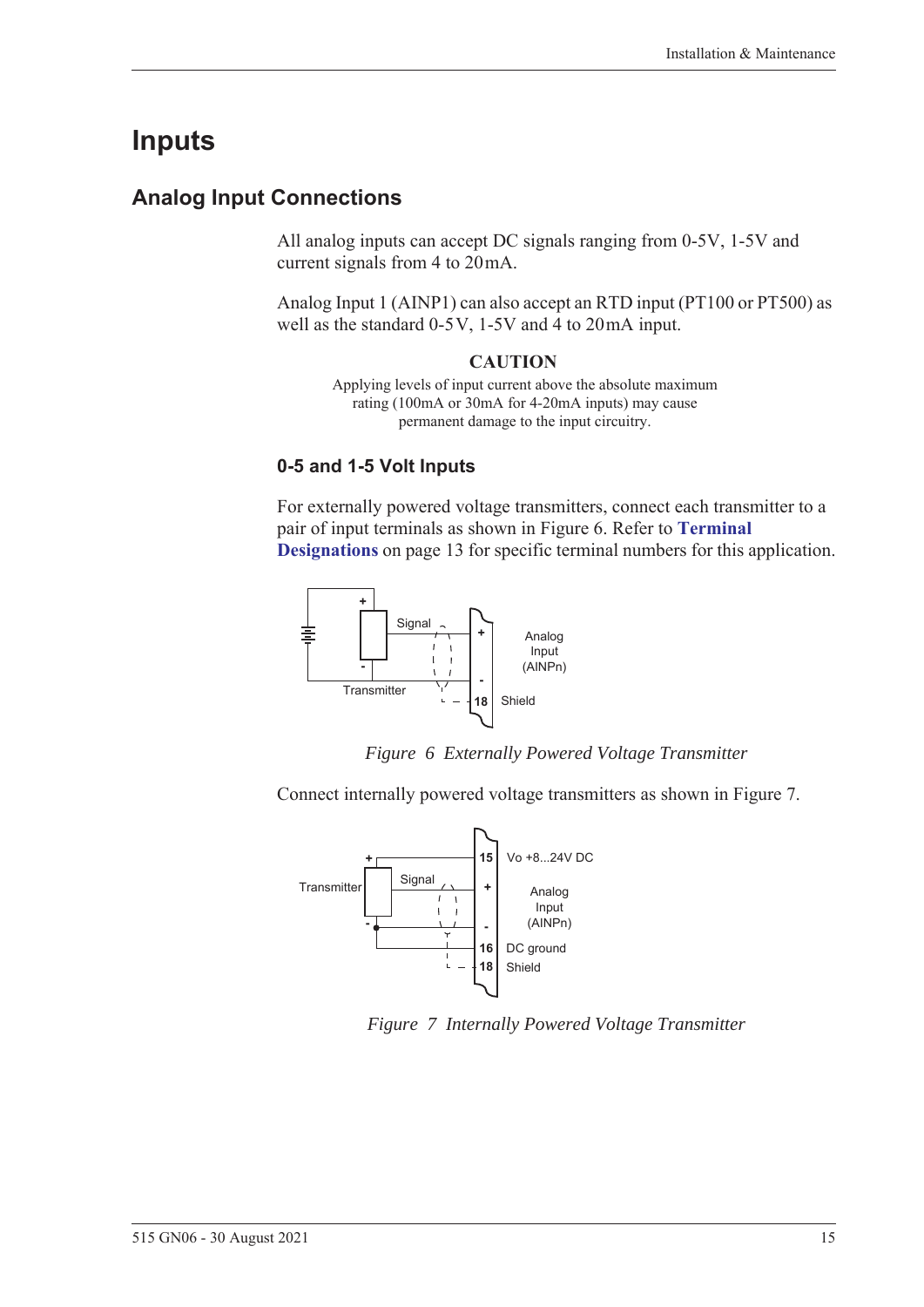### **4-20 mA Inputs**

For an externally powered current loop, connect the transmitter to the input terminals as shown in [Figure 8](#page-25-0). Refer to **[Terminal Designations](#page-22-0)** on page 13 for specific terminal numbers for this application.



*Figure 8 Externally Powered Current Loop*

<span id="page-25-0"></span>The internal overload-protected power supply has sufficient power for three current loops at 24 V DC (more current loops can be supplied by using a reduced voltage setting). Connect internally powered current loops as shown in [Figure 9](#page-25-1).



<span id="page-25-1"></span>

### **RTD Input**

The instrument uses 4-wire RTDs to provide optimum accuracy and stability. It is not necessary to have equal cable lengths for the 4-wire RTDs, but they should be no longer than 50 metres. It is also recommended to use shielded twisted pairs.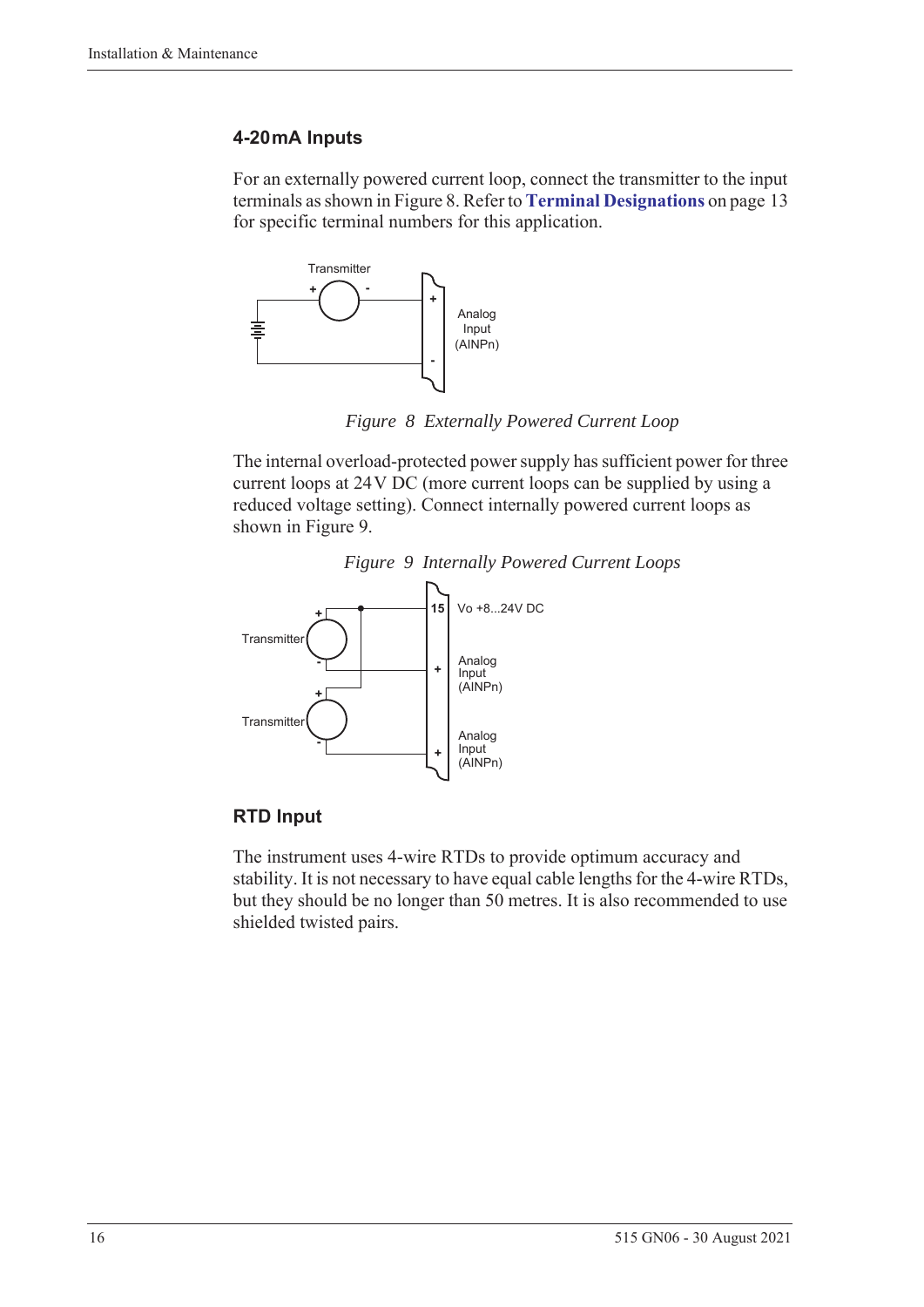

Connect RTD inputs as shown in [Figure 10.](#page-26-1)

*Figure 10 RTD Connection*

<span id="page-26-1"></span>Only Analog Input 1 (AINP1) is available for RTD connection.

Excitation terminal 2 (pin 5) must be used in conjunction with AINP1.

It is possible to use two-wire or three-wire RTDs. However, four wires must be taken to the RTD, with the signal and current wires joined as close to the RTD as possible.

**Note:** The RTD has no polarity and can be connected in either direction. However, the excitation and the positive analog input must be connected to one side of the RTD. Similarly, the Signal Ground and the negative analog input must be connected to the other side of the RTD.

### <span id="page-26-0"></span>**Logic Input Connection**

These input(s) are designed to be connected to CMOS, TTL, open collector signals or a voltage free contact switch. A minimum activation time of 300ms is required to guarantee reading of an input.

It is possible to read the status of all the logic inputs via a Modbus register even if they are not used for a control purpose in the application.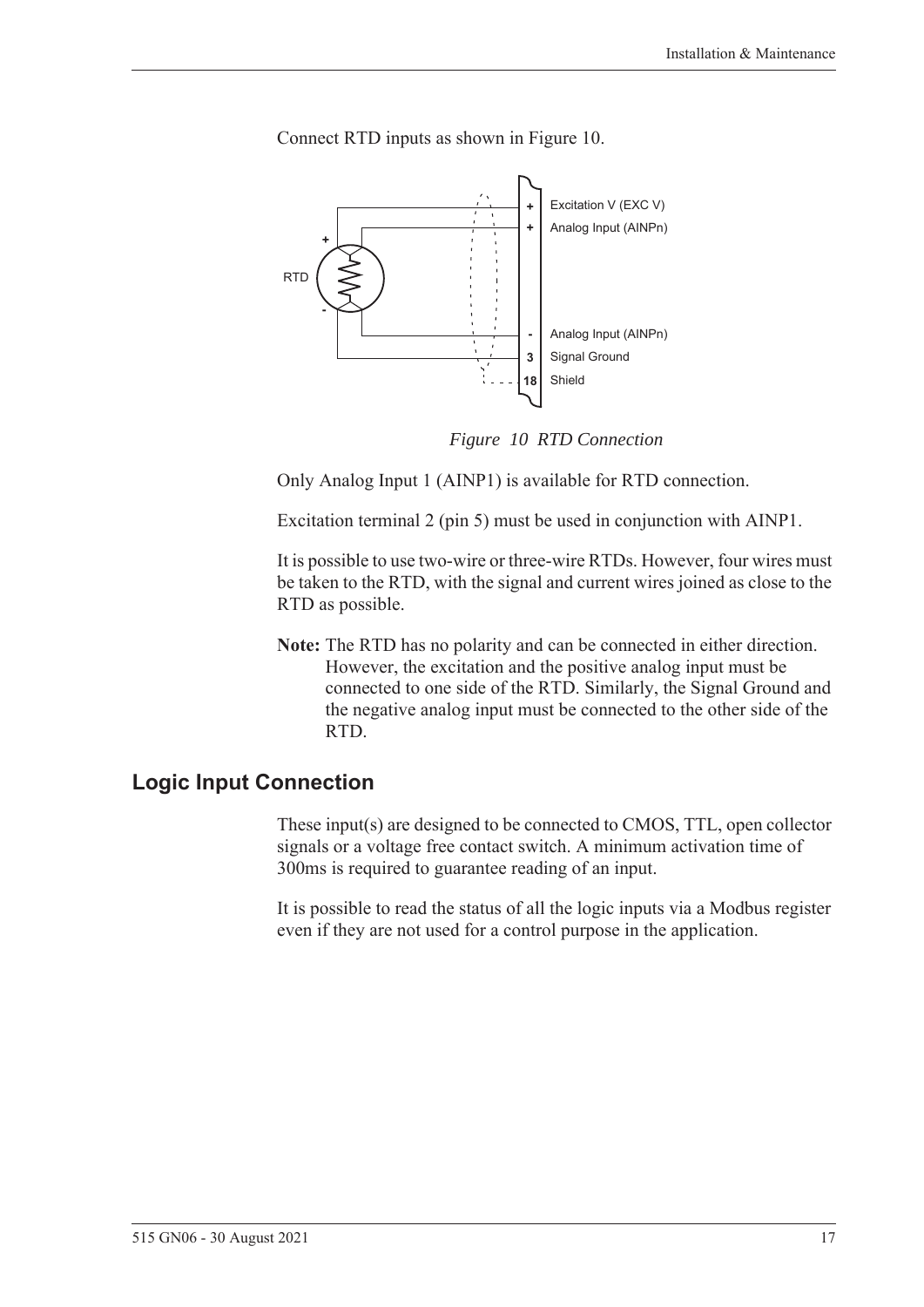A remote push-button key can be connected to the Logic Inputs as shown below in [Figure 11](#page-27-2).



<span id="page-27-2"></span>*Figure 11 Logic Inputs Connection Diagram*

# <span id="page-27-0"></span>**Outputs**

The advanced option for the instrument provides two opto-isolated output ports. Either or both can be used for 4-20 mA or pulse outputs.

### **CAUTION**

Due to the dual-purpose nature of the outputs, take care not to set the output as an open collector pulse type signal when connected to a 4-20 mA loop circuit.

# <span id="page-27-1"></span>**4-20 mA Output Connection**

[Figure 12](#page-28-1) shows the connections for a 4-20 mA output. Output channel 1 uses terminals  $27 (+)$  and  $28 (-)$ , output channel 2 uses terminals  $29 (+)$  and 30 (-).

Maximum Load Resistance =  $(Supply-9) / 0.02$  ohms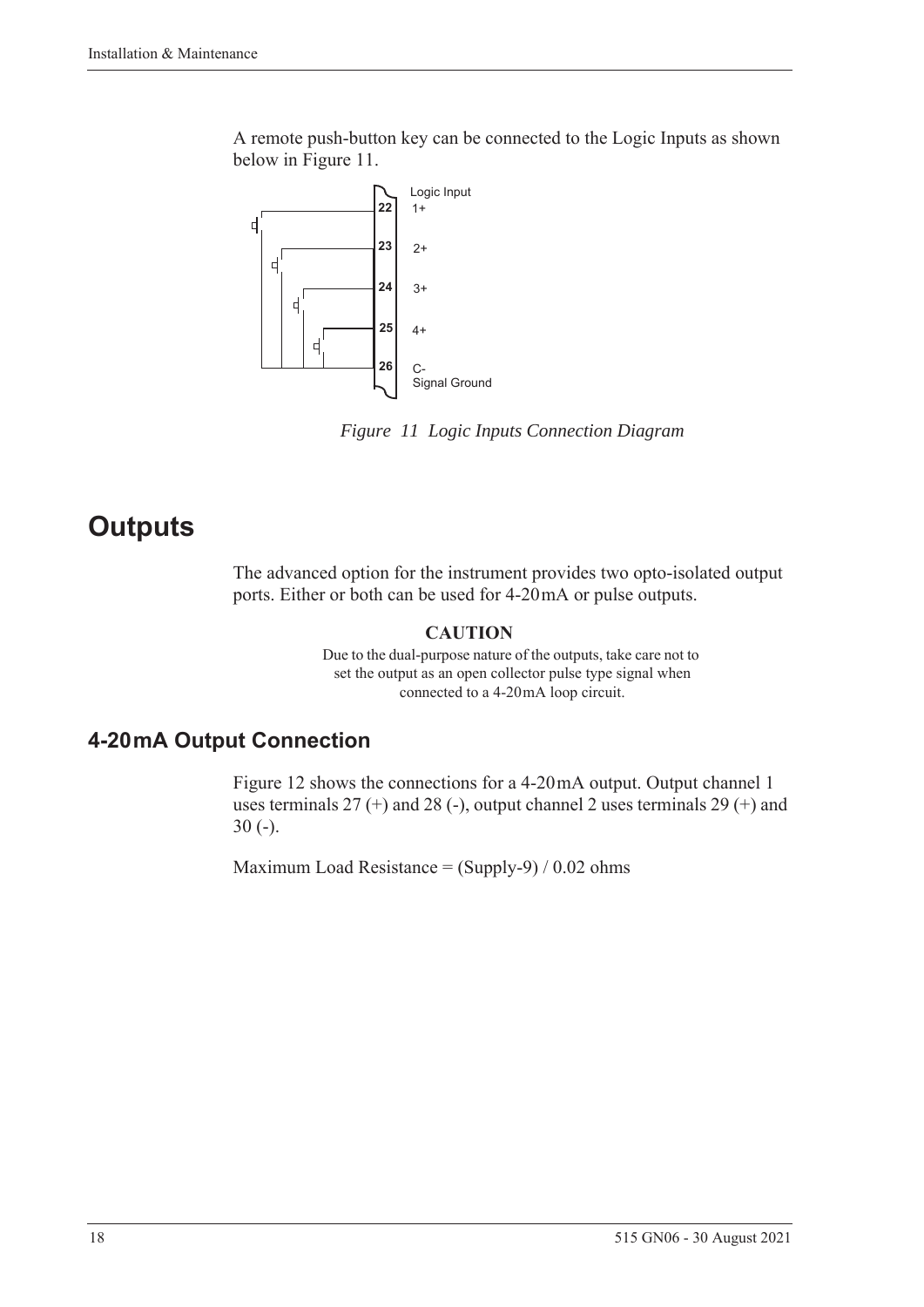

*Figure 12 Output 4-20 mA Connection Diagram*

# <span id="page-28-0"></span>**Pulse Output Connection**

<span id="page-28-1"></span>[Figure 13](#page-28-2) shows a connection example for a pulse output. Output channel 1 uses terminals 27 (+) and 28 (-). Output channel 2 uses terminals 29 (+) and 30 (-).



<span id="page-28-2"></span>*Figure 13 Output Pulse Connection Diagram*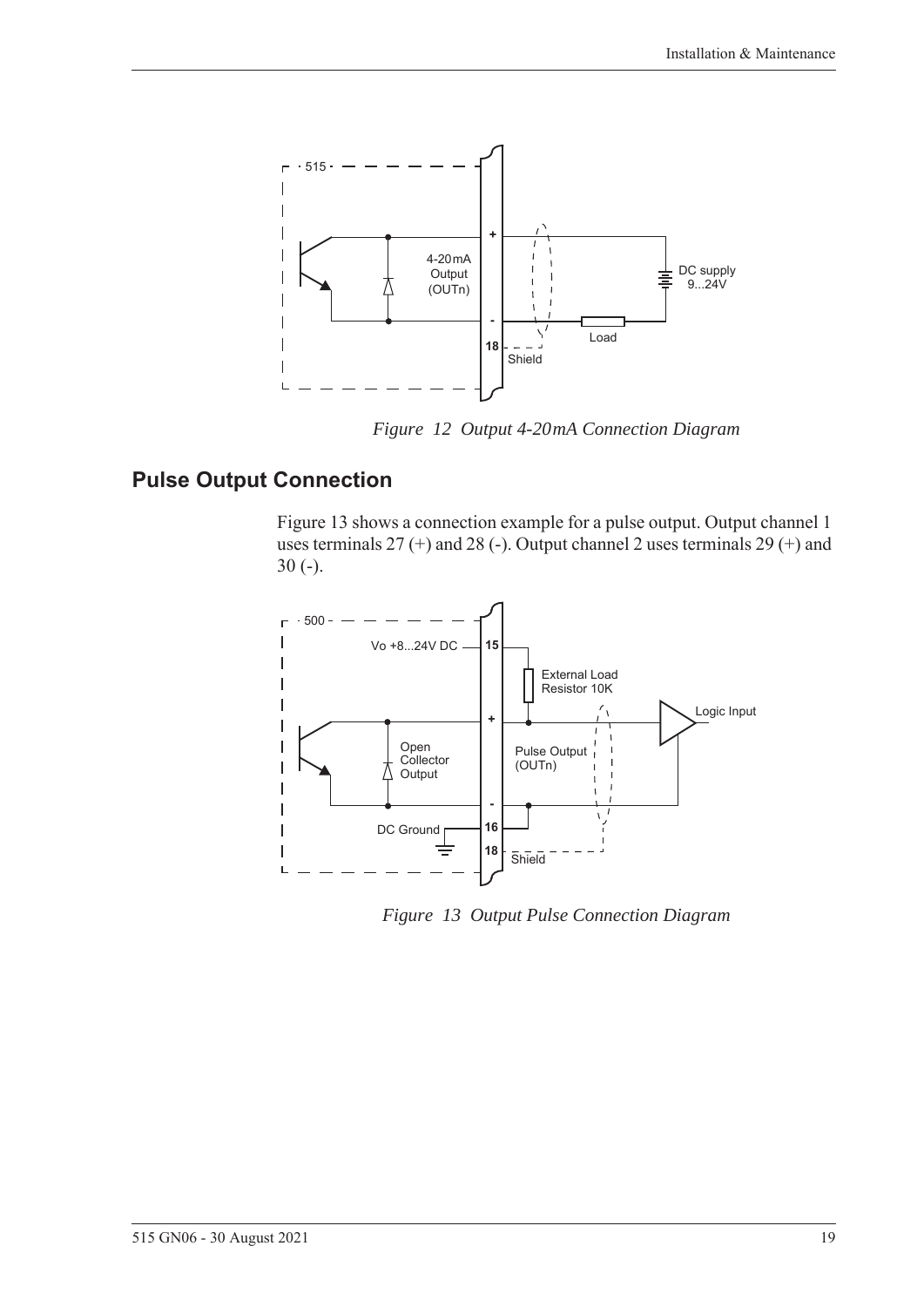# <span id="page-29-0"></span>**Control Relays (Alarms)**

The standard instrument has two alarm relays, which can be used to drive external devices such as external relays, LEDs, and audible alarms. The advanced option has four alarm relays.

The operation of each alarm relay can be set to various modes as described in **Alarms** [on page 49](#page-58-1). On the newer option card the separate common terminal for relays 1 and 2 and another common terminal for relays 3 and 4 allow for different signal or supply types to be connected to the control or alarm devices, as shown in [Figure 14.](#page-29-1)

There is also an equipment failure alarm option. This alarm can have normally closed (open) contacts which open (close) when the instrument displays any error message as listed in **[Error Messages](#page-68-2)** on page 59, or if there is a loss of power to the instrument.

The output characteristics of the relays are:

| Maximum Voltage | 30 volts DC or 250 volts AC |
|-----------------|-----------------------------|
| Maximum Current | 3A for EMR, 1.5A for SSR    |

**Note:** Solid state relays (SSR) use AC voltage only.



<span id="page-29-1"></span>*Figure 14 Relay Connection Diagram*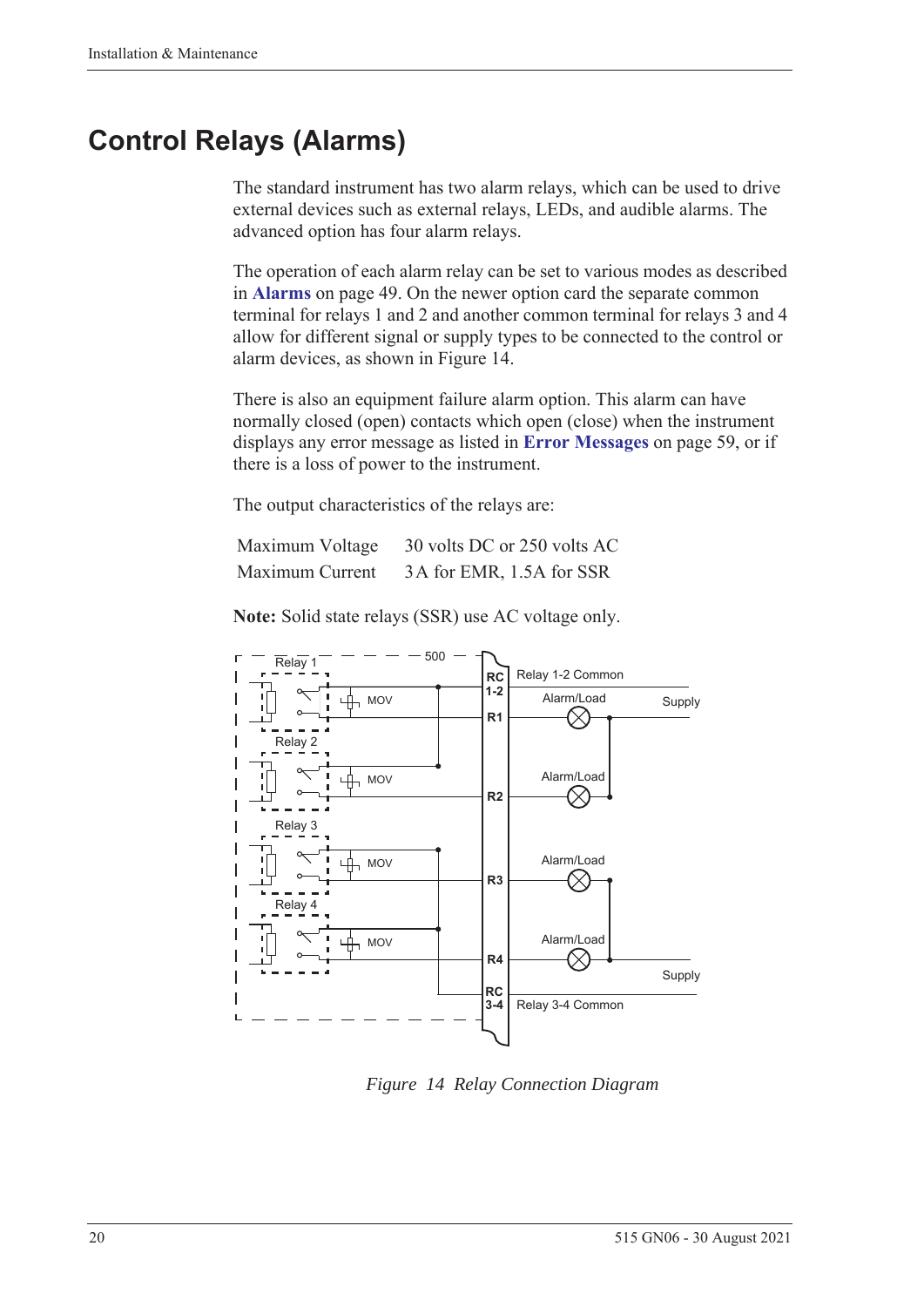## <span id="page-30-0"></span>**RC Network for Interference Suppression**

When driving inductive loads with the relay outputs, it is recommended to use RC suppression networks (often called "Snubbers"), fitted at the load end, for the following reasons:

- **•** To limit the amount of electrical noise caused by arcing across the contacts, which may, in extreme cases, cause the microprocessor to act erratically or cause other unwanted interference with connected signals.
- **•** To protect the relay contacts against premature wear through pitting or SSR (where specified) against premature failure.

RC suppression networks consist of a capacitor and series resistor and are commonly available in the electrical industry. The values of R and C are dependent entirely on the load. However, if the user is unsure of the type of snubber to use, values of  $0.25 \mu$ F and  $100 \Omega$  will usually suffice. Note that only UL and mains approved RC suppression networks should be used.

The basic principle of the operation is that the capacitor prevents a series of sparks arcing across the contact as the contact breaks. The series resistor limits the current through the contact when the contact first makes.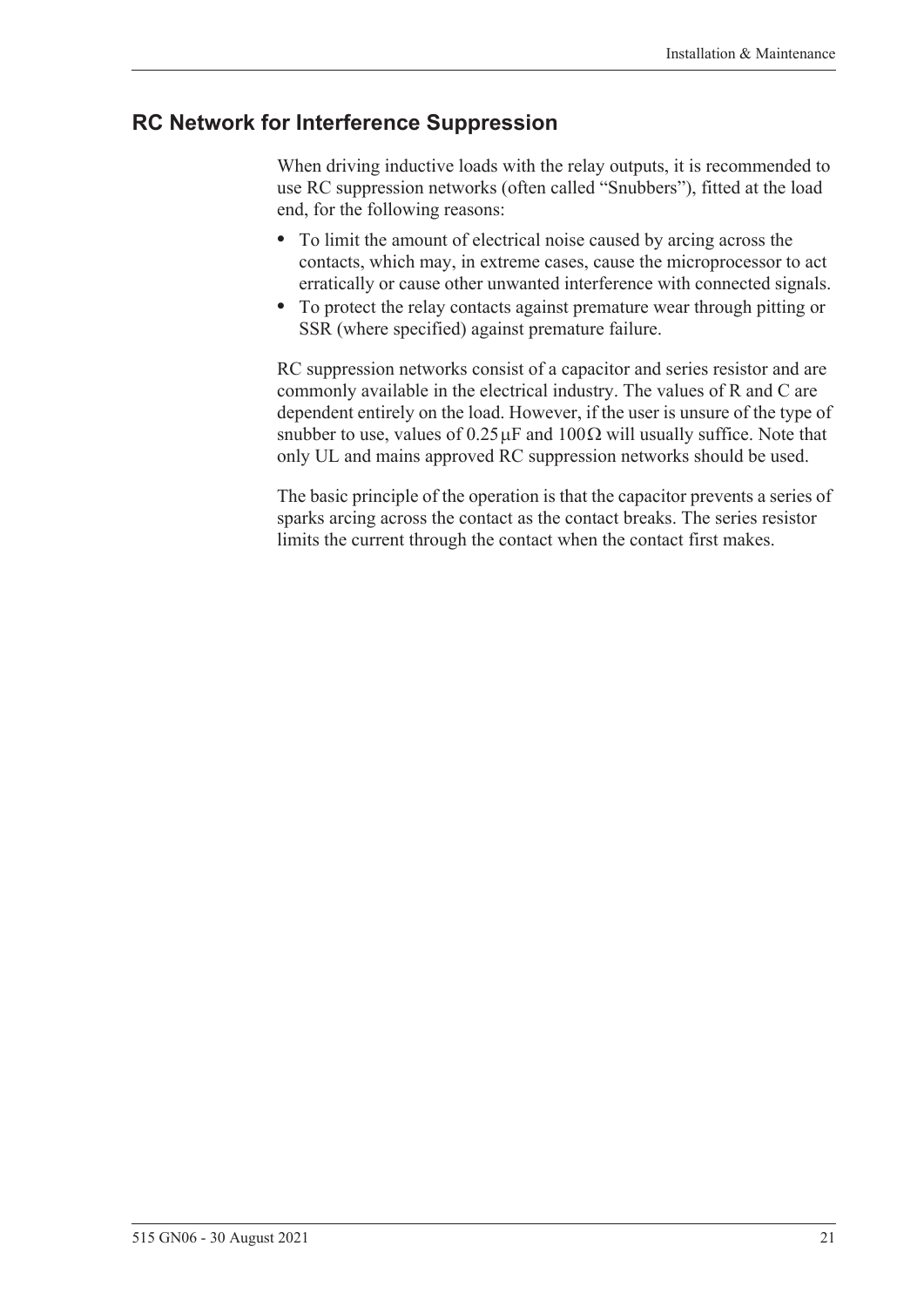# <span id="page-31-0"></span>**Communications**

The communication protocols are described in **Protocols** [on page 65.](#page-74-3)

## <span id="page-31-1"></span>**COM-1 RS-232 Port**

The COM-1 RS-232 port has a 9-pin DB female connector and has the following pinout:



**Note:** The instrument does not require a null-modem cable for connection to a personal computer. Refer to **[Hardware Interconnection](#page-72-4)** on [page 63](#page-72-4) for cable termination requirements.

# <span id="page-31-2"></span>**COM-2 RS-485 Port Option**

Up to 32 units can be connected to a common RS-485 bus. Each unit has a unique address that the host computer uses to identify each instrument. [Figure 15](#page-31-3) shows the connection of several instruments to a computer using the RS-485 port.



<span id="page-31-3"></span>*Figure 15 RS-485 Interface Connections*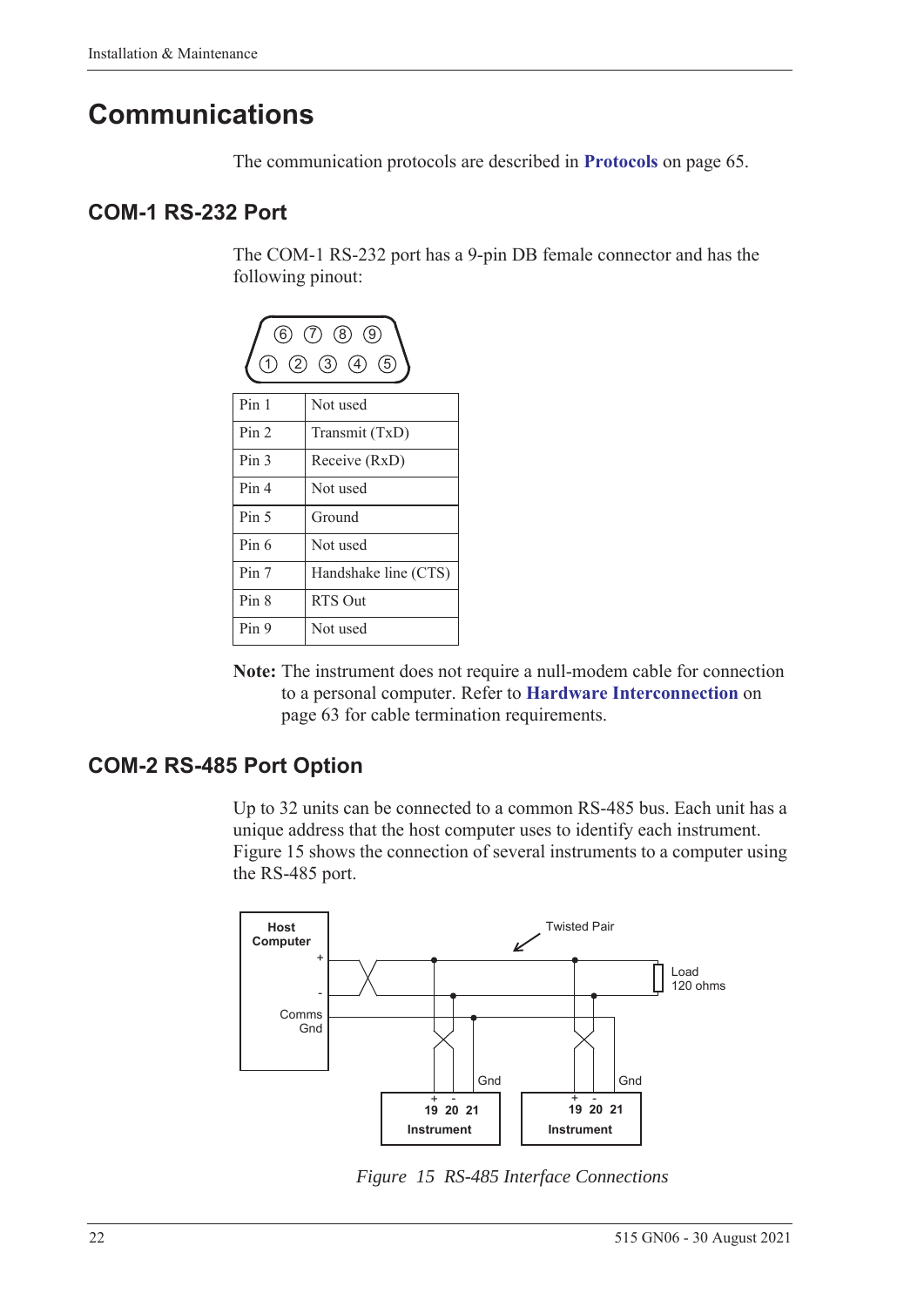## <span id="page-32-0"></span>**COM-2 Ethernet Port Option**

An Ethernet module is an available option, in place of the RS-485 port, if Modbus TCP/IP connection is required. In the programming communication settings, COM-2 should be set to RTU (Modbus), 19200 Baud rate, even parity and 1 stop bit.

# <span id="page-32-1"></span>**Mains Connection**

## <span id="page-32-2"></span>**Earthing and Shielding**

A case earthing point is provided via the mains inlet. Note that this earthing point is for the case only and there is electrical isolation between this point and all electronic circuits. For EMC purposes, or when the instrument is connected to mains, this point must be connected to a good earth.

It is a good practice to use shielded cable for all signal connections to the instrument. Care must be taken to separate signal cables from power cables to minimize interference.

Overall earth should be connected at the instrument end only. This connection should be as short as possible and connected to the earthing point on the rear terminal at pin 18.

## <span id="page-32-3"></span>**Disconnection Device**

When powered from a mains supply this unit requires the provision of a suitable mains isolation device, capable of interrupting both poles of the supply and meeting your local wiring regulations, to be suitably located and easily accessible near to the installed instrument. It must be marked as the disconnecting device for the equipment. It must be suitably rated with respect to the cross sectional area of the supply conductors.

# <span id="page-32-4"></span>**Maintenance Instructions**

Occasionally it may be necessary to open the unit in order to change the Real Time Clock battery. No other service operations are permitted. In order to perform these operations and maintain safety it is essential to follow the instructions below. If mounted in an ExD enclosure, before proceeding, refer to the ExD manual for further information. This work may need to be scheduled and carried out in accordance with the local electrical Code of Practice.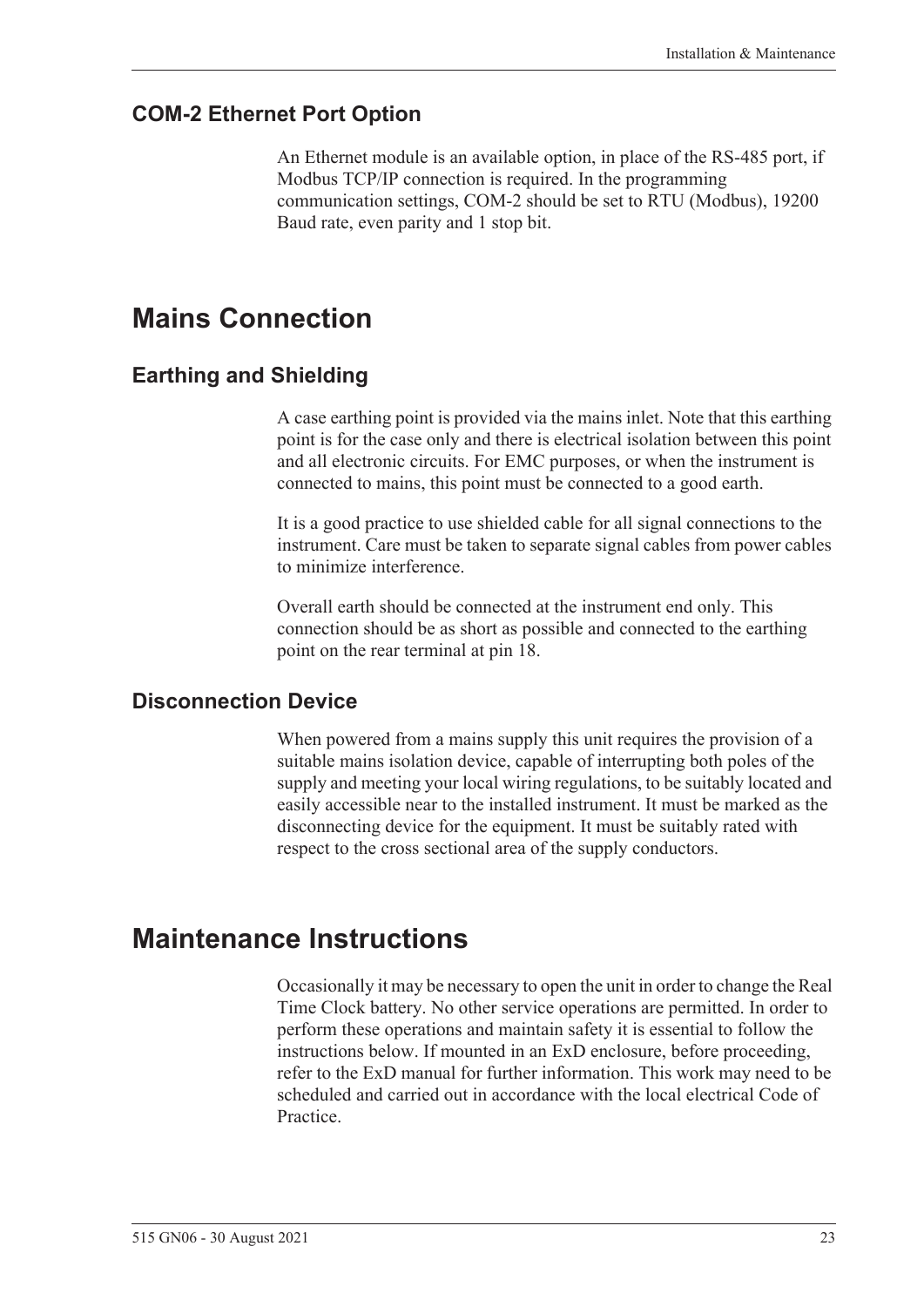# <span id="page-33-0"></span>**Battery Replacement**

### **INSTRUMENT MUST BE POWERED DOWN**



1. Remove the top row of terminal blocks (19-36) Ethernet and RS232 cables if applicable.

2. Remove the two pan head machine screws on each side of the rear panel.

3. Withdraw the option card from the instrument.

4. Firmly press the battery holder tab to release the coin cell battery.

5. Identify the part number of the coin cell which is clearly marked on one side of the cell.

6. Firmly press the replacement coin cell into the holder

7. Reverse steps 1-3 for re assembly.

# <span id="page-33-1"></span>**Battery Type**

### **Only the battery type and manufacturer stated below should be used.**



1. Instruments manufactured with issue 7 option card – CR2450N, Manufacturer RENATA ONLY\*

2. Conformal coated "C" version - Type BR2032, manufacturer Panasonic ONLY.

3. Non Conformally coated versions :- BR2032, CR2032, Sony or Panasonic ONLY.

\*Issue 7 option card can be identified with 6 way (31-36) ORANGE relay connector.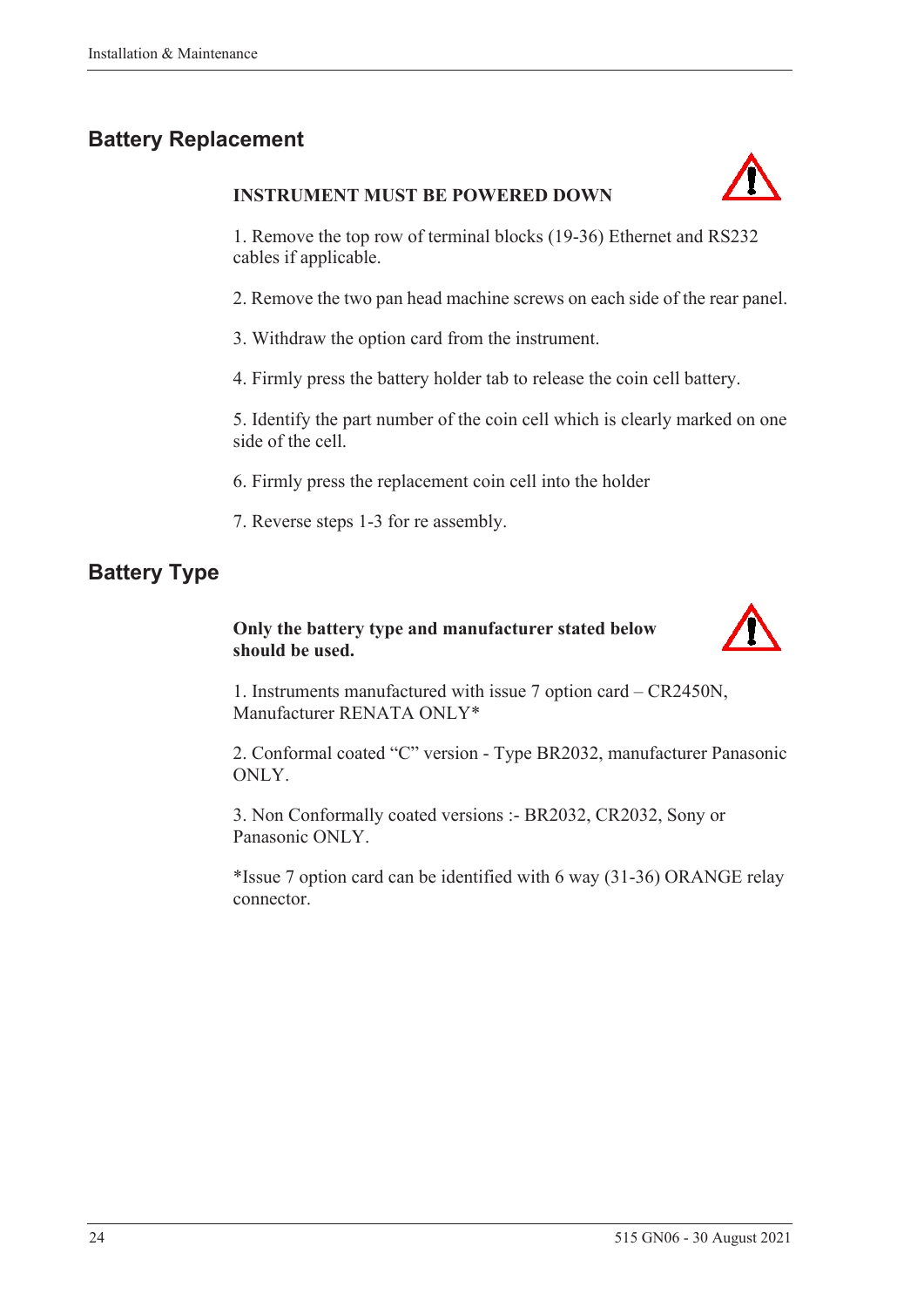# <span id="page-34-0"></span>**Chapter 4 Operation**

# <span id="page-34-1"></span>**Normal Operation**

In normal operation mode, you press the buttons on the front panel to display the values recorded and calculated by the instrument. There are four categories of information that the instrument can display:

- **•** Totals
- **•** Rates
- **•** Process variables
- **•** Instrument settings

For each total, there is an associated rate as follows:

| Total                       | Rate                                |
|-----------------------------|-------------------------------------|
| <i><u><b>Nolume</b></u></i> | <b>Volume Flowrate</b>              |
|                             | Corrected Volume Corrected Flowrate |
| Heat                        | <b>Heat Flowrate</b>                |
| Mass                        | <b>Mass Flowrate</b>                |

# <span id="page-34-2"></span>**Default Total**

In some applications, one set of variables is of more interest than others, and for this reason a default total and its associated rate can be assigned during instrument calibration. This default total can be used in two ways:

- **•** The default variables come first in the sequence of totals and rates that are displayed with the front panel keys.
- **•** If the display timeout option is enabled and no buttons are pressed for the selected period (usually 30 seconds) the display returns to the default total.

## <span id="page-34-3"></span>**Status LEDs**

The status LEDs illuminate to show the following conditions:

| Run   |
|-------|
| Set   |
| Alarm |
| Cal   |

- **Run** The host computer is downloading the application software.
- **Set** The instrument is in Calibrate Set mode.
- **Alarm** The instrument has an error, as indicated on the display panel.
	- **Cal** The instrument is in Calibrate View mode.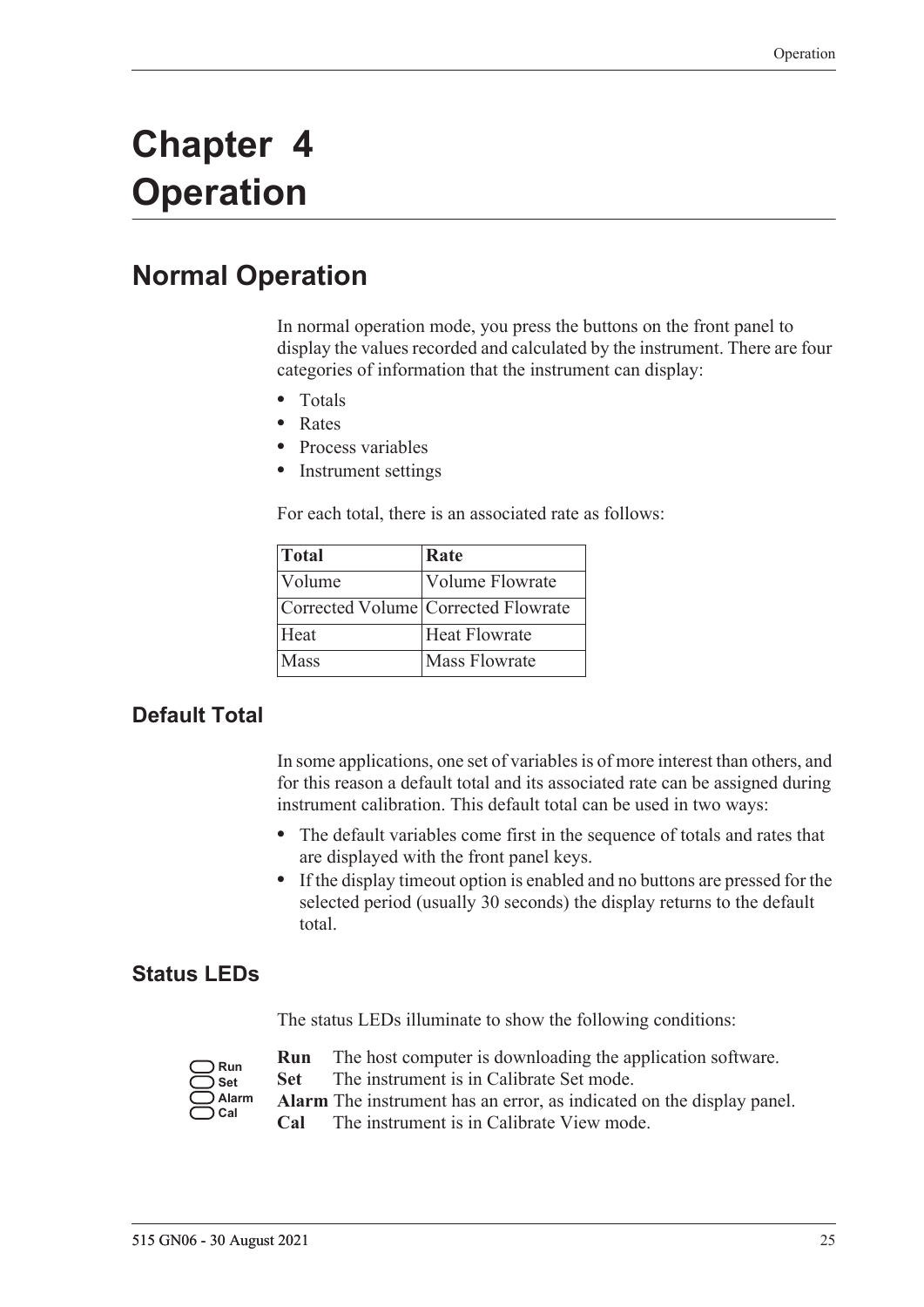# <span id="page-35-0"></span>**Front Panel Keys**

For most actions with the front panel keys, you can hold a key to scroll through the values or options, instead of repeatedly pressing the key.

**RATE** Press the **RATE** key to display the rate that is associated with the currently displayed total. If an item other than a rate or total is displayed, press the RATE key to display the "default rate". When a rate is displayed, press or hold the **RATE** key to display the other rate variables in turn.

**TOTAL** Press the TOTAL key to display the total that is associated with the currently displayed rate. If an item other than a rate or total is displayed, press the **TOTAL** key to display the "default total". When a total is displayed, press or hold the **TOTAL** key to display the other total variables in turn.

**RESET** Use the **RESET** key to clear all resettable totals or to initiate a printout if the printer option has been selected. The printout is activated with a single press while the Total Reset function has different operation modes that are selectable during instrument calibration as follows:

- NONE The user cannot reset the non-accumulated totals.
- INSTANT When the user presses the **RESET** key, the instrument resets all non-accumulated totals.
- DELAYED When the user holds the **RESET** key for two seconds, the instrument resets all non-accumulated totals.

The instrument makes three beeps when it resets the totals and two beeps when a printout is started.

**DISPLAY** Press the **DISPLAY** key to step or scroll through the main menu items.

**ACCUM** Hold the **ACCUM** key to display the accumulated value for the currently displayed total or to display the peak value for the currently displayed flowrate. See below for further details of peak flowrates.

## <span id="page-35-1"></span>**Remote Reset**

The Remote Reset on logic input 3 (LINP3) has the same function as the front **RESET** key, as described above.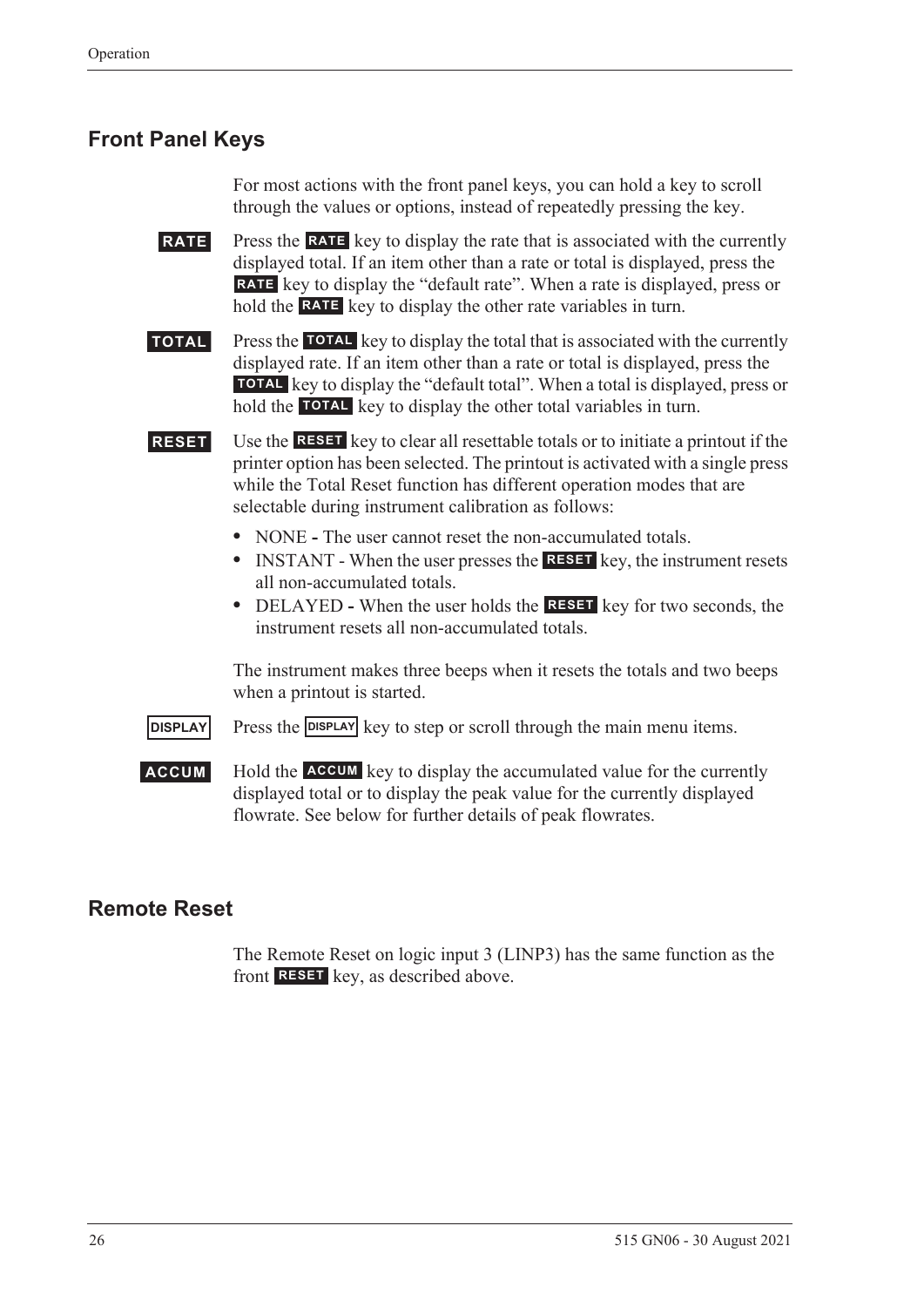# **Main Menu Items**

| The main menu in this instrument consists of the following items. The |
|-----------------------------------------------------------------------|
| DISPLAY key is used to step or scroll through the list.               |

| <b>DISPLAY</b>  | <b>Description</b>                                                     | <b>Options</b>                                                                                                     |
|-----------------|------------------------------------------------------------------------|--------------------------------------------------------------------------------------------------------------------|
| VOLUME          | Volume                                                                 | Hold the ACCUM key to display accumulated total                                                                    |
| $V$ -FLOW       | Volume flowrate                                                        | Hold the <b>ACCUM</b> key to display peak value                                                                    |
| $L - VDL$       | Gas corrected volume                                                   | Hold the ACCUM key to display accumulated total                                                                    |
| $L-FLOW$        | Gas corrected flowrate                                                 | Hold the <b>ACCUM</b> key to display peak value                                                                    |
| HERT            | Gas heat content<br>(energy)                                           | Hold the ACCUM key to display accumulated total                                                                    |
| $H-FLDW$        | Gas heat flowrate<br>(power)                                           | Hold the <b>ACCUM</b> key to display peak value                                                                    |
| <b>MR55</b>     | Mass                                                                   | Hold the ACCUM key to display accumulated total                                                                    |
| $M-FLDW$        | Mass flowrate                                                          | Hold the ACCUM key to display peak value                                                                           |
| TEMP            | Temperature                                                            |                                                                                                                    |
| PRESS           | Pressure                                                               | Hold the $\overline{\text{SET}}$ key to view the absolute value if<br>the type of pressure sensor is set to GAUGE. |
| $Z-FHLT$        | <b>Compressibility Factor</b>                                          |                                                                                                                    |
| REPORT PRINT    | Only shown in Detail<br>Menu if a printer<br>protocol is used          | Hold the SET key to print log report as defined in<br>the TM/LOG section of calibration.                           |
| LOGGED DATA     | Only shown in Detail<br>Menu if real-time clock<br>option is installed | Hold the SET) key to display data logs as<br>described in Data Logs on page 28.                                    |
| MODEL INFO      | Only shown in Detail<br>Menu                                           | Hold the <b>SET</b> key to display the Model<br>information as described in Model Information<br>on page 31.       |
| <b>CAL MENU</b> | Only shown in Detail<br>Menu                                           | Hold the SET) key to enter Calibration View<br>mode as described in Calibration View Mode on<br>page 34.           |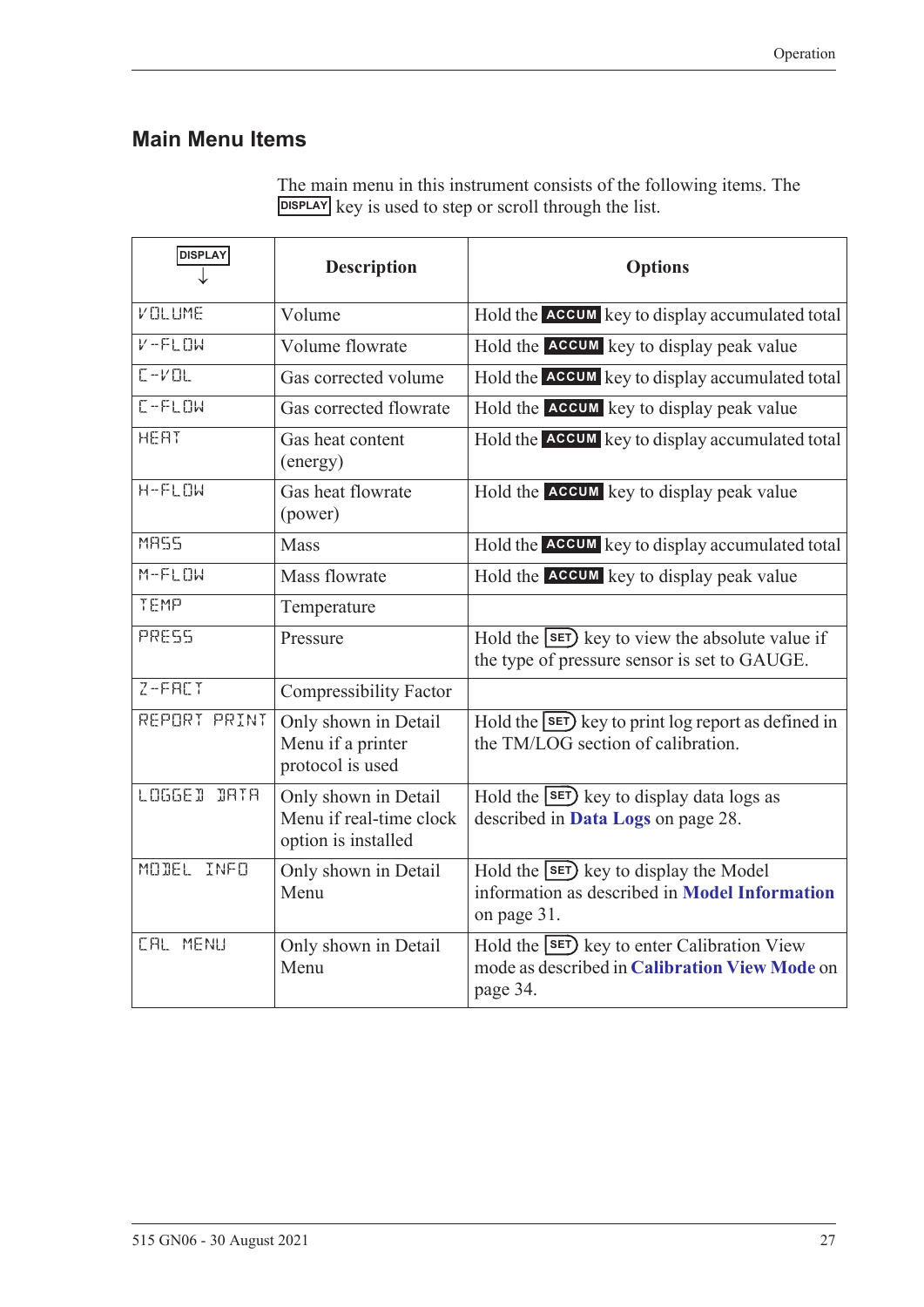### **Detail and Basic Menu**

The 515 instrument has the option to switch the main menu from the full Detail menu to a Basic menu. The Detail menu includes all of the main menu variables and the HOLD SET sub menu items as listed above. In the Basic menu only the application or operator essential main menu variables are shown. The main menu variables to be shown in the basic menu need to be selected in the 500 Series Program Manager (500-PM Software) prior to the application software being downloaded to the instrument. The 500-PM Software is Windows based configuration and resource tool for the 500 Series and is freely available from the www.contrec.co.uk website.

To switch between the Detail and Basic menu, while in the main menu, press and hold the **DISPLAY** and **SET**) keys together for 5 seconds. When switching to the Detail menu the display will briefly show: d 15 PL A Y DETAIL MENU. When switching to the Basic menu the display will briefly show: d 15PLAY BASIC MENU.

When the application software is first installed, the default is the Detail menu. From that point, the menu type is saved and restored on power cycle. The menu type will need to be Detail to access the CAL MENU

### **Peak Flowrates**

The peak value for the currently displayed flowrate can be viewed by holding the **ACCUM** key. The peak value is the average over a 15 minute period since the last reset of totals or powering on of the instrument. Dashes are shown for this value after a reset or power on until the first averaging period has passed.

#### <span id="page-37-0"></span>**Data Logs**

The instrument will log the main-menu variables if real-time clock option is installed. The logs are at fixed intervals of hours, days, weeks, months and years. The instrument can store a total of more than 1000 log entries.

If the number of log entries exceeds the programmed number for a particular time interval, the oldest log entry is overwritten by the newest one for that time interval.

Also note that the totals are saved as accumulated totals.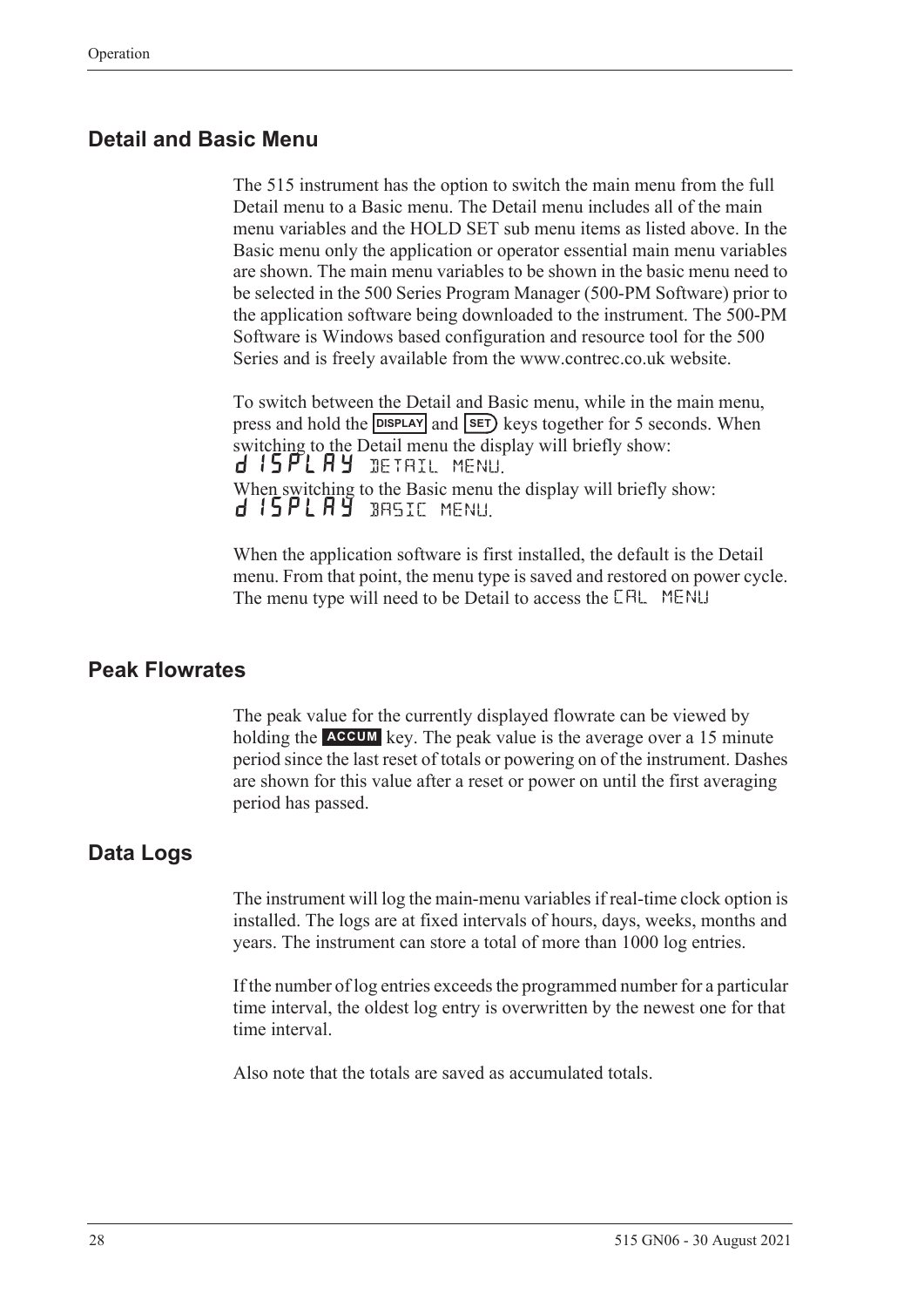The log entries are recorded at the following times:

HOUR 00 minutes each hour DAY 00 hours and 00 minutes each day WEEK 00 hours and 00 minutes each Monday MONTH 00 hours and 00 minutes on the first day of the month YEAR 00 hours and 00 minutes on the first day of the year.

#### **View Data Logs**

Use the following procedure to view the data that has been logged by the instrument:

- **1.** Press the **DISPLAY** key to scroll through the menu to the LOGGE D DATA prompt.
- **2.** Hold the  $\overline{\text{SET}}$  key.

The system displays the hourly log. The timebase and number of the log are shown, for example LH-001.

**3.** While holding the **DISPLAY** key use the **RESET** key to print the data for the displayed log if the printer option has been selected.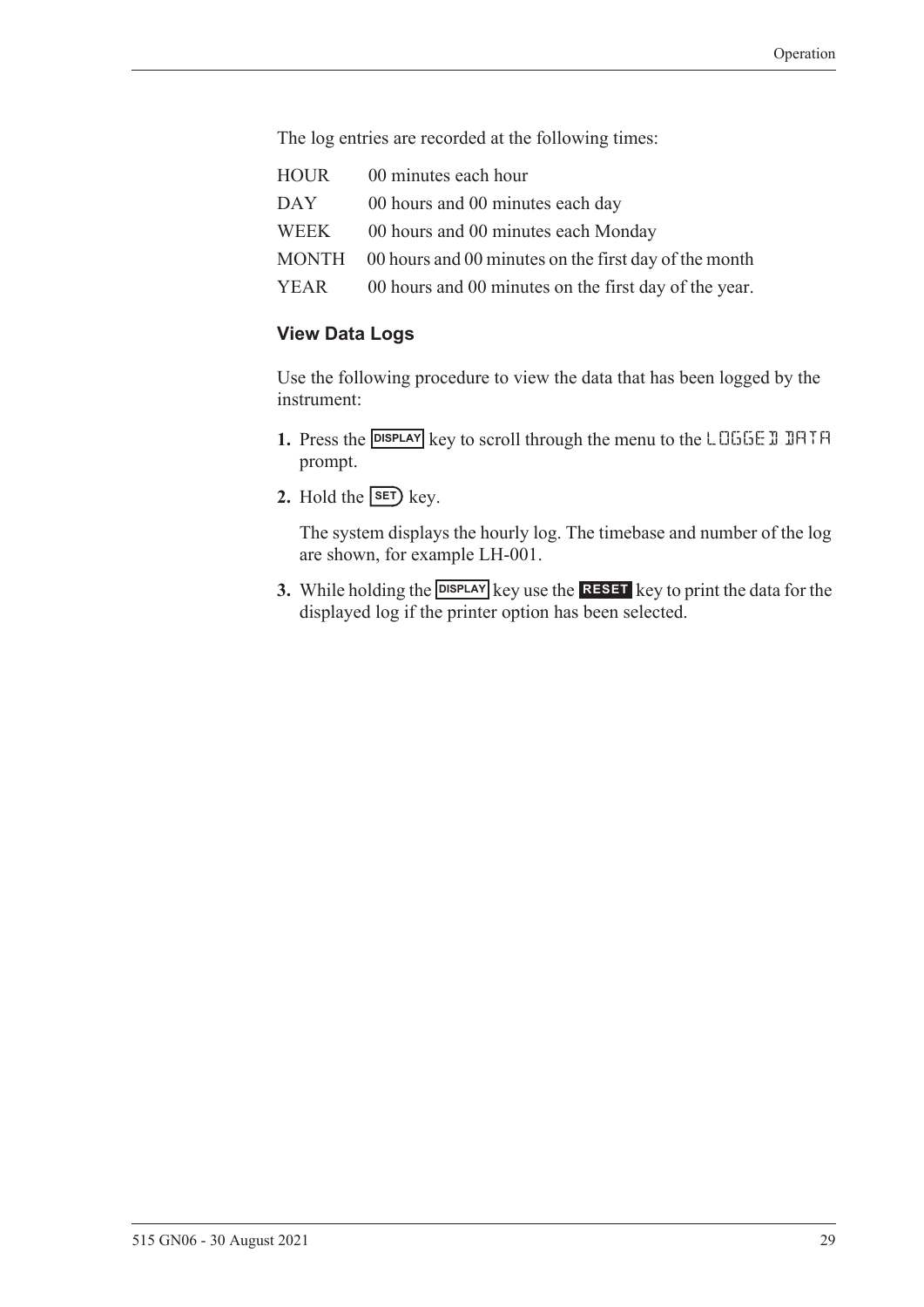The following example shows the hourly log number 006 at 15:00 (3:00 pm) on 16 January 2019. The day and month alternate with the year in the bottom right hand corner.



[Figure 16](#page-39-0) shows how to display the logged data.



<span id="page-39-0"></span>*Figure 16 Logged Data Display Methods*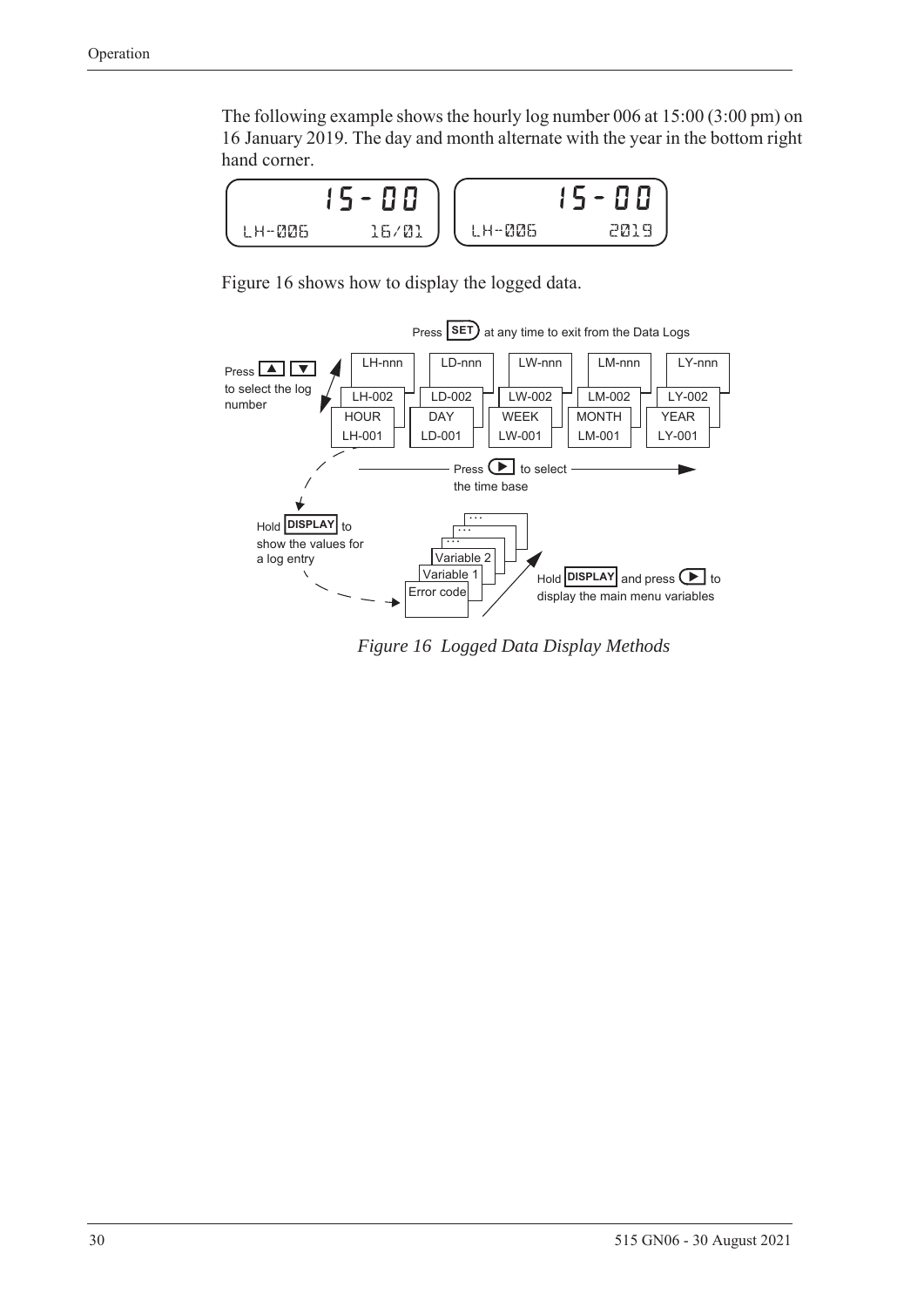# <span id="page-40-1"></span><span id="page-40-0"></span>**Model Information**

The model information items display the hardware, software and application versions of the instrument. This information is mainly for service personnel.

| <b>DISPLAY</b>                     | <b>Description</b>                                                                                                                                                                                                                                                                                                      |
|------------------------------------|-------------------------------------------------------------------------------------------------------------------------------------------------------------------------------------------------------------------------------------------------------------------------------------------------------------------------|
| $2 - 1 - 5 -$<br>SIS MODEL         | The hardware model code. Refer to Product Codes on<br>page 85 for more information.                                                                                                                                                                                                                                     |
| $- - F L H$<br>GN06 INPUT          | The Application number and the assignment of the inputs.<br>Refer to Application Information Code on page 86 for<br>more information.                                                                                                                                                                                   |
| 3.0.000<br>SØØ-PM VERS             | The version of 500-Series Program Manager from which<br>the application software was compiled.                                                                                                                                                                                                                          |
| 026357<br>CUSTOM VERS              | The Customer version code for this installation. Refer to<br>Custom Version Codes on page 86 for more information.                                                                                                                                                                                                      |
| 123456<br>RBE123 5/N               | The instrument serial number and unit tag. The serial<br>number is on the top line and unit tag is on the bottom left.<br>Both items are entered when the instrument application<br>software is initially loaded. If the unit tag is not used the<br>default tag, UNIT, will be used.                                   |
| $15 - 15$<br>EDITED 27/08<br>2019  | The time and date when the calibration of the instrument<br>was last edited. The format of the time and date is the same<br>as for the data logs. This example shows $16:15(4:15pm)$<br>on the 27th August 2019. This function is available only if<br>the instrument has the real time clock option.                   |
| [LA55-3<br>FLASH<br>$V - 219$      | The instrument Class and Flash (bootloader) version.                                                                                                                                                                                                                                                                    |
| 5<br>POWER EYELE                   | The number of power cycles that have occurred since the<br>application software was installed.                                                                                                                                                                                                                          |
| WIT<br>RESET                       | The number of 'watchdog timer' (WDT) resets that have<br>occurred since the application software was installed. The<br>WDT Reset count is only shown if a WDT Reset has<br>occurred.                                                                                                                                    |
| HOLd.PSE<br><b>CONFIG</b><br>PRINT | If the printer protocol is assigned to one of the<br>communication ports, the prompt to print the full program<br>configuration report will be shown. Hold Reset to start the<br>printing of the configuration report. The report will be in<br>a similar format to the report generated by the 500<br>Program Manager. |

Press **SET**) at any time to exit from the Model information.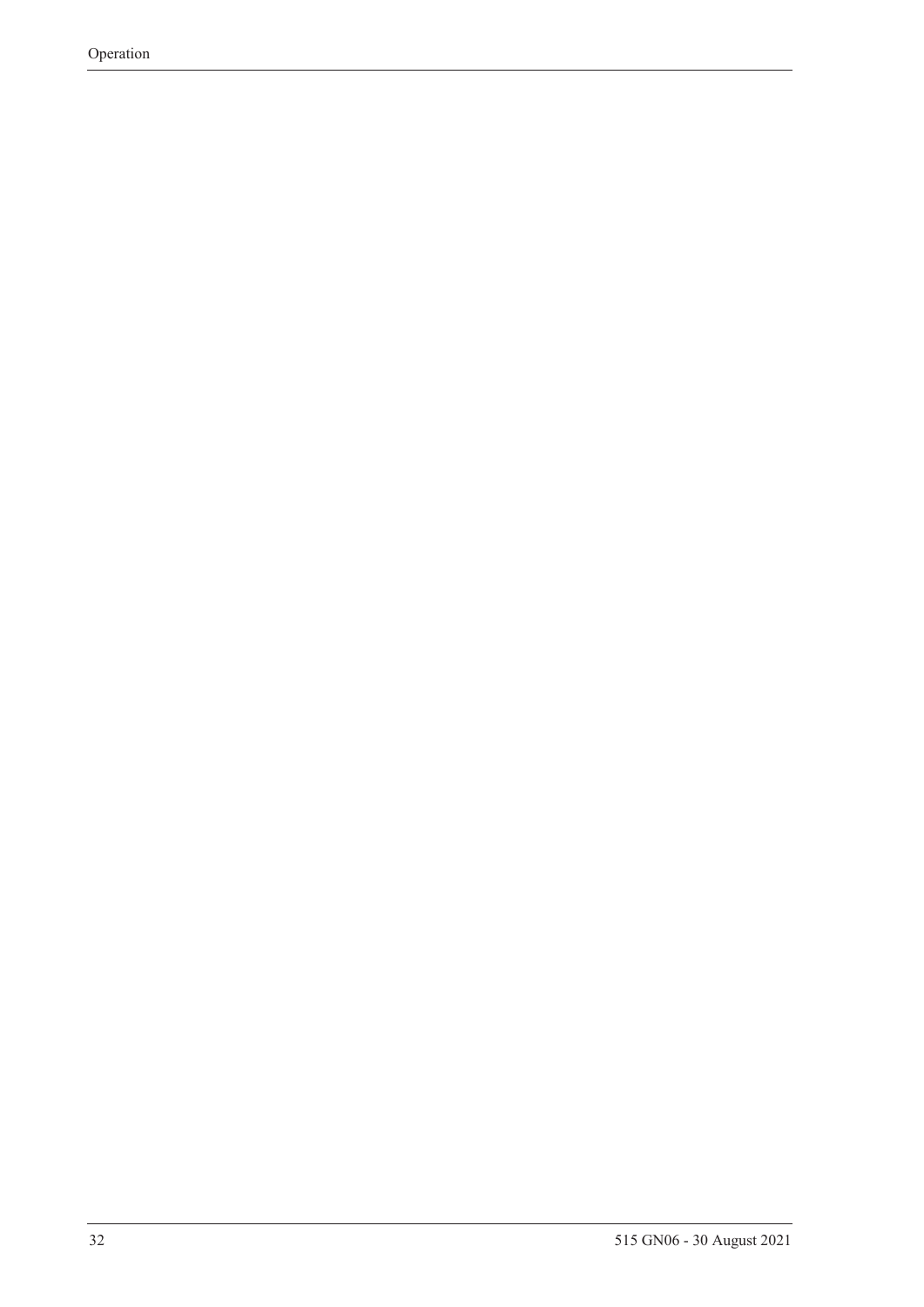# **Chapter 5 Instrument Calibration**

# **Introduction**

The 500 Series instrument calibration settings can be programmed via the front panel, according to program access levels explained below, or via the 500 Series Program Manager - a freely available Windows based configuration and resource tool.

After an instrument has been configured by either means to suit the application requirements, the settings can be recorded or application software backups or instrument clones created as explained further in **[Program Backup & Reports](#page-46-0)** on page 37.

You can view or change the settings of the instrument according to the access level for each parameter, as set by the 500 Series Program Manager. There are five levels of access to the parameters as follows:

- **• Not visible** you cannot display or edit the parameter.
- **• Display only** you can display the parameter, but you cannot change the setting.
- **• Programmable** you can change the setting of the parameter in Calibration Set mode.
- **• Password protected** you can change the setting of the parameter in Calibration Set mode only if you enter the correct password.
- **• CAL switch protected**  you can change the setting of the parameter in Calibration Set mode only if you enter by using the CAL switch on Logic Input 4 to accept the password.
- **Note:** When you enter Calibration Set mode, the instrument prompts to enter a password. Any value will allow to change the settings of the "programmable" parameters, but the correct password must be entered to change the password-protected parameters. Likewise, the CAL switch (Logic Input 4) must be used to accept the password to change the CAL switch protected parameters.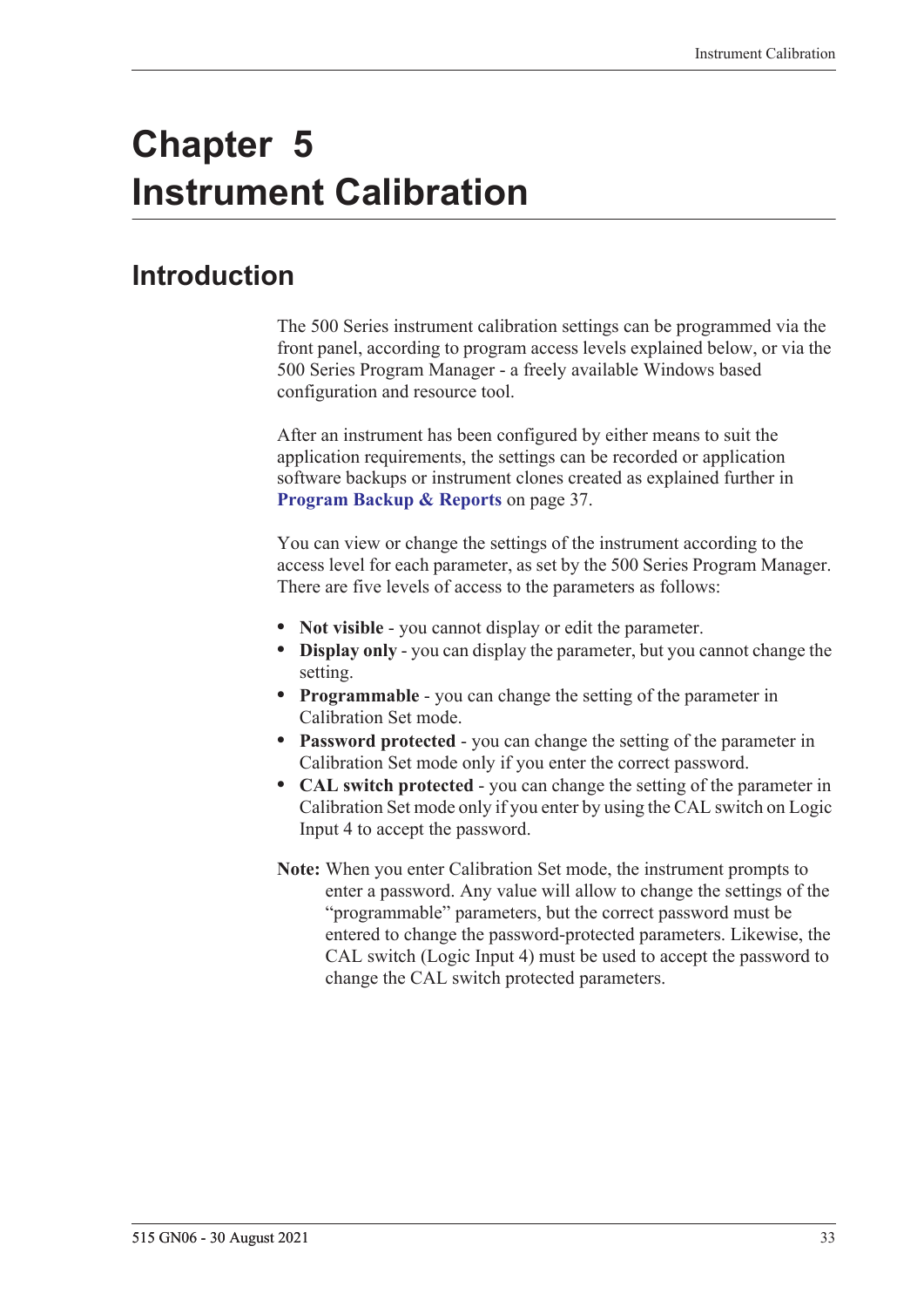# **Calibration View Mode**

Use the following procedure to view the calibration settings of the instrument:

- 1. Press **DISPLAY** to scroll to the **CAL** MENLI prompt.
- **2.** Hold the  $\overline{\text{SET}}$  key.

| Run   |
|-------|
| Set   |
| Alarm |
| Cal   |

The instrument beeps once, illuminates the **Cal** indicator and shows CAL on the display panel.

- Press  $\left( \blacktriangleright \right)$  to scroll through the flashing menu headings.
- Press **SET** to scroll through submenu items.
- Hold **DISPLAY** to return to the main calibration menu.
- **3.** To exit from the Calibration View mode, press  $\Box$  to scroll to the END option and press **SET**).

The instrument returns to Normal Operation mode.

# **Calibration Set Mode**

In Calibration Set mode, you can change the settings of the "programmable" parameters. You must enter the system password to change the setting of the "password-protected" parameters and you must use the CAL switch on Logic Input 4 to access the "Cal switch protected" parameters.

Use the following procedure to enter Calibration Set mode:

- **1.** Press **DISPLAY** to scroll to the **CAL** MENLI prompt.
- **2.** Hold the  $\overline{\text{SET}}$  key.



The instrument beeps once, illuminates the **Cal** indicator and shows CAL on the display panel.

- **3.** Press  $\left( \blacktriangleright \right)$  to select any flashing menu heading except END.
- **4.** Hold the **SET** key for two seconds, or if "Cal switch protected" items exist the CAL switch can be closed for two seconds.

The instrument prompts for a password to be entered if the password is non-zero, otherwise the password prompt is skipped.

- **5.** If the password prompt is shown, press  $\boxed{\blacktriangle}$  or  $\boxed{\blacktriangledown}$  to change the value of the current digit. To select the next digit, press  $\left( \blacktriangleright \right)$ .
- **6.** Press **SET** or use the CAL switch on Logic Input 4 (if "Cal switch protected" items exist) to accept the password and proceed.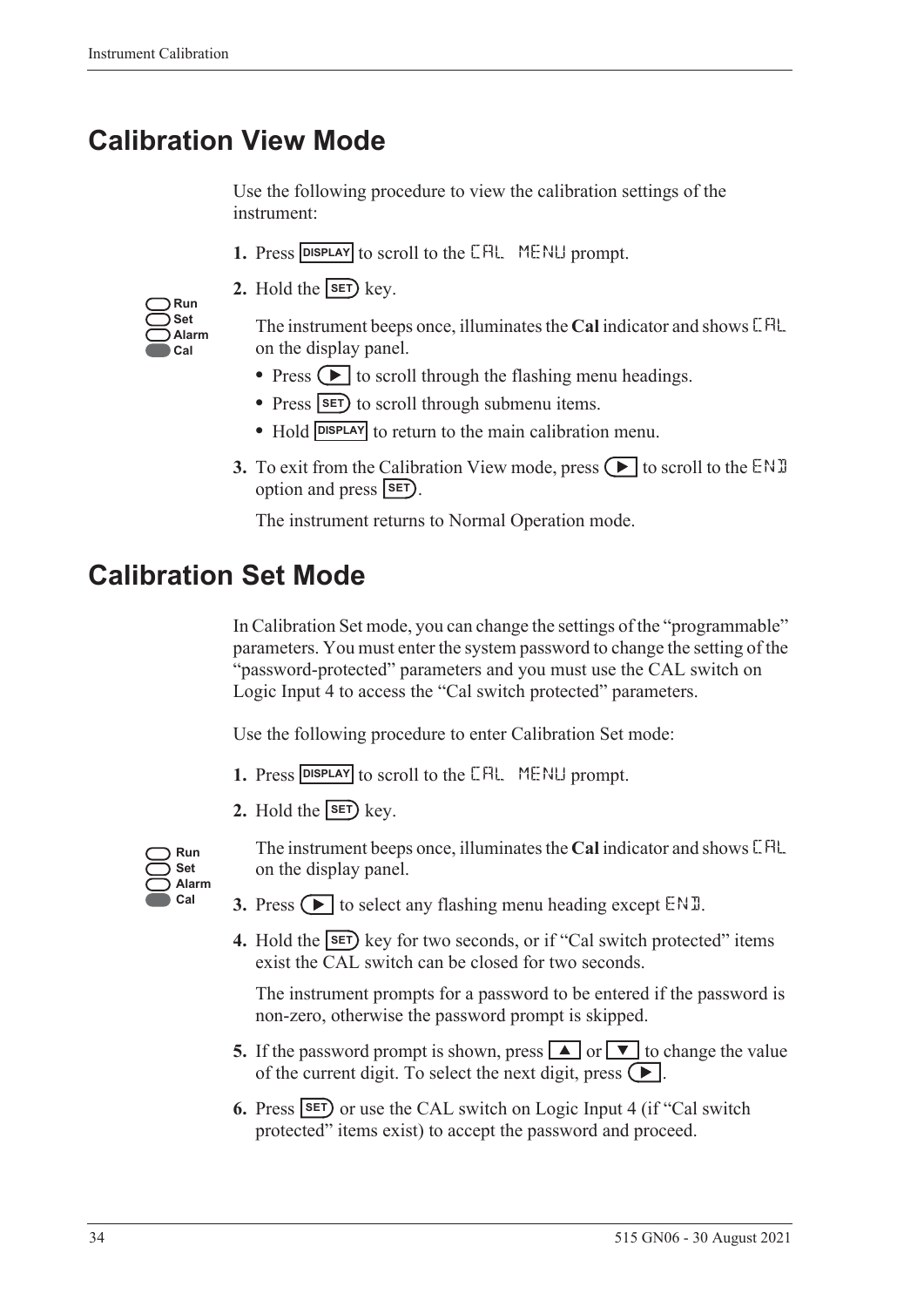- **7.** Proceed and observe the access confirmations.
	- **•** If the CAL switch is used and the password is correct, the instrument makes two beeps and displays message: - Ed IL - CS\_PW MODE

and enables you to change "programmable", "password protected" and "CAL switch protected" parameters.

**•** If the CAL switch is used but the password has been skipped or is incorrect, the instrument makes one beep and displays message: -EDIT- CAL\_SW MODE

and enables you to change "programmable" and "CAL switch protected" parameters.

• If the **SET**) key is pressed and the password is correct the instrument makes two beeps and displays the message:

 $-Ed$  it - PASSW MODE

and enables you to change the "programmable" and "passwordprotected" parameters.

• If the **SET**) key is pressed but the password has been skipped or is incorrect, the instrument makes one beep and displays the message: -EDIT- PROG MODE

and enables you to change only the "programmable" parameters.



The instrument illuminates both the **Cal** and **Set** indicators.

- **8.** Edit the instrument parameters as required. The programmable values are indicated by the flashing display.
	- To change a numerical value, press **A** to increase a value, or press  $\blacktriangledown$  to decrease a value. Press a key momentarily to change the value one number at a time. Hold a key to scroll through the numbers. To proceed to next digit, press  $( \blacktriangleright ).$
	- To change an option setting, press **A** or  $\bullet$  to scroll through the options.
- **9.** Press **SET** to accept the currently displayed value and proceed to the next parameter. You can press **DISPLAY** to briefly view the current edit mode:  $-Ed$   $E - \frac{2}{x}$  XXXXXX MODE, as described in step 6 above. Continue to hold the **DISPLAY** key to return to the main calibration menu.
- **10.**To exit from Calibrate Set mode, press  $\left( \blacktriangleright \right)$  to scroll through the main calibration menu to  $ENI$ , then press  $SET$ . Otherwise, to quick exit from any menu, you can press and hold **SET** for two seconds or, if "Cal switch protected" items exist, the CAL switch can be closed for two seconds.

**Run Set Alarm Cal**

The instrument makes two beeps and cancels the **Cal** and **Set** indicators.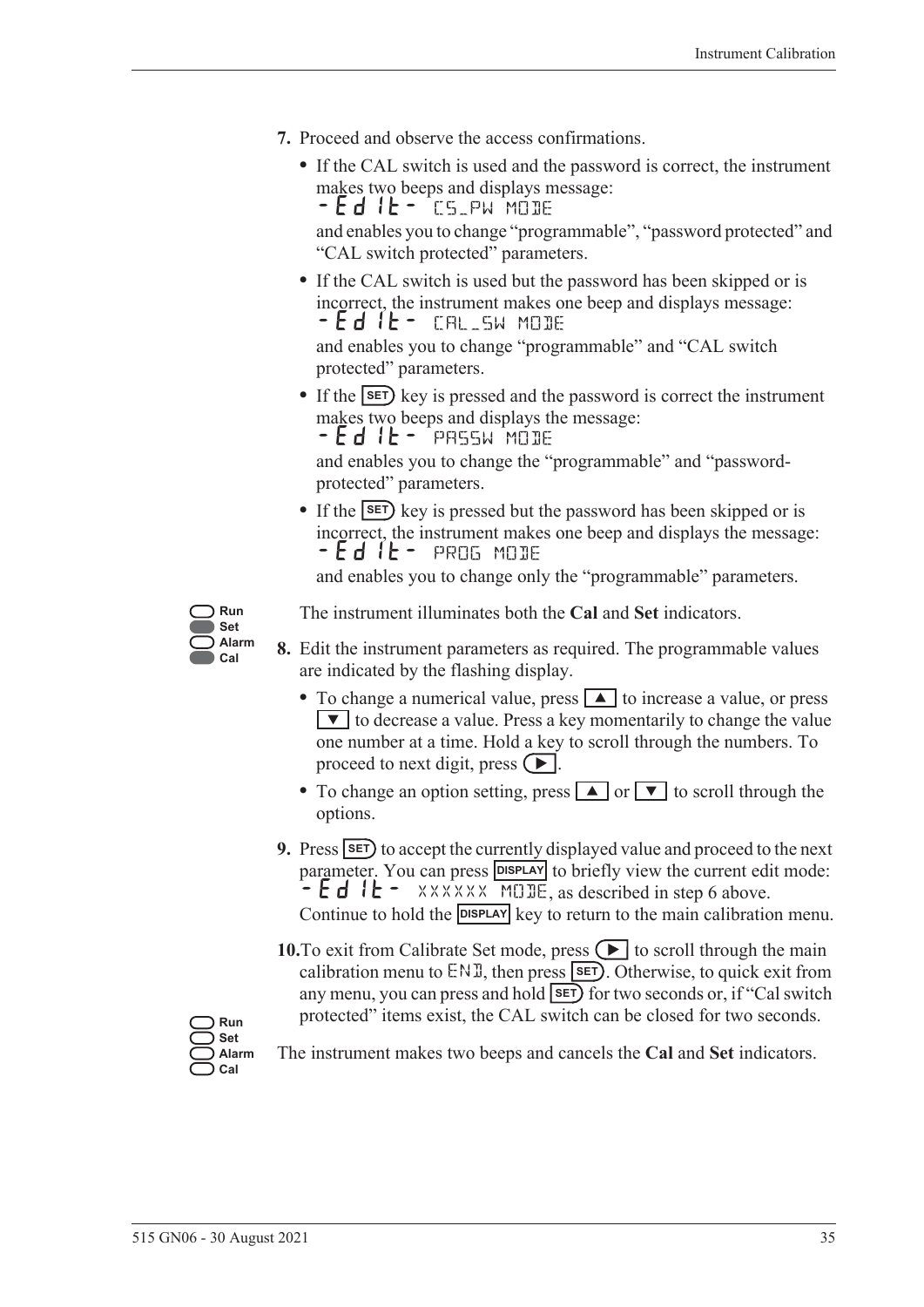# **Changing the Instrument Settings**

In Calibration Set mode, the display flashes the item that can be changed. For option settings, the display flashes the complete option. For a numeric parameter, the display flashes one digit at a time, you can change the value of the flashing digit as required, then move the flashing cursor to change another digit.

**Note:** When you change the setting of a parameter, the instrument records the result as soon as you move to another parameter, or exit from the Calibration Set mode.

### **Changing Option Settings**

When you display an option that can be changed, the entire option flashes on the display, such as the choices of ODD, EVEN or NONE for the communications parity bit checking. Press  $\boxed{\blacktriangle}$  or  $\boxed{\blacktriangledown}$  to change the option. You can "scroll" through the options in either direction to make a selection as shown below.



#### **Changing Numeric Settings**

The display flashes the digit that can be changed.

第第89.123

Press  $\left( \blacktriangleright \right)$  to select the digit that you wish to change.

Press  $\boxed{\blacktriangle}$  or  $\boxed{\blacktriangledown}$  to increase or decrease the value of the selected digit.

#### **Changing the Decimal Point**

To change the position of the decimal point, press  $\Box$  to move the flashing selection until the decimal point flashes. Press  $\boxed{\blacktriangle}$  or  $\boxed{\blacktriangledown}$  to move the decimal point to the right or left as required.

#### **Units of Measurement**

The calibration of some parameters is based on the units that are defined for the relevant variables. These units of measurement can been viewed in the UNITS menu in the Instrument Settings section below.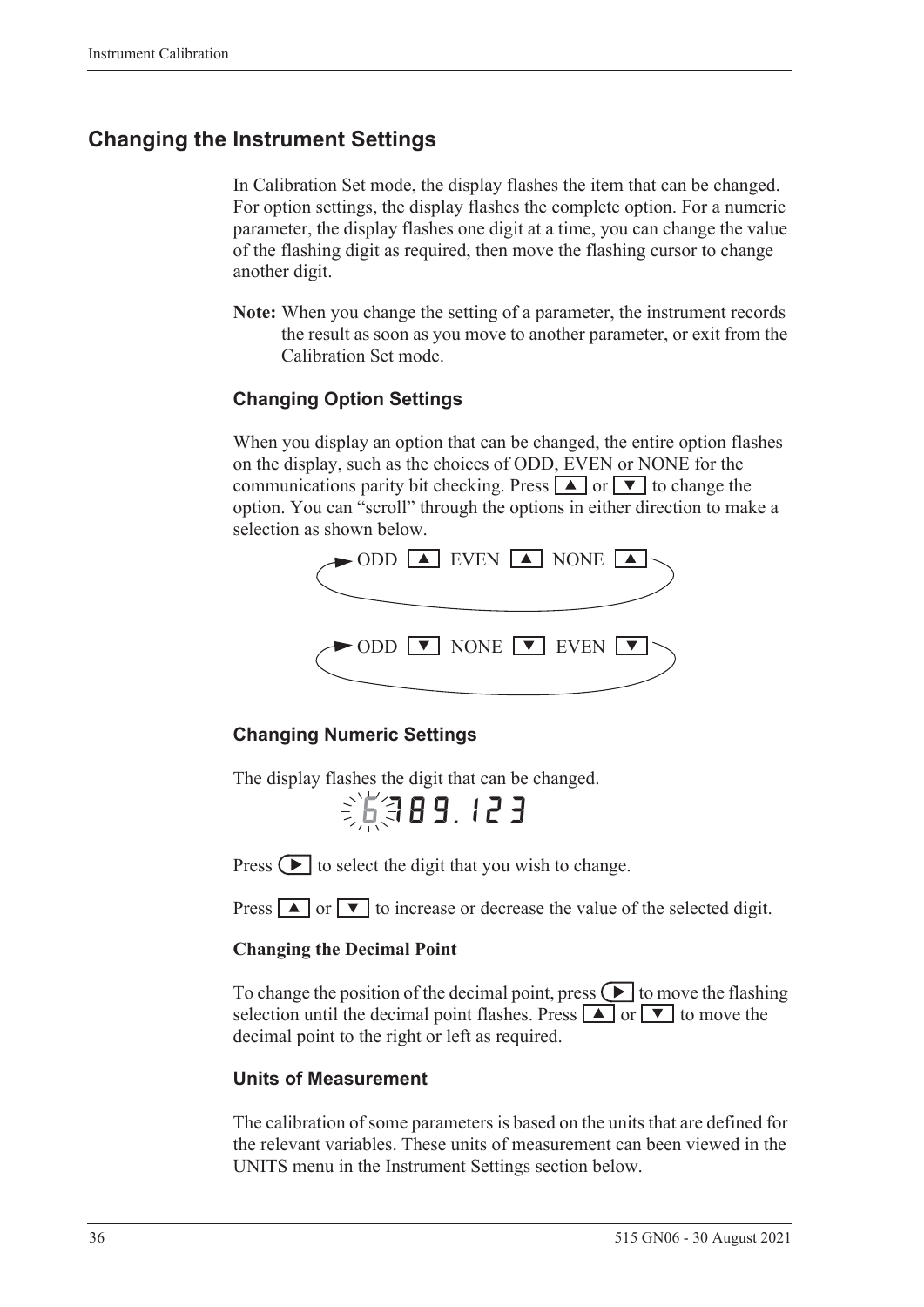# <span id="page-46-0"></span>**Program Backup & Reports**

### **Backup via 500 Series Program Manager**

As well as programming the 500 Series instruments via the front panel (according to program access levels), the 500 Series Program Manager (500- PM) can be used to create a custom version of the application software and program parameters preset prior to downloading the application software. Backups of customised applications can be saved as download-able APX or APL files and the full configuration reports printed or saved as PDF. The 500- PM is a Windows based programming tool and resource centre and is freely available from the Contrec www.contrec.co.uk website.

Instruments are often supplied from the factory with the default application software, but it is by using 500-PM software that program access levels are set, USER text and messages customised and print headers and footers entered.

### **Printing Configuration Report**

To assist in keeping an audit trail of the program settings and changes made via the front panel, the 515 instrument provides the ability to print the configuration to a local printer if one has been connected and assigned to one of the 515 communication ports.

The prompt to hold the Reset key to print the configuration report HOLd:P5E config print is found at the end of the Model Info menu, described in **[Model Information](#page-40-1)** [on page 31](#page-40-1). The report can be lengthy and adequate printer paper must be available (Note: This feature is available starting from version 3.0.377).

### **Upload and Clone of Application Software**

To assist in maintaining a backup for important applications and installations, the 500-Series Program Utility software (500-LT, version 3.0.377 or higher) can be used to upload the instruments application software with all of the current program settings.

The 500-LT (PM Lite) program is a Windows based computer program which can be downloaded for free from the Contrec www.contrec.co.uk website and is part of the package when the Contrec 500 Series Program Manager is installed. The 500-LT provides the option to 'Upload Application' or 'Upload Report Only'. To use either upload functionality, the 515 port being used must have printer (PRN) protocol assigned to it.

Once uploaded to the 500-LT, the report can be viewed or printed. The Upload Application is automatically saved as an APL file. The file can be used then or reopened later to download to another 515 instrument (of the same or higher class) to create a clone of the original instrument.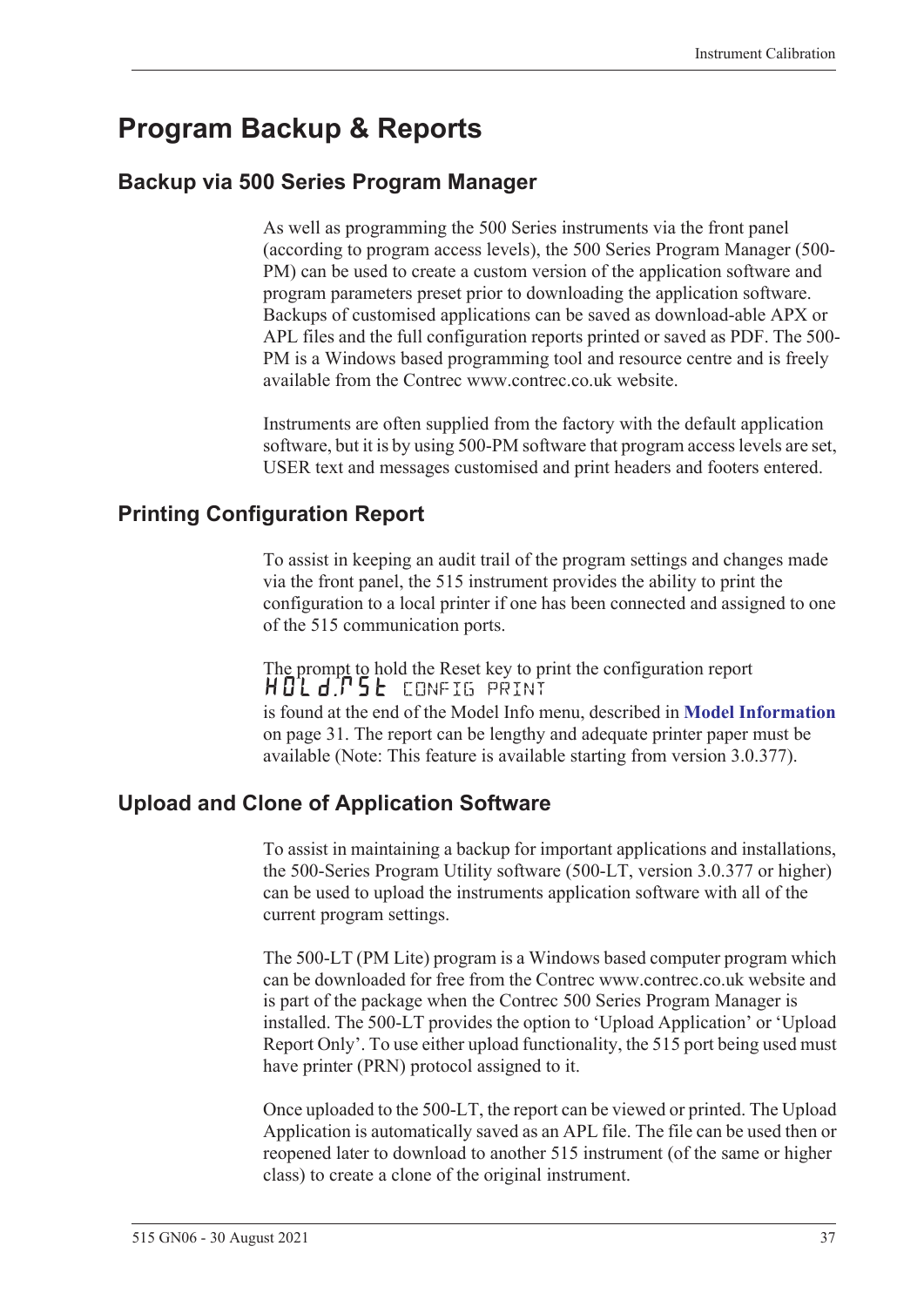# **Calibration Menu Tree**





<span id="page-47-0"></span>*Figure 17 Calibration Menu Tree Sheet 1*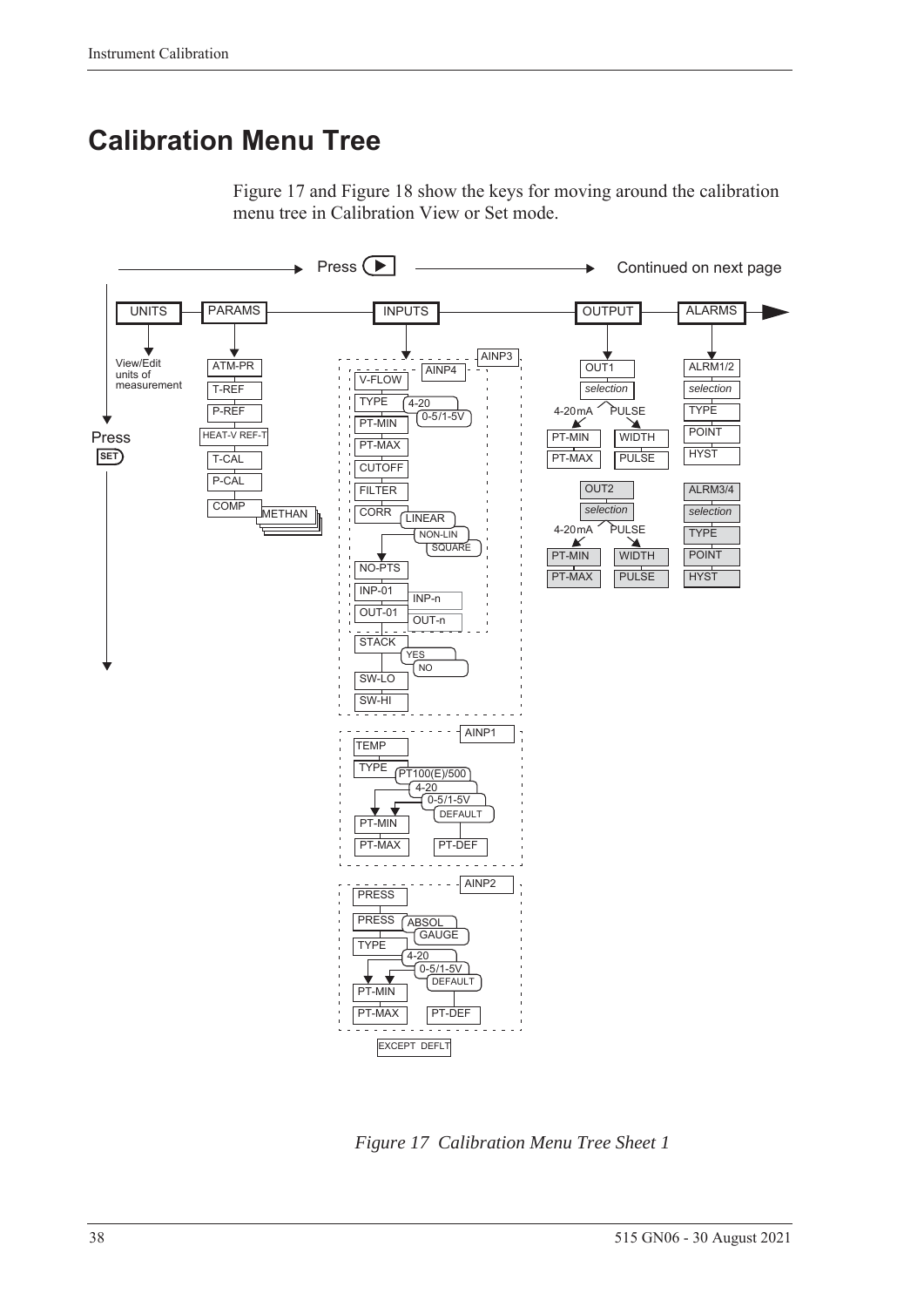

The shaded boxes indicate hardware options

Hold **DISPLAY** at any point to return to the main calibration menu.

Press  $\Box$  at any I/O assignment position to move to the next I/O assignment in the submenu (eg pressing  $\left( \blacktriangleright \right)$  on ALRM1 will move you to ALRM2 if it exists)

<span id="page-48-0"></span>*Figure 18 Calibration Menu Tree Sheet 2*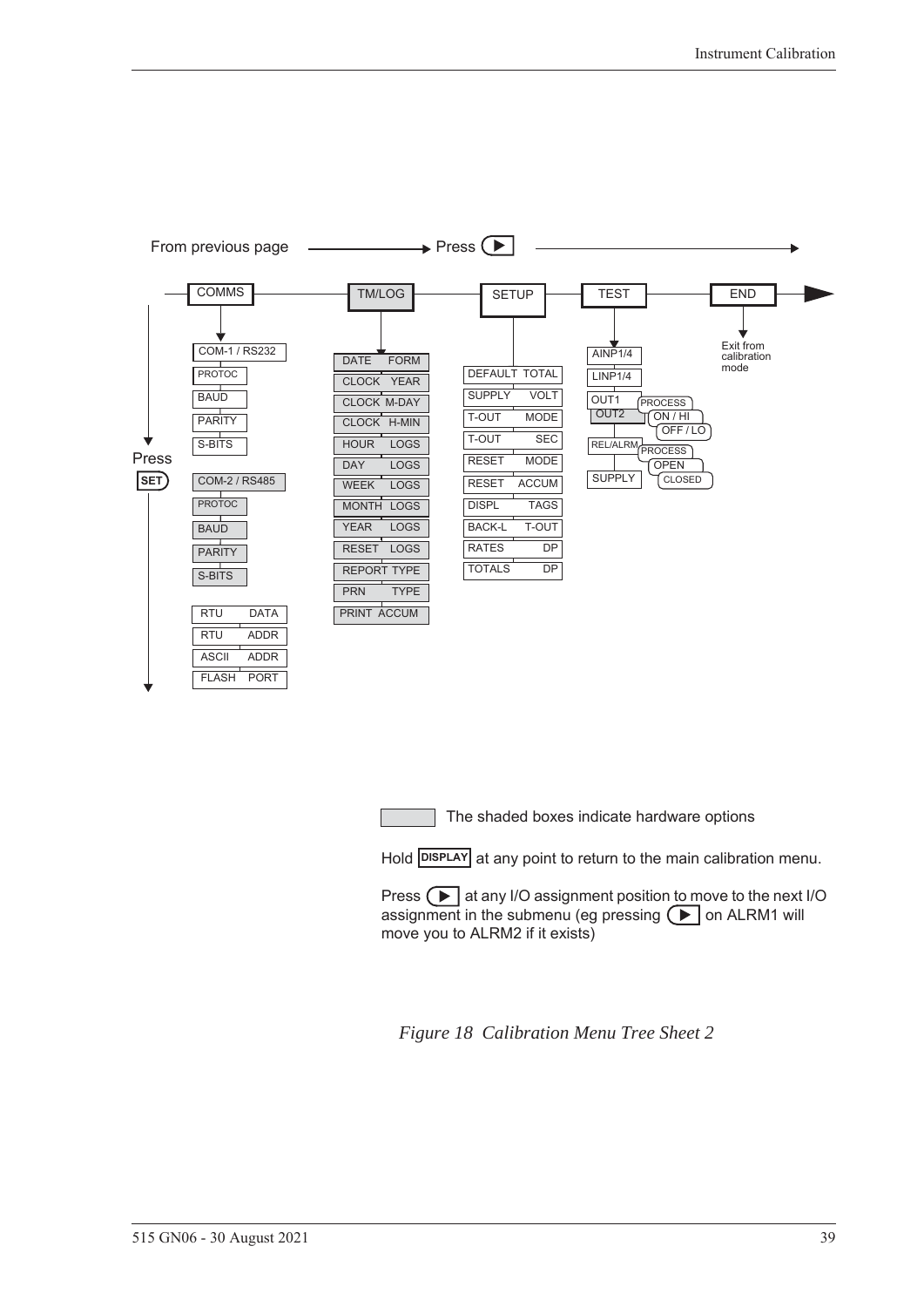# **Instrument Settings**

# **Units of Measurement**

The Units menu allows the units to be viewed and edited, if accessibility has previously been selected/enabled, without the reloading of new application software. Any change in units will result in a full reset to initially downloaded settings. Therefore, any required changes to units of measurement should be made before changing any other settings.

| <b>SET</b>             | $\blacktriangleright$ $\rightarrow$ UNITS params inputs outputs alarms comms tm/log setup test end                                                                                                                                                                              |  |
|------------------------|---------------------------------------------------------------------------------------------------------------------------------------------------------------------------------------------------------------------------------------------------------------------------------|--|
| ITEMn<br>unit          | The units for main menu or calibration items can be viewed by pressing<br>the $\left  \text{set} \right $ key.                                                                                                                                                                  |  |
|                        | The units of measurement are password protected or will be protected by<br>the CAL switch if any instrument setting has an access level of 'CAL<br>Switch Protected'. To edit the units the correct password must be entered<br>or CAL switch used on entry to EDIT mode.       |  |
|                        | Press $\boxed{\blacktriangle}$ or $\boxed{\blacktriangledown}$ to select the required units.                                                                                                                                                                                    |  |
| <b>ACCEPT</b><br>UNIT5 | The Accept Units prompt will only appear if one or more of the units<br>have been changed.                                                                                                                                                                                      |  |
|                        | <b>IMPORTANT:</b> Accepting the change of units will initiate a master<br>reset. All calibration parameters will revert to their default value (i.e.<br>those values included in the downloaded instrument software). All totals<br>and any logged information will be cleared. |  |
|                        | Press $\Box$ or $\nabla$ to select YES, then press the <b>SET</b> ) key. The instrument<br>makes three beeps to confirm the reset command.                                                                                                                                      |  |
|                        | The message -RESET- PLEASE WAIT will be displayed as the<br>instrument exits calibration mode and completes a full re-boot sequence.                                                                                                                                            |  |

### **Parameters**

| <b>SET</b> |      | $\left(\blacktriangleright\right)\rightarrow$ units PARAMS inputs outputs alarms comms tm/log setup test end                                                                                                                                                                 |
|------------|------|------------------------------------------------------------------------------------------------------------------------------------------------------------------------------------------------------------------------------------------------------------------------------|
| IATM-PR    |      | <i>unit</i> If the pressure sensor is configured as a Gauge type sensor, the instrument<br>adds the atmospheric pressure to the measured pressure to determine the<br>absolute pressure. Set the atmospheric pressure (absolute) according to<br>the height above sea level. |
| $T-RFF$    | unit | Enter the reference temperature for the calculation of corrected natural<br>gas volume flow.                                                                                                                                                                                 |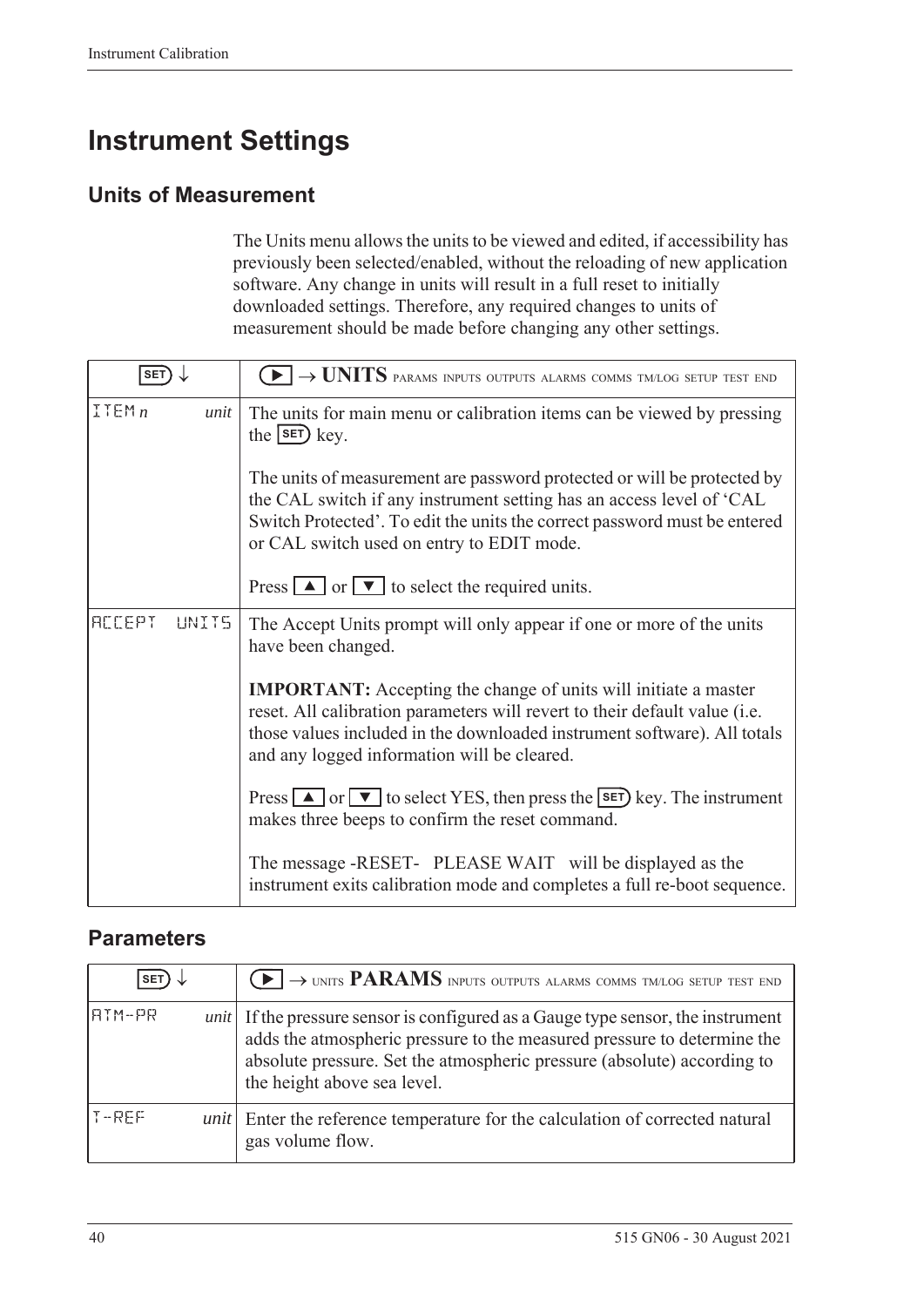| <b>SET</b> |      | $\textcolor{blue}{\blacktriangledown} \rightarrow$ units PARAMS inputs outputs alarms comms tm/log setup test end |  |
|------------|------|-------------------------------------------------------------------------------------------------------------------|--|
| P-REF      | unit | Enter the reference pressure (absolute) for the calculation of the corrected<br>natural gas volume flow.          |  |
| HEAT-V     |      | $REF-T$ Select the combustion reference temperature for the calculation of the<br>natural gas heating value.      |  |
|            |      | Press $\Box$ or $\nabla$ to select 0°C, 15°C, 20°C, 25°C, 60°F or 77°F.                                           |  |
| $T - LHL$  |      | <i>unit</i> Enter the temperature at which the flowmeter has been calibrated.                                     |  |
| $P-CHL$    | unit | Enter the absolute pressure at which the flowmeter has been calibrated.                                           |  |

#### **Modbus Accessible Parameters**

The following PARAMS menu items are also accessible via Modbus communications. For Modbus register listing, refer to **[Instrument Configuration Parameters](#page-85-0)** on page 76.

|                       |              | Note: The instrument uses the compressibility factors for natural gas<br>according to AGA-8. Refer to the American Gas Association (AGA)<br>Report No. 8 for the applicability to ranges of gas composition,<br>temperature and pressure. |
|-----------------------|--------------|-------------------------------------------------------------------------------------------------------------------------------------------------------------------------------------------------------------------------------------------|
|                       |              | Enter the following values as $00.000\%$ to 99.999%.                                                                                                                                                                                      |
| <b>METHAN</b>         | MOLEX        | Enter the mole percent of Methane.                                                                                                                                                                                                        |
| NITROG                | MOLEX        | Enter the mole percent of Nitrogen.                                                                                                                                                                                                       |
| $[-\text{IIO} \times$ | MOLEX        | Enter the mole percent of Carbon Dioxide.                                                                                                                                                                                                 |
| ETHANE                | <b>MOLEX</b> | Enter the mole percent of Ethane.                                                                                                                                                                                                         |
| PROPAN                | MOLEX        | Enter the mole percent of Propane.                                                                                                                                                                                                        |
| WRTER                 | MOLEX        | Enter the mole percent of Water.                                                                                                                                                                                                          |
| H-SULP                | MOLEX        | Enter the mole percent of Hydrogen Sulphide.                                                                                                                                                                                              |
| <b>HY JROG</b>        | MOLEX        | Enter the mole percent of Hydrogen.                                                                                                                                                                                                       |
| $L-MING$              | MOLEX        | Enter the mole percent of Carbon Monoxide.                                                                                                                                                                                                |
| OXYGEN                | MOLEX        | Enter the mole percent of Oxygen.                                                                                                                                                                                                         |
| $I - B$ $JTN$         | MOLEX        | Enter the mole percent of <i>i</i> -Butane.                                                                                                                                                                                               |
| N-BUIN                | MOLEX        | Enter the mole percent of n-Butane.                                                                                                                                                                                                       |
| I-PENT                | MOLEX        | Enter the mole percent of i-Pentane.                                                                                                                                                                                                      |
| PENTAN                | MOLEX        | Enter the mole percent of n-Pentane.                                                                                                                                                                                                      |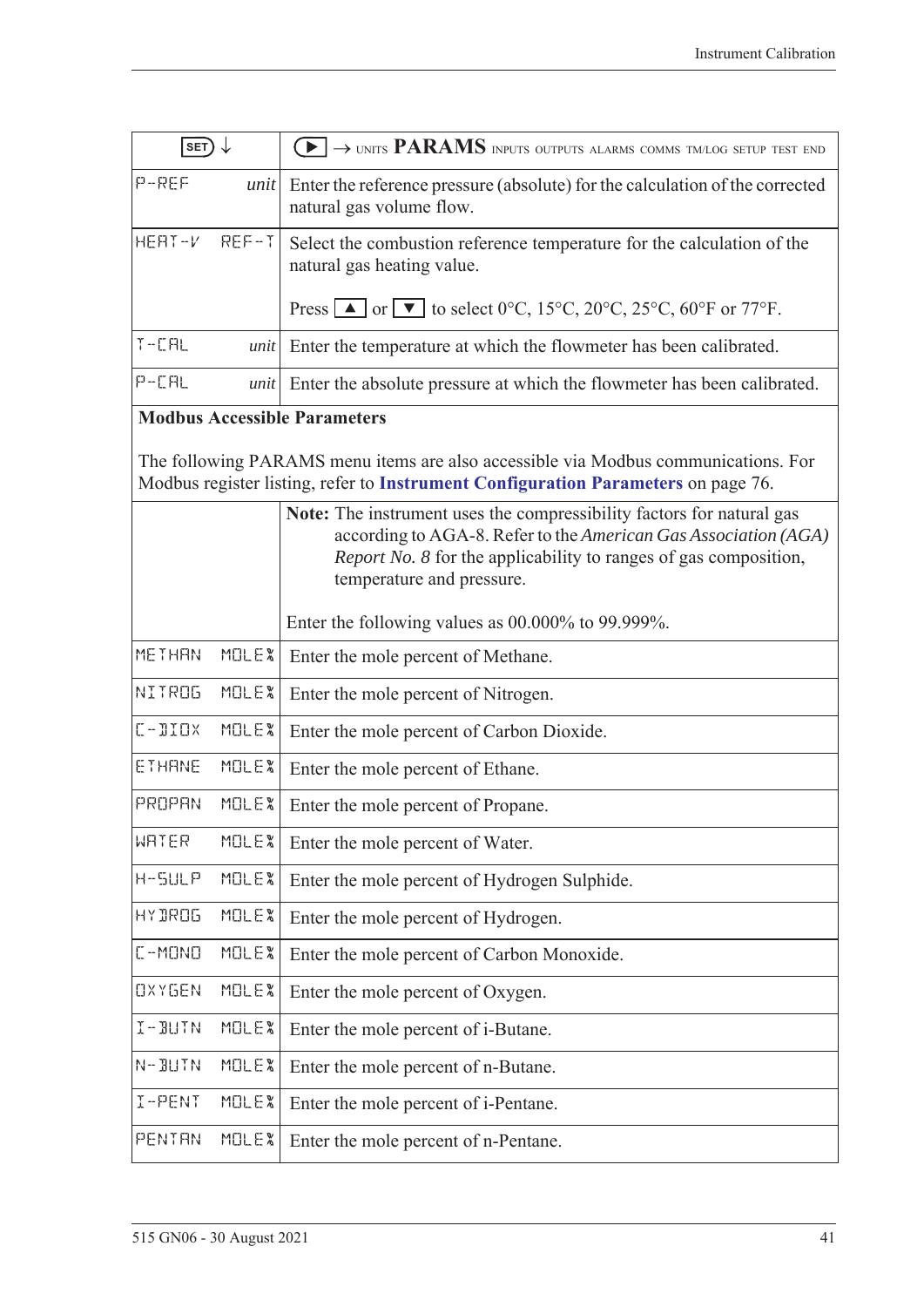| SET)          |                    | $(\blacktriangleright)$ $\rightarrow$ units PARAMS inputs outputs alarms comms tm/log setup test end |
|---------------|--------------------|------------------------------------------------------------------------------------------------------|
| HEXANE        | MOLEX <sup>1</sup> | Enter the mole percent of n-Hexane.                                                                  |
| HEPTAN        | MOLEX <sup>1</sup> | Enter the mole percent of n-Heptane.                                                                 |
| OCTANE        | MOLE%              | Enter the mole percent of n-Octane.                                                                  |
| <b>NONANE</b> |                    | MOLE $X$   Enter the mole percent of n-Nonane.                                                       |
| <b>JECANE</b> | MOLE%              | Enter the mole percent of n-Decane.                                                                  |
| <b>HELIUM</b> | MOLE%              | Enter the mole percent of Helium.                                                                    |
| <b>ARGON</b>  | MOLEX <sub>1</sub> | Enter the mole percent of Argon.                                                                     |

# **Inputs**

| SET)                       |                                                                                     | $\blacktriangleright$ $\rightarrow$ units params <b>INPUTS</b> outputs alarms comms tmlog setup test end                                                                                                                                                    |  |
|----------------------------|-------------------------------------------------------------------------------------|-------------------------------------------------------------------------------------------------------------------------------------------------------------------------------------------------------------------------------------------------------------|--|
|                            | Analog Input 3 and optional Analog Input 4 for stacked differential pressure meters |                                                                                                                                                                                                                                                             |  |
| <b>INPUL</b><br>$V - FLOW$ | <b>AINP3</b><br><b>AINP4</b>                                                        | For this application, Analog Input 3 is assigned to differential pressure<br>volumetric flowrate main input (if not stacked) or low range input if<br>stacked with Analog Input 4.                                                                          |  |
| TYPE                       | <b>RINP3</b><br><b>AINP4</b>                                                        | Select the type of analog input source.                                                                                                                                                                                                                     |  |
|                            |                                                                                     | Press $\boxed{\triangle}$ or $\boxed{\triangledown}$ to select 0-5V, 1-5V or 4-20 mA.                                                                                                                                                                       |  |
| PT-MIN<br>PT-MAX           | <b>AINP3</b><br><b>AINP4</b>                                                        | Enter the value of the measured parameter (in the assigned engineering<br>units) that corresponds to the minimum input signal level. The minimum<br>point is commonly set at a base flowrate of 0.0.                                                        |  |
|                            |                                                                                     | Enter the value of the measured parameter (in the assigned engineering<br>units) that corresponds to the maximum input signal level. The maximum<br>point is the same as the base value (set at the minimum point) plus the<br>span value.                  |  |
|                            |                                                                                     | For example, if the source signal is 4mA at a minimum volumetric<br>flowrate of $2m3/M$ , enter 2 as the minimum point. If the source signal is<br>20mA at a maximum volumetric flowrate of $250 \text{ m}^3/\text{M}$ , enter 250 as the<br>maximum point. |  |
| CUTOFF                     | <b>AINP3</b><br><b>AINP4</b>                                                        | The Cut-off is the lowest value that the instrument reads from the input<br>sensor. The cut-off setting is the percentage of the span of the input<br>values.                                                                                               |  |
|                            |                                                                                     | All inputs at or below the cut-off value are considered negligible to the<br>instrument and are ignored. In this case, the instrument uses the minimum<br>value (set at PT-MIN).                                                                            |  |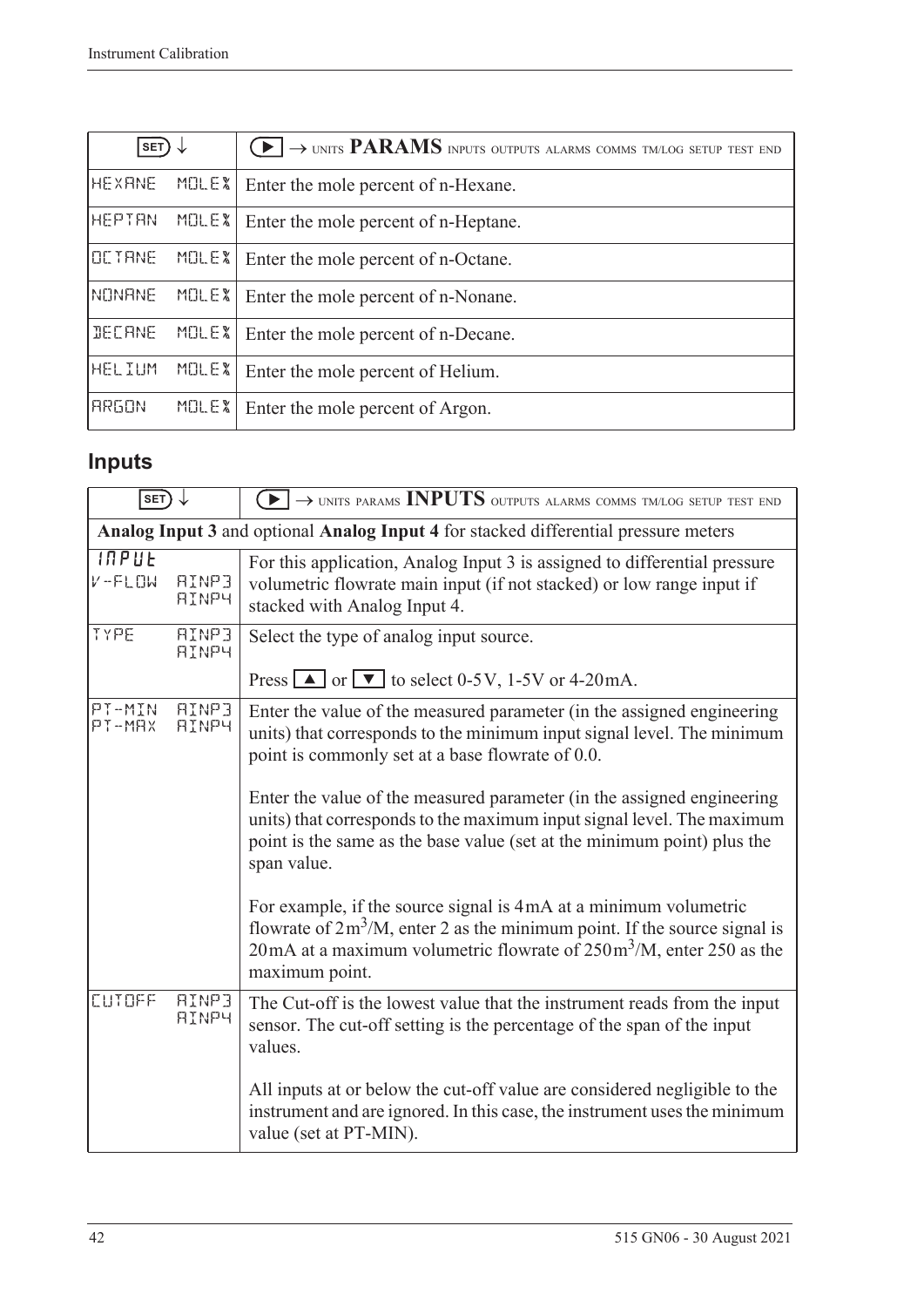| SET)                                        |                                   | $\blacktriangleright$ $\rightarrow$ units params INPUTS outputs alarms comms tm/log setup test end                                                                                                                                                                                                                       |                                       |
|---------------------------------------------|-----------------------------------|--------------------------------------------------------------------------------------------------------------------------------------------------------------------------------------------------------------------------------------------------------------------------------------------------------------------------|---------------------------------------|
| FILTER<br>RINP3<br><b>AINP4</b>             | out these fluctuations.<br>input. | Input fluctuations caused by pulsating flow tend to create distortion in the<br>input readings of the rate. The instrument has a digital filter that averages<br>As a guide to the degree of filtering to use, the following table shows the<br>response time (in seconds) to reach 90% and 99% of a step change in      |                                       |
|                                             |                                   |                                                                                                                                                                                                                                                                                                                          |                                       |
|                                             |                                   | The value A is the filter constant that the user can set.                                                                                                                                                                                                                                                                |                                       |
|                                             | <b>Filter setting A</b>           | Seconds to reach 90%<br>of full swing                                                                                                                                                                                                                                                                                    | Seconds to reach 99%<br>of full swing |
|                                             | $\overline{0}$                    | $\overline{0}$                                                                                                                                                                                                                                                                                                           | $\theta$                              |
|                                             | $\overline{2}$                    | $\overline{2}$                                                                                                                                                                                                                                                                                                           | $\overline{4}$                        |
|                                             | $\overline{4}$                    | $\overline{4}$                                                                                                                                                                                                                                                                                                           | 8                                     |
|                                             | 6                                 | 5                                                                                                                                                                                                                                                                                                                        | 10                                    |
|                                             | 10                                | 8                                                                                                                                                                                                                                                                                                                        | 15                                    |
|                                             | 15                                | 12                                                                                                                                                                                                                                                                                                                       | 23                                    |
|                                             | 20                                | 14                                                                                                                                                                                                                                                                                                                       | 27                                    |
|                                             | 25                                | 18                                                                                                                                                                                                                                                                                                                       | 34                                    |
|                                             | 35                                | 25                                                                                                                                                                                                                                                                                                                       | 48                                    |
|                                             | 45                                | 32                                                                                                                                                                                                                                                                                                                       | 62                                    |
|                                             | 60                                | 42                                                                                                                                                                                                                                                                                                                       | 82                                    |
|                                             | 75                                | 52                                                                                                                                                                                                                                                                                                                       | 102                                   |
|                                             | 90                                | 62                                                                                                                                                                                                                                                                                                                       | 122                                   |
|                                             | 99                                | 68                                                                                                                                                                                                                                                                                                                       | 134                                   |
|                                             | there is no filtering.            | The input filter range is from 0 to 99. A setting of 0 (zero) means that                                                                                                                                                                                                                                                 |                                       |
| <b>CORR</b><br><b>AINP3</b><br><b>AINP4</b> |                                   | Analog input non-linearity can be corrected as follows:<br>LINEAR if the flowmeter already has square root extraction<br>NON-LINEAR to use the following linearity correction parameters<br>SQUARE if the flowmeter does not have square root extraction<br>Use $\Box$ or $\neg$ to select LINEAR, NON-LINEAR or SQUARE. |                                       |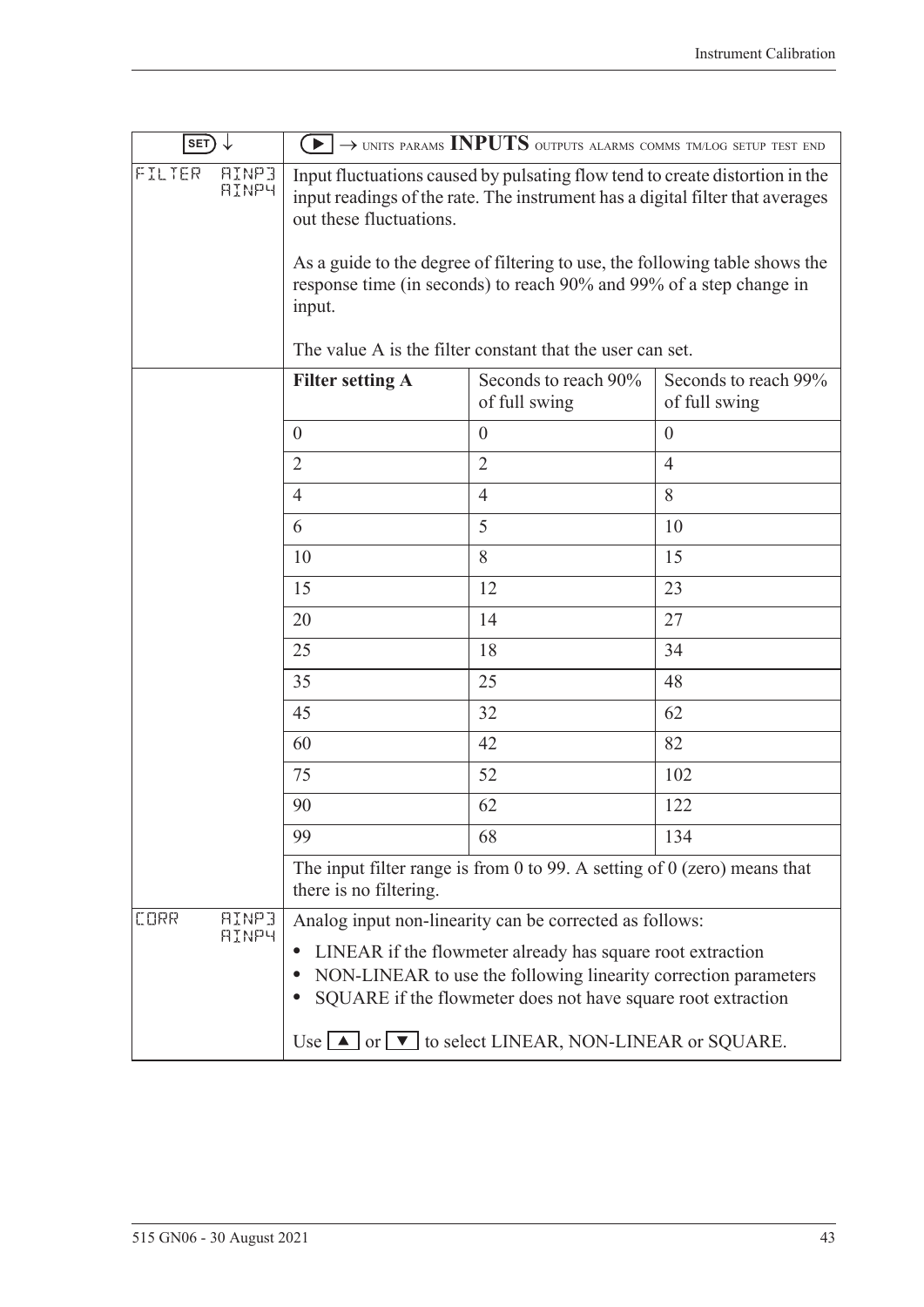| <b>SET</b>                          |                              | $\rightarrow$ UNITS PARAMS INPUTS OUTPUTS ALARMS COMMS TM/LOG SETUP TEST END                                                                                                                                                                                                                                                                             |  |
|-------------------------------------|------------------------------|----------------------------------------------------------------------------------------------------------------------------------------------------------------------------------------------------------------------------------------------------------------------------------------------------------------------------------------------------------|--|
| NO-PIS                              | RINP3<br><b>AINP4</b>        | This parameter is available for viewing and editing only when the<br>correction type is set to Non-linear.                                                                                                                                                                                                                                               |  |
|                                     |                              | Enter the number of non-linearity correction points.                                                                                                                                                                                                                                                                                                     |  |
|                                     |                              | Press $\Box$ or $\nabla$ to select a number between 1 and 20 for the number<br>of correction points.                                                                                                                                                                                                                                                     |  |
| $INP - Q1$<br>to<br>$INP - n$       | <b>AINP3</b><br><b>AINP4</b> | This parameter is available for viewing and editing only when the<br>correction type is set to Non-linear.                                                                                                                                                                                                                                               |  |
|                                     |                              | Enter the normalised input value for the correction point.                                                                                                                                                                                                                                                                                               |  |
|                                     |                              | The instrument uses linear interpolation between the correction points.<br>An input and an output value are entered for each correction point. The<br>values are normalised between the minimum point $(0.0)$ and the<br>maximum point $(1.0)$ . Only the points between 0 and 1 are required to be<br>entered and should be entered in ascending order. |  |
|                                     |                              | The following diagram shows a 5 point linearised representation of the<br>input for a hypothetical flowmeter. The heavy black line represents the<br>actual input from the flowmeter. The light black line is the approximation<br>that the instrument uses.                                                                                             |  |
|                                     |                              | Normalised<br>Output<br>1.0<br>Value                                                                                                                                                                                                                                                                                                                     |  |
|                                     |                              | <b>OUT-05</b><br>OUT-04<br>OUT-03<br><b>OUT-02</b><br><b>OUT-01</b>                                                                                                                                                                                                                                                                                      |  |
|                                     |                              | <b>Normalised</b><br>Input<br><b>INP-01</b><br>INP-02 INP-03<br>0.0<br><b>INP-04</b><br><b>INP-05</b><br>1.0<br>Value                                                                                                                                                                                                                                    |  |
|                                     |                              | You can hold the DISPLAY key to skip the non-linear points and go to the<br>next item.                                                                                                                                                                                                                                                                   |  |
| $UUT - 21$<br>to<br>$[[] \cup [-n]$ | <b>AINP3</b><br><b>AINP4</b> | This parameter is available for viewing and editing only when the<br>correction type is set to Non-linear.                                                                                                                                                                                                                                               |  |
|                                     |                              | Enter the normalised output value for the correction point.                                                                                                                                                                                                                                                                                              |  |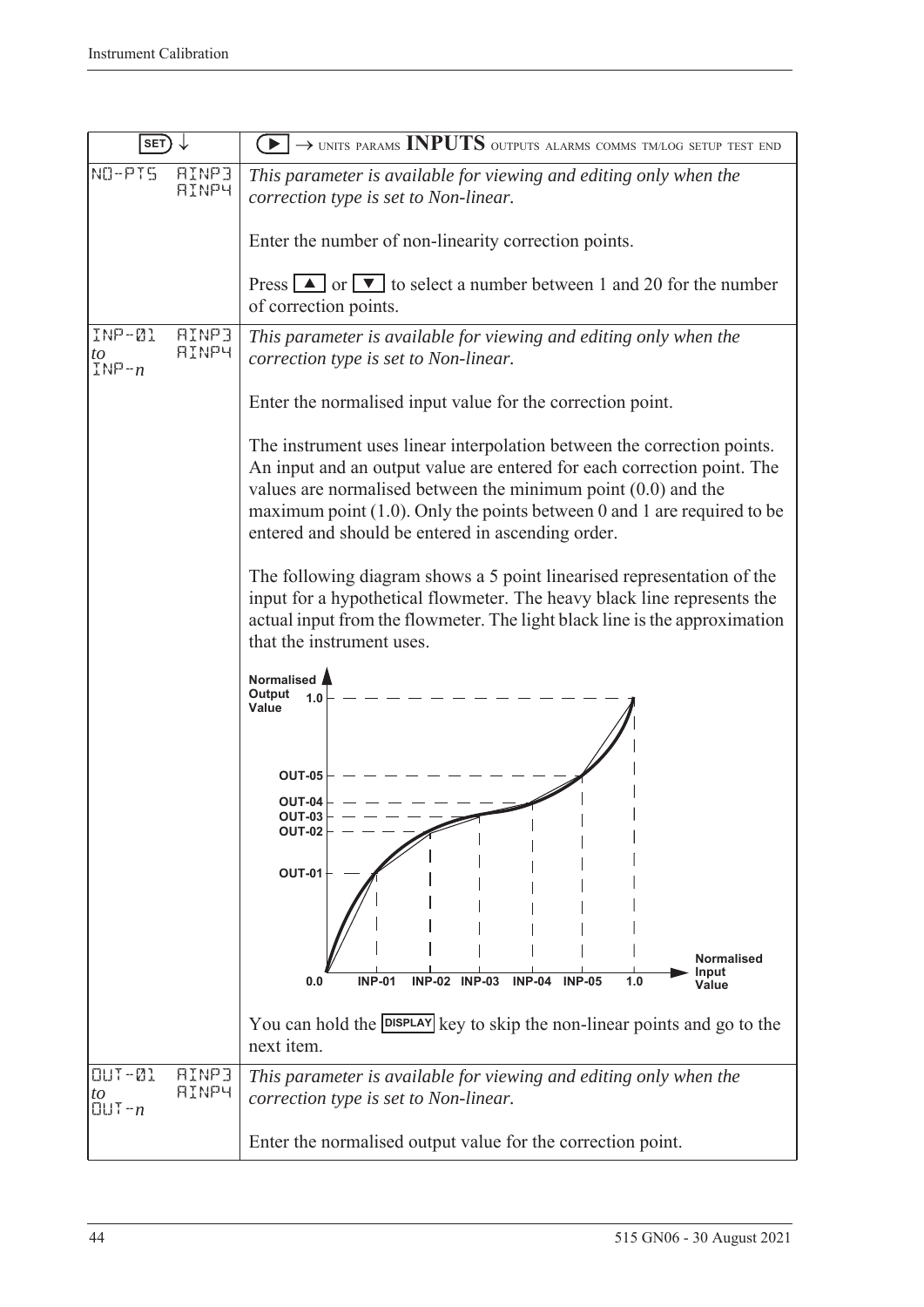| SET)                                 | $\textcolor{blue}{\blacktriangleright} \rightarrow$ units params INPUTS outputs alarms comms tm/log setup test end                                                                                                                                                                   |
|--------------------------------------|--------------------------------------------------------------------------------------------------------------------------------------------------------------------------------------------------------------------------------------------------------------------------------------|
| <b>STACK</b><br>RINP3                | Select YES to stack AINP3 as the low range input with AINP4 as the high<br>range input.                                                                                                                                                                                              |
|                                      | Select NO to use AINP3 as the only flow input.                                                                                                                                                                                                                                       |
| $5W-L0$<br><b>AINP3</b><br>5W-HI     | These parameters are available for viewing and editing only when the<br>Stack option is set to Yes.                                                                                                                                                                                  |
|                                      | Stacked DP switching is based on the low-range input (AINP3). When<br>the input is less than the SW-LO value, the instrument switches to the<br>low-range input (AINP3). When the input is greater than the SW-HI<br>value, the instrument switches to the high-range input (AINP4). |
|                                      | The switch settings are percentages of the span of the unadjusted input to<br>AINP3. For example, with a 4-20mA input, a setting of 90% is 18.4mA<br>and 95% is 19.2 mA.                                                                                                             |
|                                      | $\frac{(20-4)\times 90}{100} + 4 = 18.4$ $\frac{(20-4)\times 95}{100} + 4 = 19.2$                                                                                                                                                                                                    |
|                                      | Enter SW-LO and SW-HI values as 0 to 99%. SW-HI should be set<br>sufficiently higher than SW-LO to avoid rapid toggling between the two<br>inputs.                                                                                                                                   |
| <b>Analog Input 1</b>                |                                                                                                                                                                                                                                                                                      |
| <b>INPUE</b><br>TEMP<br><b>AINP1</b> | For this application, Analog Input Channel 1 is assigned to Temperature.                                                                                                                                                                                                             |
| TYPE<br><b>AINP1</b>                 | Select the type of analog input source.                                                                                                                                                                                                                                              |
|                                      | Press $\Box$ or $\nabla$ to select 0-5V, 1-5V, 4-20mA, PT100, PT100-E,<br>PT500 or DEFAULT.                                                                                                                                                                                          |
|                                      | Note: PT100-E allows for extended temperature range (-200 to 800 °C).                                                                                                                                                                                                                |
| PT-DEF<br><b>AINP1</b>               | The Default Point is a fixed value that the instrument uses when the Input<br>Type is set to DEFAULT or Default Value On Exception has been<br>chosen. You can use the Default value instead of a sensor signal for<br>testing purposes, or if the sensor is faulty.                 |
|                                      | You can set the Default value during instrument commissioning so that it<br>is available immediately if you select the Default input type at a later<br>date.                                                                                                                        |
|                                      | Enter the value in the engineering units of assigned variable.                                                                                                                                                                                                                       |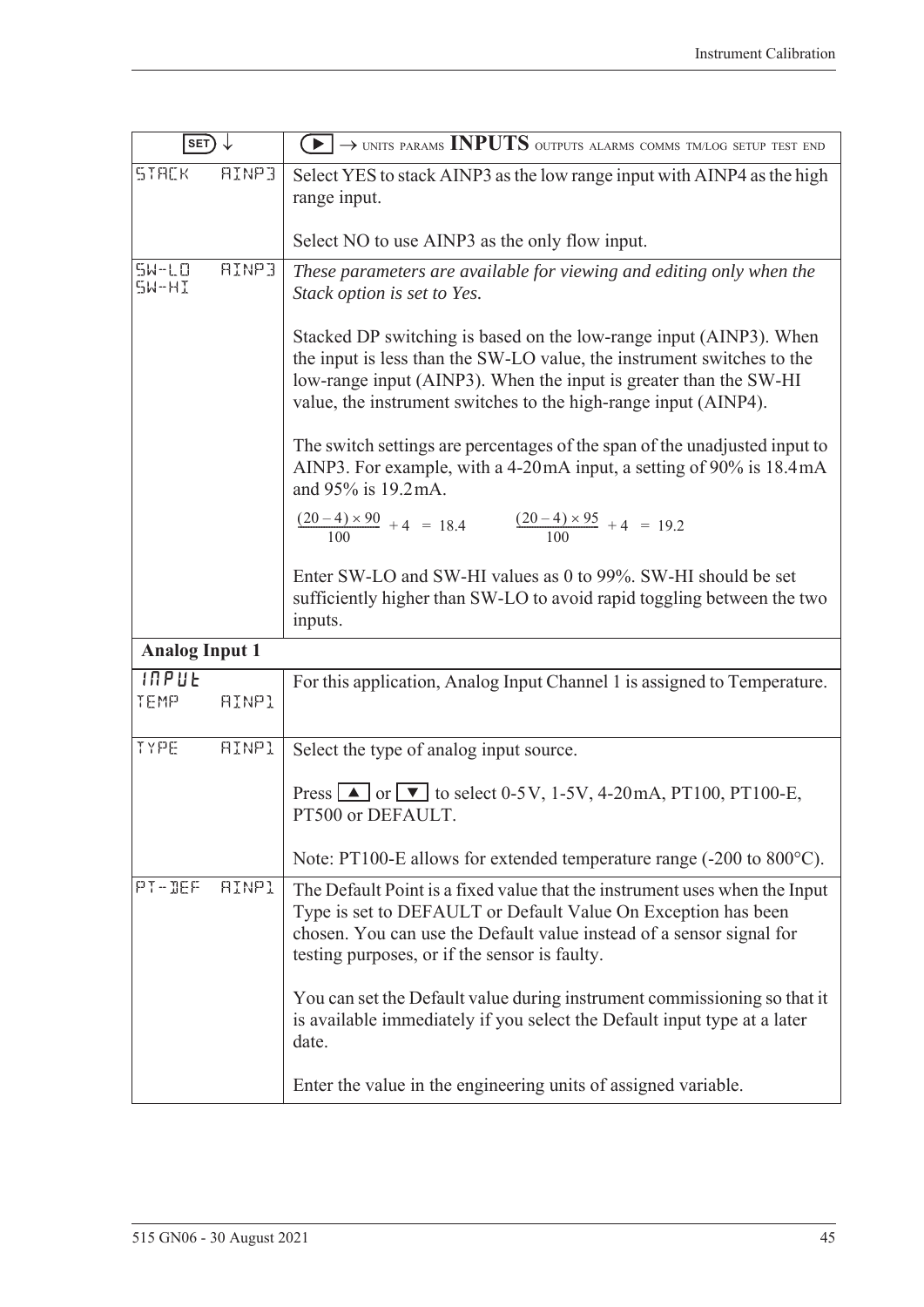| SET                   |              | $\blacktriangleright$ $\rightarrow$ units params INPUTS outputs alarms comms tmlog setup test end                                                                                                                                                                    |
|-----------------------|--------------|----------------------------------------------------------------------------------------------------------------------------------------------------------------------------------------------------------------------------------------------------------------------|
| PT-MIN<br>PT-MRX      | AINP1        | The Minimum Point and Maximum Point parameters are only for 0-5V,<br>$1-5V$ and 4-20mA inputs.                                                                                                                                                                       |
|                       |              | Enter the value of the measured parameter that corresponds to the<br>minimum input signal level. The minimum point is commonly referred to<br>as the base value.                                                                                                     |
|                       |              | Enter the value of the measured parameter that corresponds to the<br>maximum input signal level. The maximum point is the same as the base<br>value (set at the minimum point) plus the span value.                                                                  |
|                       |              | For example, if the source signal is $4mA$ for a temperature of $10^{\circ}$ C, enter<br>10 for the minimum point. If the source signal is 20 mA for a temperature<br>of 2000°C, enter 2000 as the maximum point.                                                    |
| <b>Analog Input 2</b> |              |                                                                                                                                                                                                                                                                      |
| <b>INPUE</b><br>PRESS | <b>AINP2</b> | For this application, Analog Input Channel 2 is assigned to Pressure.                                                                                                                                                                                                |
| PRESS                 | <b>AINP2</b> | Select the type of analog pressure sensor. For a gauge type sensor, the<br>instrument adds the atmospheric pressure as defined in the Parameters<br>menu.                                                                                                            |
|                       |              | The pressure will be displayed as absolute or gauge, whichever is<br>selected and indicated with an 'A' or 'G' at the end of the pressure units.<br>However the pressure value when logged or read via serial<br>communications will always be absolute.             |
|                       |              | Press $\boxed{\blacktriangle}$ or $\boxed{\blacktriangledown}$ to select ABSOL or GAUGE.                                                                                                                                                                             |
| TYPE                  | SANTR        | Select the type of analog input source.                                                                                                                                                                                                                              |
|                       |              | Press $\Box$ or $\nabla$ to select 0-5V, 1-5V, 4-20mA or DEFAULT.                                                                                                                                                                                                    |
| PT-DEF                | <b>AINP2</b> | The Default Point is a fixed value that the instrument uses when the Input<br>Type is set to DEFAULT or Default Value On Exception has been<br>chosen. You can use the Default value instead of a sensor signal for<br>testing purposes, or if the sensor is faulty. |
|                       |              | You can set the Default value during instrument commissioning so that it<br>is available immediately if you select the Default input type at a later<br>date.                                                                                                        |
|                       |              | Enter the value in the engineering units of assigned variable.                                                                                                                                                                                                       |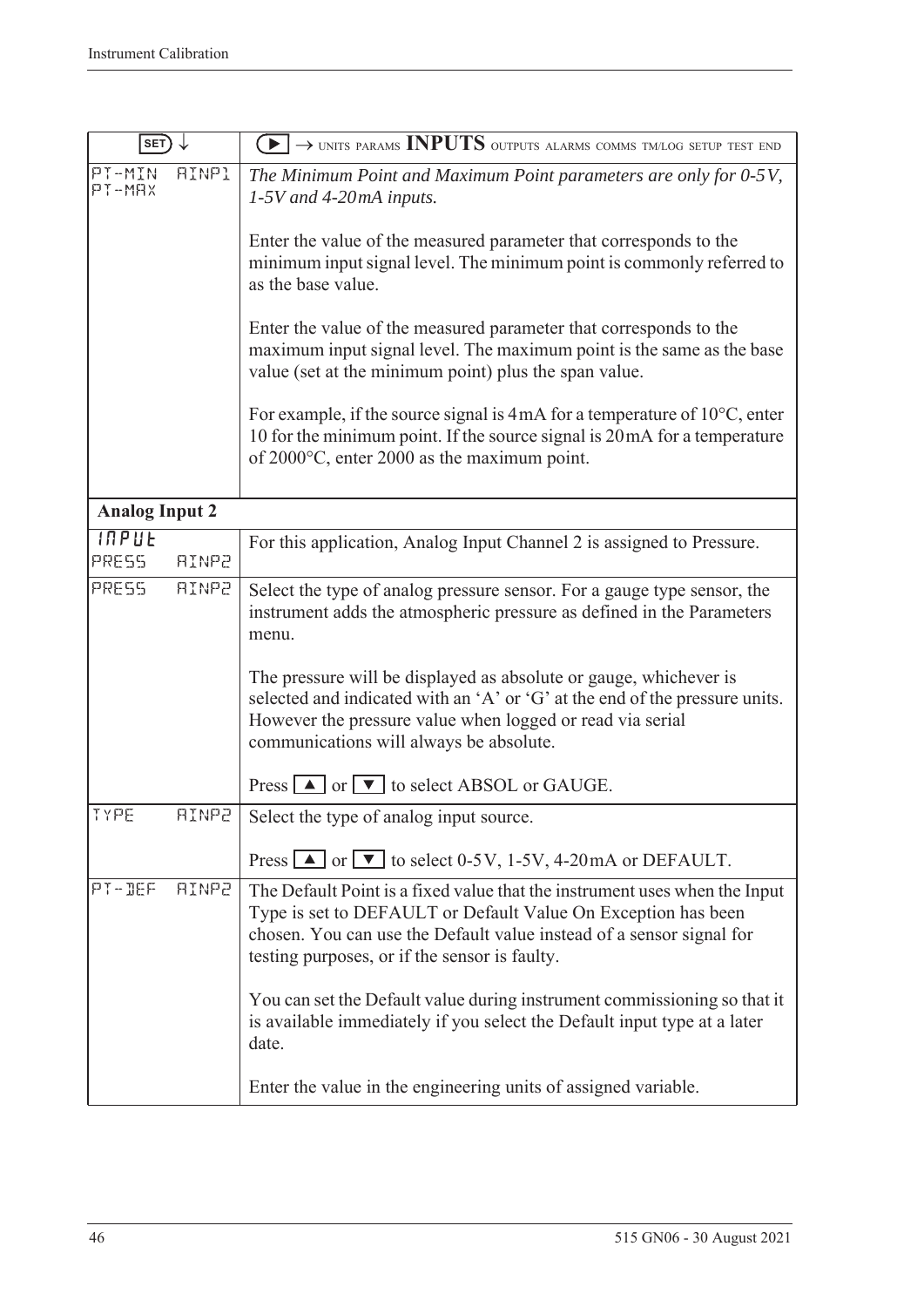| <b>SET</b>                       | $\rightarrow$ UNITS PARAMS INPUTS OUTPUTS ALARMS COMMS TM/LOG SETUP TEST END                                                                                                                                                                                                                                                                    |
|----------------------------------|-------------------------------------------------------------------------------------------------------------------------------------------------------------------------------------------------------------------------------------------------------------------------------------------------------------------------------------------------|
| PT-MIN<br><b>AINP2</b><br>PT-MAX | The Minimum Point and Maximum Point parameters are only for 0-5V,<br>$1-5V$ and 4-20mA inputs.                                                                                                                                                                                                                                                  |
|                                  | Enter the value of the measured parameter that corresponds to the<br>minimum input signal level. The minimum point is commonly referred to<br>as the base value.                                                                                                                                                                                |
|                                  | Enter the value of the measured parameter that corresponds to the<br>maximum input signal level. The maximum point is the same as the base<br>value (set at the minimum point) plus the span value.                                                                                                                                             |
|                                  | For example, if the source signal is 4mA for a pressure of 1.00<br>megaPascals, enter 1.00 as the minimum point. If the source signal is<br>20 mA for a pressure of 5.00 megaPascals, enter 5.00 as the maximum<br>point.                                                                                                                       |
| EXCEPT<br><b>JEFLT</b>           | If Default Value On Exception is enabled, the instrument will use the<br>default value for the analog input that raised the exception. This will<br>allow calculations to continue, however the exception message will<br>continue to be displayed until the error is rectified or the input type is set<br>to DEFAULT in calibration set mode. |
|                                  | Press $\Box$ or $\nabla$ to select ENABLE or DISABLE.                                                                                                                                                                                                                                                                                           |

# **Outputs**

| <b>SET</b>            |      | $\rightarrow$ UNITS PARAMS INPUTS OUTPUTS ALARMS COMMS TM/LOG SETUP TEST END                                                                                                                               |
|-----------------------|------|------------------------------------------------------------------------------------------------------------------------------------------------------------------------------------------------------------|
| PULSE<br> or<br> 닉-근Q | [[]] | You can assign any of the "main menu" variables to an output. The nature<br>of the output depends on the assigned variable. Totals are output as pulses<br>and rates are output as 4-20mA passive signals. |
|                       |      | Press $\Box$ or $\nabla$ to select the variable that is required as an output. The<br>top of the display shows the type of output signal that is assigned to the<br>variable.                              |
|                       |      | <b>CAUTION</b><br>Due to the dual-purpose nature of the outputs, take care not to<br>set the output as an open collector pulse type signal when<br>connected to a 4-20mA loop circuit.                     |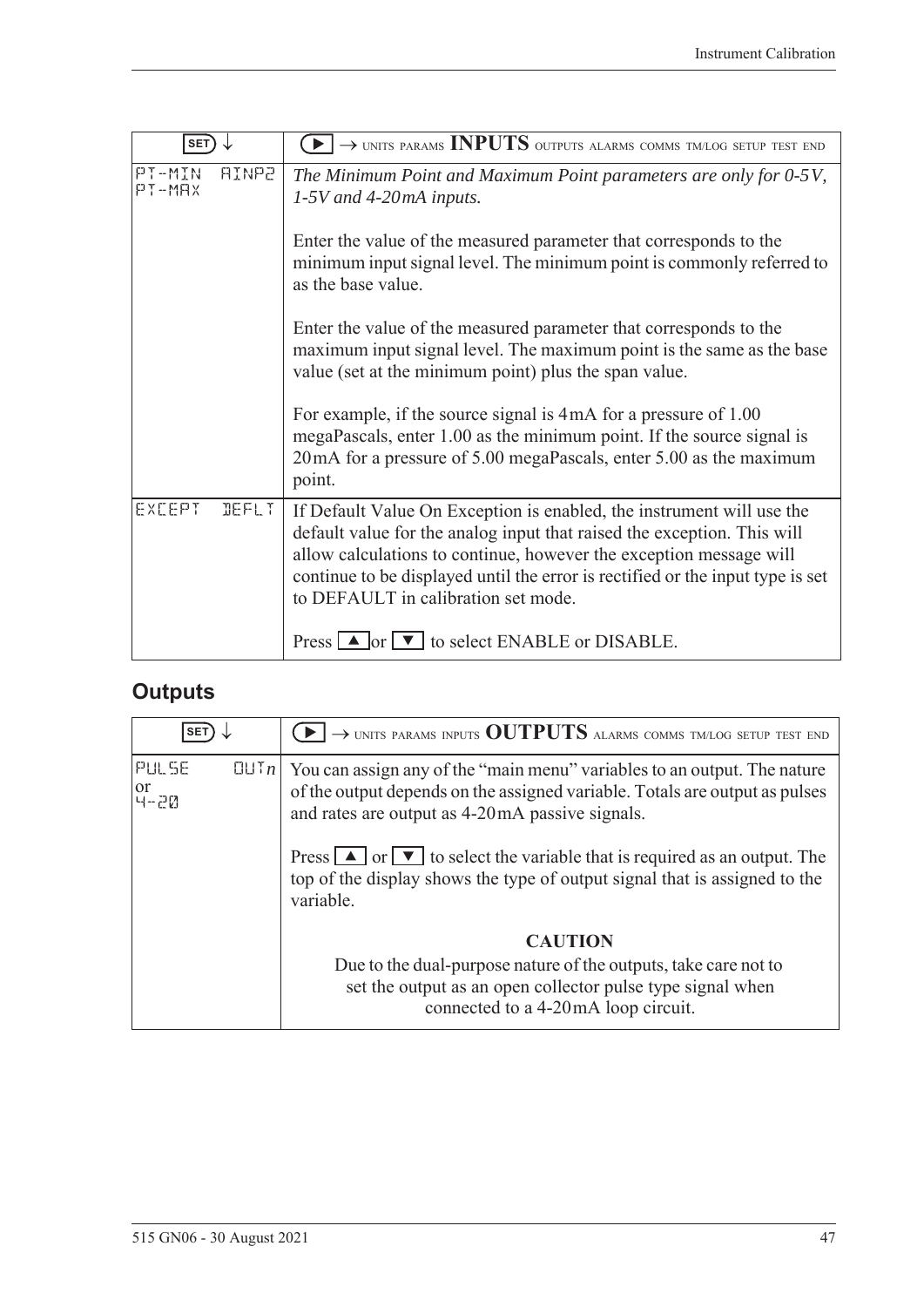| SET)             |                                           | $\rightarrow$ units params inputs OUTPUTS alarms comms tm/log setup test end<br>$\blacktriangleright$ 1                                                                                                                                                                                                                                                                                         |
|------------------|-------------------------------------------|-------------------------------------------------------------------------------------------------------------------------------------------------------------------------------------------------------------------------------------------------------------------------------------------------------------------------------------------------------------------------------------------------|
| WIJTH            | QUTn                                      | The Output Pulse Width is available for viewing and editing only when<br>the assigned variable is a total (pulse output) type.                                                                                                                                                                                                                                                                  |
|                  |                                           | Pulse output is usually used to drive remote counters. Set the pulse width<br>(in milliseconds) as required by the remote counter.                                                                                                                                                                                                                                                              |
|                  |                                           | Press $\triangle$ or $\triangledown$ to set to: 10, 20, 50, 100, 200 or 500 ms.                                                                                                                                                                                                                                                                                                                 |
| PULSE            | QUTn                                      | The Output Pulse Factor is available for viewing and editing only when<br>the assigned variable is a total (pulse output) type.                                                                                                                                                                                                                                                                 |
|                  |                                           | The Output Pulse Factor is the scaling factor for the retransmission of the<br>measured total quantity.                                                                                                                                                                                                                                                                                         |
|                  |                                           | For example, if "volume" is chosen as an output variable and engineering<br>unit is cubic metres, then a pulse factor of 1.000 generates one pulse for<br>$1 \text{ m}^3$ . Similarly, a pulse factor of 3.000 generates one pulse for $3 \text{ m}^3$ .                                                                                                                                        |
|                  |                                           | For more information, see Output Pulse Factor on page 49.                                                                                                                                                                                                                                                                                                                                       |
|                  |                                           | The output pulse factor cannot be $0$ (zero).                                                                                                                                                                                                                                                                                                                                                   |
| PT-MIN<br>PT-MRX | $\Box$ l $Tn$<br>$\Box$ $\Box$ $\Box$ $n$ | The Output Minimum Point and Maximum Point are available for<br>viewing and editing only when the assigned variable is a rate (4-20mA<br>output) type.                                                                                                                                                                                                                                          |
|                  |                                           | The output minimum value corresponds to the 4mA point and the output<br>maximum value corresponds to the 20mA point.                                                                                                                                                                                                                                                                            |
|                  |                                           | Setting the output range differently from the input range enables the<br>instrument to amplify the input signal. You can drive a chart recorder that<br>"zooms in" on a specified range of values instead of displaying the full<br>operating range of the transducer.                                                                                                                          |
|                  |                                           | For example, if "volume flow" is chosen as an output variable and<br>engineering unit is cubic metres per minute, then setting the minimum<br>point to 30 and the maximum point to 100 would reflect the volumetric<br>flow rate range of 30 to $100 \text{m}^3/\text{min}$ . At rates above the maximum and<br>below the minimum points, the output remains at 20 mA and 4 mA<br>respectively. |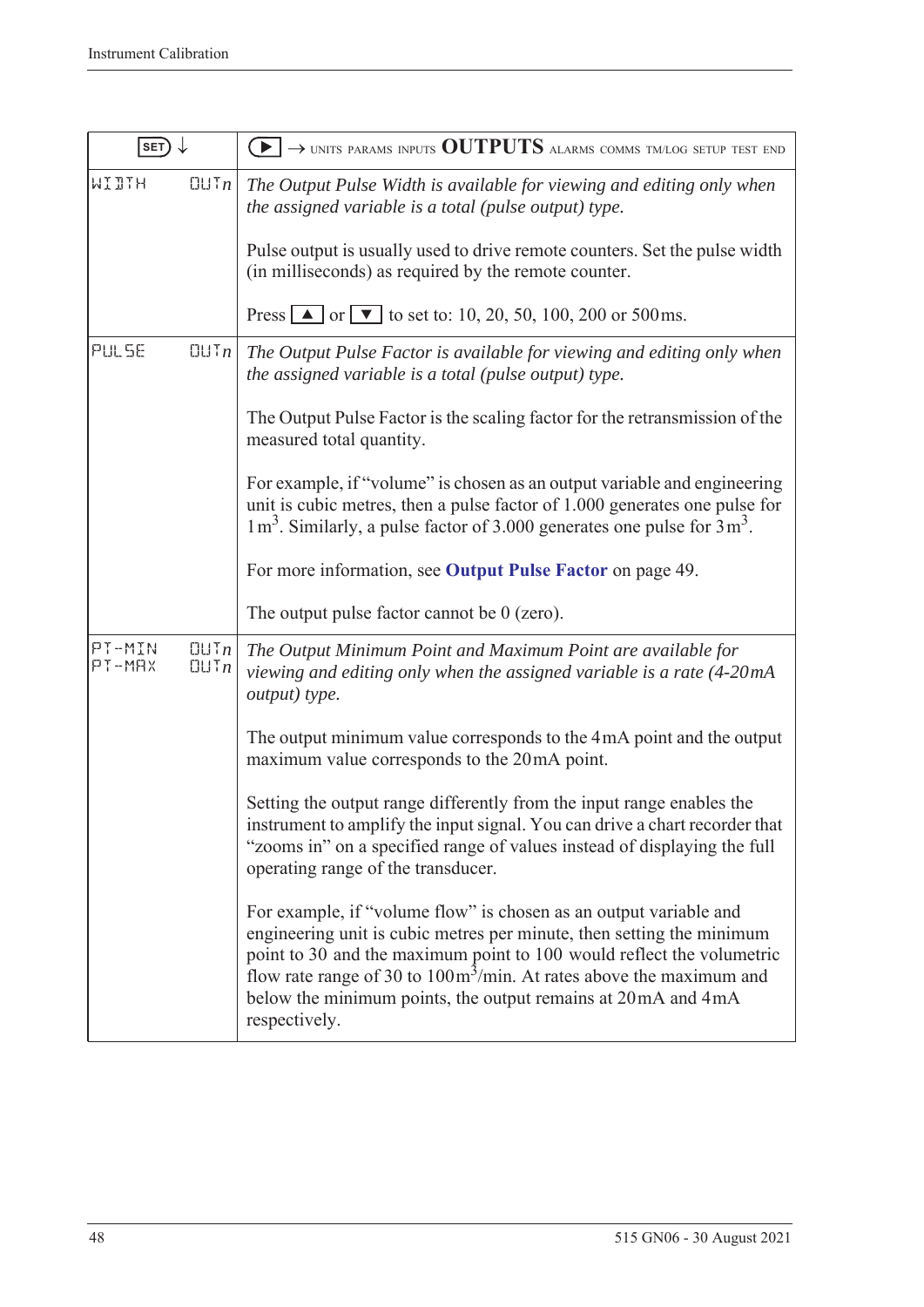#### <span id="page-58-0"></span>**Output Pulse Factor**

Increasing the output pulse width reduces the maximum frequency at which a total variable can be retransmitted. Pulses will be missed if the output cannot "keep up" with the rate of total counts. You can use the output pulse factor to ensure that this maximum is not reached.

The maximum pulse output frequency is determined by:

 $\frac{1000}{(2 \times \text{pulse width in ms)}}$ Hz

The minimum pulse factor required is determined by:

max rate of total max pulse output frequency ------------------------------------------------------------------

For example: To calculate the required pulse factor to avoid losing counts in retransmission if a total counts at a maximum rate of 75 units/sec (Hz) and the required pulse width of a remote counter is at least 50 ms:

The maximum pulse output frequency is:  $\frac{1000}{2 \times 50}$  = 10Hz The minimum pulse factor for that frequency is:  $\frac{75}{10}$  $\frac{73}{10}$  = 7.5

#### **Alarms**

The alarm relay(s) can be assigned to rate variables such as flowrate, or set as an equipment failure alarm.

The alarm switches "on" whenever an alarm condition exists. The alarm switches "off" when the alarm condition no longer exists. However, you may need to configure external alarm devices that require acknowledgement for cancelling an alarm.

#### **Equipment Failure Alarm**

Any alarm relay can be assigned as an equipment failure alarm. This alarm setting can have normally closed (open) contacts that open (close) when the instrument displays any error message as listed in **[Error Messages](#page-68-0)** on page [59.](#page-68-0)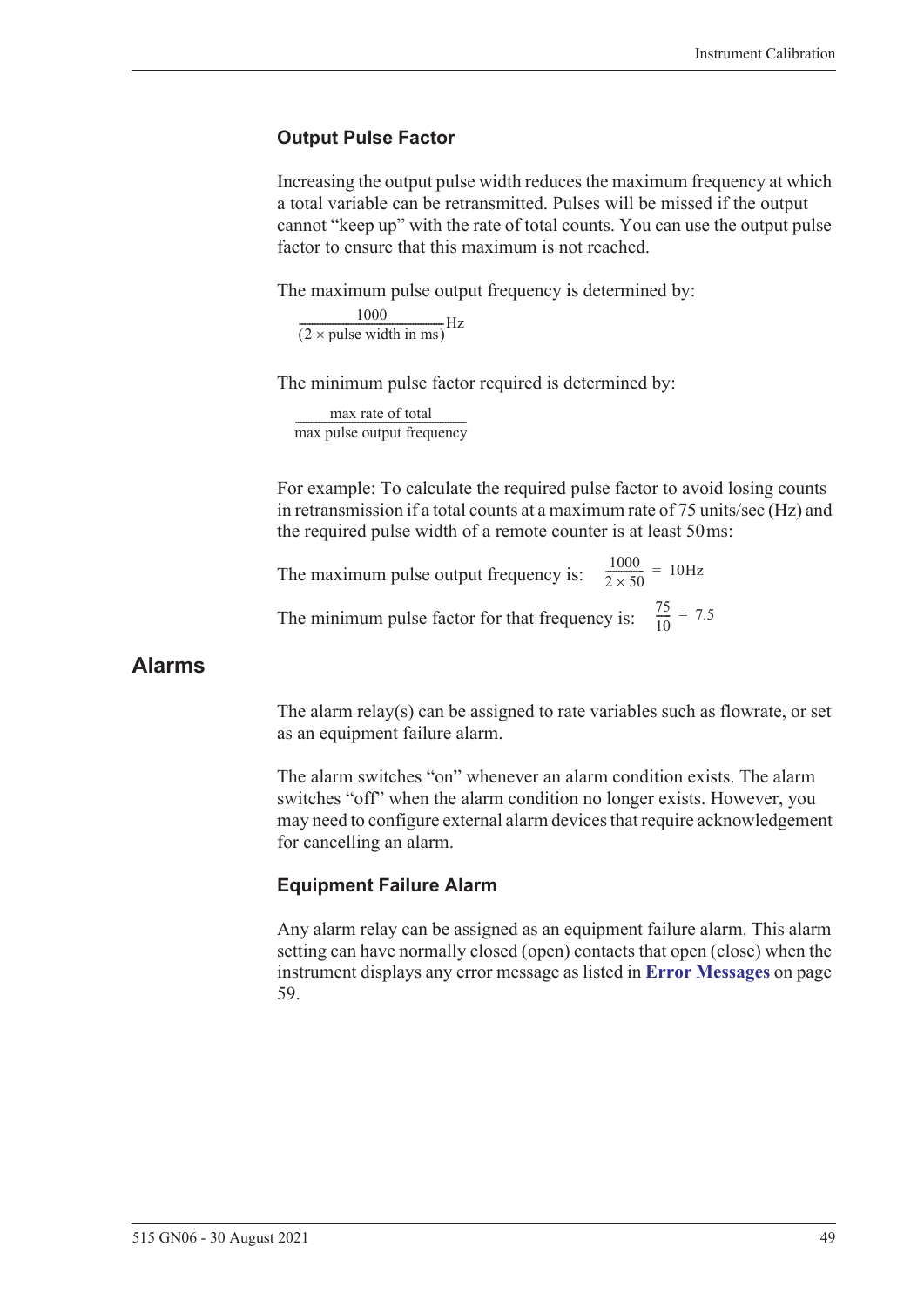| SET)  |       | $\rightarrow$ units params inputs outputs $ALARMS$ comms tm/log setup test end                                                                                                                                                                                                                                                                                                                                                                                                                                                                                                              |
|-------|-------|---------------------------------------------------------------------------------------------------------------------------------------------------------------------------------------------------------------------------------------------------------------------------------------------------------------------------------------------------------------------------------------------------------------------------------------------------------------------------------------------------------------------------------------------------------------------------------------------|
| RELAY | HLRMn | Select a rate variable to assign to the alarm relay.<br><b>Note:</b> If the alarm type is set to "equipment alarm", this relay assignment<br>setting is ignored.<br>Press $\boxed{\blacktriangle}$ or $\boxed{\blacktriangledown}$ to select the variable that is required as an alarm.                                                                                                                                                                                                                                                                                                     |
| TYPE  | HLRMn | The options available for alarm types are as follows:<br>HI-NO — High Alarm, Normally Open contacts<br>HI-NC — High Alarm, Normally Closed contacts<br>$\bullet$<br>LO-NO — Low Alarm, Normally Open contacts<br>$\bullet$<br>LO-NC — Low Alarm, Normally Closed contacts<br>BD-NO — Band Alarm, Normally Open contacts<br>$\bullet$<br>BD-NC — Band Alarm, Normally Closed contacts<br>٠<br>AL-NO — Equipment Alarm, Normally Open contacts<br>$\bullet$<br>AL-NC — Equipment Alarm, Normally Closed contacts<br>$\bullet$<br>Press $\Box$ or $\Box$ to select the type of alarm required. |
| POINT | HLRMn | The Alarm Setpoint is available for viewing and editing for any alarm<br>type except 'equipment alarms'.<br>The Alarm Setpoint is the value (in engineering units of assigned<br>variable) at which the alarm condition occurs and therefore the alarm is<br>on.<br>Each alarm is completely independent, e.g. a High alarm does NOT need<br>to have a higher setpoint than the a Low alarm.                                                                                                                                                                                                |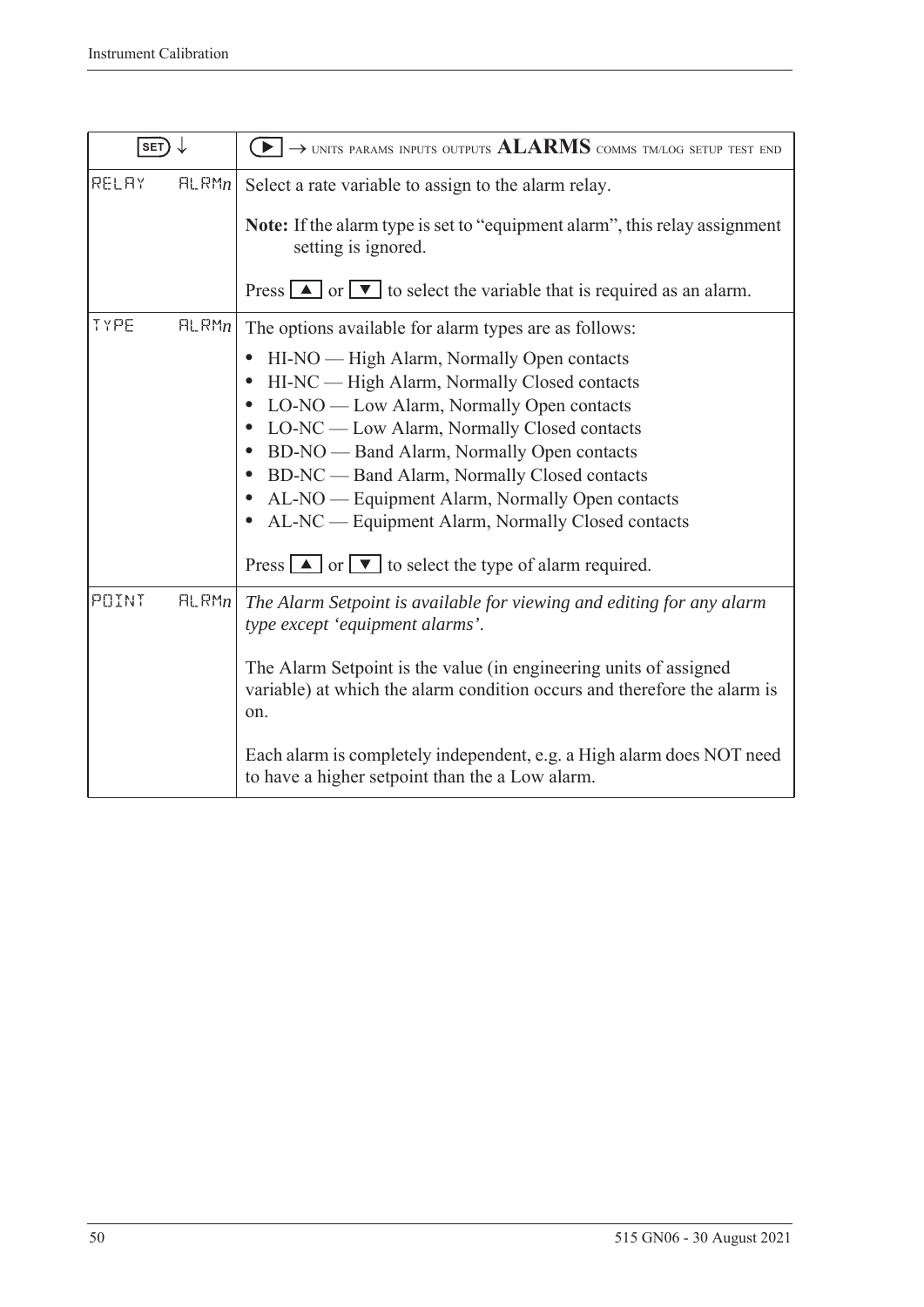| <b>SET</b>           | $\blacktriangleright$ $\rightarrow$ units params inputs outputs $ALARMS$ comms tm/log setup test end                                                                                                                                                                                                                                                                                     |
|----------------------|------------------------------------------------------------------------------------------------------------------------------------------------------------------------------------------------------------------------------------------------------------------------------------------------------------------------------------------------------------------------------------------|
| <b>HY5T</b><br>FLRMn | The Alarm Hysteresis is available for viewing and editing for any alarm<br>type except 'equipment alarms'.                                                                                                                                                                                                                                                                               |
|                      | Alarm hysteresis loops occur when the alarm toggles continuously on and<br>off when the process variable is close to the setpoint.                                                                                                                                                                                                                                                       |
|                      | For a high alarm, the alarm activates when the value of the variable rises<br>above the alarm setpoint and deactivates when the value falls below the<br>alarm setpoint minus the amount of the hysteresis setting (if any).                                                                                                                                                             |
|                      | For a low alarm, the alarm activates when the value of the variable falls<br>below the alarm setpoint and deactivates when the value rises above the<br>alarm setpoint plus the amount of the hysteresis setting (if any).                                                                                                                                                               |
|                      | For a band alarm, the alarm activates whenever the value of the variable<br>is outside the setpoint plus or minus the amount of the hysteresis.                                                                                                                                                                                                                                          |
|                      | For example, with a high alarm setpoint of 200, and a hysteresis setting<br>of zero, a value oscillating between 197 and 202 will cause the alarm to<br>toggle on at 200 and toggle off below 200. However, if the hysteresis is<br>set to 5, the value of the variable must fall below 195 to cancel the alarm.<br>The alarm will reactivate only when the value again rises above 200. |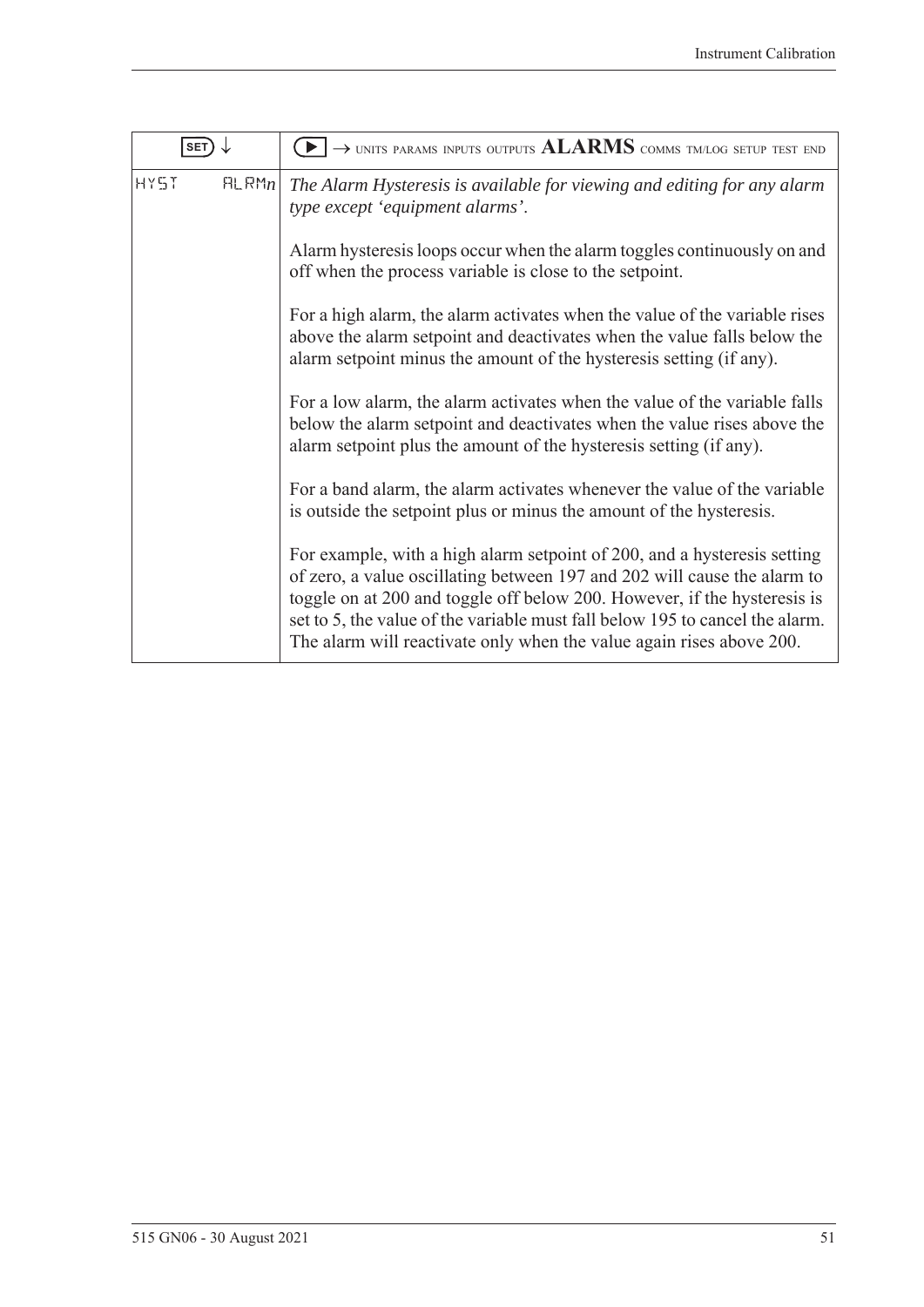# **Communications**

The instrument has the following communication ports:

- **• COM-1 RS-232 Port** A 9-pin female connector on the rear panel of the instrument.
- **• COM-2 RS-485 or Ethernet Port** (optional) Terminals or socket on the rear panel. Ethernet connection requires COM-2 setting to be: RTU (Modbus), 19200 Baud rate, even parity and 1 stop bit.
- **• COM-3 Port** A special communications port that is only applicable to some applications.

| SET)                               | $\left(\blacktriangleright\right)\rightarrow$ units params inputs outputs alarms $\text{COMMS}$ tm/log setup test end                                                                                                                             |
|------------------------------------|---------------------------------------------------------------------------------------------------------------------------------------------------------------------------------------------------------------------------------------------------|
| PROTOC<br>$CDM - n$                | The Communications Protocols can be assigned to the communication<br>ports as follows (a protocol cannot be assigned to more than one port at<br>a time):                                                                                         |
|                                    | <b>ASCII</b><br>- Simple ASCII<br>- Modbus RTU<br><b>RTU</b><br>- Printer Protocol<br><b>PRN</b><br><b>NONE</b><br>- If a port is not being used, set the protocol to NONE.                                                                       |
|                                    | Printer Protocol (PRN) is only available if the option with Real Time<br>Clock is installed.                                                                                                                                                      |
|                                    | For the selected port, press $\Box$ or $\Box$ to select the desired protocol.                                                                                                                                                                     |
| $CDM - n$<br><b>BAUD</b>           | The Baud setting is the speed of the communication port in data bits per<br>second.                                                                                                                                                               |
|                                    | The baud rate of the instrument must match the baud rate of the<br>communication device that the instrument is connected to.                                                                                                                      |
|                                    | Use 1 or $\bullet$ or $\bullet$ to select 2400, 4800, 9600 or 19200 baud.                                                                                                                                                                         |
| PARITY<br>$CDM - n$                | The Parity bit helps to detect data corruption that might occur during<br>transmission.                                                                                                                                                           |
|                                    | The parity bit setting of the instrument must match the parity bit setting<br>of the communication device that the instrument is connected to.                                                                                                    |
|                                    | Press $\Box$ or $\nabla$ to select EVEN, ODD, or NONE.                                                                                                                                                                                            |
| $5 - B1$ <sup>T</sup><br>$CDM - n$ | The Stop bit indicates the end of a transmission. Stop bits can be 1 or 2<br>bit periods in length. The stop bit setting of the instrument must match<br>the stop bit setting of the communication device that the instrument is<br>connected to. |
|                                    | Press $\boxed{\blacktriangle}$ or $\boxed{\blacktriangledown}$ to select 1 or 2 stop bits.                                                                                                                                                        |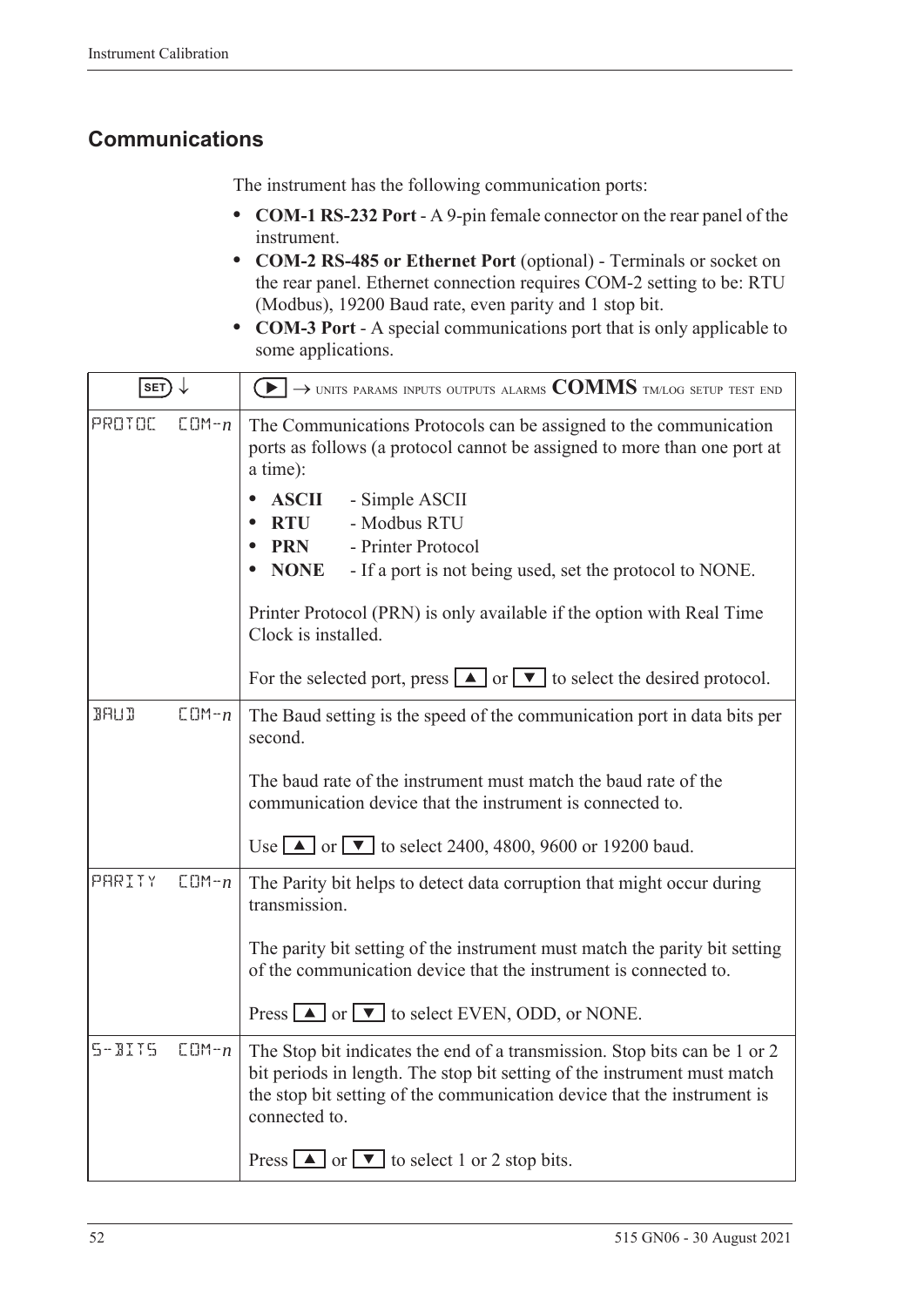| <b>SET</b>   |             | $\rightarrow$ units params inputs outputs alarms $\text{COMMS}$ tm/log setup test end                                                                                                                |
|--------------|-------------|------------------------------------------------------------------------------------------------------------------------------------------------------------------------------------------------------|
| RTU          | <b>JATA</b> | The Modbus RTU data format for the 2-register (4-byte) values can be<br>set as either floating point or long integer values.                                                                         |
|              |             | Use $\Box$ or $\nabla$ to select FLOAT or INTEGER.                                                                                                                                                   |
| RTU          | <b>ALLR</b> | The Modbus RTU protocol address must be in the range of 1 to 247.<br>When multiple instruments (slaves) are connected to one communication<br>device (master), each assigned address must be unique. |
|              |             | <b>Note:</b> The master device uses the RTU address 0 (zero) for broadcasting<br>to all connected slave units.                                                                                       |
| <b>ASCII</b> | AIIR        | The ASCII protocol address identifies each communicating device.                                                                                                                                     |
|              |             | The address must be in the range of 1 to 255. When multiple instruments<br>(slaves) are connected to one computer (master), each assigned address<br>must be unique.                                 |
| FLASH        | PORT        | The Flash Driver Port assignment defines the communication port for<br>downloading software into the instrument.                                                                                     |
|              |             | The default setting of this assignment is the RS-232 port. The Ethernet<br>port, if fitted, can not be used as the Flash port.                                                                       |
|              |             | Press $\Box$ or $\nabla$ to select RS-232 (COM-1), RS-485 (COM-2) or<br>NONE.                                                                                                                        |

### **Time Settings and Data Logging**

#### **Instrument Clock**

**Note:** The real-time clock is part of the advanced option package.

The instrument has a real-time clock for recording logged events. The clock displays the time and the date. The date format can be set to European format (day/month/year) or American format (month/day/year). The time clock uses the 24-hour format.

The clock will continue to operate for up to 5 years (typically) on the internal battery if there is no power connected to the instrument. Therefore, after an interruption to the power supply, the instrument recommences normal operation although there will be no data recorded during the period without a power supply.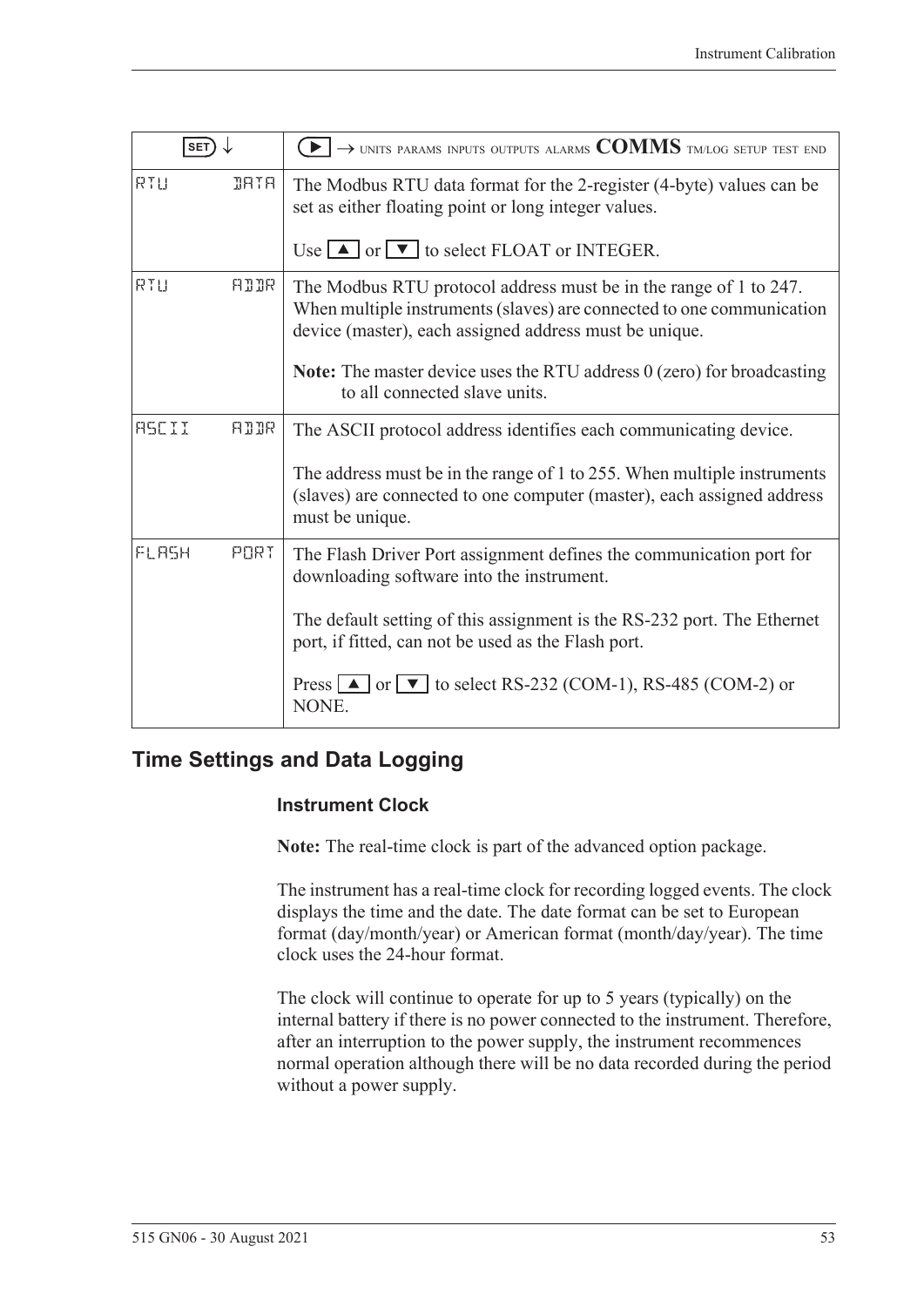**Note:** If there is an interruption to the power supply and the battery has failed, the instrument displays an error message when the power supply is restored. In this case, you should set the current time and date so that the instrument continues to log data at the correct times.

### **Data Logging**

The instrument will log the main-menu variables if real-time clock option is installed. The logs are at fixed intervals of hours, days, weeks, months and years. The instrument can store a total of 1530 log entries which are distributed over the log intervals as follows:

- 800 hourly logs
- 400 daily logs
- 200 weekly logs
- 100 monthly logs
- 30 yearly logs

If the number of log entries exceeds the programmed number for a particular time interval, the oldest log entry is overwritten by the newest one for that time interval.

Also note that the totals are saved as accumulated totals.

The log parameters (below) also determine the number of records to be included in a report printout if the printing option is used.

| <b>SET</b>   |           | $\rightarrow$ units params inputs outputs alarms comms $TM/LOG$ setup test end                                                                                                          |
|--------------|-----------|-----------------------------------------------------------------------------------------------------------------------------------------------------------------------------------------|
| <b>JATE</b>  | FORM      | <b>Clock Date Format</b>                                                                                                                                                                |
|              |           | The European date format is: dd/mm/yyyy or (Day-Month).                                                                                                                                 |
|              |           | The American date format is: mm/dd/yyyy or (Month-Day).                                                                                                                                 |
|              |           | Press $\Delta$ or $\nabla$ to select DAY-M or M-DAY                                                                                                                                     |
| <b>ELDEK</b> | YEAR      | The Clock Year defines the current year for the real-time clock.                                                                                                                        |
| <b>CLOCK</b> | $M - JHY$ | The Clock M-DAY setting defines the current month and date for the<br>real-time clock. This parameter is programmed in Month-Day format for<br>both European and American date formats. |
| <b>ELDEK</b> | H-MIN     | The Clock H-MIN setting is the current time in hours and minutes for the<br>real-time clock.                                                                                            |
| HOUR         | LOG5      | Set the number of Hourly Logs to appear on the printed log report.                                                                                                                      |
|              |           | The hourly log entry occurs at 00 minutes each hour.                                                                                                                                    |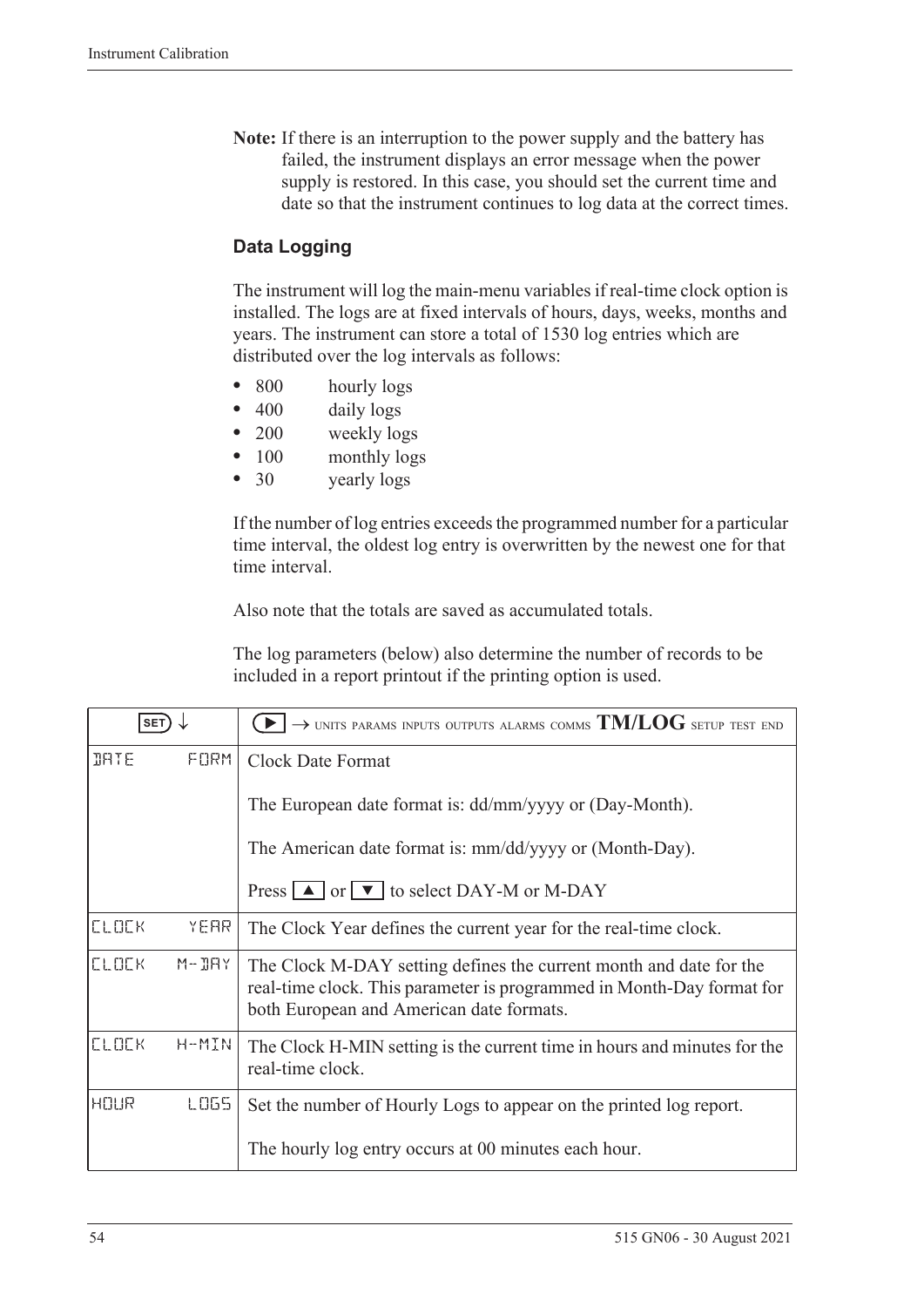| SET)         |             | $\blacktriangleright$ $\rightarrow$ units params inputs outputs alarms comms TM/LOG setup test end                                                                                                                                                                                                                    |
|--------------|-------------|-----------------------------------------------------------------------------------------------------------------------------------------------------------------------------------------------------------------------------------------------------------------------------------------------------------------------|
| IJΑY         | <b>LOGS</b> | Set the number of Daily Logs to appear on the printed log report.                                                                                                                                                                                                                                                     |
|              |             | The daily log entry occurs at 00 hours and 00 minutes each day.                                                                                                                                                                                                                                                       |
| <b>WEEK</b>  | <b>LOGS</b> | Set the number of Weekly Logs to appear on the printed log report.                                                                                                                                                                                                                                                    |
|              |             | The weekly log entry occurs at 00 hours and 00 minutes each Monday.                                                                                                                                                                                                                                                   |
| <b>MONTH</b> | LO65        | Set the number of Monthly Logs to appear on the printed log report.                                                                                                                                                                                                                                                   |
|              |             | The monthly log entry occurs at 00 hours and 00 minutes on the first day<br>of the month.                                                                                                                                                                                                                             |
| YEAR         | LO65        | Set the number of Yearly Logs to appear on the printed log report.                                                                                                                                                                                                                                                    |
|              |             | The yearly log entry occurs at 00 hours and 00 minutes on the first day of<br>the year.                                                                                                                                                                                                                               |
| RESET        | LOG5        | Reset the logged data. You may need to reset (clear) the logged data if<br>you change the time/log settings.                                                                                                                                                                                                          |
|              |             | Press $\Box$ or $\nabla$ to select YES, then press the <b>SET</b> ) key. The instrument<br>makes three beeps to confirm the reset command.                                                                                                                                                                            |
| REPORT       | TYPE        | The Printer Protocol Report Type determines the nature of the printout<br>from the REPORT PRINT - HOLD.SET prompt in the main menu. The<br>following report types available in this instrument are:                                                                                                                   |
|              |             | $REP-01$<br><b>Hourly Logs Report</b><br>$\bullet$<br>Daily Logs Report<br><b>REP-02</b><br><b>Weekly Logs Report</b><br>$REP-03$<br>Monthly Logs Report<br>$REP-04$<br><b>REP-05</b><br><b>Yearly Logs Report</b><br><b>REP-06</b><br>Previous Day's 24 Hour Report (0Hr - 23Hr, minimum<br>48 hourly logs required) |
|              |             | Press $\boxed{\blacktriangle}$ or $\boxed{\blacktriangledown}$ to select Report Type.                                                                                                                                                                                                                                 |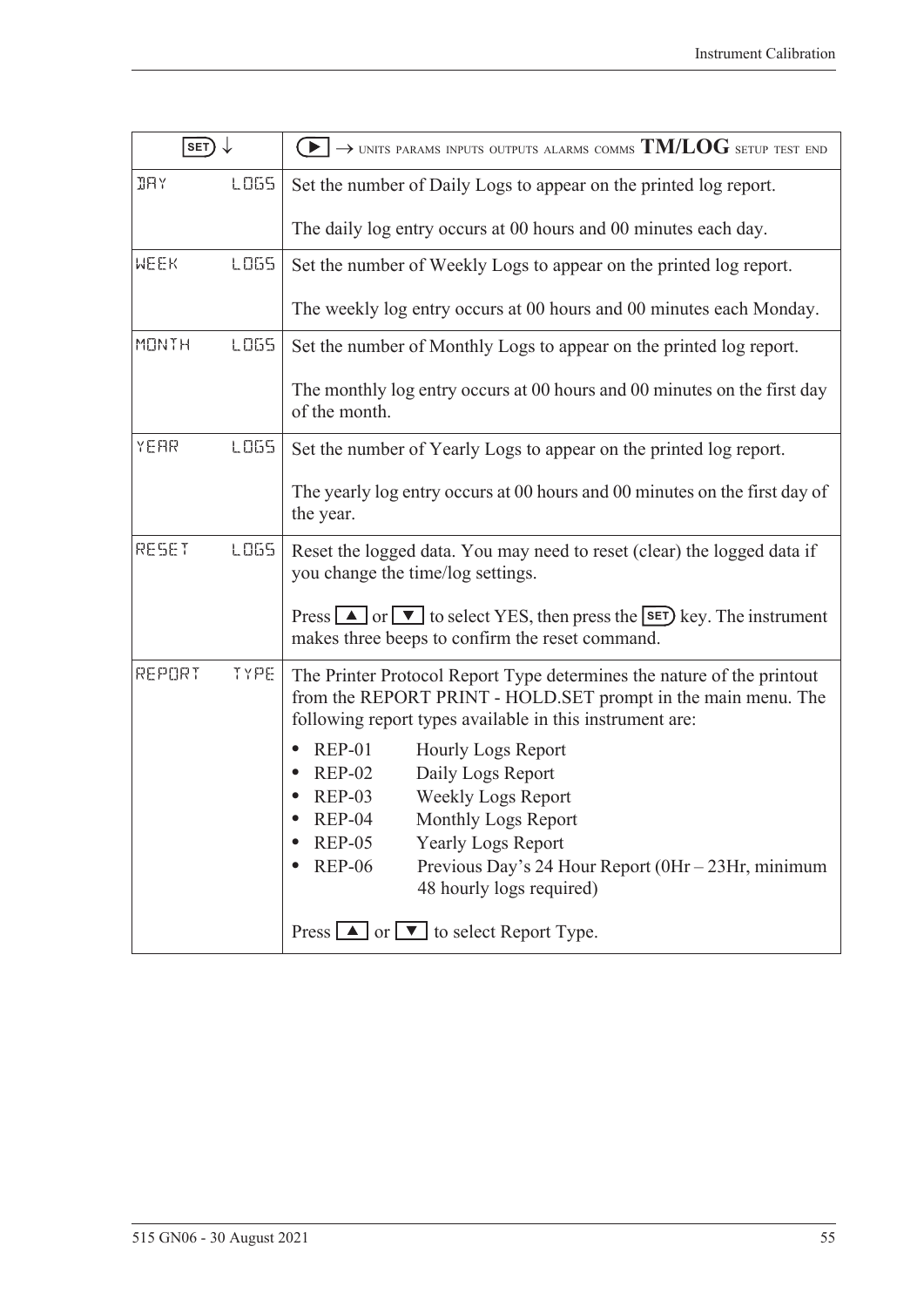|       | <b>SET</b>   | $\rightarrow$ units params inputs outputs alarms comms $\mathrm{TM}/\mathrm{LOG}$ setup test end                                                                   |
|-------|--------------|--------------------------------------------------------------------------------------------------------------------------------------------------------------------|
| PRN   | <b>TYPE</b>  | The Printer Protocol Printer Type allows the nature of the printer being<br>used to be specified. The following printer types available in this<br>instrument are: |
|       |              | <b>PRN-01</b><br>Generic computer printer<br>$\bullet$                                                                                                             |
|       |              | <b>PRN-02</b><br>Generic roll printer (prints first line first)<br>$\bullet$                                                                                       |
|       |              | Slip printer TM295<br><b>PRN-03</b><br>٠                                                                                                                           |
|       |              | <b>PRN-04</b><br>Label (roll) printer - Citizen CMP30L<br>$\bullet$                                                                                                |
|       |              | Press $\boxed{\blacktriangle}$ or $\boxed{\blacktriangledown}$ to select Printer Type.                                                                             |
| PRINT | <b>ACCUM</b> | Select whether the accumulated totals are printed in addition to the non-<br>accumulated totals for printer protocol.                                              |

# <span id="page-65-0"></span>**General Setup Parameters**

| SET)                             | $\rightarrow$ units params inputs outputs alarms comms tm/log $\operatorname{SETUP}$ test end                                                                      |
|----------------------------------|--------------------------------------------------------------------------------------------------------------------------------------------------------------------|
| DEFAULT TOTAL                    | The instrument displays the default Total when the user presses the<br>TOTAL key.                                                                                  |
|                                  | If the display timeout is enabled, the instrument displays the default Total<br>when there is no user action for the period of the display timeout period.         |
|                                  | Press $\boxed{\blacktriangle}$ or $\boxed{\blacktriangledown}$ to select the default total display.                                                                |
| <b>SUPPLY</b><br>$V \square L$ T | The instrument provides a power-limited supply for external transducers.                                                                                           |
|                                  | Press $\Box$ or $\nabla$ to set the transducer supply voltage between 8 and 24<br>volts DC as required.                                                            |
| $T - 11T$<br>MODE                | If the Display Timeout mode is enabled, and there is no user activity for<br>the defined timeout period, the display panel returns to the default<br>display.      |
|                                  | This function is useful for the following reasons:                                                                                                                 |
|                                  | to return the display to a preferred variable after the user has finished<br>$\bullet$<br>reading other information,                                               |
|                                  | to cancel the calibration mode and return to the default display if the<br>user does not exit from the calibration mode for any reason.                            |
|                                  | Press $\boxed{\blacktriangle}$ or $\boxed{\blacktriangledown}$ to select the display timeout function as follows:                                                  |
|                                  | <b>DISABLE</b> - Timeout is completely disabled.<br>$\bullet$<br><b>EN DISP</b> - Timeout is enabled during Normal mode and Calibration<br>$\bullet$<br>View mode. |
|                                  | <b>EN EDIT</b> - Timeout is enabled during Calibration Set mode.<br><b>EN ALL</b> - Timeout is enabled for all modes.                                              |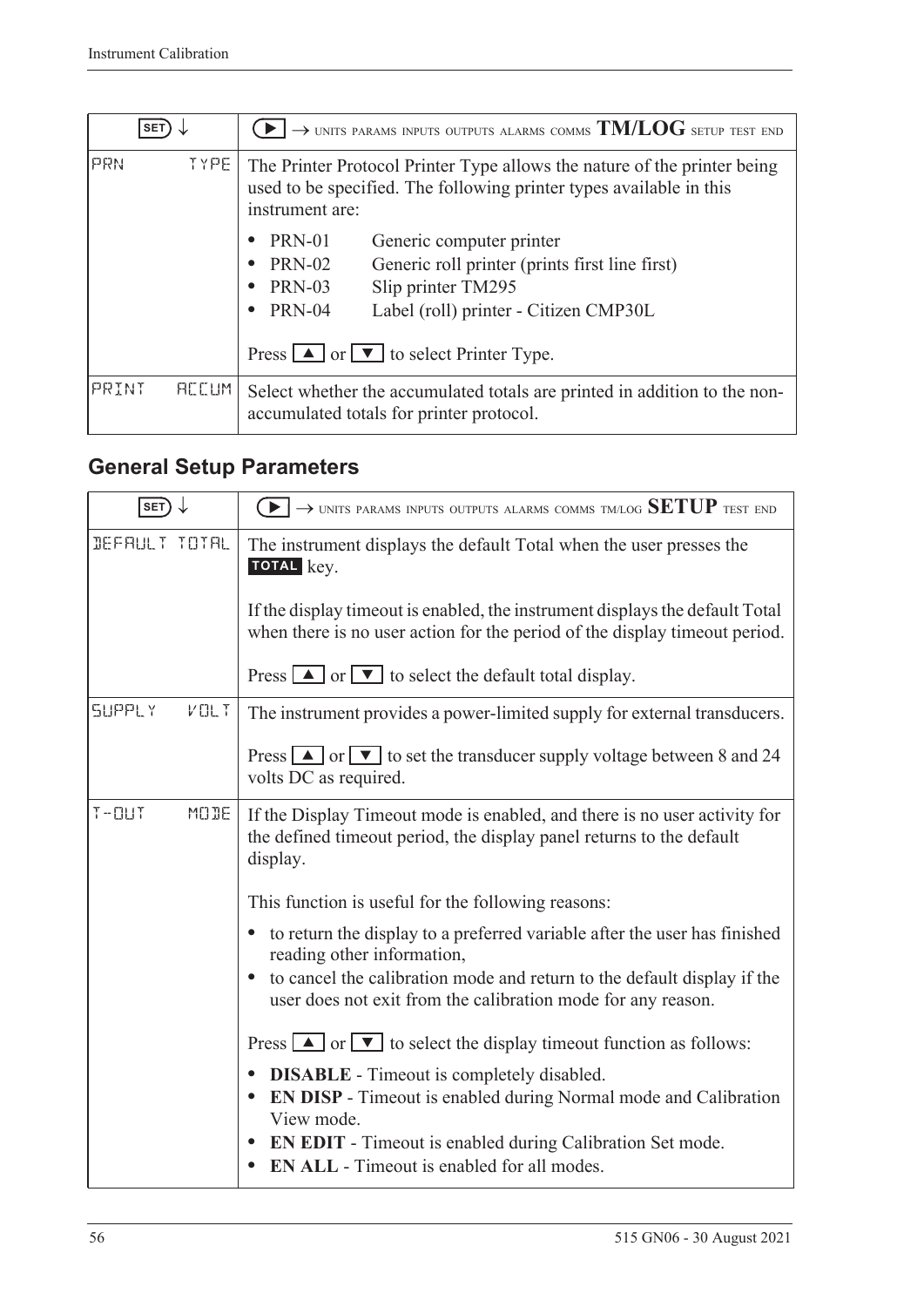| SET)          |              |                                                                                                                                                                                                                                                                                                                                                     |
|---------------|--------------|-----------------------------------------------------------------------------------------------------------------------------------------------------------------------------------------------------------------------------------------------------------------------------------------------------------------------------------------------------|
| $T - 111T$    | <b>SEC</b>   | The Display Timeout period defines the delay for the Display Timeout<br>mode if it is enabled.                                                                                                                                                                                                                                                      |
|               |              | The display timeout period can be from 5 to 99 seconds.                                                                                                                                                                                                                                                                                             |
| RESET         | MODE         | The Totals Reset mode can be configured to reset the non-accumulated<br>totals to zero.                                                                                                                                                                                                                                                             |
|               |              | Press $\Box$ or $\nabla$ to select the reset mode as follows:                                                                                                                                                                                                                                                                                       |
|               |              | <b>NONE</b> - The user cannot reset the non-accumulated totals.<br><b>INSTANT</b> - When the user presses the <b>RESET</b> key, the instrument<br>resets all non-accumulated totals.<br><b>DELAYED</b> - When the user presses the <b>RESET</b> key and holds it for<br>$\bullet$<br>two seconds, the instrument resets all non-accumulated totals. |
| RESET         | <b>REEUM</b> | The Reset Accumulated Totals function clears all of the accumulated<br>totals and the non-accumulated totals.                                                                                                                                                                                                                                       |
|               |              | Press $\Box$ or $\nabla$ to select YES, then press the <b>SET</b> ) key. The instrument<br>makes three beeps to confirm the reset command.                                                                                                                                                                                                          |
| <b>IISPL</b>  | <b>TRGS</b>  | The Display Tags option determines whether the instrument displays the<br>default display tags or the user-defined tags. The display tag setting also<br>defines whether the instrument displays the default error and warning<br>messages, or the user-defined messages.                                                                           |
|               |              | Note: The user-defined tags can be entered into the instrument only by<br>the manufacturer or the distributor.                                                                                                                                                                                                                                      |
|               |              | Press $\Box$ or $\Box$ to select the Display Tags option as follows:                                                                                                                                                                                                                                                                                |
|               |              | <b>DEFAULT</b> - the instrument displays the default (English) tags<br><b>USER</b> - the instrument displays the user-defined tags.                                                                                                                                                                                                                 |
| $B H E K - L$ | $T - 11T$    | If the backlight timeout is enabled, and there is no user activity (any keys<br>pressed) for a period of 10 seconds, the display backlight switches off to<br>save power. The backlight switches on when a key is pressed. Select the<br>backlight timeout mode as required.                                                                        |
|               |              | Press $\Box$ or $\Box$ to select ENABLE or DISABLE.                                                                                                                                                                                                                                                                                                 |
| RATES         | IJΡ          | This parameter sets the maximum number of decimal places for<br>displaying or printing main menu rates.                                                                                                                                                                                                                                             |
| TOTALS        | IJΡ          | This parameter sets the maximum number of decimal places for<br>displaying or printing main menu totals.                                                                                                                                                                                                                                            |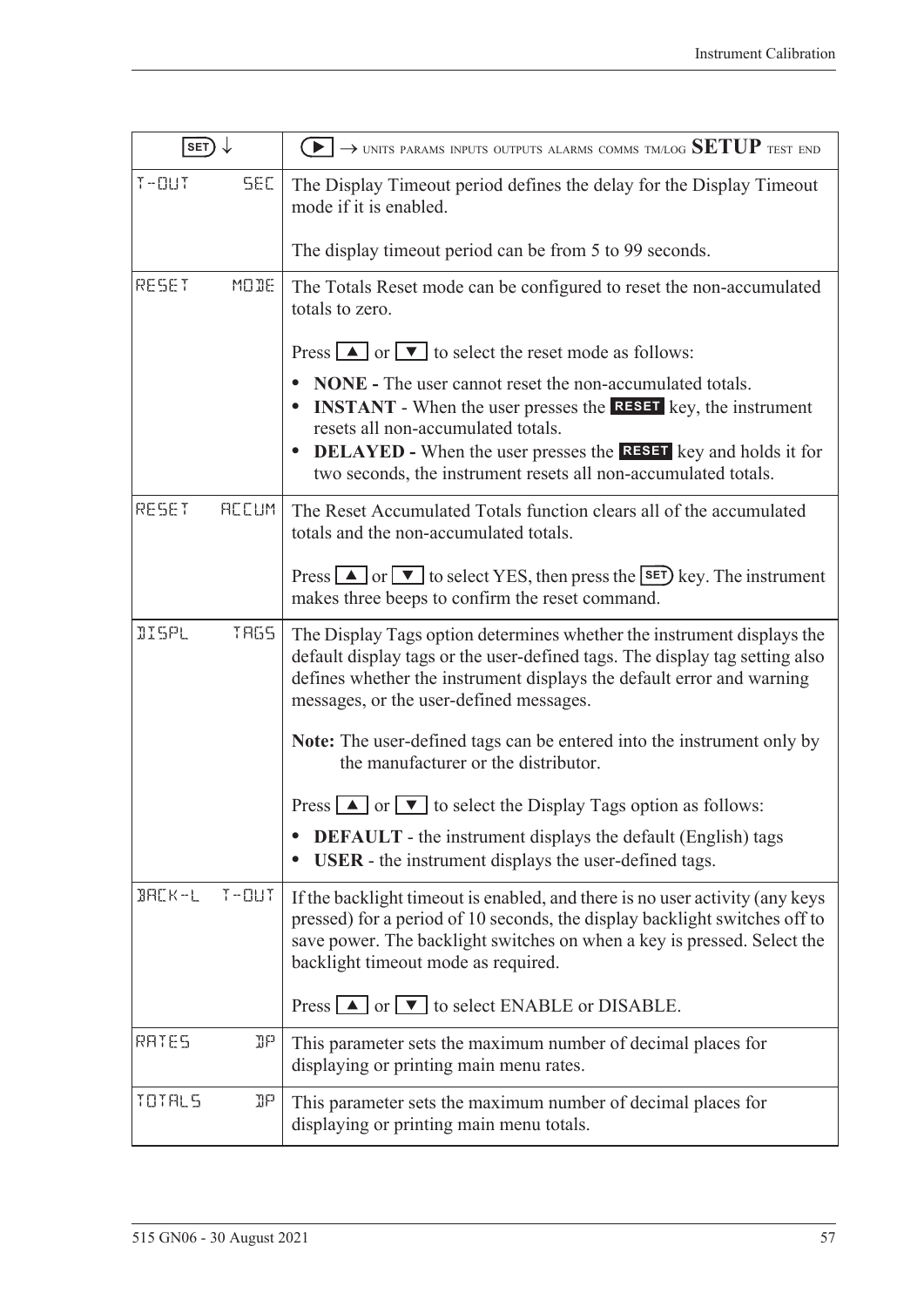# **Test Menu**

The Test menu enables you to view the inputs and outputs to and from the instrument.

In Calibration Set mode, (by entering the system password) you can control the outputs and the alarms as described in the table below.

| $\overline{\text{SET}}$  |              | $\blacktriangleright$ $\blacktriangleright$ UNITS PARAMS INPUTS OUTPUTS ALARMS COMMS TM/LOG SETUP $\text{TEST}$ end                                                                                                                                              |
|--------------------------|--------------|------------------------------------------------------------------------------------------------------------------------------------------------------------------------------------------------------------------------------------------------------------------|
| $\text{HIMP}_n$          | units        | The units are displayed according to the calibration setup for the analog<br>input. If unused or set to Default the input is 4-20mA and displayed in<br>mA.                                                                                                      |
| $L$ INP $n$              | <b>STRTE</b> | You can view the state of the logic inputs. If the input is an open contact<br>or inactive it will display HI. If the input is a closed contact or active it<br>will display LO.                                                                                 |
| UUTn                     | <b>STRTE</b> | You can control the state of the outputs. Press the $\Box$ or $\nabla$ keys to set<br>the output state as follows:                                                                                                                                               |
|                          |              | <b>PROCESS</b> - the output depends on the current values of the inputs<br>and the calculations that the instrument performs.                                                                                                                                    |
|                          |              | For a pulse output, such as a total, the output produces a pulse train as<br>follows:                                                                                                                                                                            |
|                          |              | ON - a pulse train with a pulse width as set in the Outputs menu.<br>OFF - no output.                                                                                                                                                                            |
|                          |              | For a 4-20mA output, such as a rate, the output is as follows:                                                                                                                                                                                                   |
|                          |              | $HI$ - the output is set to $20mA$ .                                                                                                                                                                                                                             |
|                          |              | $LO$ - the output is set to 4mA.                                                                                                                                                                                                                                 |
| HLRMn<br>or<br>$REL - n$ | <b>STRTE</b> | You can control the state of the relays (alarms). Press the $\boxed{\blacktriangle}$ or $\boxed{\blacktriangledown}$<br>keys to set the selected relay as follows:                                                                                               |
|                          |              | <b>PROCESS</b> - the relay operates according to the current values of the<br>inputs and the relay settings as programmed.<br><b>OPEN</b> - the relay output contacts are set to "open".<br>$\bullet$<br>CLOSED - the relay output contacts are set to "closed". |
| <b>SUPPLY</b>            | V            | You can display the actual DC output supply voltage, which may help<br>with troubleshooting.                                                                                                                                                                     |
|                          |              | If the actual supply voltage is lower than the preset value (refer to<br>General Setup Parameters on page 56) it may indicate that the output is<br>overloaded.                                                                                                  |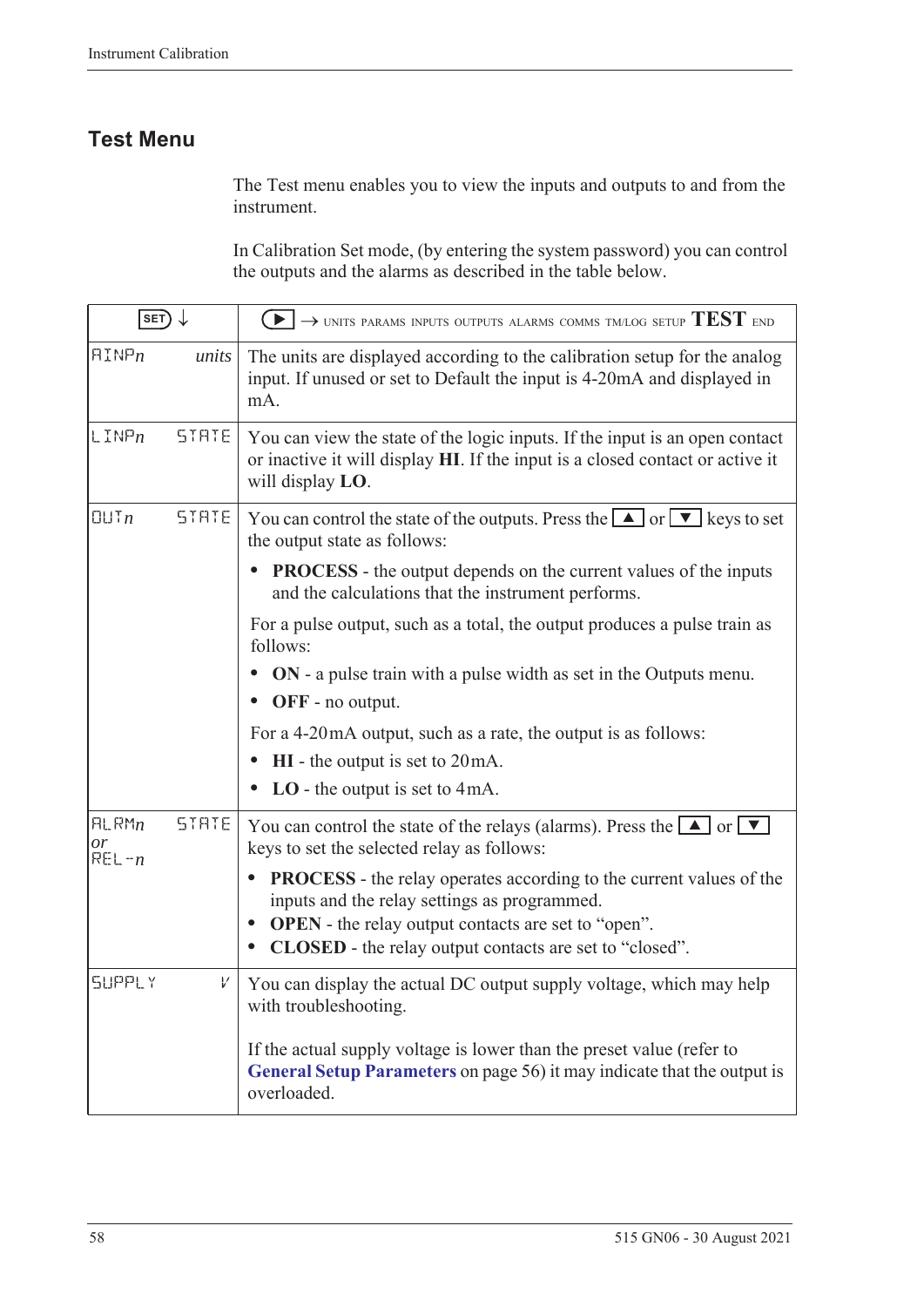# **System Messages**

The instrument displays messages for defined events and fault conditions.

The manufacturer or distributor can enter user-defined text for the messages. This user-defined text is displayed, instead of the default (English) messages, when the Display Tags option in the Setup menu is set to USER.

### <span id="page-68-0"></span>**Error Messages**

#### **Failure of Analog Input Sensor**

If there is a failure of an analog input sensor for a process parameter such as temperature or pressure etc, the instrument sets the value of that parameter to 0 and displays the relevant error message. The input sensor and connections need to be inspected and may require replacement.

The instrument also sets the results of calculations that depend on the failed input(s) to 0. For example, if the temperature sensor fails, the instrument displays a temperature reading of 0 and the calculated energy flow as 0.

### **Default Value on Exception**

If Default Value On Exception has been enabled in the INPUTS section of calibration, the default value will automatically be used so that all calculations can continue. The error message will still continue to scroll across the display until the fault is corrected at which point the calculations will revert to using the live input.

#### **Override Error Condition**

While a fault is being rectified on an analog input for a process parameter, an operator with calibration access can set the Analog Input Signal Type to DEFAULT and the Analog Input Default Point to a typical process value. If there are no other faults, the instrument continues to operate by using the default value.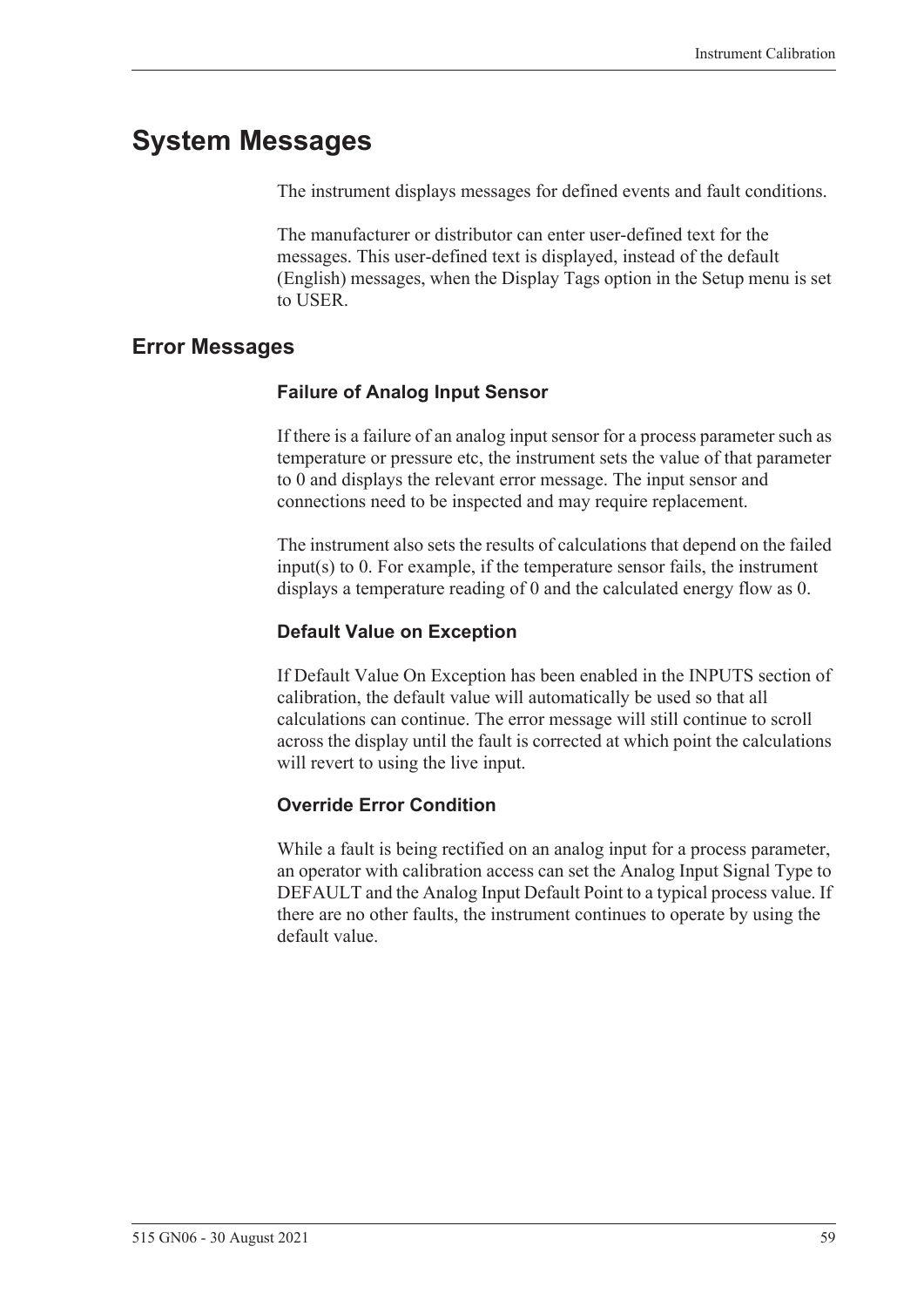| <b>Error</b><br><b>Messages</b>       | <b>Status</b><br>Code | <b>Description</b>                                                                                                                                                                                                                                                                                                                                                                          |
|---------------------------------------|-----------------------|---------------------------------------------------------------------------------------------------------------------------------------------------------------------------------------------------------------------------------------------------------------------------------------------------------------------------------------------------------------------------------------------|
| CPU Card<br>Failure                   | 20                    | There are failed components on the CPU card and technical support<br>is required.                                                                                                                                                                                                                                                                                                           |
| Power Supply<br>is Low                | 21                    | The input and/or output power supply voltage is too low, ensure<br>that:<br>(a) input power supply voltage is within the specified range<br>(b) output power supply is not overloaded.                                                                                                                                                                                                      |
| New/Failed<br>Battery - Set<br>Time   | 22                    | The real-time clock has lost the correct time because the battery has<br>failed, or there is a new battery. Set the current time and date (in the<br>TM/LOG menu) to clear the error message and to continue data<br>logging at the correct times.<br>Note: The instrument can continue operating with a failed battery,<br>but the correct time will be lost if there are interruptions to |
| Temperature<br><b>Sensor Failure</b>  | 01                    | the power supply.<br>The temperature sensor (analog input 1) has failed. To deactivate<br>the error, the Analog Input Signal Type can be set to DEFAULT to<br>use a programmed default value instead of the sensor signal.                                                                                                                                                                  |
| Pressure<br><b>Sensor Failure</b>     | 02                    | The pressure sensor (analog input 2) has failed. To deactivate the<br>error, the Analog Input Signal Type can be set to DEFAULT to use<br>a programmed default value instead of the sensor signal.                                                                                                                                                                                          |
| Lo Range<br>Flow Input<br>Failure     | 03                    | The low range flow transmitter (analog input 3) has failed.                                                                                                                                                                                                                                                                                                                                 |
| Hi Range Flow<br><b>Input Failure</b> | 04                    | The high range flow transmitter (analog input 4) has failed.                                                                                                                                                                                                                                                                                                                                |
| Invalid<br>Reference<br>Parameter     | 06                    | The reference parameter is outside of the allowed range. Reference<br>temperature and pressure (specified in the Parameters menu) should<br>be within the AGA-8 limits.                                                                                                                                                                                                                     |
| Invalid<br>Calibration<br>Parameter   | 05                    | The calibration parameter is outside the allowed range.<br>Temperature and pressure (specified in the Parameters menu)<br>should be programmed within AGA-8 limits.                                                                                                                                                                                                                         |
| Temp/Pressure<br>is Out of<br>Range   | 10                    | The temperature and/or pressure inputs are outside of the allowed<br>calculation range.                                                                                                                                                                                                                                                                                                     |

The system displays error messages as described in the following table: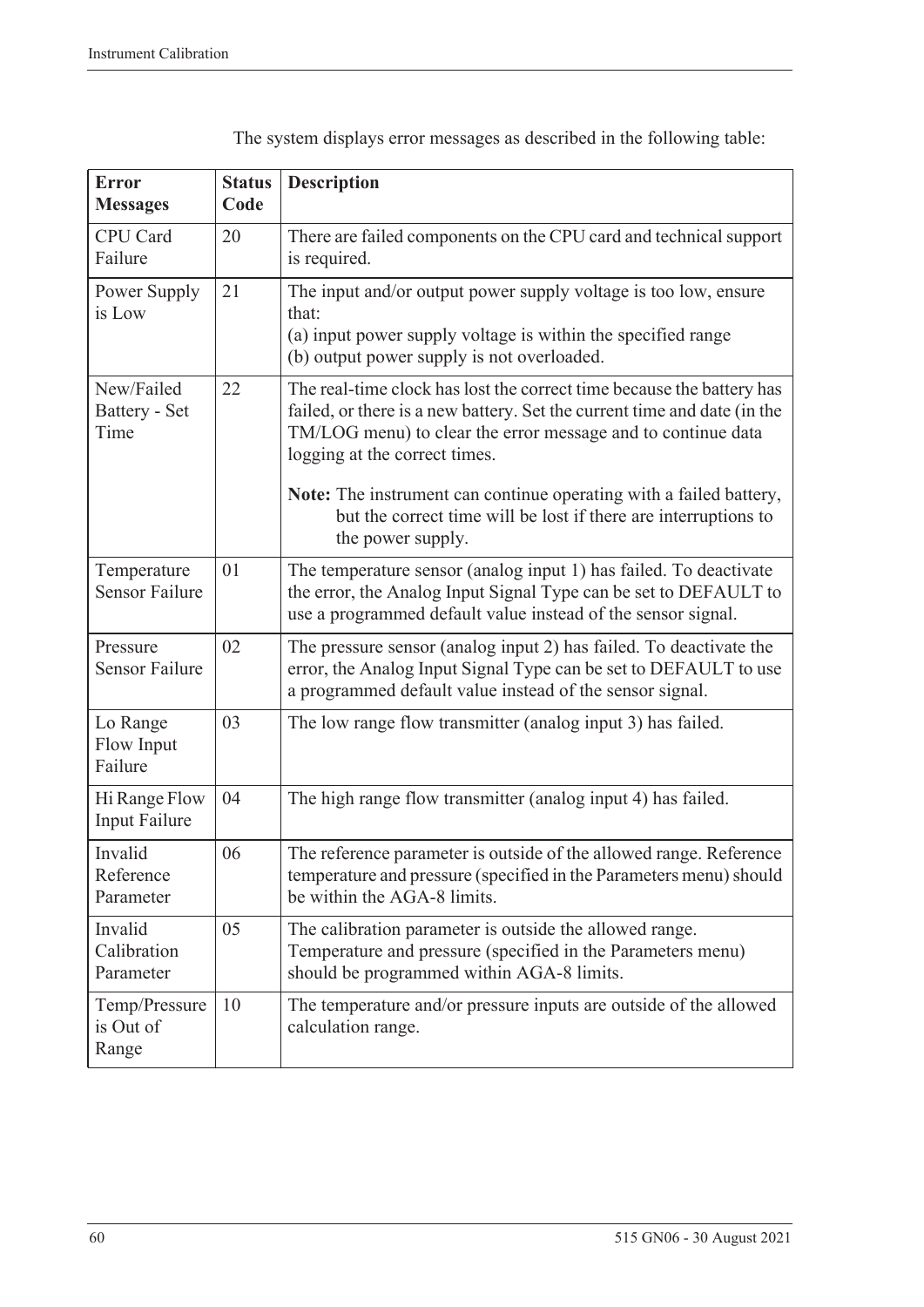# **Warning Messages**

| <b>Warning Messages</b>           | <b>Description</b>                                                                                                                                                         |
|-----------------------------------|----------------------------------------------------------------------------------------------------------------------------------------------------------------------------|
| Value Has Been Set to<br>Default  | You have entered an invalid value for a parameter. Therefore, the<br>instrument has set the default value.                                                                 |
| Over Total Limit -<br>Maximum Set | You have exceeded the maximum number of logging entries for the<br>combined time bases. The instrument has set the current log setting to<br>the remaining maximum number. |
| Already Assigned to<br>Other Port | You have tried to assign a particular protocol type to more than one<br>serial communication port. The instrument has set the protocol to<br>NONE.                         |

The system displays warning messages as described in the following table: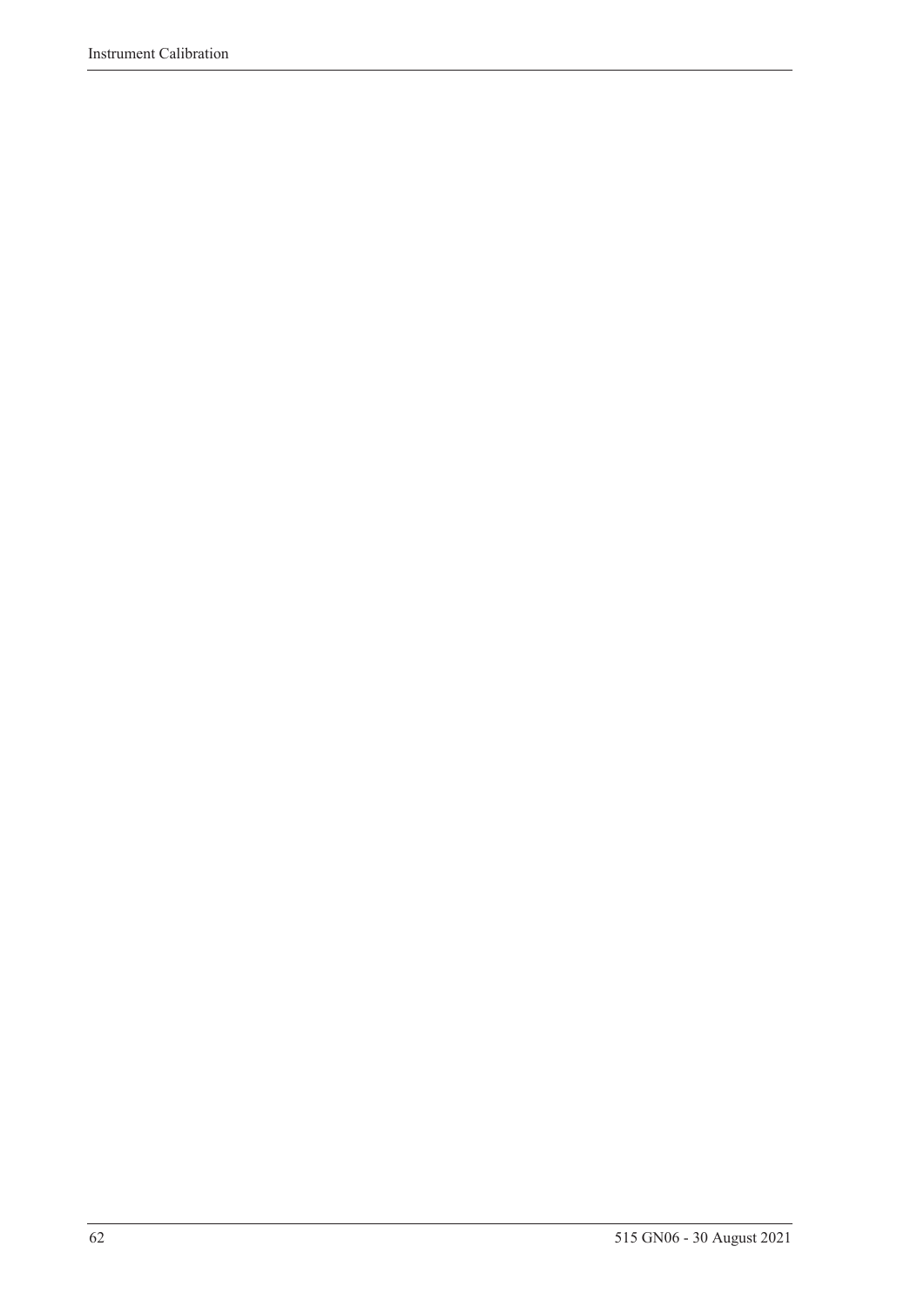# **Chapter 6 Communications**

# **Overview**

<span id="page-72-2"></span>This chapter describes the communications between the instrument and another communicating device such as a computer or a printer. You should have relevant information about the devices to which the instrument will be connected. Some connection examples are included in this manual, however, the operation and connection of other devices is outside the scope of this manual.

# **Hardware Interconnection**

<span id="page-72-3"></span>The instrument has two communication ports:

- **•** COM-1 RS-232 port on the rear panel (DB9 female connector)
- **•** COM-2 RS-485 port on the rear panel (optional) or Ethernet (optional)

The appropriate interface and protocols are selected during calibration.

#### <span id="page-72-1"></span>**COM-1 RS-232 Port**

The COM-1 RS-232 port provides communication between the instrument and one other device such as a host computer or a printer.

**Note:** A printer must have a serial port to be able to be directly connected to the flow computer. It is not possible to communicate directly with a printer via a parallel port.

Computers use either a DB9 or a DB25 connector, and the connections to each type are shown in [Figure 19.](#page-72-0)



<span id="page-72-0"></span>*Figure 19 RS-232 Cable Connections to a Computer*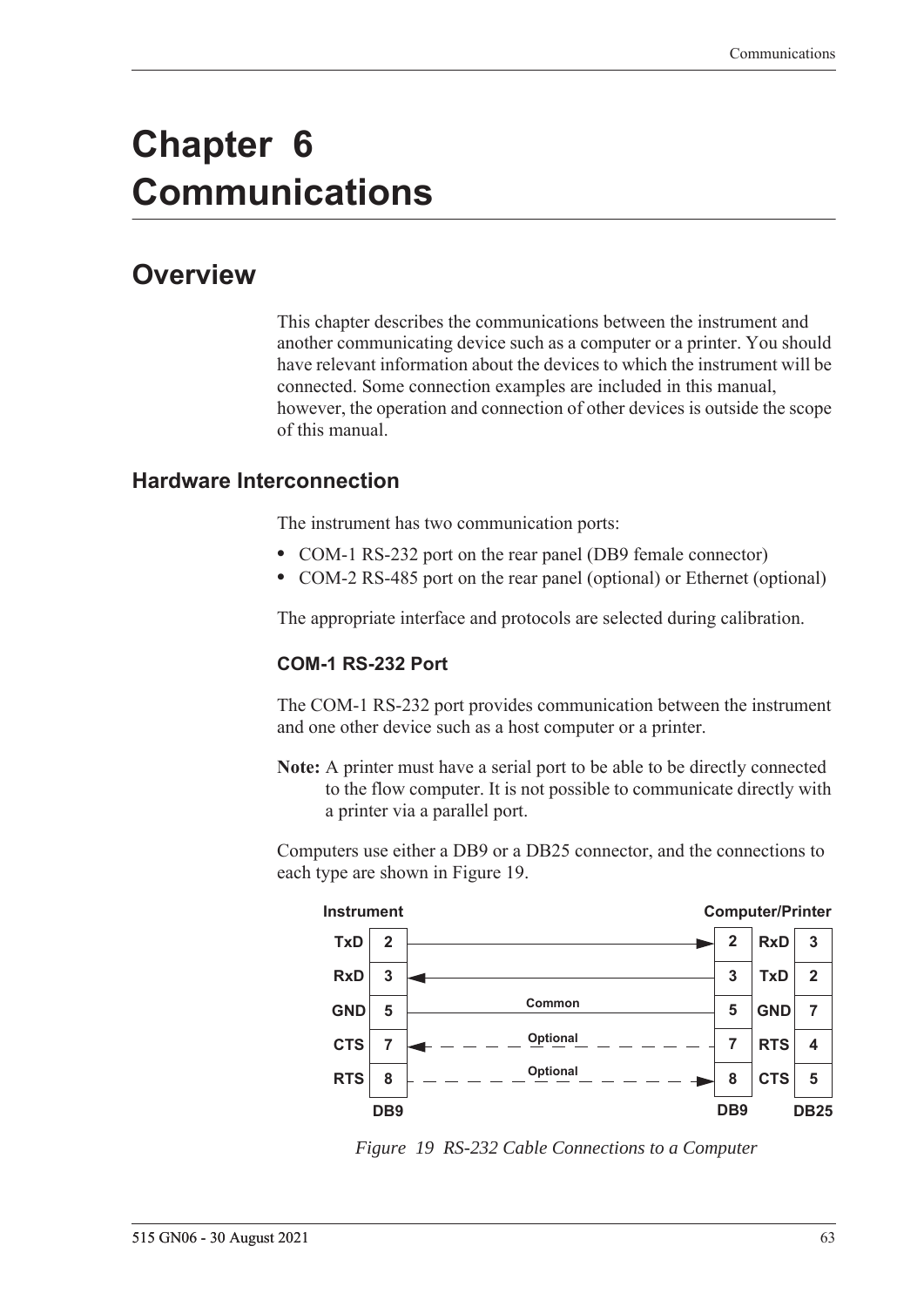**Note:** The instrument requires a cable with straight-through connections. Do not use a null modem cable for RS-232 connection to a computer.

#### <span id="page-73-1"></span>**COM-2 RS-485 Port Option**

The COM-2 RS-485 port enables communication with multiple devices. Each device has a unique address so that the "master" device can communicate with specific "slave" devices.

On RS-485 links, an external terminating resistor must be connected at the furthest end of the cable. When multiple instruments are connected, they should be "daisy chained" in a multidrop configuration as shown in Figure [20](#page-73-0). Up to 32 units can be connected to the interface at a maximum distance of 1200 metres.



<span id="page-73-2"></span>*Figure 20 RS-485 Connections*

#### <span id="page-73-0"></span>**COM-2 Ethernet Port Option**

An Ethernet module is an available option, in place of the RS-485 port, if Modbus TCP/IP connection is required. In the programming communication settings, COM-2 should be set to RTU (Modbus), 19200 Baud rate, even parity and 1 stop bit.

For further advice and example of Ethernet port usage and setup, refer to **[Ethernet Port & Setup](#page-97-0)** on page 88 in the Appendix.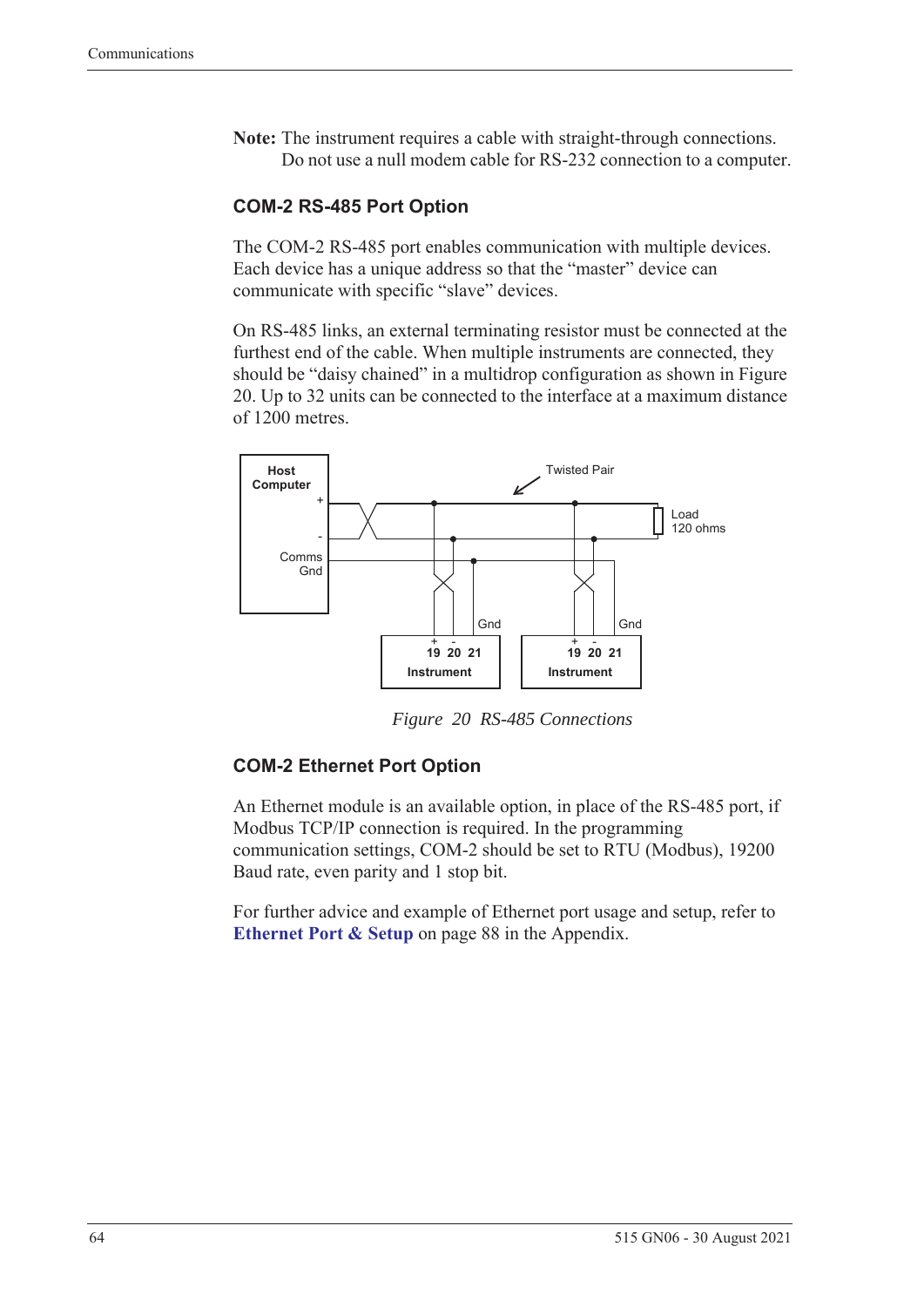# **Protocols**

<span id="page-74-1"></span>The communications protocols can be assigned to the communication ports on the instrument as follows:

- **• ASCII** Simple ASCII
- **• RTU** Modbus RTU
- **• PRN** Printer Protocol
- **• NONE** If a port is not being used, set the protocol to NONE.
- **Note:** The Printer Protocol is only available if the option with Real Time Clock is installed. Also a protocol cannot be assigned to more than one port at a time as described in **[Communications](#page-61-0)** on page 52.
- **• ASCII** In this ASCII protocol each command and response is a string of ASCII characters. This proprietary protocol is developed by Contrec to allow for simple information interchange. The main advantages of this mode are that it allows extended time intervals to occur between characters without causing a timeout error and that messages can be sent and monitored easily with a simple ASCII terminal.
- **• Modbus RTU** Modbus RTU is an industry-standard protocol which allows the instrument to be easily connected to computers running supervisory software systems. The main advantage of this mode is that its greater character density allows better data throughput than ASCII mode, however each message must be transmitted in a continuous stream.
- <span id="page-74-0"></span>**• Printer** - In the Printer protocol there is a selection of printer types. Please refer to the **[Printer Protocol](#page-87-0)** on page 78 for full details.

# **Simple ASCII Protocol**

This simple ASCII protocol requires that all requests are initiated with a colon (:) and terminated with a carriage return  $\binom{C_R}{R}$ . The message termination can include a linefeed before the carriage-return  $(\mathsf{L}_\mathsf{F}^\mathsf{C}_{\mathsf{R}})$ , but it is the carriage-return that acts as the message termination.

<span id="page-74-2"></span>All responses by the instrument are terminated with a linefeed and a carriage-return  $(L_F^C_R)$ .

# **Requests Format**

The format of a request to the instrument is as follows:

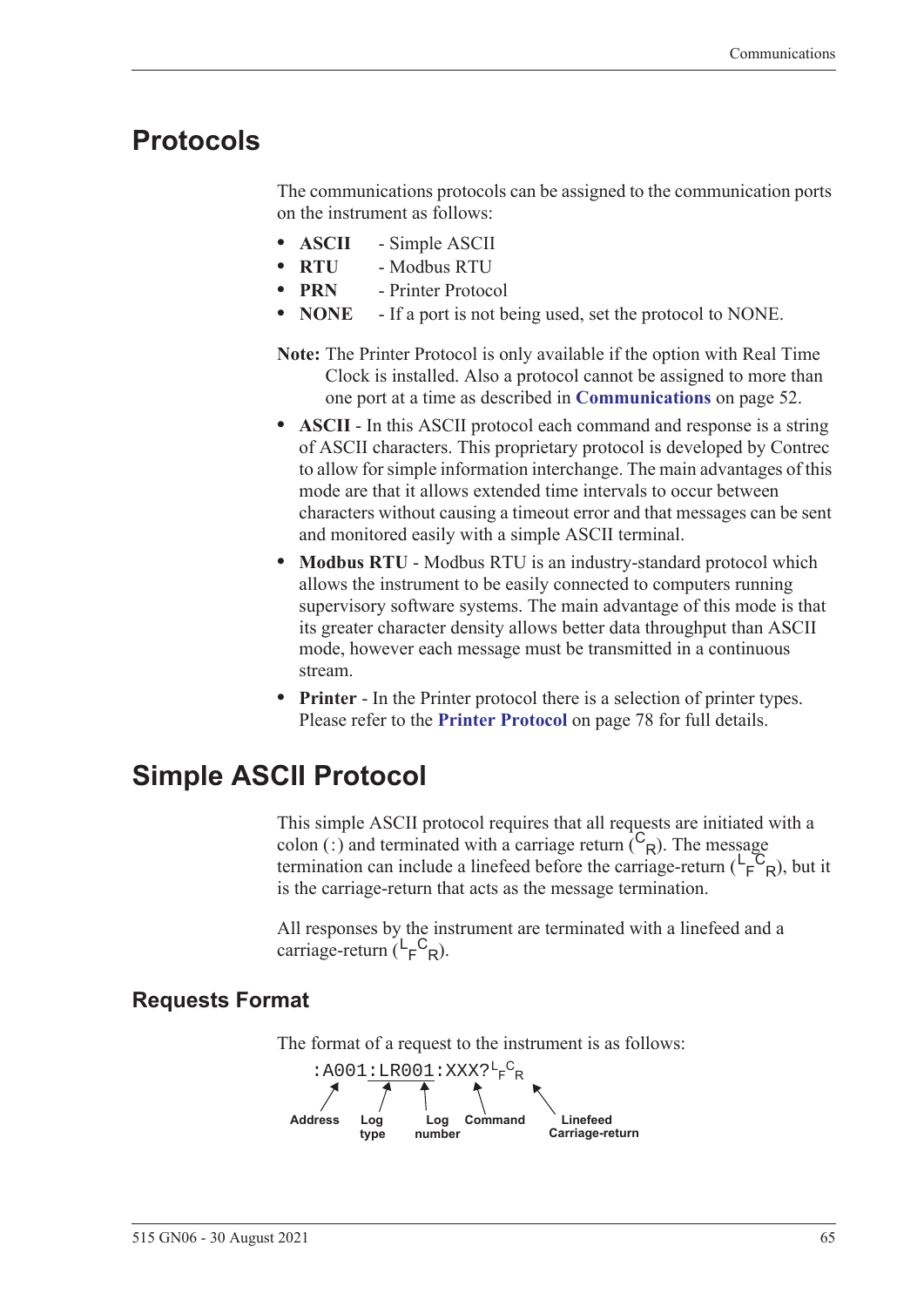Each request must include the address and command portions. The underlined section is an optional part of the request string.

#### <span id="page-75-0"></span>**Address**

In multipoint communications, each instrument must have a unique address and it is essential in the request for identifying a particular instrument. However, it may be set to 000, for special broadcast commands.

For single-instrument communications, the address can also be set to 000 in the request.

Refer to **[Communications](#page-61-0)** on page 52 for setting the instrument address.

**Note:** The instrument always responds with its address in the header regardless of the type of request.

#### **Log Type and Number**

The log type and number enables a communicating device to retrieve data from the instrument. The data can be from timebased and/or event-based logs. Data can also be from the current process variables with the either accumulated or non-accumulated (resettable) totals.

All logged records of the process variables contain the accumulated totals.

The log request is optional. If the log request is not included, or the log number is set to 000, the instrument returns the current process variables. If the log request is included, the log number defines the specific log entry by counting backwards. The most recent log entry for a timebase is 001.

The "last edit" log records the process variables at the time of the last exit from the calibration edit mode. There is only one "last edit" log, therefore, if a number is included in the request, the instrument ignores the number and returns the data at the time of the last edit. Likewise, there is only one set of current process variables with "non-accumulated totals", therefore it also ignores any log number included in the request.

The types of logs applicable to this instrument are as follows:

| Log Type                                         |
|--------------------------------------------------|
| LH - hourly log                                  |
| LD - daily log                                   |
| LW - weekly log                                  |
| LM - monthly log                                 |
| $LY$ - yearly log                                |
| LE - last edit log                               |
| LN - current totals displayed as Non-accumulated |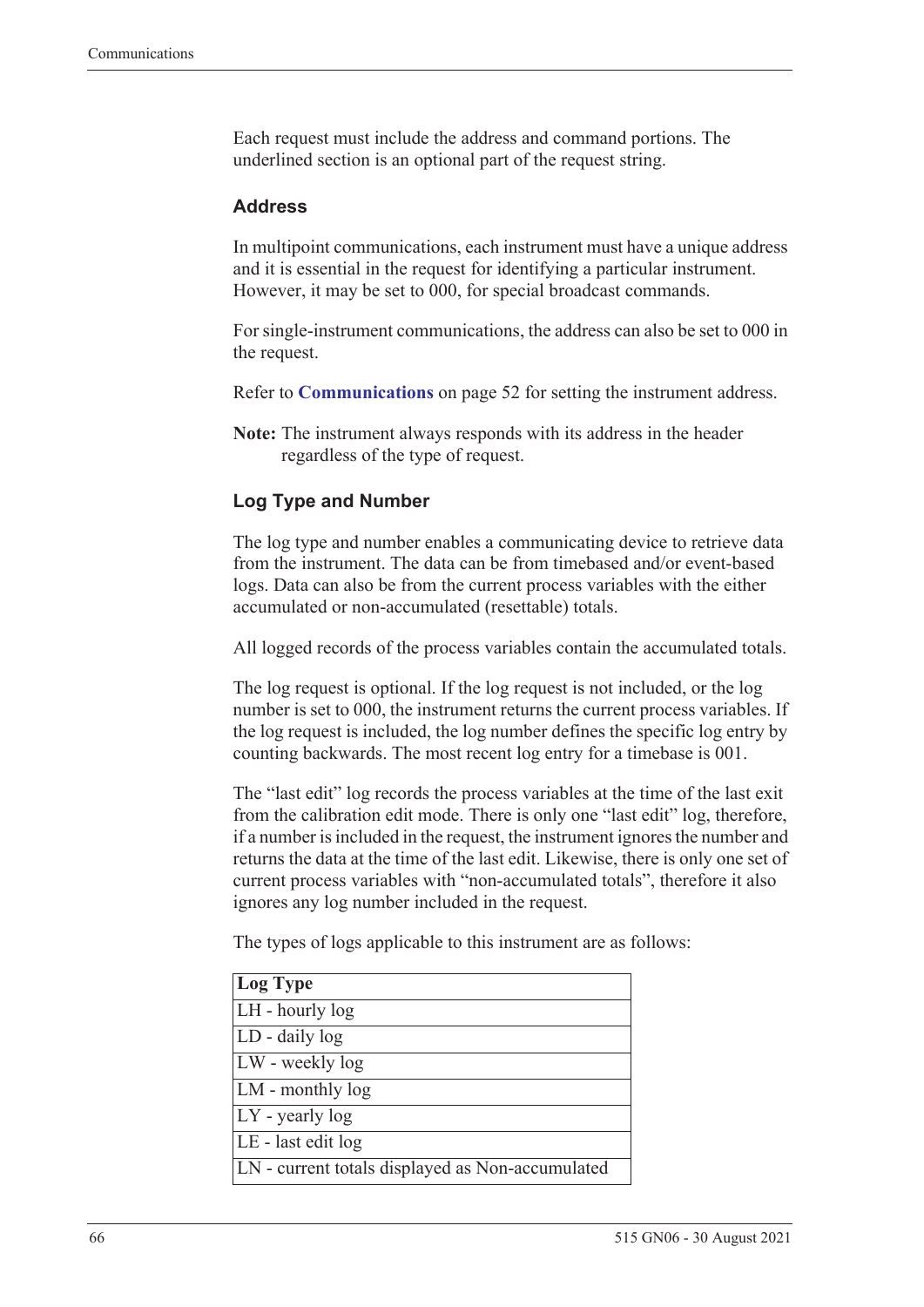The number of the log entry is the same as shown on the front panel of the instrument. For example, a request for LH003 would return the data for the log entry two hours prior to the most recent hourly log entry. If the current time is between 9:00 am and 10:00 am, the most recent hourly log LH001 was recorded at 9:00. Therefore, LH002 is for 8:00 and LH003 is for 7:00. After 10:00 am in this example, LH003 becomes the 8:00 log.

#### **Instrument Responses**

<span id="page-76-1"></span>The instrument response time to any enquiry is not more than 300 ms. The responses from the instrument are in the following format:

```
HEADER<sup>L</sup>F<sup>C</sup>R
DATA<sup>L</sup>F<sup>C</sup>R
DATA<sup>L</sup>F<sup>C</sup>R
.
.
.
DATA<sup>L</sup>F<sup>C</sup>R
L_F^C<sub>R</sub>
```
The components of the response message are as follows:

#### **Header**

The format of the response header from the instrument is as follows:



<span id="page-76-0"></span>The instrument **Exception Status** codes that the instrument returns for the ASCII protocol are the same as those described for the Modbus RTU protocol in **[Instrument Exception Status](#page-84-0)** on page 75.

#### **Data**

The format of the data variables from the instrument is as follows:

|                       |  |  |  |  | 89123.456 |  |                                                                                                                                                               |  |  | MW h |  |  |  |  | E N E R G Y |  |  |
|-----------------------|--|--|--|--|-----------|--|---------------------------------------------------------------------------------------------------------------------------------------------------------------|--|--|------|--|--|--|--|-------------|--|--|
|                       |  |  |  |  |           |  |                                                                                                                                                               |  |  |      |  |  |  |  |             |  |  |
| Value (aligned right) |  |  |  |  |           |  | $\begin{bmatrix} \frac{8}{9} \\ \frac{8}{9} \end{bmatrix}$ Unit (aligned left) $\begin{bmatrix} \frac{8}{9} \\ \frac{8}{9} \end{bmatrix}$ Item (aligned left) |  |  |      |  |  |  |  |             |  |  |

**Note:** The decimal point in the Value is always at character position 8. Therefore whole numbers are aligned right at the decimal point, with trailing zeroes.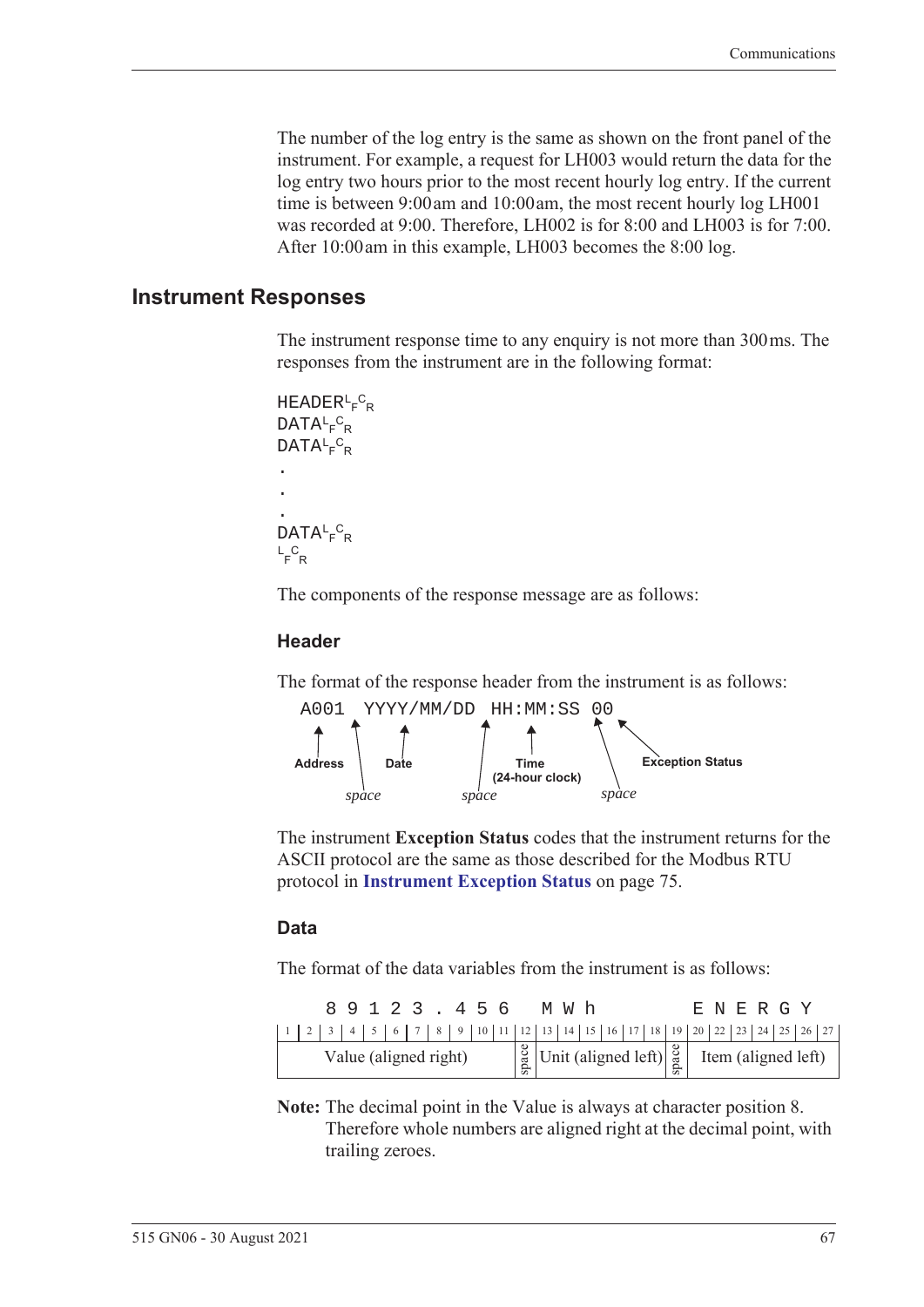#### **Variables Request**

The variables request asks the instrument to return the value of one or more requested variables. All totals are transmitted as accumulated totals.

|                  | Command Description                                                                                                                             |
|------------------|-------------------------------------------------------------------------------------------------------------------------------------------------|
| :RVA?            | Return all variables                                                                                                                            |
| :RVD?            | Return the default Total and Rate                                                                                                               |
| $:RV0?$<br>:RV9? | Return the specific variable. The numbers relate to the<br>position in the variables menu. For example, V0 is Energy,<br>V1 is Power and so on. |

#### **Variables Request and Response Example**

The following request is for the only instrument that is connected to the communication port to return the values of all main menu variables.

: A 0 0 1 : R V A ?  $L_F$   $C_R$ 

The following is an example of a hypothetical instrument response. Refer to [on page 4](#page-13-0) for the list of variables that would be returned for this application.

|             |  |  |  |  |         |  |                  |  |       | $A\ 0\ 0\ 1\ 2\ 0\ 0\ 2\ / \ 0\ 3\ / \ 1\ 4\ 1\ 8\ :\ 2\ 5\ : \ 0\ 0\ 0\ 0\ _\mathsf{F}\ ^\mathrm{c}_\mathsf{R}$ |                                                                                                     |         |  |                                                 |  |                                   |  |
|-------------|--|--|--|--|---------|--|------------------|--|-------|------------------------------------------------------------------------------------------------------------------|-----------------------------------------------------------------------------------------------------|---------|--|-------------------------------------------------|--|-----------------------------------|--|
|             |  |  |  |  |         |  | 6.116 MWh        |  |       |                                                                                                                  | $E \setminus E \setminus E \setminus E \setminus G \setminus Y \subseteq \subseteq \subseteq_{R} C$ |         |  |                                                 |  |                                   |  |
|             |  |  |  |  |         |  | 16.573 MW        |  |       |                                                                                                                  |                                                                                                     |         |  | POWER                                           |  | $L_F$ $C_R$                       |  |
|             |  |  |  |  |         |  | 1320.530 m 3     |  |       |                                                                                                                  |                                                                                                     |         |  | VOLUME <sup>L</sup> <sub>R</sub> <sup>C</sup> R |  |                                   |  |
|             |  |  |  |  |         |  |                  |  |       | 58.300 m 3/M                                                                                                     |                                                                                                     |         |  | $V - F L O W$ $F c_R$                           |  |                                   |  |
|             |  |  |  |  |         |  | 7627.117 KG      |  |       |                                                                                                                  |                                                                                                     |         |  | MASS                                            |  | $L_{F}$ $C_{R}$                   |  |
|             |  |  |  |  | 344.460 |  |                  |  |       | K G / M                                                                                                          |                                                                                                     |         |  | M – F L O W                                     |  | $L$ <sub>F</sub> $C$ <sub>R</sub> |  |
|             |  |  |  |  | 230.000 |  |                  |  | DEG C |                                                                                                                  |                                                                                                     | T E M P |  |                                                 |  | $L_F$ $C_R$                       |  |
|             |  |  |  |  | 1.260   |  | МРА              |  |       |                                                                                                                  |                                                                                                     |         |  | PRESS                                           |  | $L_{\rm F}$ $C_{\rm R}$           |  |
|             |  |  |  |  |         |  | $0.174$ m $3/KG$ |  |       |                                                                                                                  |                                                                                                     |         |  | $S P - V O L$                                   |  | $L_{F}$ $C_{R}$                   |  |
|             |  |  |  |  |         |  |                  |  |       | 2886.760 KJ/KG SP-ENT FR                                                                                         |                                                                                                     |         |  |                                                 |  |                                   |  |
| $L_F$ $C_R$ |  |  |  |  |         |  |                  |  |       |                                                                                                                  |                                                                                                     |         |  |                                                 |  |                                   |  |

The following message to an instrument, requests the current values for the default rate and total:

: A 0 0 1 : R V D ?  $L_F$   $C_R$ 

The instrument response would be similar to the following:

A001 2002/03/14 18:25:00  $F$   $\circ$ <sub>R</sub>  $126.455 m3$ <sup>F</sup> <sup>C</sup> R  $20.437$  m  $3/M$  $F$   $\circ$ <sub>R</sub> L <sup>F</sup> <sup>C</sup> R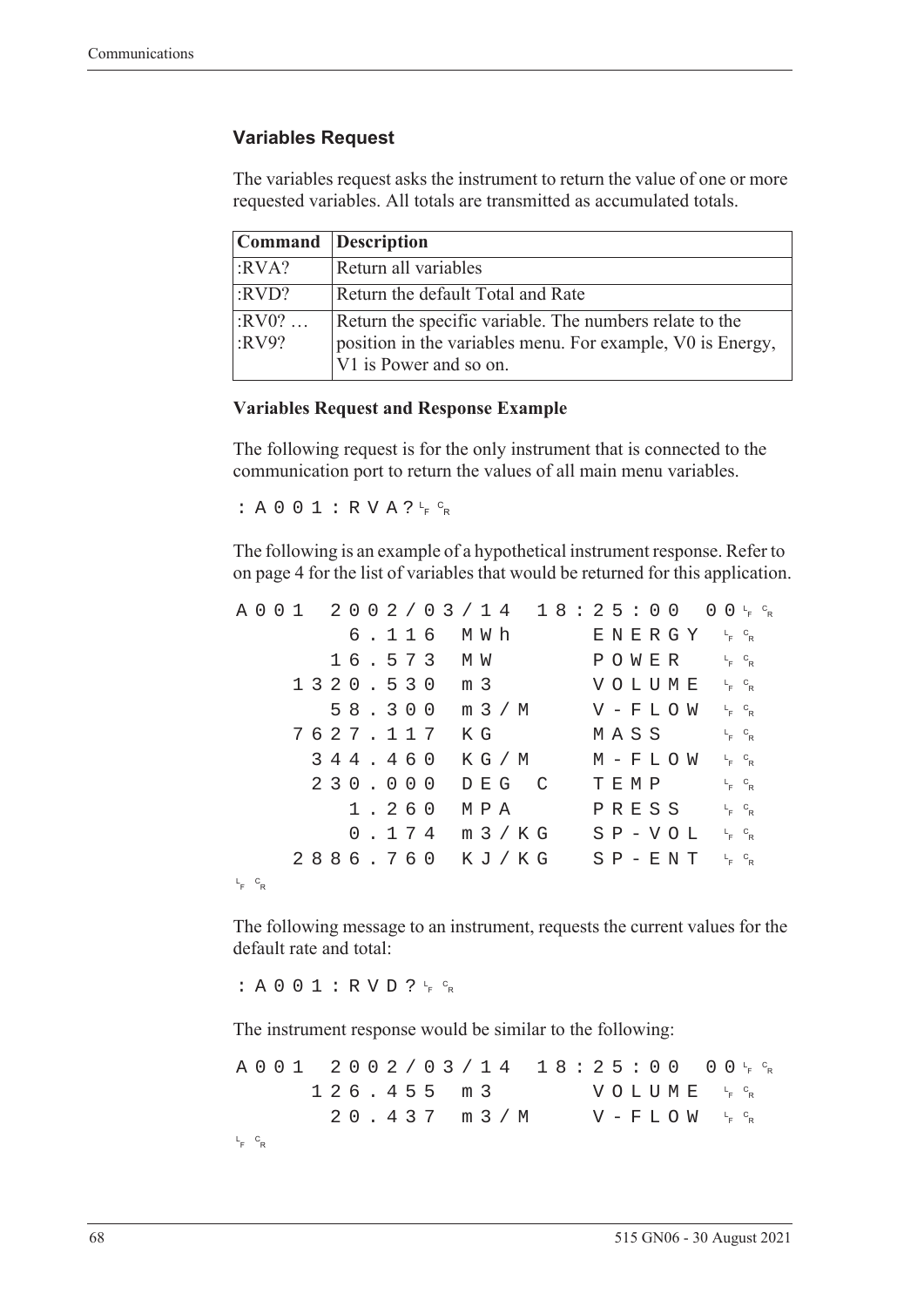#### **Log Request**

The log request asks the instrument how many logs it stores in the particular timebase. These are the values described in **[Time Settings and Data](#page-62-0)  Logging** [on page 53](#page-62-0).

|       | Command Description                                      |
|-------|----------------------------------------------------------|
| :RLH? | Return the number of hourly logs                         |
| :RLD? | Return the number of daily logs                          |
| :RLW? | Return the number of weekly logs                         |
| :RLM? | Return the number of monthly logs                        |
| :RLY? | Return the number of yearly logs                         |
| :RLR? | Return the number of log records (non-timebased logging) |

#### **Log Response Example**

The following message asks the instrument with address 001 to return the number of logs that the instrument stores:

 $: A 0 0 1 : R L R ? \nmid R$ 

The instrument response would be similar to the following:

A001 2002/03/14 18:25:00  $F$   $\circ$ R  $24r$ <sub>F</sub>  $c_R$ L <sup>F</sup> <sup>C</sup> R

#### **Clear Data Request**

The clear data request asks the instrument to clear the data in the selected registers.

| Command Description |                                                 |
|---------------------|-------------------------------------------------|
| :RCN?               | Clear the non-accumulated (resettable) totals   |
| :RCA?               | Clear the accumulated totals                    |
| :RCL?               | Clear the logs except for the "last edited" log |

#### **Clear Data Request Example**

The following message asks the instrument with address 001 to clear the logged data that the instrument stores:

: A 0 0 1 : R C L ?  $L_F$   $c_R$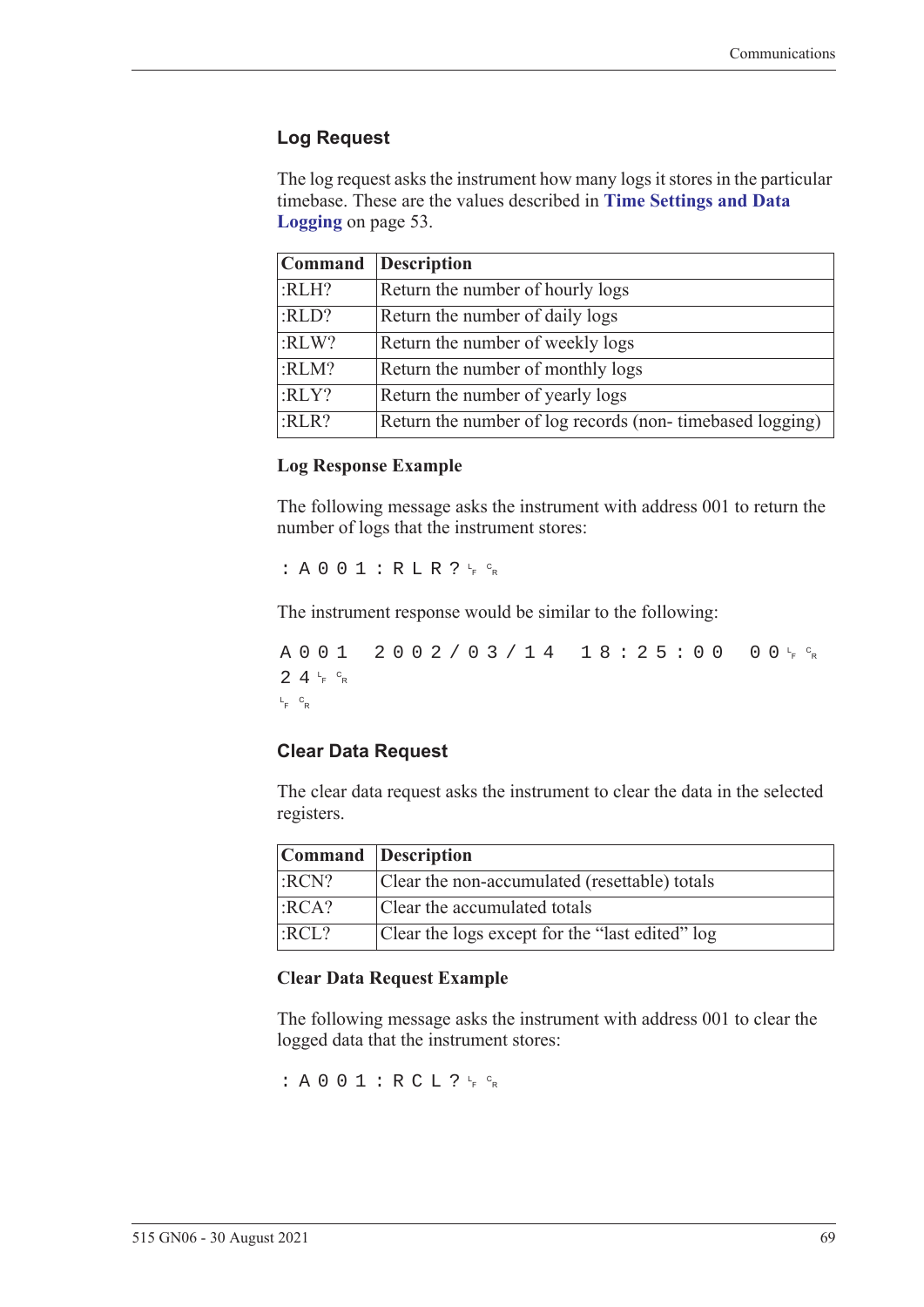The instrument response would be similar to the following:

A001 2002/03/14 18:25:00  $F$   $\circ$ <sub>R</sub> L <sup>F</sup> <sup>C</sup> R

#### **Instrument Information Request**

The Instrument Information request asks the instrument to return the general information about the model and version codes. The instrument exception status is returned as a part of the header as it is with the header for all command responses.

|      | Command Description                                                                                                      |
|------|--------------------------------------------------------------------------------------------------------------------------|
| RIG? | Return the general information about the instrument such as                                                              |
|      | Model number, Application number, Version and Serial                                                                     |
|      | numbers etc. These items are returned as a block in the same<br>format as shown on the display in the "Model Info" menu. |

#### **Instrument Information Response Example**

The following message asks the instrument with address 001 to return the general information about the instrument:

: A 0 0 1 : R I G ?  $L_F$   $C_R$ 

The following is an example of a hypothetical instrument response:

A001 2002/03/14 18:25:00 <sup>F</sup> <sup>C</sup> R  $515$   $MODEL$   $-11-F-F_{R}^{c}$  $S$  C O  $1$  I N P U T F - T P - - <sup>L</sup><sub>F</sub> <sup>C</sup>R  $S$  C O  $1$  V E R S O  $1$  O  $1$  J  $1$  , O  $0$   $1$   $1$   $1$   $6$   $8$ CUSTOM VERS 000001<sup>t</sup>F<sup>c</sup>r  $\texttt{UNIT}$  S/N 123456<sup>L</sup>F <sup>C</sup>R L <sup>F</sup> <sup>C</sup> R 1 2 3 4 5 6 7 8 9 10 11 12 13 14 15 16 17 18 19 20 21 22 23 24 25 26 27 28 29

### **Corrupted or Invalid Requests**

If the instrument receives a corrupted or incomplete request, there is no response. The instrument discards any partial request and waits for the next enquiry.

If the instrument receives a request message in the correct format, but for a non-existent option, it returns only the message header. For example, if the instrument received the following request variables message :A001:RVT? it will return only the header because there is no T option for the 'Variables Request' message.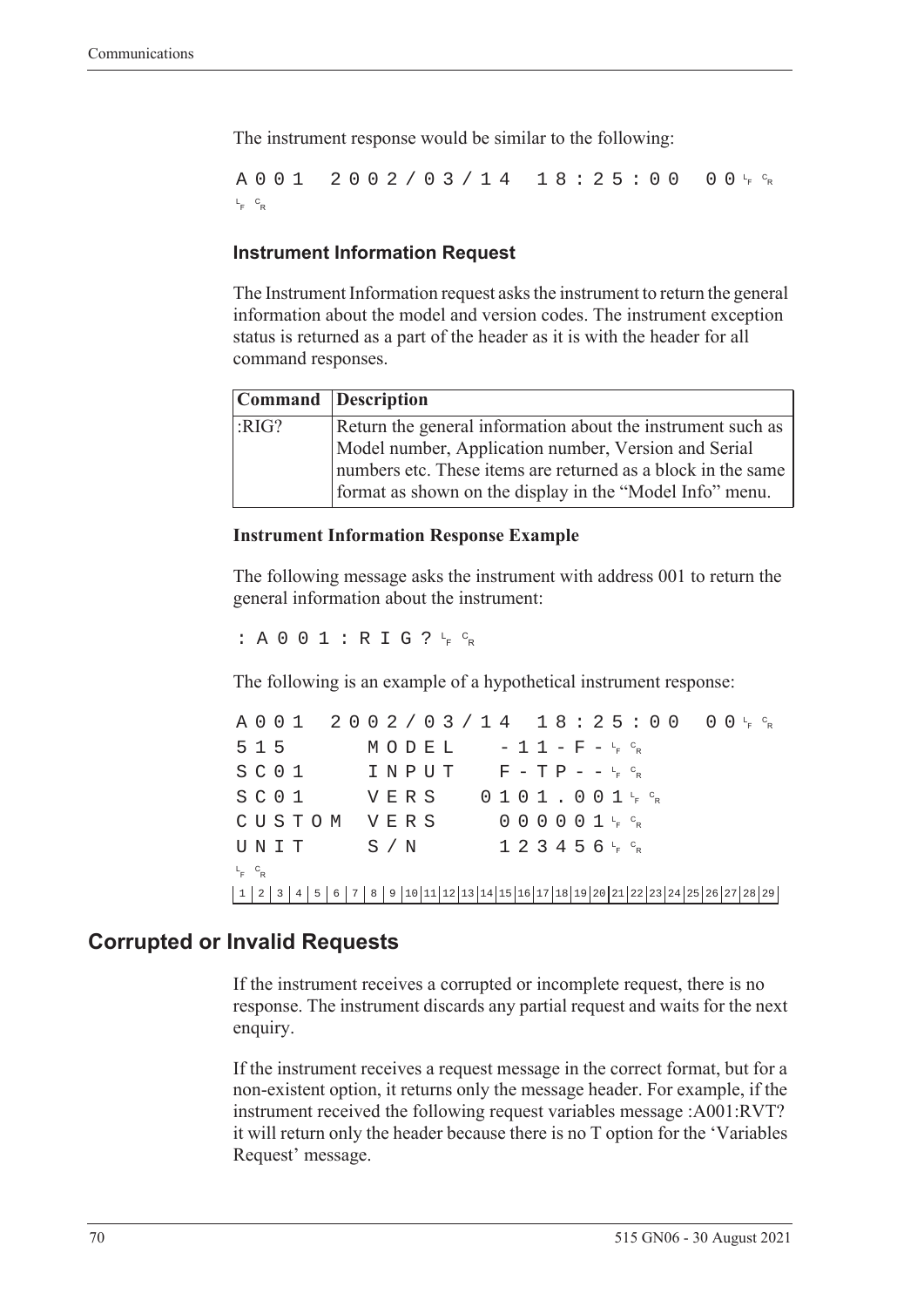# **Modbus RTU Protocol**

<span id="page-80-0"></span>Modbus RTU (remote terminal unit) is an industry standard protocol that allows the instrument to be easily interfaced to other communication devices.

The instrument implements the Modbus protocol as detailed in the *Modicon Modbus Protocol Reference Guide* PI-MBUS-300 Rev J (June 1996).

#### **Message Format**

In RTU mode, messages start with a silent interval of at least 3.5 character times. The first field transmitted is the device address. Following the last transmitted character, a similar interval of at least 3.5 character times marks the end of the message. A new message can begin after this interval. The entire message frame must be transmitted as a continuous stream. A typical message frame is shown below:

| <b>Address</b> | <b>Function</b> | Data    | <b>CRC</b> Check |  |  |  |  |
|----------------|-----------------|---------|------------------|--|--|--|--|
| $ 1$ byte      | 1 byte          | n bytes | 2 bytes          |  |  |  |  |

Except for broadcast messages, when a master device sends a query to a slave device, it expects a normal response. One of four possible events can occur from the master's query:

- **•** If the slave device receives the query without a communication error, and can handle the query normally, it returns a normal response.
- **•** If the slave does not receive the query due to a communication error, no response is returned. The master program has to process a timeout condition for the query.
- **•** If the slave receives the query, but detects a communications error (parity or CRC), no response is returned. The master program has to process a timeout condition for the query.
- **•** If the slave receives the query without a communication error, but cannot handle it (for example, if the request is to read a nonexistent register), the slave will return an exception response informing the master of the nature of the error.

#### **Instrument Address**

The address of the instrument is programmable in the range from 1 to 247. Some addresses are reserved according to PI-MBUS-300 and have a special meaning:

- 0 = Broadcast, no response required from slave devices
- **•** 248 to 255 Reserved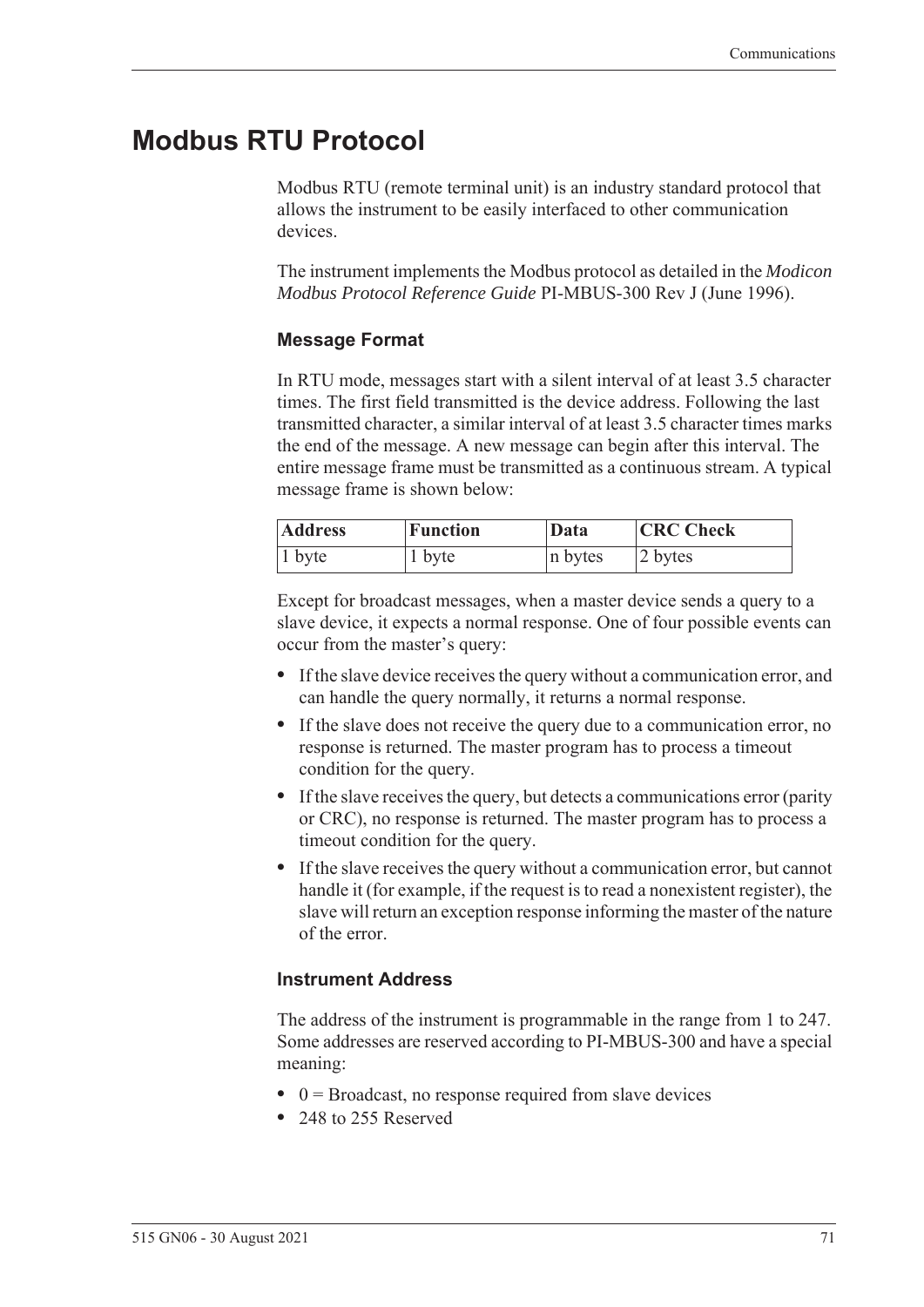# **Function Codes**

| Code            | <b>Name</b>           | <b>Description</b>                                                    |
|-----------------|-----------------------|-----------------------------------------------------------------------|
| 03              | Read data register(s) | Obtain the content of one or more 2-byte<br>data registers.           |
| 06              | Preset data register  | Preset one 2-byte data register.                                      |
| $\overline{07}$ | Read status register  | Obtain the content of 1-byte status register.                         |
| 16              |                       | $ $ Preset data register(s) Preset one or more 2-byte data registers. |

The instrument accepts the following function codes:

#### **Exception Response**

The instrument forms an exception response by adding 80H to the function code and using an exception code as the 1-byte data field in the returned frame. Implemented exception codes are as follows:

| Code | <b>Name</b>             | <b>Description</b>                                                                                                                                   |
|------|-------------------------|------------------------------------------------------------------------------------------------------------------------------------------------------|
| 01   | <b>Illegal</b> function | The function code is not a legal action for<br>the slave.                                                                                            |
| 02   | Illegal data address    | The data address is not a legal address for<br>the slave.                                                                                            |
| 03   | Illegal data value      | The data value is not a legal value for the<br>slave.                                                                                                |
| 05   | Acknowledge             | The slave has accepted the request and is<br>processing it, but a long duration of time<br>will be required to do so.                                |
| 06   | Slave device busy       | The slave is engaged in processing a long<br>duration program command. The master<br>should re-transmit the message later when<br>the slave is free. |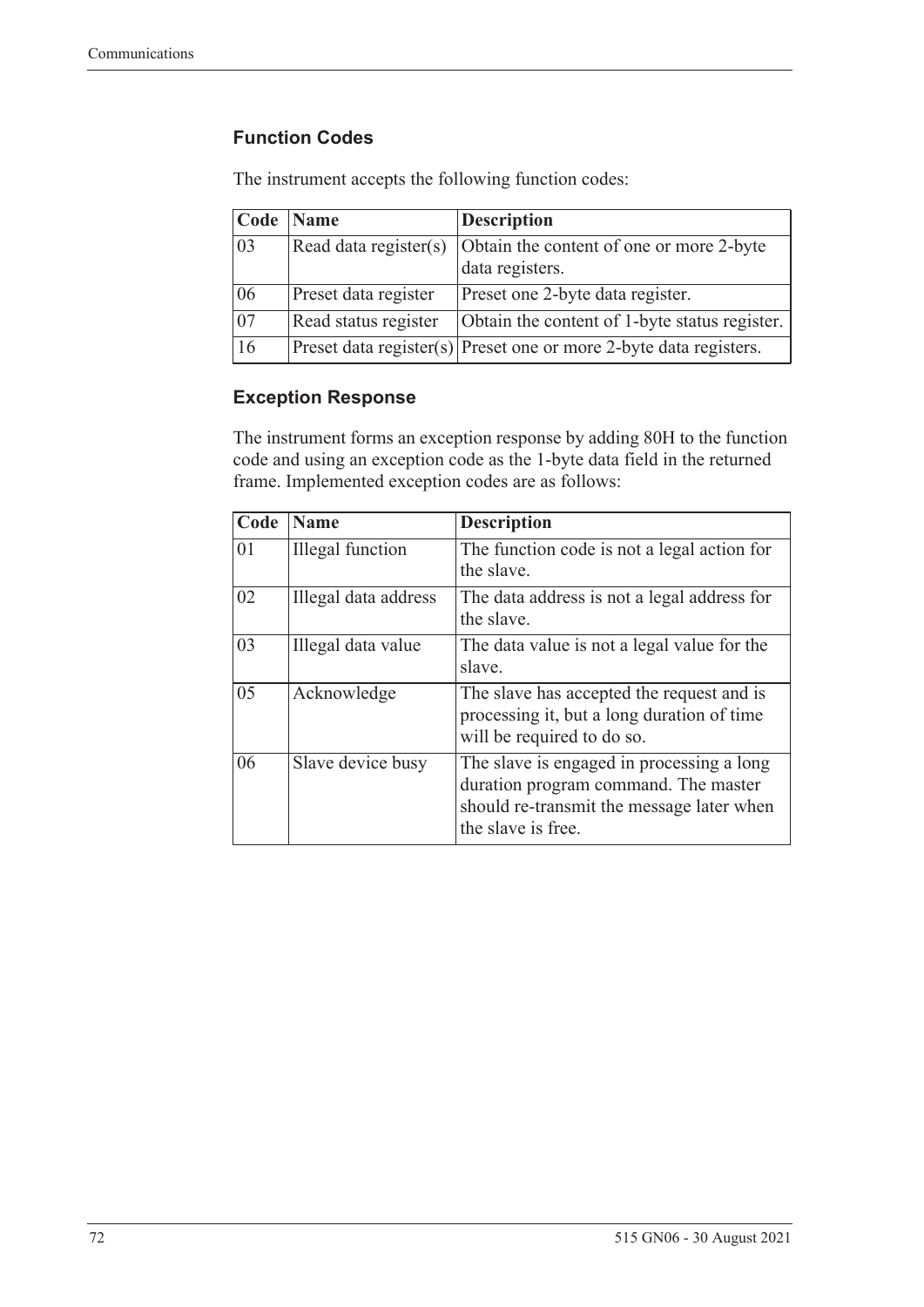# **List of Data Registers**

The following tables describe the addresses and meaning of the data registers in the instrument. The registers are grouped in blocks that relate to a particular function of the instrument. The data values are expressed in the engineering units that were selected for the variables when the instrument settings were configured.

**Note:** Conventional numbering of registers often starts from 1, therefore be aware that "register 1" in this case has "address 0" and so on.

The data registers represent different data types as specified in the tables:

- I Integer, 2 bytes (Holding Register)
- L Long Integer, 4 bytes (2 registers)
- P Programmable Format, 4 bytes (2 registers)

The "Programmable Format" data type for 4-byte (2 registers) data values can be set as either Floating Point or Long Integer via the "Data Type" program item as described in **[Communications](#page-61-0)** on page 52.

The Floating Point variable is represented in IEEE-754 Floating Point 4-byte format and requires two 2-byte data registers:

| <b>IEEE-754</b> | <b>Modicon Registers</b>    |
|-----------------|-----------------------------|
| 1st byte        | low byte (register $X$ )    |
| 2nd byte        | high byte (register X)      |
| 3rd byte        | $ low byte (register X+1) $ |
| 4th byte        | high byte (register $X+1$ ) |

This means that two data registers must be read or written to obtain, or preset, one data value.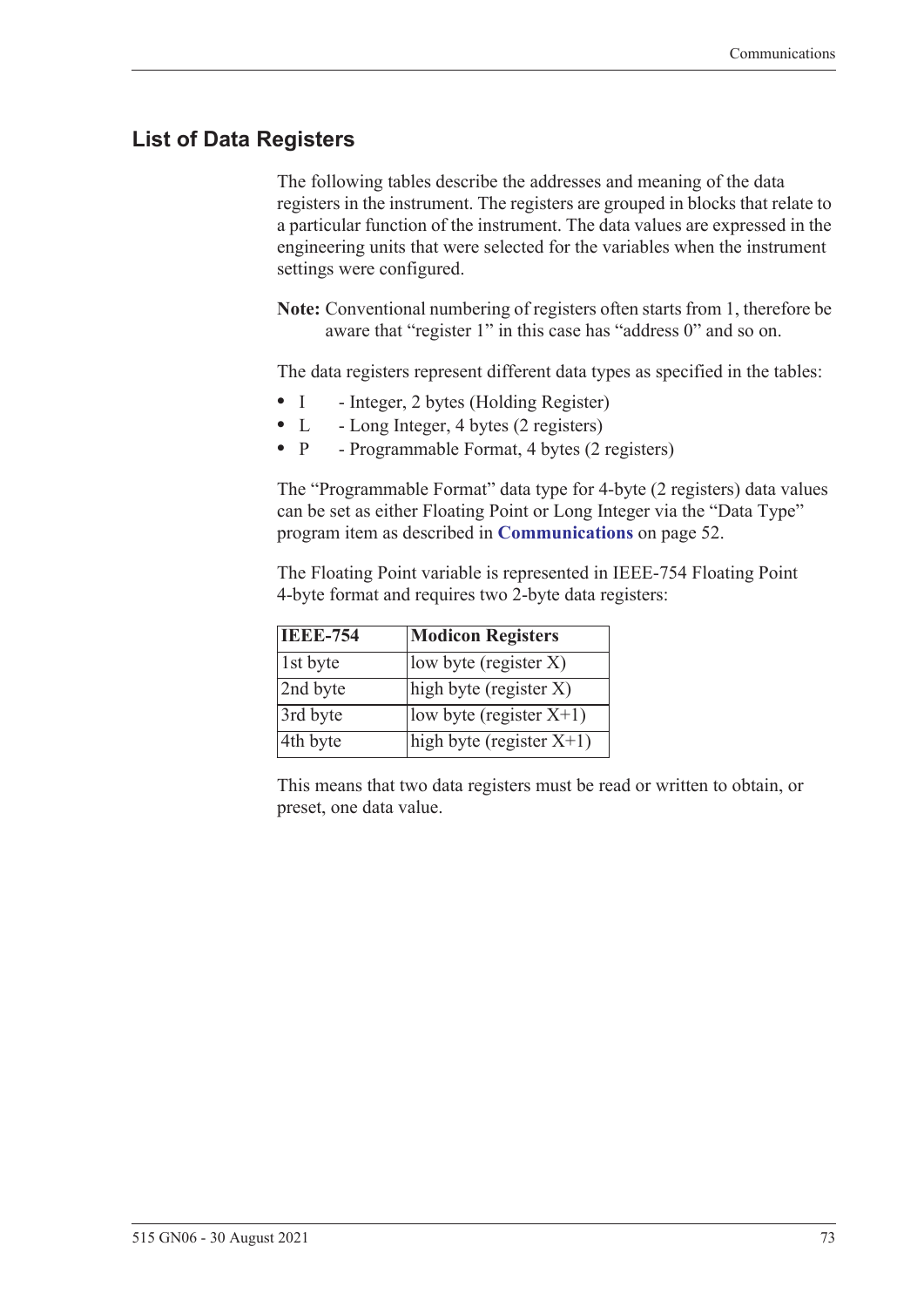## **Current and Logged Process Data**

This block of registers is available for the retrieval of current or logged process data with its matching time and date information.

Use the log type and log number to retrieve the logged information from the appropriate register. If a particular log number does not exist, or the instrument does not have the optional real-time clock, the time and date stamp and associated variables are set to zero.

| Register         | <b>Name</b>                   | <b>Comments</b>                                                                                                                                                                                       | <b>Read Only or</b><br><b>Read/Write</b> | <b>Type</b>             |
|------------------|-------------------------------|-------------------------------------------------------------------------------------------------------------------------------------------------------------------------------------------------------|------------------------------------------|-------------------------|
| $\overline{1}$   | Volume                        |                                                                                                                                                                                                       | R                                        | $\overline{P}$          |
| $\overline{3}$   | <b>Volume Flowrate</b>        |                                                                                                                                                                                                       | R                                        | P                       |
| $\overline{5}$   | <b>Corrected Volume</b>       |                                                                                                                                                                                                       | R                                        | P                       |
| $\overline{7}$   | <b>Corrected Flowrate</b>     |                                                                                                                                                                                                       | R                                        | P                       |
| $\boldsymbol{9}$ | Heat                          |                                                                                                                                                                                                       | R                                        | P                       |
| $\overline{11}$  | <b>Heat Flowrate</b>          | <b>Process Variables</b>                                                                                                                                                                              | $\mathsf{R}$                             | $\overline{P}$          |
| $\overline{13}$  | Mass                          |                                                                                                                                                                                                       | R                                        | $\overline{\mathsf{P}}$ |
| 15               | <b>Mass Flowrate</b>          | By default totals are the Accumulated values. If<br>current Non-accumulated (resettable) totals are                                                                                                   | $\overline{R}$                           | P                       |
| $\overline{17}$  | Temperature                   | required, set register 37 to 06. All logged totals                                                                                                                                                    | $\overline{\mathsf{R}}$                  | $\overline{\mathsf{P}}$ |
| 19               | Pressure (absolute)           | are the Accumulated values.                                                                                                                                                                           | R                                        | P                       |
| 21               | <b>Compressibility Factor</b> |                                                                                                                                                                                                       | $\overline{R}$                           | P                       |
| 23               |                               |                                                                                                                                                                                                       | $\overline{\mathsf{R}}$                  | $\overline{\mathsf{P}}$ |
| $\overline{25}$  |                               |                                                                                                                                                                                                       | R                                        | $\overline{\mathsf{P}}$ |
| $\overline{27}$  |                               |                                                                                                                                                                                                       | $\overline{R}$                           | $\overline{\mathsf{P}}$ |
| $\overline{29}$  |                               |                                                                                                                                                                                                       | R.                                       | P                       |
| $\overline{31}$  | Year                          |                                                                                                                                                                                                       | R/W                                      | T                       |
| $\overline{32}$  | Month                         | Current Date/Time or                                                                                                                                                                                  | $\overline{R/W}$                         | $\mathbf{I}$            |
| $\overline{33}$  | Date                          | Logged Date/Time Stamp                                                                                                                                                                                | $\overline{R/W}$                         | T                       |
| $\overline{34}$  | Hour                          | (see register 38 Log Number).                                                                                                                                                                         | R/W                                      | $\overline{1}$          |
| $\overline{35}$  | Minute                        | Only current Date/Time can be edited                                                                                                                                                                  | $\overline{R/W}$                         | $\mathsf{I}$            |
| $\overline{36}$  | Second                        |                                                                                                                                                                                                       | $\overline{\mathsf{R}}$                  | $\mathsf{I}$            |
| $\overline{37}$  | Log Type                      | 00 - hourly or log records<br>01 - daily<br>02 - weekly<br>03 - monthly<br>04 - yearly<br>05 - last edit of calibration<br>06 - current totals are non-accumulated values,<br>register 38 is ignored. | R/W                                      | T                       |
| 38               | Log Number                    | If set to 0, current variables and Date/Time are<br>retrieved                                                                                                                                         | R/W                                      | $\overline{1}$          |
| 39               | <b>Clear Data</b>             | 01 - clear logs<br>02 - clear accumulated totals<br>03 - clear non-accumulated totals                                                                                                                 | $\overline{W}$                           | I                       |
| $\sqrt{40}$      | Reserved                      |                                                                                                                                                                                                       |                                          |                         |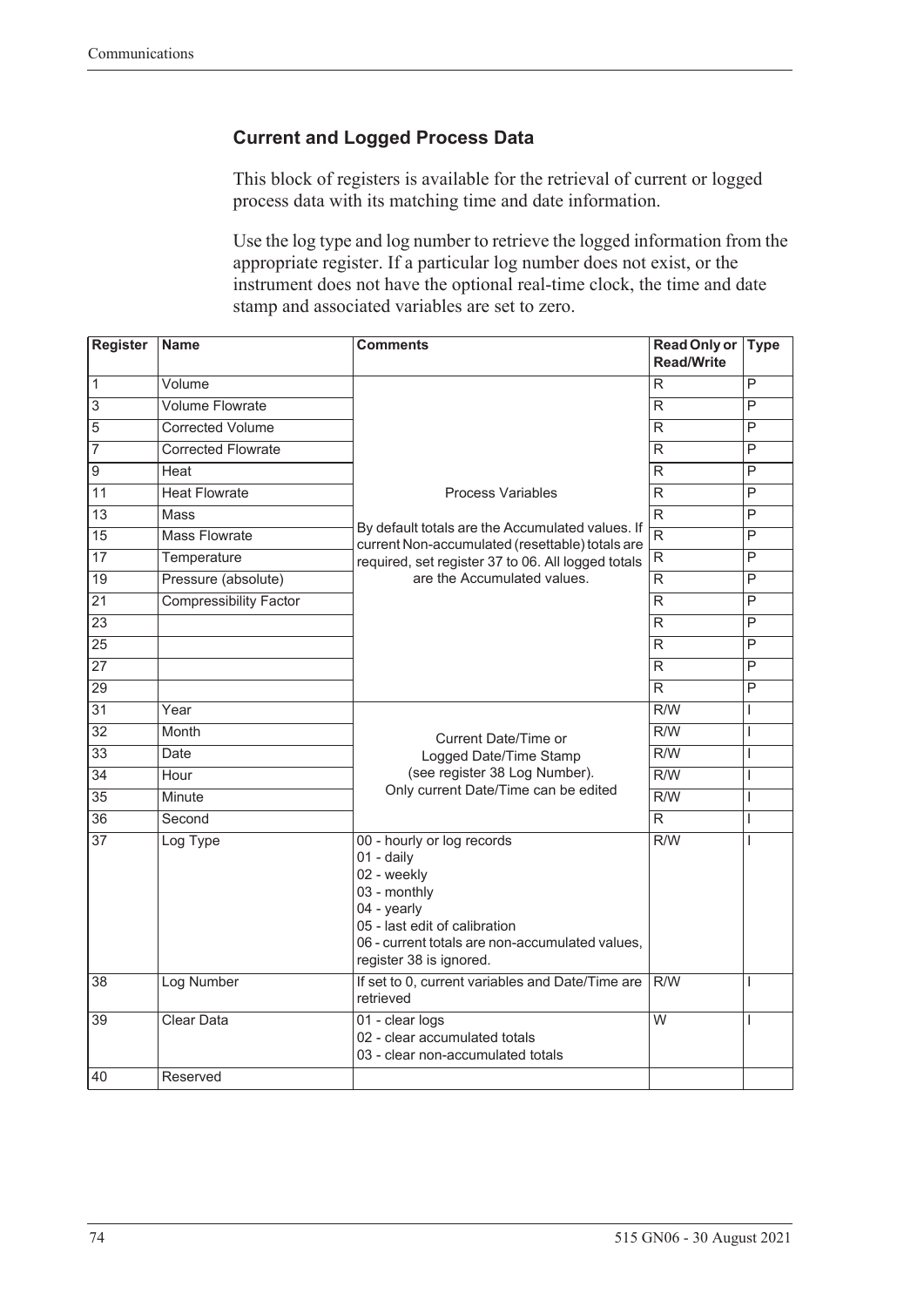# <span id="page-84-1"></span><span id="page-84-0"></span>**Instrument Exception Status**

This register is available to verify the status of the instrument.

| <b>Register</b> | <b>Name</b> | <b>Comments</b>                    | <b>Read Only or</b><br><b>Read/Write</b> | <b>Type</b> |
|-----------------|-------------|------------------------------------|------------------------------------------|-------------|
| 41              | Exception   | $00 = no error$                    | R                                        |             |
|                 | Status      | $01$ = analog input 1 failure      |                                          |             |
|                 |             | 02 = analog input 2 failure        |                                          |             |
|                 |             | 03 = analog input 3 failure        |                                          |             |
|                 |             | $04$ = analog input 4 failure      |                                          |             |
|                 |             | 05 = invalid calibration parameter |                                          |             |
|                 |             | 06 = invalid reference parameter   |                                          |             |
|                 |             | $07$ = invalid property            |                                          |             |
|                 |             | 08 to 09 reserved                  |                                          |             |
|                 |             |                                    |                                          |             |
|                 |             | $11 =$ input is over limit         |                                          |             |
|                 |             | $12$ = flow error detected         |                                          |             |
|                 |             | $20 =$ system failure              |                                          |             |
|                 |             | $21$ = power supply is low         |                                          |             |
|                 |             | $22$ = new or failed clock battery |                                          |             |
|                 |             | 23 to 29 reserved                  |                                          |             |
|                 |             | $30 =$ alarm 1 active              |                                          |             |
|                 |             | $31$ = alarm 2 active              |                                          |             |
|                 |             | $32$ = alarm 3 active              |                                          |             |
|                 |             | $33$ = alarm 4 active              |                                          |             |

#### **Instrument Control and I/O**

This block of registers is available in some applications to give access to monitor and/or control some of the instrument.

| <b>Register</b> | <b>Name</b>        | <b>Comments</b>                                                                                                                                          | <b>Read Only or</b><br><b>Read/Write</b> | <b>Type</b> |
|-----------------|--------------------|----------------------------------------------------------------------------------------------------------------------------------------------------------|------------------------------------------|-------------|
| 42              | Reserved           |                                                                                                                                                          |                                          |             |
| 43              | Logic Inputs       | 0 to 15 Binary representation of logic inputs                                                                                                            | R                                        |             |
|                 |                    | $B0 = 0/1$ (LSB)<br>input 1 activated/deactivated<br>$B1 = 0/1$<br>input 2 activated/deactivated<br>$B2 = 0/1$<br>input 3 activated/deactivated          |                                          |             |
|                 |                    | $B3 = 0/1$<br>input 4 activated/deactivated                                                                                                              |                                          |             |
| 44              |                    | Operation Mode   Representation of operation mode<br>$0 =$ Idle/Local<br>Idle state                                                                      | R                                        |             |
| 45              | <b>Relay State</b> | 0 to 15 Binary representation of relay state.<br>$0 =$ open; $1 =$ closed.<br>$B0 =$ relay 1 (LSB)<br>$B1 =$ relay 2<br>$B2 =$ relay 3<br>$B3 =$ relay 4 | R                                        |             |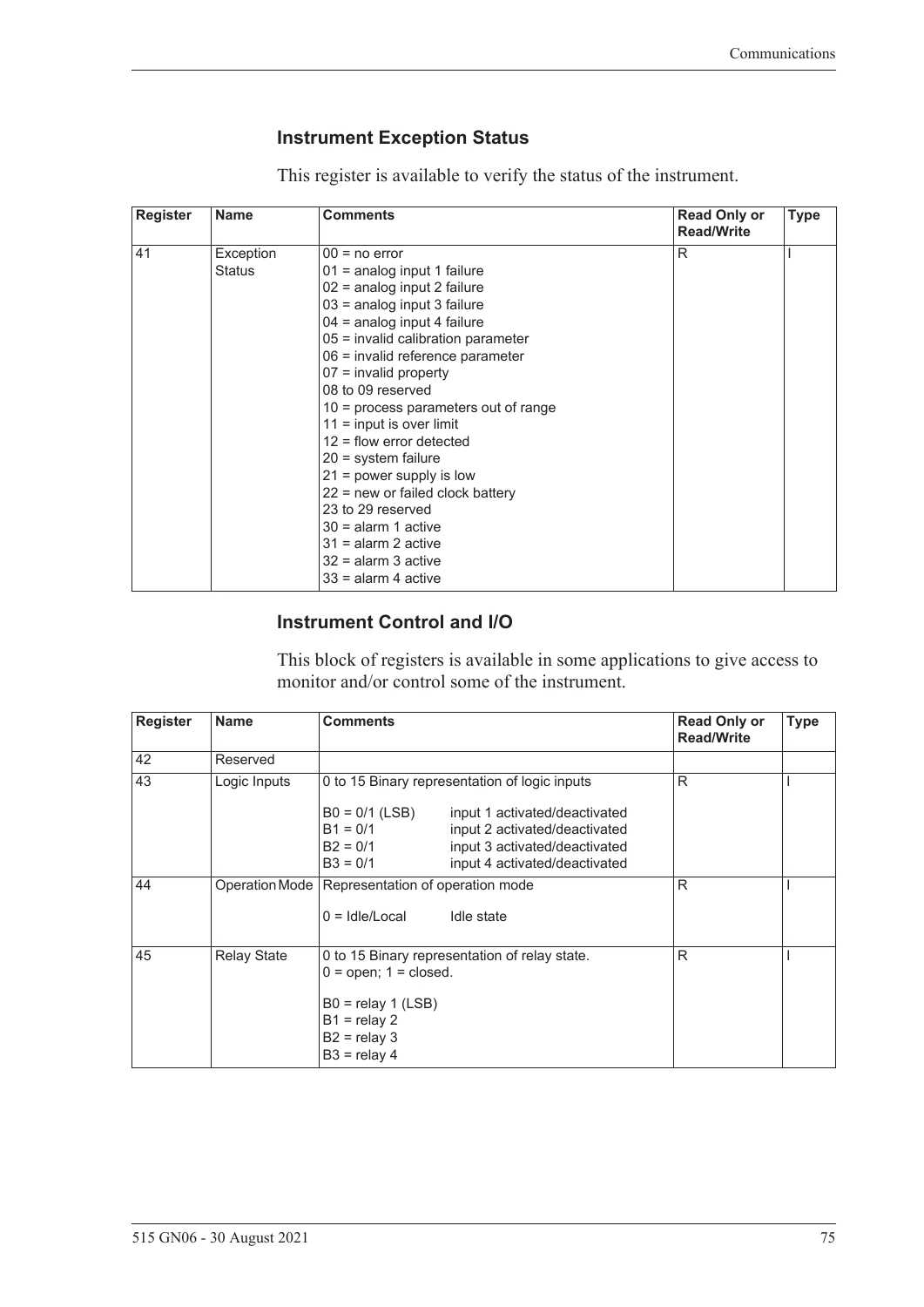| <b>Register</b> | <b>Name</b>              | <b>Comments</b>                                                                                                                                                                                                                           | <b>Read Only or</b><br><b>Read/Write</b> | <b>Type</b> |
|-----------------|--------------------------|-------------------------------------------------------------------------------------------------------------------------------------------------------------------------------------------------------------------------------------------|------------------------------------------|-------------|
| 46              | Relay Control            | 0 to 15 Binary representation of relay control.<br>$0 =$ open; $1 =$ close.<br>$B0 =$ relay 1 (LSB)<br>$B1 =$ relay 2<br>$B2 =$ relay 3<br>$B3 =$ relay 4                                                                                 | R/W                                      |             |
| 47              | Relay Control<br>Source  | 0 to 15 Binary representation of relay control source.<br>$0 =$ Local (controlled by instrument operation) $1 = RTU$<br>(controlled by Modbus register 46).<br>$B0 =$ relay 1 (LSB)<br>$B1$ = relay 2<br>$B2 =$ relay 3<br>$B3 =$ relay 4 | R/W                                      |             |
| 48              | Reserved                 |                                                                                                                                                                                                                                           | R                                        | L           |
| 51 to 99        | Instrument<br>Parameters | See next table for details.                                                                                                                                                                                                               | R/W                                      | P           |
| 101             | Analog Inp.1             | Raw analog input data.                                                                                                                                                                                                                    | R                                        | P           |
| 103             | Analog Inp.2             | 4-20mA inputs are read in Amperes.                                                                                                                                                                                                        | $\mathsf{R}$                             | P           |
| 105             | Analog Inp.3             | 0-5V or 1-5V inputs are read in Volts<br>RTD inputs are read in degrees Kelvin.                                                                                                                                                           | R                                        | P           |
| 107             | Analog Inp.4             | Unused inputs are configured as 4-20mA.                                                                                                                                                                                                   | R                                        | P           |

## **Instrument Configuration Parameters**

This block of registers is available in applications to give access to some important instrument parameters (i.e. fluid properties etc).

The usage of these parameters can be dependent on other instrument settings. For full description, please refer to the "Modbus Accessible Parameters" in **[Parameters](#page-49-0)** on page 40.

| <b>Register</b> | <b>Name</b>              | <b>Comments</b> | Read Only or Type<br><b>Read/Write</b> |   |
|-----------------|--------------------------|-----------------|----------------------------------------|---|
| 51              | Methane Mole %           |                 | R/W                                    | P |
| 53              | Nitrogen Mole %          |                 | R/W                                    | P |
| 55              | Carbon Dioxide Mole %    |                 | R/W                                    | P |
| 57              | Ethane Mole %            |                 | R/W                                    | P |
| 59              | Propane Mole %           |                 | R/W                                    | P |
| 61              | Water Mole %             |                 | R/W                                    | P |
| 63              | Hydrogen Sulphide Mole % |                 | R/W                                    | P |
| 65              | Hydrogen Mole %          |                 | R/W                                    | P |
| 67              | Carbon Monoxide Mole %   |                 | R/W                                    | P |
| 69              | Oxygen Mole %            |                 | R/W                                    | P |
| $\overline{71}$ | i-Butane Mole %          |                 | R/W                                    | P |
| 73              | n-Butane Mole %          |                 | R/W                                    | P |
| 75              | i-Pentane Mole %         |                 | R/W                                    | P |
| 77              | n-Pentane Mole %         |                 | R/W                                    | P |
| 79              | n-Hexane Mole %          |                 | R/W                                    | P |
| 81              | n-Heptane Mole %         |                 | R/W                                    | P |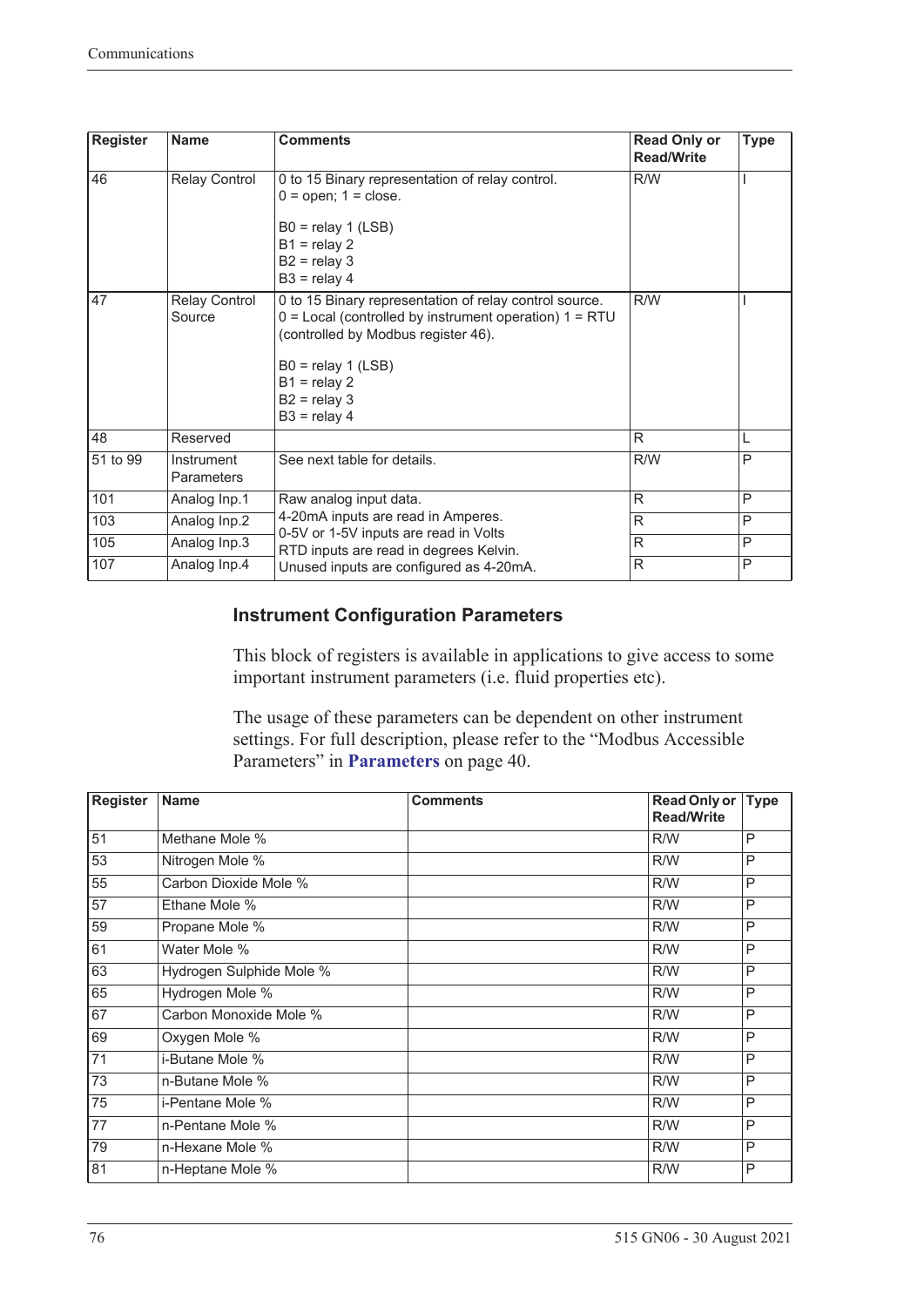| <b>Register</b> | <b>Name</b>     | <b>Comments</b> | Read Only or Type<br><b>Read/Write</b> |   |
|-----------------|-----------------|-----------------|----------------------------------------|---|
| 83              | n-Octane Mole % |                 | R/W                                    | P |
| 85              | n-Nonane Mole % |                 | R/W                                    | P |
| $\overline{8}$  | n-Decane Mole % |                 | R/W                                    | P |
| 89              | Helium Mole %   |                 | R/W                                    | P |
| 91              | Argon Mole %    |                 | R/W                                    | P |
| 93to 99         | Reserved        |                 | R/W                                    | P |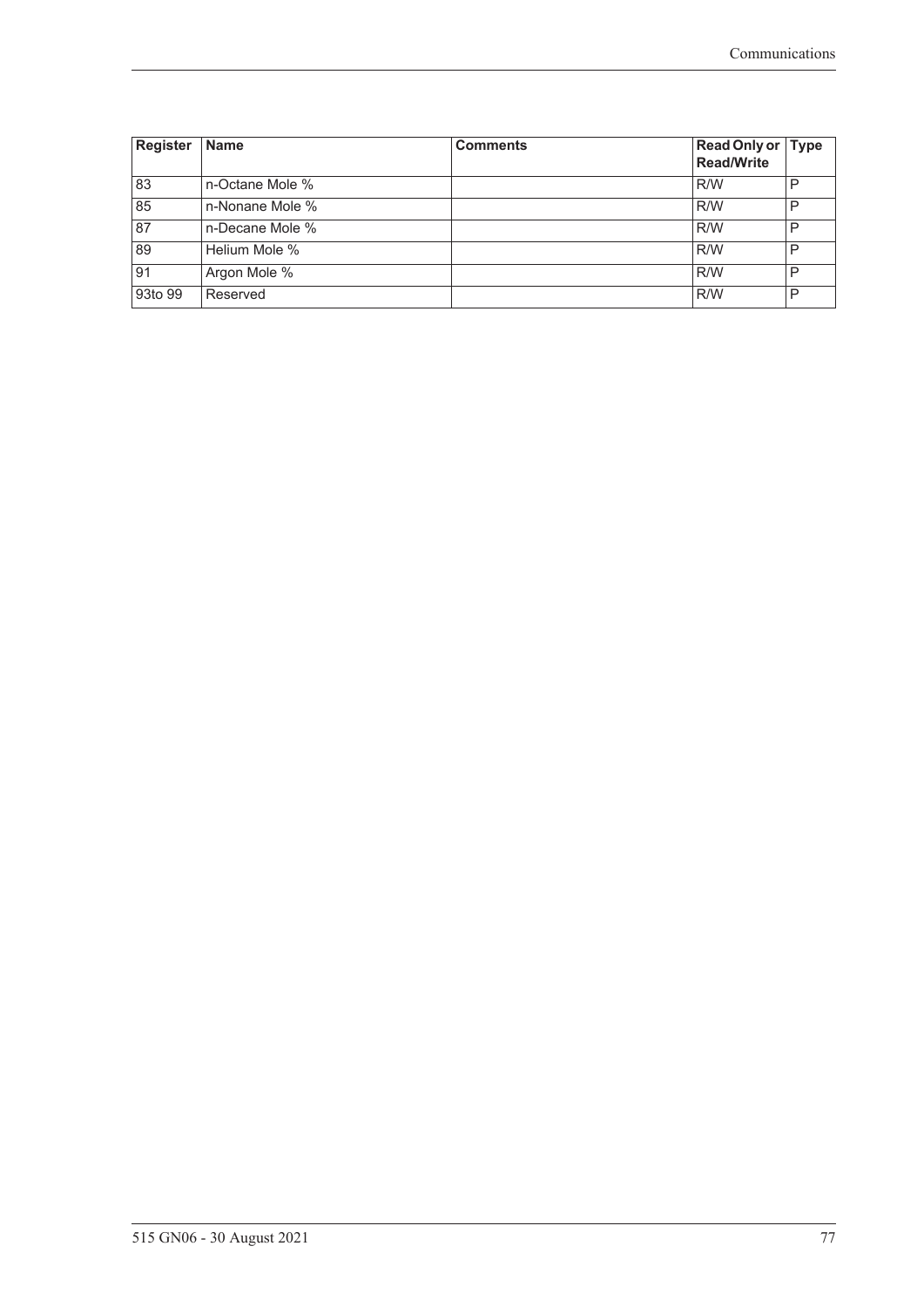# <span id="page-87-0"></span>**Printer Protocol**

<span id="page-87-2"></span>A printer protocol is available in the 500 Series. It provides the ability to print out live data, individual logged data and to do some report-style printing of logged data. The method of printing these and the format of the printouts is described below.

**Note:** Printer output is only available if the Real Time Clock option is fitted.

The selection of Printer Protocol can be made for the Communications Protocol options for the COM-1 RS232 or COM-2 RS485 port. A list of log report types and printer types available at the end of the TM-LOG calibration menu.

### <span id="page-87-3"></span>**Report Types**

The list of report types is as follows:

- REP-01 Hourly Logs Report
- **•** REP-02 Daily Logs Report
- **•** REP-03 Weekly Logs Report
- **•** REP-04 Monthly Logs Report
- **•** REP-05 Yearly Logs Report
- REP-06 Previous Day Hourly Logs (0Hr 23Hr, minimum 48 hourly logs required)

The number of logs printed in each report is determined by the values programmed in the TM-LOG menu.

#### <span id="page-87-4"></span>**Printer Types**

The list of available printers is as follows:

- PRN-01 Generic computer printer
- PRN-02 Generic roll printer (printing first line first)
- **•** PRN-03 Slip Printer TM295
- **•** PRN-04 Label (roll) printer Citizen CMP30L

#### <span id="page-87-1"></span>**Customizing a Printout**

A customized printout can be provided which can have up to 6 header lines and 6 footer lines. It is also possible to include or exclude each main menu item on the printout. If any customizing of the printout is required discuss this with the distributor.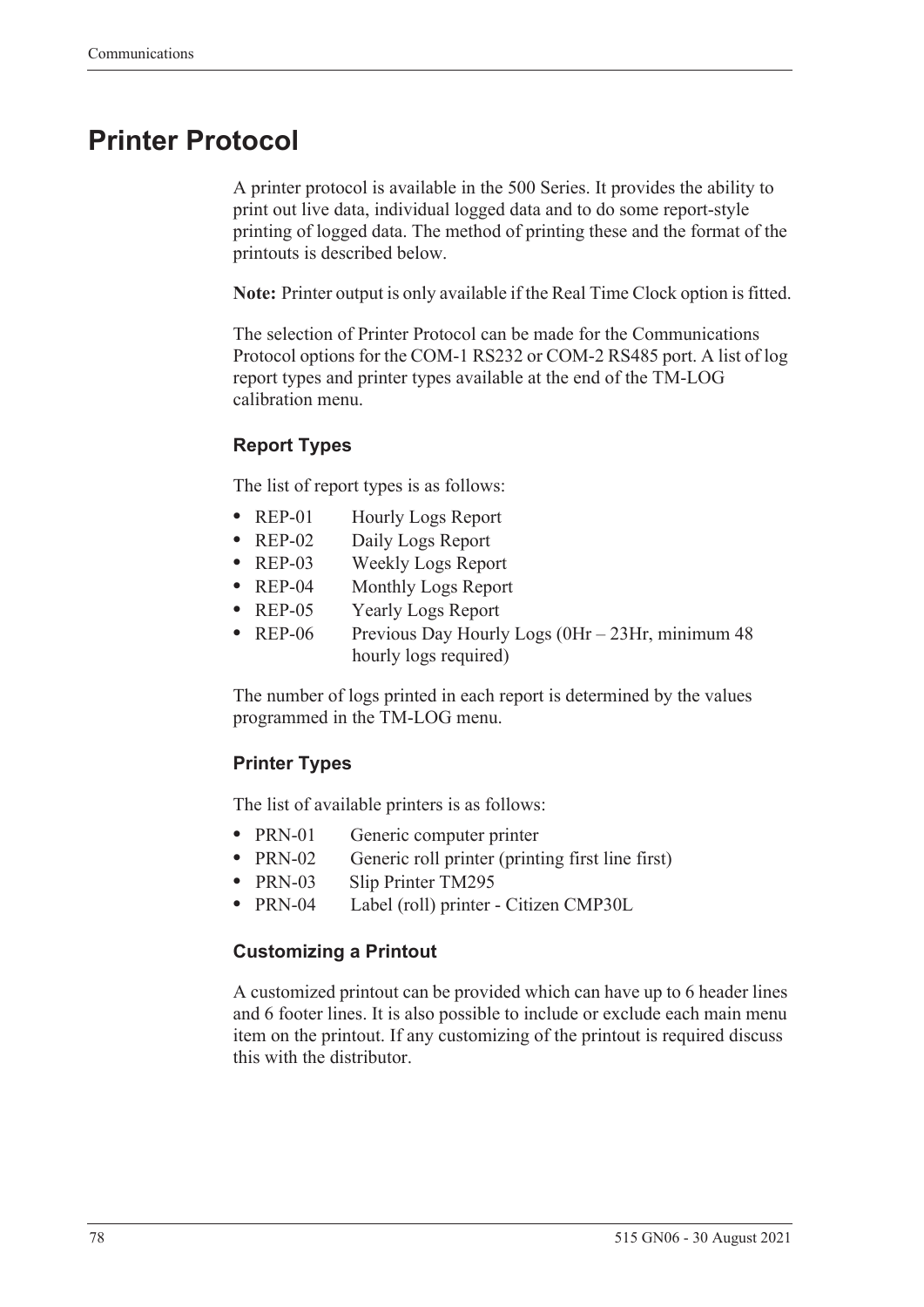# <span id="page-88-1"></span>**Types of Printouts**

#### <span id="page-88-0"></span>**Live Data**

The RESET key, when in main menu, is shared as the PRINT key if the printer protocol has been selected. A printout will be initiated whenever this key is pressed. If printing is not required, do not select printer protocol.

The format of this printout will be:

*Custom Header Lines*

*Current Docket No.* 

*Instrument Serial No. & Tag*

| unit | value | $\langle$ Resettable total first $\rangle$        |
|------|-------|---------------------------------------------------|
|      |       | $\leq$ Accumulated total second $>$               |
| unit | value |                                                   |
| unit | value |                                                   |
|      |       |                                                   |
|      |       | Current Date & Time & Status<br>unit value $(ac)$ |

*Custom Footer Lines ------------------------------------------- <separation line>*

(Note that blank header and footer lines are not printed).

#### **Docket Number**

The docket number that appears on the live data printout indicates the print number. This number is cleared when the Accumulated totals are reset. If the Reset Mode is set for Delayed, where a print can be generated without resetting the non-accumulated totals, an additional number in brackets will be shown that indicates the number of prints since the last reset. i.e.

*DOCKET No. 000256 (000036)*

#### **Instrument Serial Number and Unit Tag**

The instrument serial number and unit tag is the same as the information shown in the Model Info menu. For more details refer to **[Model](#page-40-0)  [Information](#page-40-0)** on page 31.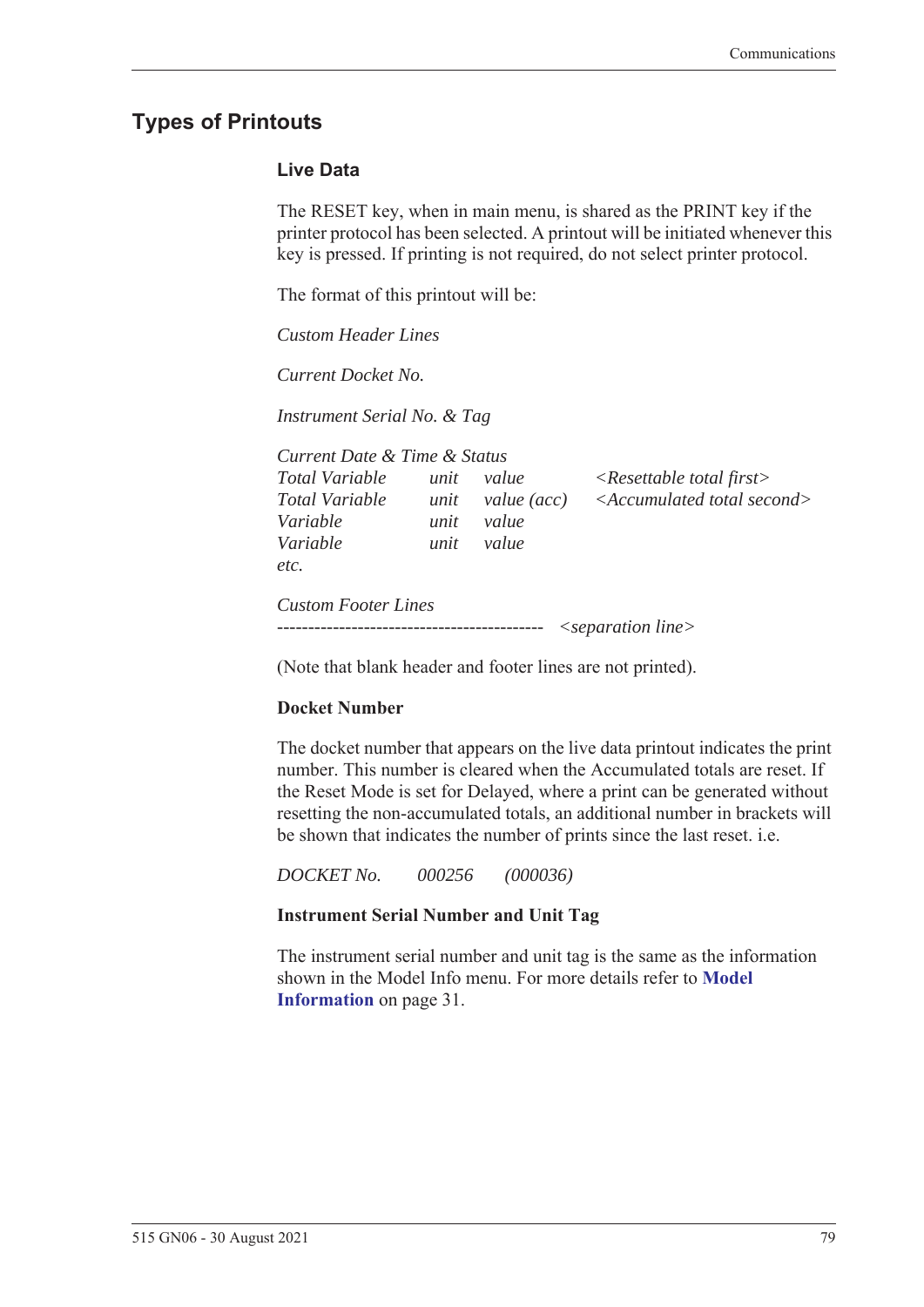#### <span id="page-89-0"></span>**Individual Log Data**

When in the Log Menu and while holding the DISPLAY key to view the data of the log of interest the RESET key can be pressed to initiate a printout of that log entry. The printout will have the time and date stamp corresponding to when the log was taken. After the print has been initiated there will be the opportunity to scroll to view another log entry and print again.

Since in each log entry all totals are stored as the Accumulated value, the printout will not have any resettable totals. The format of the printout with this exception is the same as the LIVE DATA printout:

*Custom Header Lines*

*Instrument Serial No. & Tag*

| Log Date & Time & Status   |      |       |                                     |
|----------------------------|------|-------|-------------------------------------|
| Variable                   | unit | value | $\leq$ example: total as Accum only |
| Variable                   | unit | value |                                     |
| etc.                       |      |       |                                     |
| <b>Custom Footer Lines</b> |      |       |                                     |

*-------------------------------------------- <separation line>*

### <span id="page-89-1"></span>**Log Report Printing**

As there is the likelihood that the reports can be of a considerable length it is strongly recommended that only the 80 Column printer with Z fold (tractor feed) paper be used. This is just as much for the memory storage of printer as it is for the reliable paper supply.

There is a HOLD.SET REPORT PRINT prompt under the main menu with the ability to print the pre-selected type of report. Pressing and holding the SET key for two seconds will initiate the printout. Any of the Log Reports will have the following format:

*Custom Header Lines*

*Title of Report*  $\langle$  *internally set, indicates report type Current Date & Time Instrument Serial No. & Tag -------------------------------------------- <separation line> Log No. Date & Time & Status Variable unit value <example: total as Accum only> Variable unit value etc.*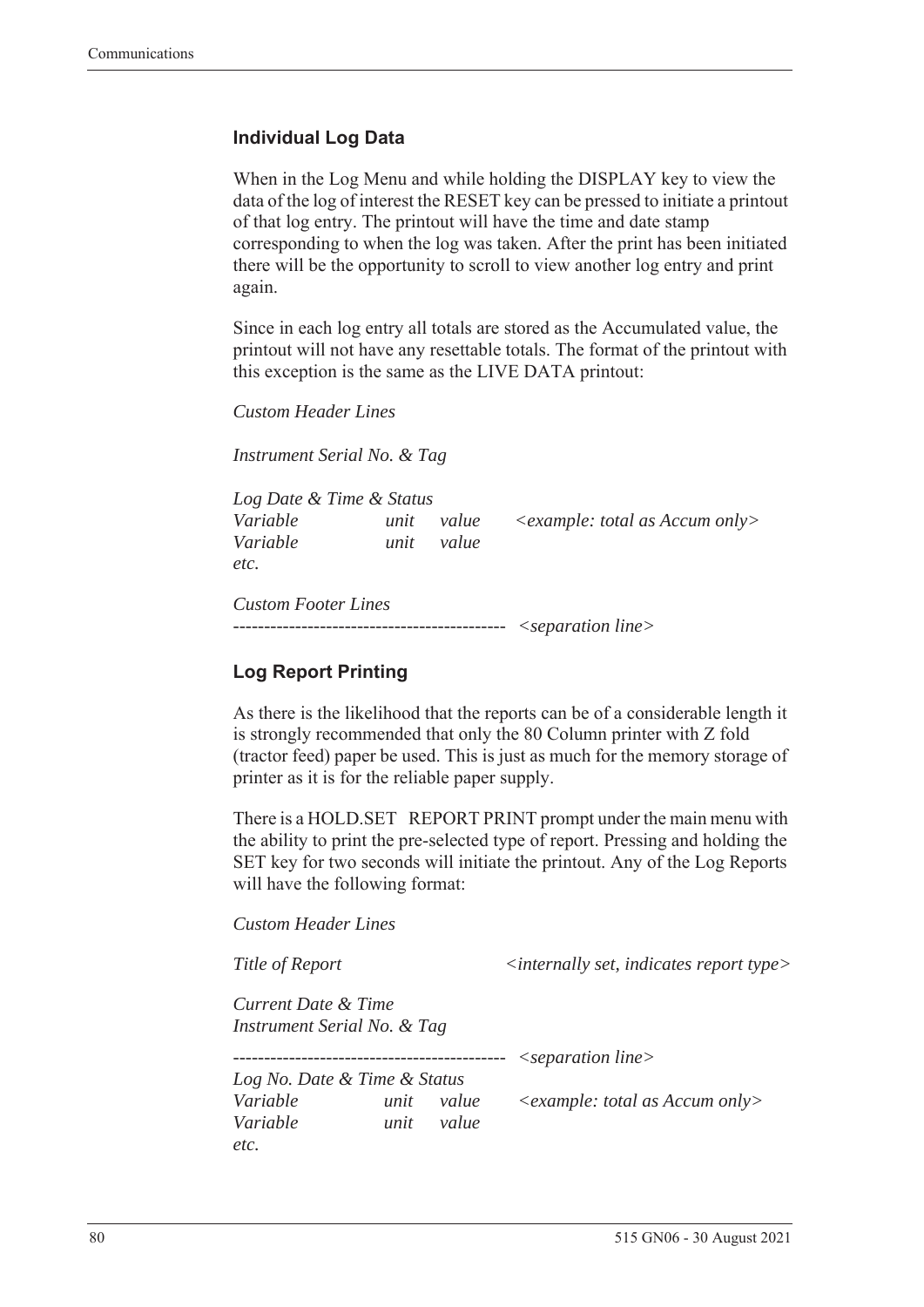|                              |      |       | $\leq$ separation line $>$              |
|------------------------------|------|-------|-----------------------------------------|
| Log No. Date & Time & Status |      |       |                                         |
| Variable                     | unit | value | $\leq$ example: total as Accum only $>$ |
| Variable                     | unit | value |                                         |
| etc.                         |      |       |                                         |
|                              |      |       | $\leq$ separation line $>$              |
| Log No. Date & Time & Status |      |       |                                         |
| Variable                     | unit | value | $\leq$ example: total as Accum only>    |
| Variable                     | unit | value |                                         |
| etc.                         |      |       |                                         |
| <b>Custom Footer Lines</b>   |      |       |                                         |

*-------------------------------------------- <separation line>*

Reports will print in the historical order, and for those logs that have no data (e.g. unit was powered off at the time) the print will show "Data not available", i.e.

| Log No. Date & Time & Status        |      |            |                                      |
|-------------------------------------|------|------------|--------------------------------------|
| Variable                            | unit | value      | $\leq$ example: total as Accum only> |
| Variable                            | unit | value      |                                      |
| etc.                                |      |            |                                      |
|                                     |      |            | $\leq$ separation line $>$           |
| Log No. Data Not Available          |      |            |                                      |
| ----------------------------------- |      | ---------- | $\leq$ separation line $>$           |
| Log No. Date & Time & Status        |      |            |                                      |
| Variable                            | unit | value      | $\leq$ example: total as Accum only> |
| Variable                            | unit | value      |                                      |
| etc.                                |      |            |                                      |

If the unit is programmed for 0 logs for a particular time base then the report for that time base will only consist of the header and ID information and a "Data Not Available" message. Likewise for the 0Hr to 23Hr report to print the complete report there must be a minimum of 48 hourly logs programmed otherwise "Data Not Available" will be printed for the missing logs.

*Custom Header Lines*

*Title of Report*

*Current Date & Time Instrument Serial No. & Tag*

*Data Not Available*

*Custom Footer Lines -------------------------------------------- <separation line>*

515 GN06 - 30 August 2021 81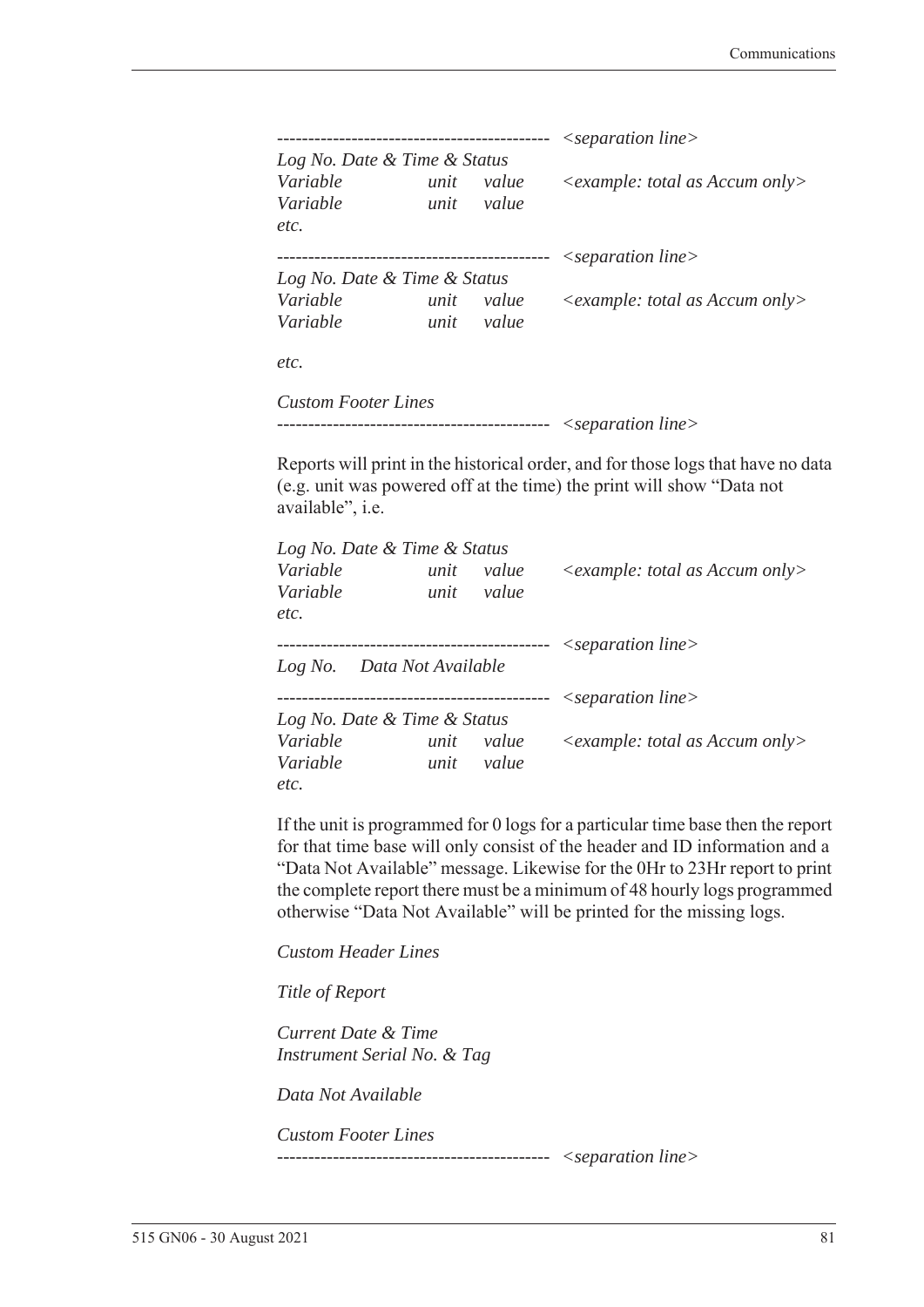# <span id="page-91-0"></span>**Printer Data Control**

Some printers have limited data buffers and are therefore unable to collect all the print data being transmitted. The 500 Series has the capability of software handshaking. The Xon/Xoff characters can be used by any of the printer types to control the flow of data to ensure that data is not lost.

Some printers will also transmit an Xoff character in response to other events such as printer being off-line, print head not engaged or power being removed. The specific behaviour of the printer being used should be noted.

#### <span id="page-91-1"></span>**Error Messages**

There are two printer error messages that can be displayed.

#### **PAPER OUT**

This message is related to the Printer Type PRN-03 TM295 Slip printer. It is standard procedure with this printer to check for paper status before printing. If a print is attempted but there is no paper the PAPER OUT message will be scrolled. The instrument will continue to poll the printer for paper and if paper is detected before a communications timeout expires the print will commence.

#### **COMMS TIMEOUT**

This message is relevant for all printer types and will be activated for the following conditions.

1. If the flow of data is stopped due to software or hardware handshaking and is not allowed to resume before the communications timeout.

2. If Printer Type is PRN-03 Slip printer and a paper status is requested but no response is received within the timeout period.

3. Paper Out has been detected for Printer Type PRN-03 but no paper is inserted within the timeout period.

When a communications timeout error has been activated the message COMMS TIMEOUT will be scrolled once, the request to print will be cleared and the instrument will return to its normal mode.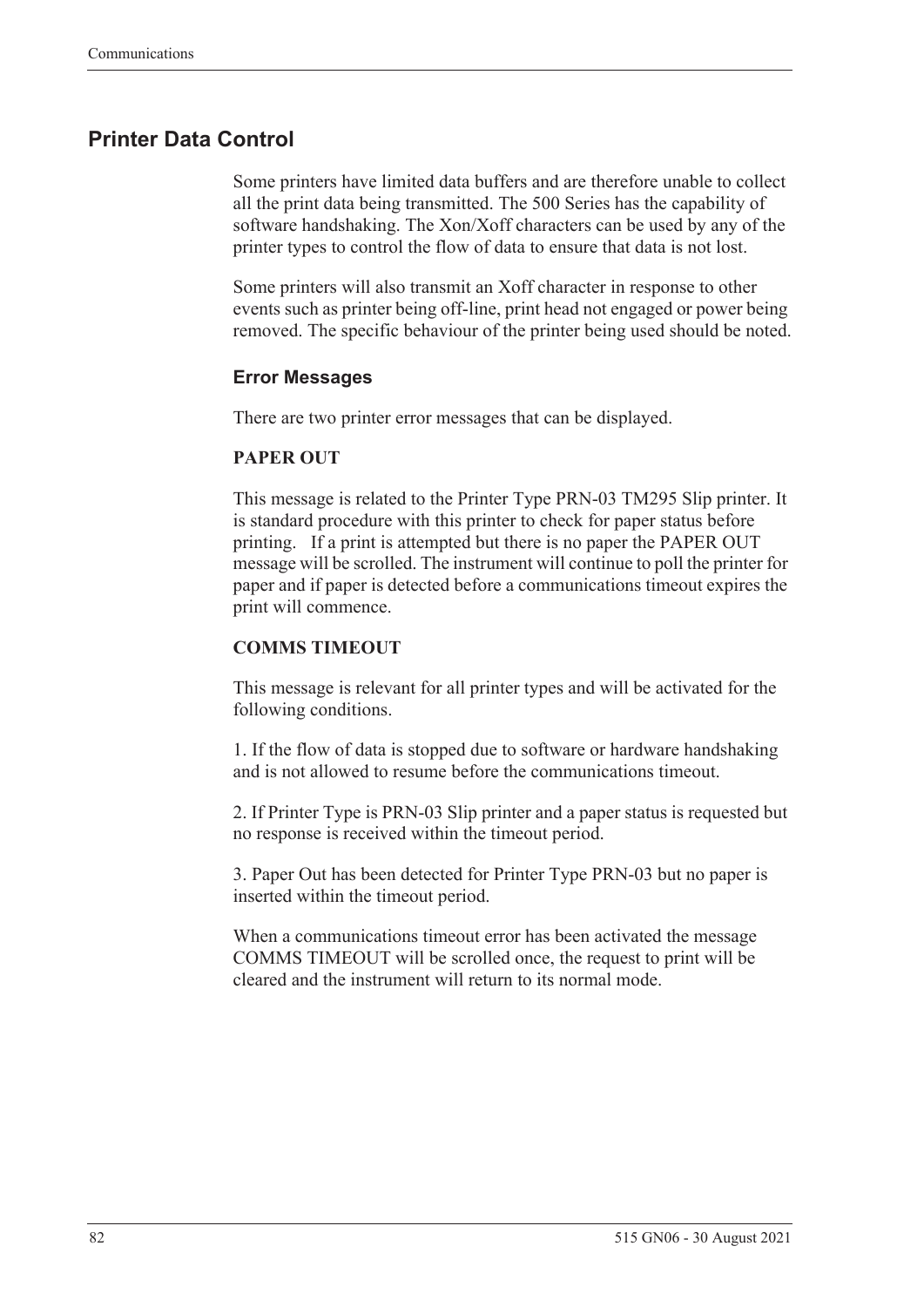# <span id="page-92-1"></span>**Appendix A Glossary**

<span id="page-92-0"></span>

| 500-PM<br><b>Software</b>                 | The 500 Series Program Manager (500-PM software) is a Windows based<br>program that is freely available from the download section of the Contrec<br>website. The program is a comprehensive configuration tool and resource<br>centre that can be used to tailor an instrument to suit specific application<br>needs including program settings, units of measurement, custom tags/text,<br>access levels and more. Custom versions can be saved and configuration<br>reports generated as a PDF. |  |  |  |  |  |  |  |
|-------------------------------------------|---------------------------------------------------------------------------------------------------------------------------------------------------------------------------------------------------------------------------------------------------------------------------------------------------------------------------------------------------------------------------------------------------------------------------------------------------------------------------------------------------|--|--|--|--|--|--|--|
| $AGA-8$                                   | American Gas Association AGA-8 is the equation to predict the<br>compressibility of natural gas mixtures with higher inert contents (up to<br>50% $N_2$ and /or CO <sub>2</sub> ) and higher pressure and temperature than the NX-19<br>equation is used for.                                                                                                                                                                                                                                     |  |  |  |  |  |  |  |
| <b>ASCII</b>                              | American Standard Code for Information Interchange. For the ASCII<br>protocol, the instrument receives and transmits messages in ASCII, with all<br>command strings to the instrument terminated by a carriage return. Replies<br>from the instrument are terminated with a line-feed and a carriage-return.                                                                                                                                                                                      |  |  |  |  |  |  |  |
| <b>Absolute</b>                           | Absolute Pressure = Atmospheric Pressure + Gauge Pressure.                                                                                                                                                                                                                                                                                                                                                                                                                                        |  |  |  |  |  |  |  |
| <b>Pressure</b>                           | It is the combined local atmospheric pressure and the gauge pressure. All<br>calculations are based on absolute values for pressure. Some sensors can<br>directly measure the absolute pressure value while others measure gauge<br>pressure. Pressure can be displayed as absolute or gauge and is indicated<br>with an 'A' or 'G' appended to the pressure units of measure.                                                                                                                    |  |  |  |  |  |  |  |
| Atmospheric<br>& Gauge<br><b>Pressure</b> | Some sensors only measure gauge pressure, in this case the atmospheric<br>pressure must be programmed to determine the absolute value. The<br>atmospheric value is affected by the altitude of the installation. The<br>atmospheric pressure default is 101.325 kPa (14.696 psia) which is the<br>standard value at sea level.                                                                                                                                                                    |  |  |  |  |  |  |  |
| <b>Modbus RTU</b>                         | The Modbus protocol is a message structure for communications between<br>controllers and devices regardless of the type of network. In RTU (remote<br>terminal unit) mode, each 8-bit byte in a message contains two 4-bit<br>hexadecimal characters. This mode has greater character density than<br>ASCII and allows better data throughput than ASCII for the same baud rate.                                                                                                                  |  |  |  |  |  |  |  |
| <b>Normal</b>                             | Normal conditions are defined as:                                                                                                                                                                                                                                                                                                                                                                                                                                                                 |  |  |  |  |  |  |  |
| <b>Conditions</b>                         | $0^{\circ}$ C (273.15K) and 101.325 kPa<br>32°F (491.67°R) and 14.696 psia.                                                                                                                                                                                                                                                                                                                                                                                                                       |  |  |  |  |  |  |  |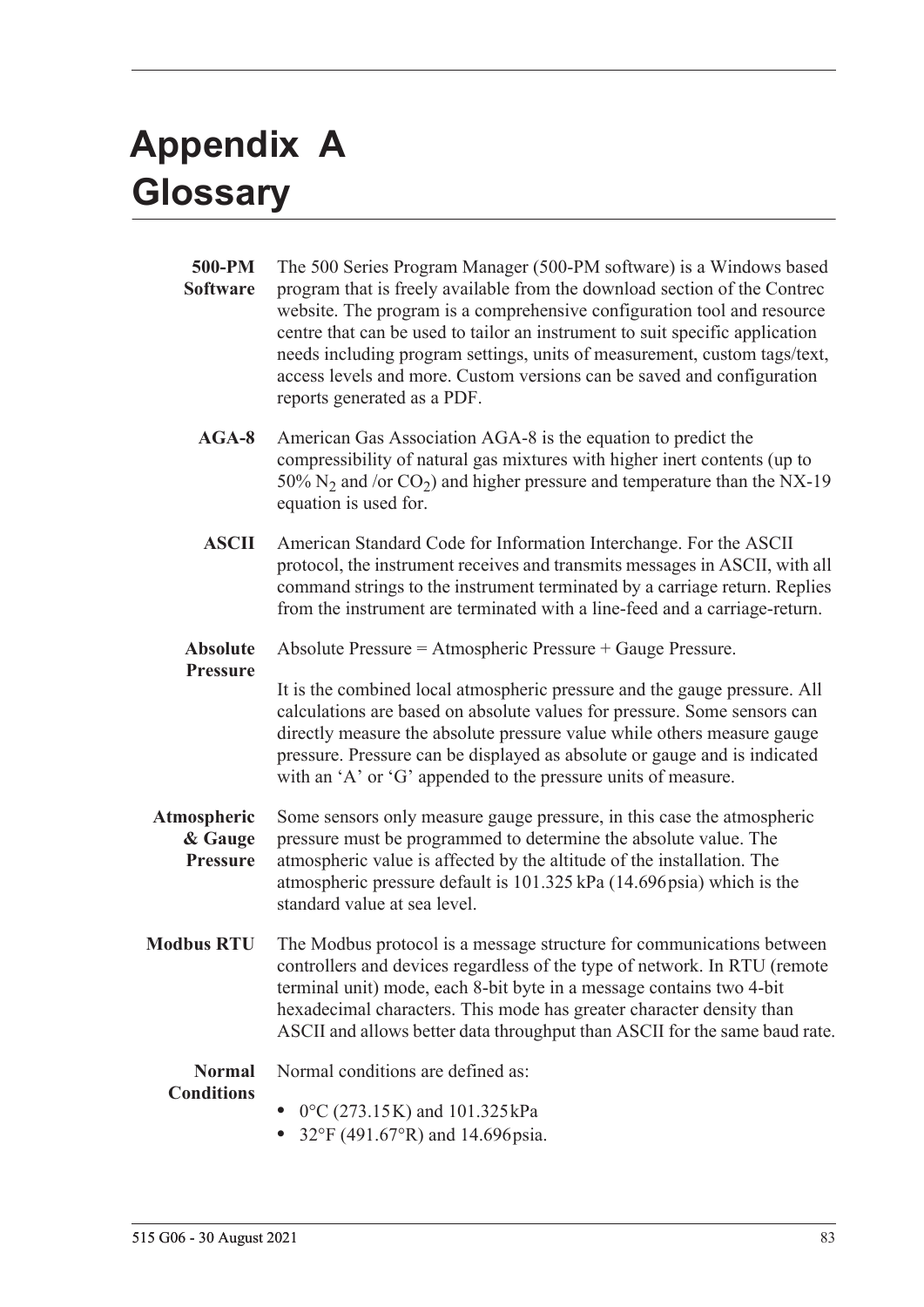|                                        | A flow rate at normal conditions is indicated with an 'N' in the front of the<br>corrected volume units of measure. Compare with Standard conditions.                                                                                 |
|----------------------------------------|---------------------------------------------------------------------------------------------------------------------------------------------------------------------------------------------------------------------------------------|
| <b>Normalised</b><br>Input             | A normalised input ranges from 0 to 1.000. For 4-20 mA input, the signal is<br>set to 0 at 4mA and the signal is set to 1.000 at 20mA.                                                                                                |
| <b>NX-19</b>                           | A set of equations for calculating compressibility of natural gas as a<br>function of temperature, pressure and gas composition.                                                                                                      |
| <b>Passive Output</b><br><b>Signal</b> | Requires an external power supply.                                                                                                                                                                                                    |
| <b>RTD</b>                             | <b>Resistance Temperature Device</b>                                                                                                                                                                                                  |
| <b>Square Root</b><br>Correction       | This allows the unit to correct for non-linearities when connected to<br>differential pressure flow devices due to the square-root relationship of the<br>flow rate, density and differential pressure of the fluid or gas in motion. |
| <b>Standard</b>                        | Standard conditions are defined as:                                                                                                                                                                                                   |
| <b>Conditions</b>                      | • 15°C (288.15K) and 101.325kPa, or<br>• 59°F (518.67°R) and 14.696 psia.                                                                                                                                                             |
|                                        | A flow rate at standard conditions is indicated with an 'S' in the front of the<br>corrected volume units of measure. Compare with Normal conditions.                                                                                 |
| Watchdog<br>Timer (WTD)                | The WDT is used to monitor the activity of the micro processor and will<br>force a reboot if the micro processor stops, while power is applied, due to<br>any internal or external influences.                                        |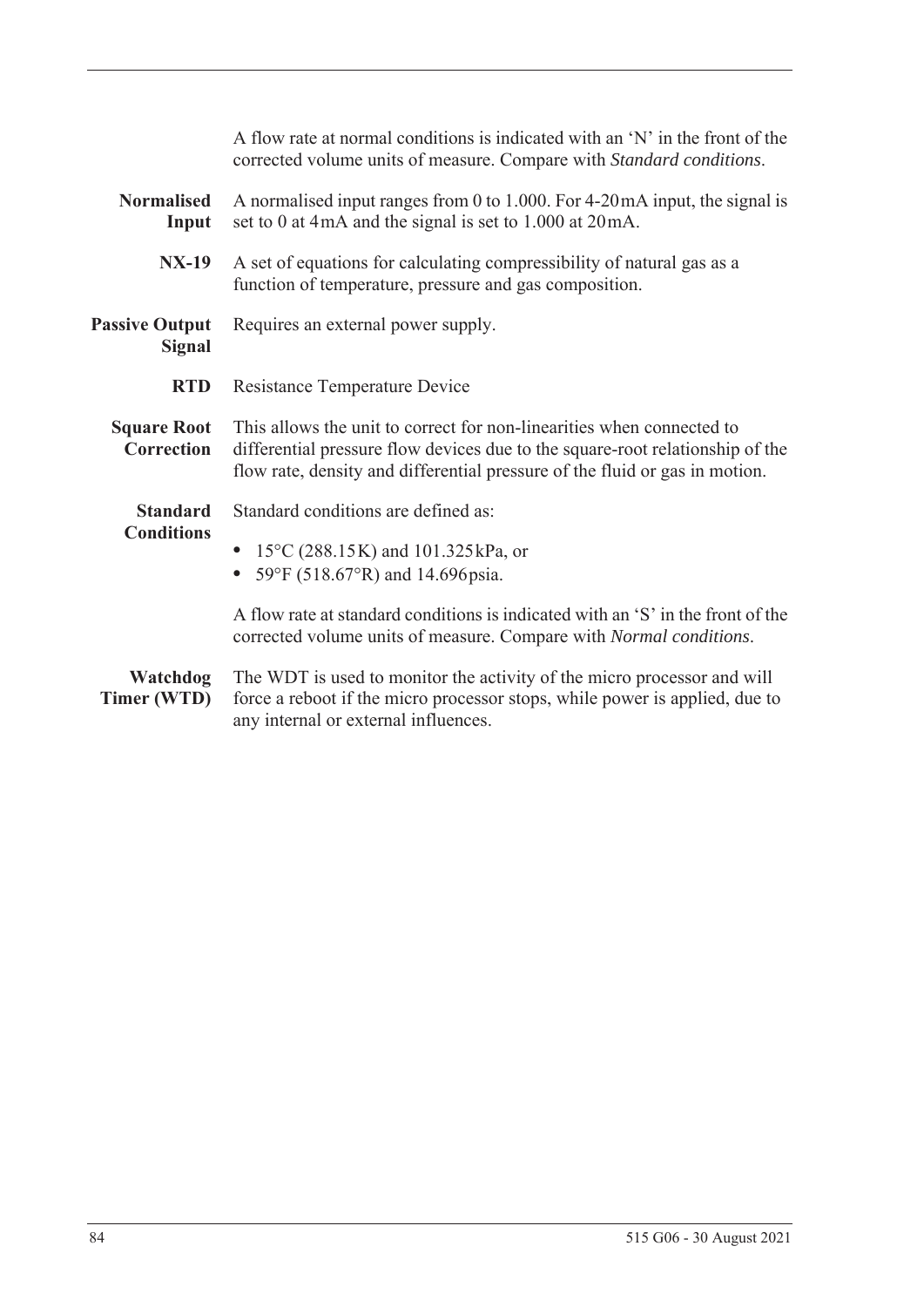# <span id="page-94-1"></span>**Appendix B Model Numbers**

# <span id="page-94-0"></span>**Product Codes**

| <b>Model</b>                                                                                                                                                                          | <b>Supplementary Code</b> |              |                                                                                                                        |   |                                                                                                                                        | <b>Description</b>                           |                         |                                                                                                                             |  |
|---------------------------------------------------------------------------------------------------------------------------------------------------------------------------------------|---------------------------|--------------|------------------------------------------------------------------------------------------------------------------------|---|----------------------------------------------------------------------------------------------------------------------------------------|----------------------------------------------|-------------------------|-----------------------------------------------------------------------------------------------------------------------------|--|
| 515                                                                                                                                                                                   |                           |              |                                                                                                                        |   |                                                                                                                                        |                                              | - GN06                  |                                                                                                                             |  |
|                                                                                                                                                                                       | $\mathbf 1$               |              |                                                                                                                        |   |                                                                                                                                        |                                              |                         | Panel mount enclosure                                                                                                       |  |
|                                                                                                                                                                                       | $\overline{2}$            |              |                                                                                                                        |   |                                                                                                                                        |                                              |                         | Field mount enclosure (NEMA 4X / IP66)                                                                                      |  |
| <b>Enclosure</b>                                                                                                                                                                      | 3/5                       |              |                                                                                                                        |   |                                                                                                                                        |                                              |                         | Explosion proof Ex d (IECEx/ATEX), metric glands<br>(5 specifies heater)                                                    |  |
|                                                                                                                                                                                       | 4/6                       |              |                                                                                                                        |   |                                                                                                                                        |                                              |                         | Explosion proof Ex d (CSA), NPT glands<br>(6 specifies heater)                                                              |  |
|                                                                                                                                                                                       |                           | 0            |                                                                                                                        |   |                                                                                                                                        |                                              |                         | 4 logic inputs, 1 isolated output, 2 relays (only relay type 1 is<br>available), RS232 (DB9) communication port             |  |
| <b>Output Options</b>                                                                                                                                                                 |                           | $\mathbf{1}$ |                                                                                                                        |   |                                                                                                                                        |                                              |                         | 4 logic inputs, 2 isolated outputs, 4 relays, real-time clock data<br>logging, RS232 (DB9) and RS485 communication ports    |  |
|                                                                                                                                                                                       |                           | 2/3          |                                                                                                                        |   |                                                                                                                                        |                                              |                         | 4 logic inputs, 2 isolated outputs, 4 relays, real-time clock data<br>logging, RS232 (DB9) and Ethernet communication ports |  |
|                                                                                                                                                                                       |                           |              | 1                                                                                                                      |   |                                                                                                                                        |                                              |                         | Electromechanical relays only                                                                                               |  |
| <b>Relay Type</b>                                                                                                                                                                     | $\overline{2}$<br>3       |              |                                                                                                                        |   |                                                                                                                                        | 2 electromechanical and 2 solid state relays |                         |                                                                                                                             |  |
|                                                                                                                                                                                       |                           |              |                                                                                                                        |   |                                                                                                                                        |                                              | Solid state relays only |                                                                                                                             |  |
| <b>Power Supply</b>                                                                                                                                                                   |                           |              |                                                                                                                        | U |                                                                                                                                        |                                              |                         | Inputs for 12-28VDC and 100-240 VAC, 50-60Hz<br>(Previous Models: A = 110/120 VAC, E = 220/240 VAC)                         |  |
|                                                                                                                                                                                       |                           |              |                                                                                                                        | D |                                                                                                                                        |                                              |                         | Input for 12-28VDC power only                                                                                               |  |
| <b>Display Panel Options</b>                                                                                                                                                          |                           |              |                                                                                                                        |   | S                                                                                                                                      |                                              |                         | Standard option (now with backlight & LCD backup)<br>(original Full option: F, with Infra-Red comms, no longer available)   |  |
| С<br><b>PCB Protection</b>                                                                                                                                                            |                           |              |                                                                                                                        |   | Conformal coating - required for maximum environmental<br>operating range. Recommended to avoid damage from<br>moisture and corrosion. |                                              |                         |                                                                                                                             |  |
| N                                                                                                                                                                                     |                           |              | None - suitable for IEC standard 654-1 Climatic Conditions up<br>to Class B2 (Heated and/or cooled enclosed locations) |   |                                                                                                                                        |                                              |                         |                                                                                                                             |  |
| <b>GN06</b><br><b>Application Pack Number</b>                                                                                                                                         |                           |              |                                                                                                                        |   |                                                                                                                                        |                                              |                         | Defines the application software to be loaded into the<br>instrument                                                        |  |
| For example: Model No. 515.111USC<br>Displayed on the 500 Series as:<br>Note: The first character represents the CPU installed<br>(factory use only). The remaining 6 characters only |                           |              |                                                                                                                        |   |                                                                                                                                        |                                              |                         | $2 - 1 - 5 -$<br>MODEL<br>515                                                                                               |  |
| represent hardware that affects the operation.                                                                                                                                        |                           |              |                                                                                                                        |   |                                                                                                                                        |                                              |                         |                                                                                                                             |  |

**Note:** Example full product part number is 515.111USC-GN06 (This is the number used for placing orders).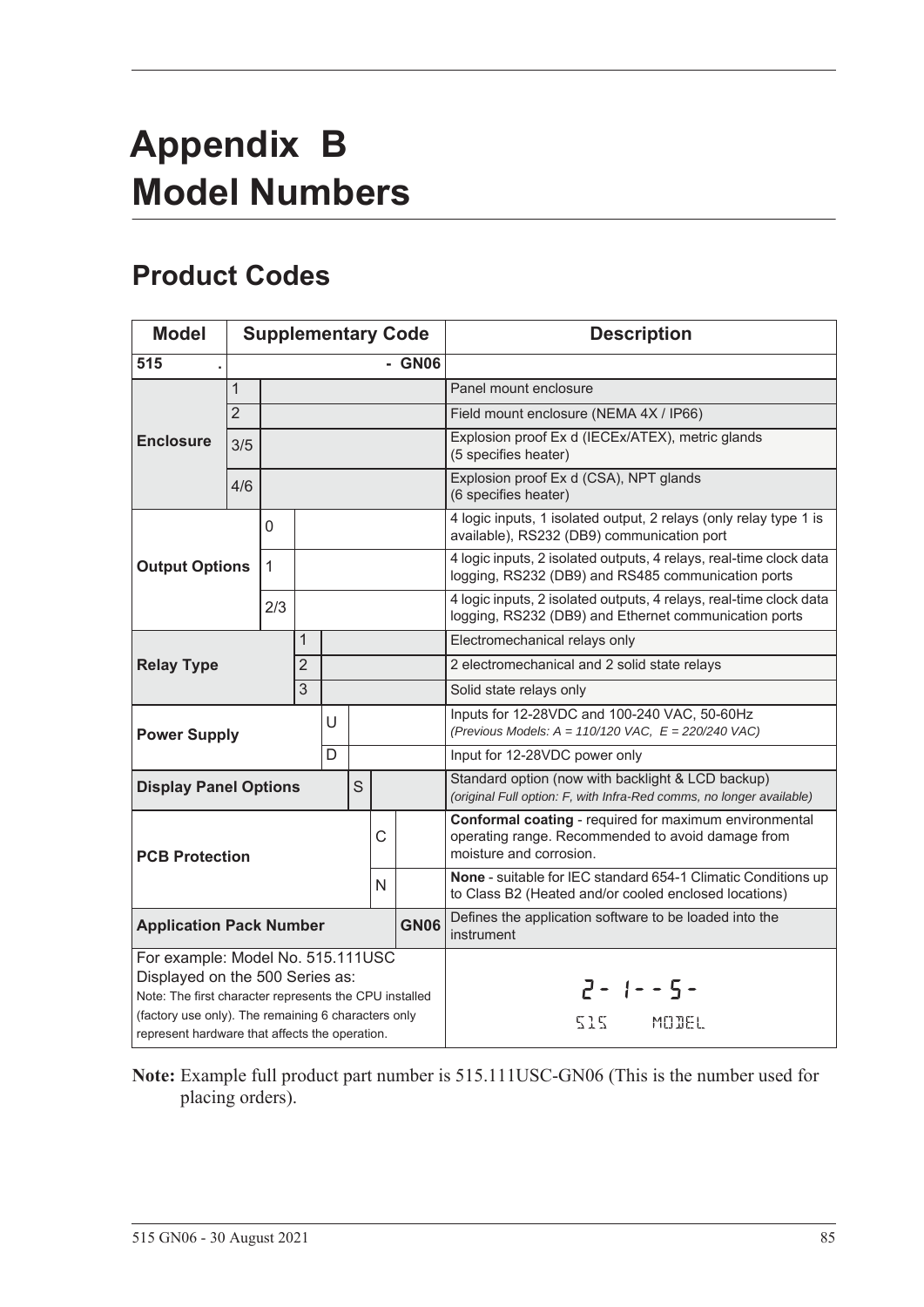# <span id="page-95-1"></span>**Custom Version Codes**

|                                              | Code                   |                |                                                                                                | <b>Description</b>                            |  |  |
|----------------------------------------------|------------------------|----------------|------------------------------------------------------------------------------------------------|-----------------------------------------------|--|--|
|                                              | 00                     |                |                                                                                                | <b>Factory Default Application</b>            |  |  |
|                                              | 01                     |                |                                                                                                | Contrec Systems Pty. Ltd. Melbourne Australia |  |  |
|                                              | 02                     |                |                                                                                                | Contrec Limited. West Yorkshire UK            |  |  |
| <b>Origin Code</b>                           | 03                     |                |                                                                                                |                                               |  |  |
| <b>Identifies</b><br><b>Distributor</b>      | 04                     |                |                                                                                                | Contrec - USA, LLC. Pelham AL 35124 USA       |  |  |
|                                              | 05                     |                |                                                                                                | Flowquip Ltd. Halifax UK                      |  |  |
|                                              | 06                     |                |                                                                                                |                                               |  |  |
|                                              | etc.                   |                |                                                                                                |                                               |  |  |
|                                              | English (Default)<br>0 |                |                                                                                                |                                               |  |  |
|                                              |                        | $\mathbf{1}$   |                                                                                                | German                                        |  |  |
|                                              |                        | $\overline{2}$ |                                                                                                | Dutch                                         |  |  |
| <b>User Language</b>                         | $\overline{3}$         |                |                                                                                                | French                                        |  |  |
|                                              |                        | $\overline{4}$ |                                                                                                | Spanish                                       |  |  |
|                                              |                        | $\overline{5}$ |                                                                                                |                                               |  |  |
|                                              |                        | etc.           |                                                                                                |                                               |  |  |
|                                              | 000                    |                |                                                                                                |                                               |  |  |
| <b>Distributor's Code</b><br>$\cdots$<br>999 |                        |                | Distributor's own choice. Possibly a code that identifies the<br>customer and the application. |                                               |  |  |
|                                              |                        |                |                                                                                                |                                               |  |  |
| For example: 02 3 157                        |                        |                |                                                                                                | 023157                                        |  |  |
| Displayed on the 500 Series as:              |                        |                | CUSTOM VERS                                                                                    |                                               |  |  |

# **Application Information Code**

The Application Information code is an aid for users and service personnel to determine the type of inputs that are used in a particular application. The Application Information code is displayed on the instrument as shown below.

<span id="page-95-0"></span>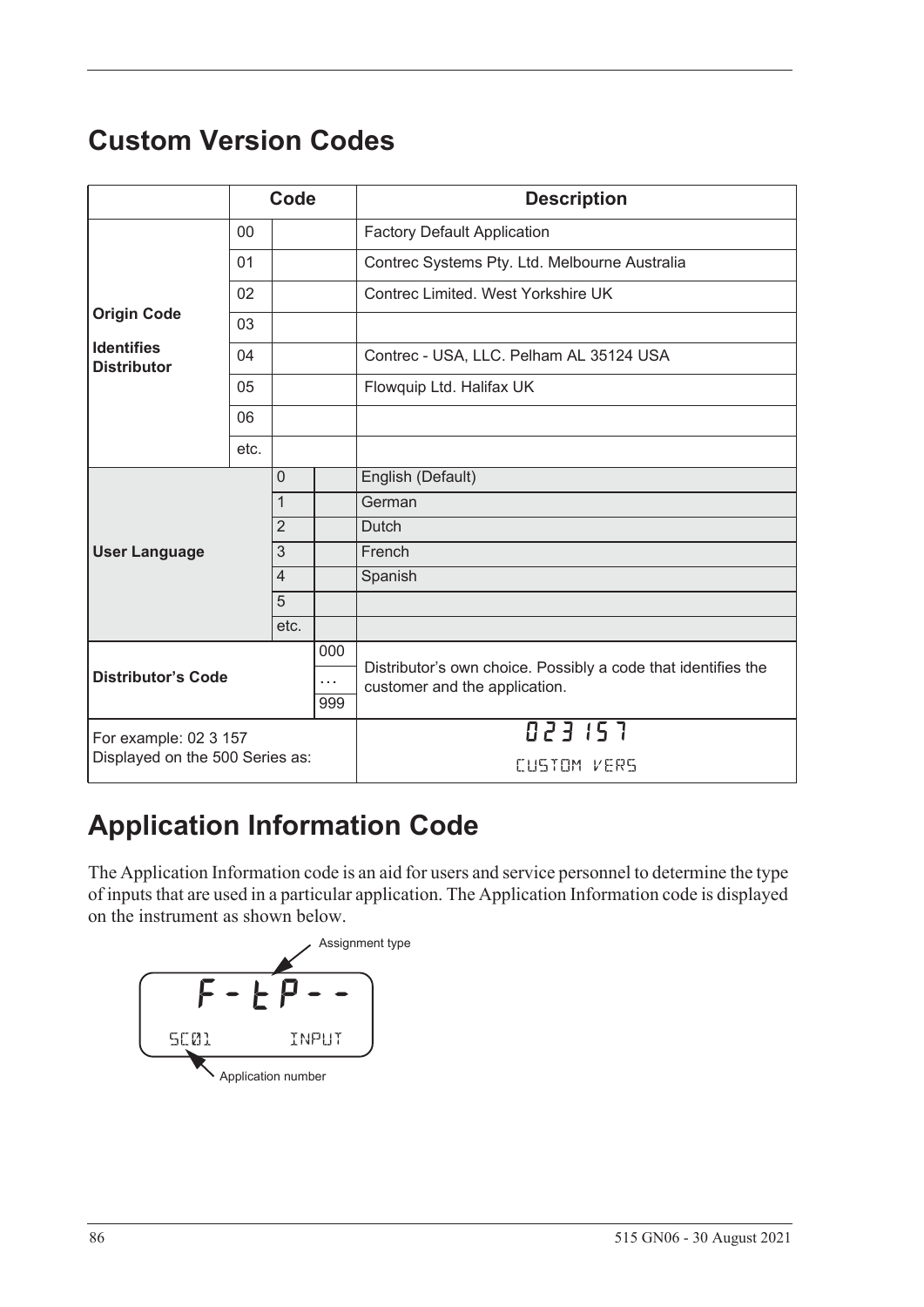The Application number identifies the application as in the following examples:

- **•** SC01 steam flow computer for frequency flow meter
- **•** GN02 natural gas flow computer for analog flow meter

The Input Assignment type indicates the physical input that is assigned to each input on the instrument. The code is made up from six characters as follows:

| FINP1   FINP2   AINP1   AINP2   AINP3   AINP4 |  |  |  |
|-----------------------------------------------|--|--|--|
|                                               |  |  |  |

The codes are as follows:

- - not used in this application
- **A** indicates a generic analog input such as for density or level etc.
- **•** C indicates a user code input
- d indicates a density input
- **•** F indicates a generic flow input such as for volume or mass etc.
- H indicates a high flow input for stacked inputs
- **•** L indicates a low flow input for stacked inputs
- **•** P indicates a pressure input
- **q** indicates a quadrature input
- *k* indicates a temperature input.

For example,  $F - F - i$  is an instrument with FINP1 (frequency input 1) assigned to a flow input, AINP1 assigned to a temperature input and AINP2 assigned as a pressure input. The other inputs are not used.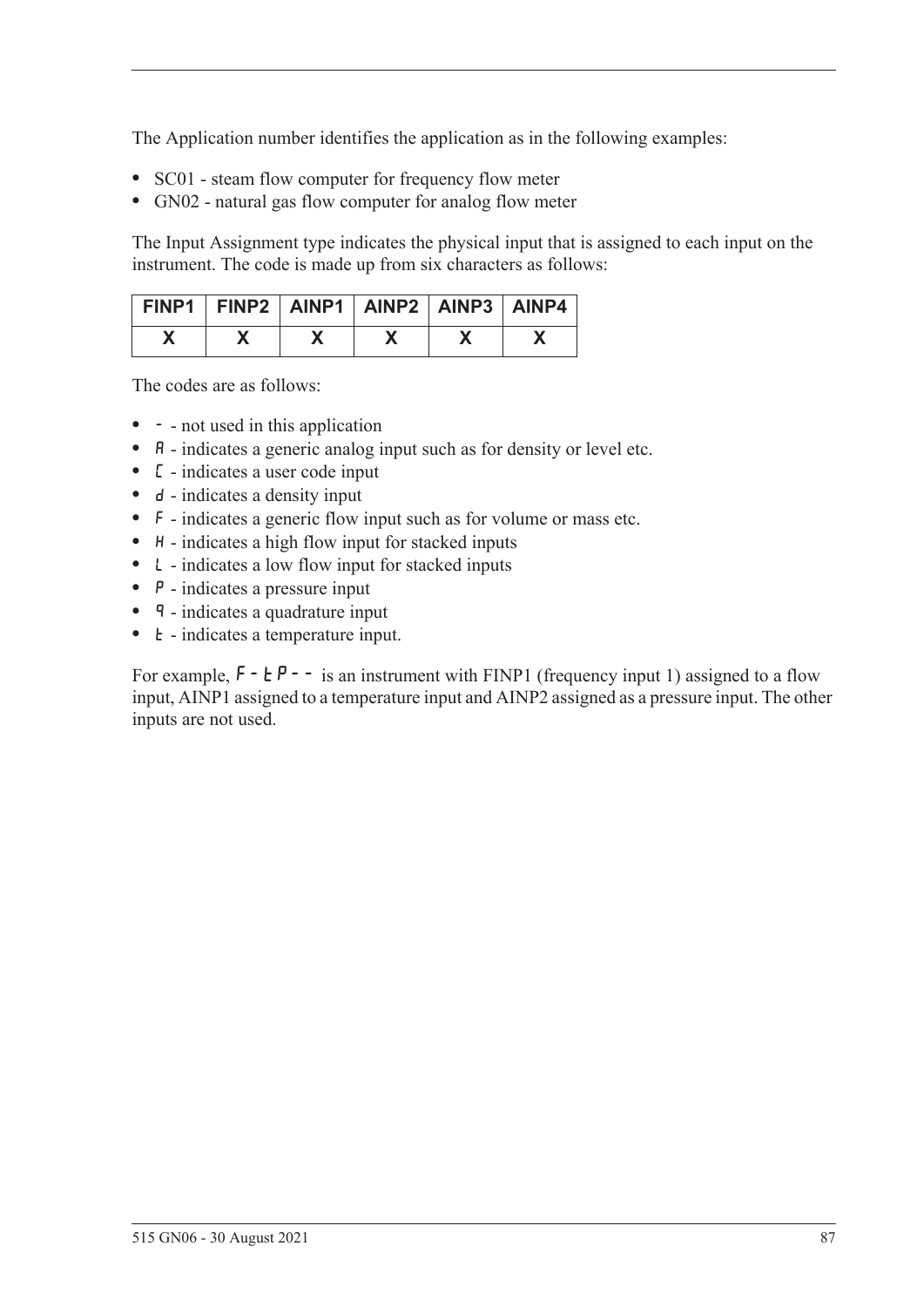# <span id="page-97-0"></span>**Appendix C Ethernet Port & Setup**

# **Ethernet Port**

The optional Ethernet port simplifies the communication network and avoids the need for an external 3rd party Serial to Ethernet converter. It allows communications via an existing Ethernet network. In some installations you will need to speak with your network (IT) administrator in order to correctly set up your network. Applications, such as DataMod (available via Contrec), can communicate over the Ethernet network to perform remote monitoring and Data Logging operations.

Within the instrument's calibration menus the Ethernet port uses the settings for the RS-485 port that need to match a supplied Ethernet unit as follows:

- **•** Protocol: RTU
- **•** Baud Rate: 19200
- **•** Data Bits: 8
- **•** Parity: Even
- **•** Stop Bits: 1

Data mapping follows the same convention applied to Modbus registers.

# **Connecting 515 Ethernet to Networks/Routers**

Ethernet 515s are set as default to DHCP (Dynamic Host Configuration Protocol), which should allow your network/router to automatically find and assign an IP address to the instrument (providing there are addresses available). If your network cannot locate the instrument you may need to run the 'Digi Discovery' tool (Contrec guide available on request) or enter the Ethernet module's MAC address within your router settings. If required, the instrument can also be set to a static IP address, however it is strongly advised that only IT competent persons access and edit site network and 515 Ethernet settings. All Ethernet instruments are supplied with the Ethernet module MAC address printed on the outside of the enclosure and also printed directly onto the Ethernet Module itself (the Option card would need to be removed to view the physical Digi Ethernet module).

Contrec Limited will not be held responsible for any changes made to customer router and network settings. Further guides on how to access the module settings and discovering IP address' can be supplied upon request.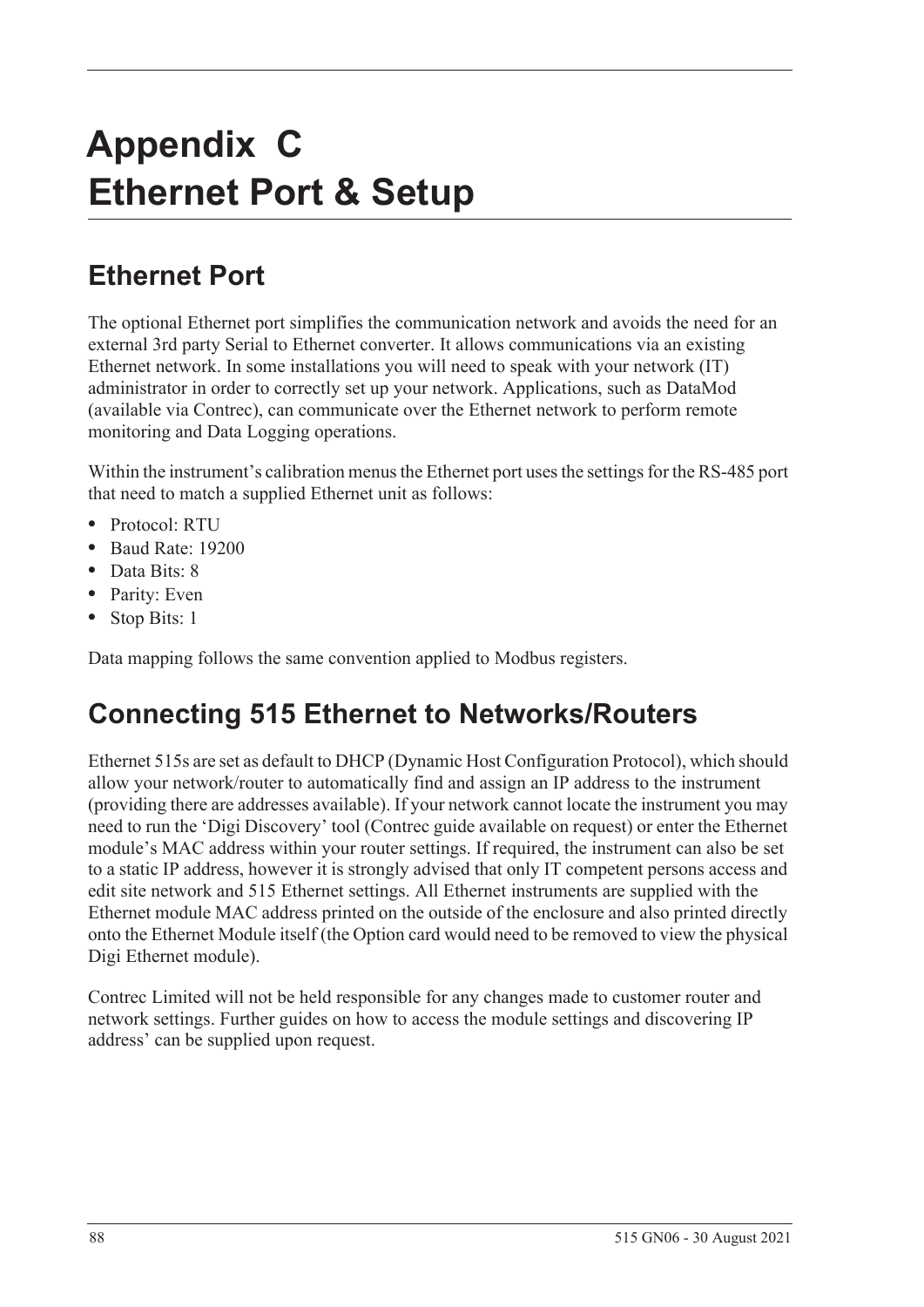# **Connecting DataMod via Ethernet**

Using the IP address that you or the network/router has assigned to the 515 instrument, enter this into the **Host Name / IPv4 Address** tab within DataMod's Modbus Connection Settings as per [Figure 21.](#page-98-0)

Ensure all other settings are correct as per the **Datamod User Guide** and the **515 Ethernet Guide - Establishing a Connection to Datamod**. Both of these documents are available from Contrec on request.

| Transmission Mode-                                   |                 |                     |                      |
|------------------------------------------------------|-----------------|---------------------|----------------------|
| C RTU Serial                                         | <b>C</b> TCP/IP | C RTU over TCP/IP   |                      |
| -RTU Serial Settings-                                |                 |                     |                      |
| Serial Port:                                         |                 | Baud Rate (bps):    |                      |
| COM1                                                 |                 | 19200               | $\blacktriangledown$ |
| -Data Bits-                                          |                 | -Parity-            |                      |
| C 7 bits C 8 bits                                    |                 | C None              |                      |
|                                                      |                 | $C$ Odd             |                      |
| -Stop Bits-                                          |                 | $G$ Even            |                      |
| $C$ 1 bit $C$ 2 bits                                 |                 |                     |                      |
| TCP/IP Settings                                      |                 |                     |                      |
| Host Name / IPv4 Address:                            |                 |                     | Port:                |
| 192.168.0.7                                          |                 |                     | 502                  |
| Receive Timeout (sec): $\vert^2$<br>Maximum Retries: | 2               | Slave Unit Address: | 11                   |
|                                                      |                 | ,                   | Cancel               |

<span id="page-98-0"></span>*Figure 21 DataMod - Modbus Connection Settings*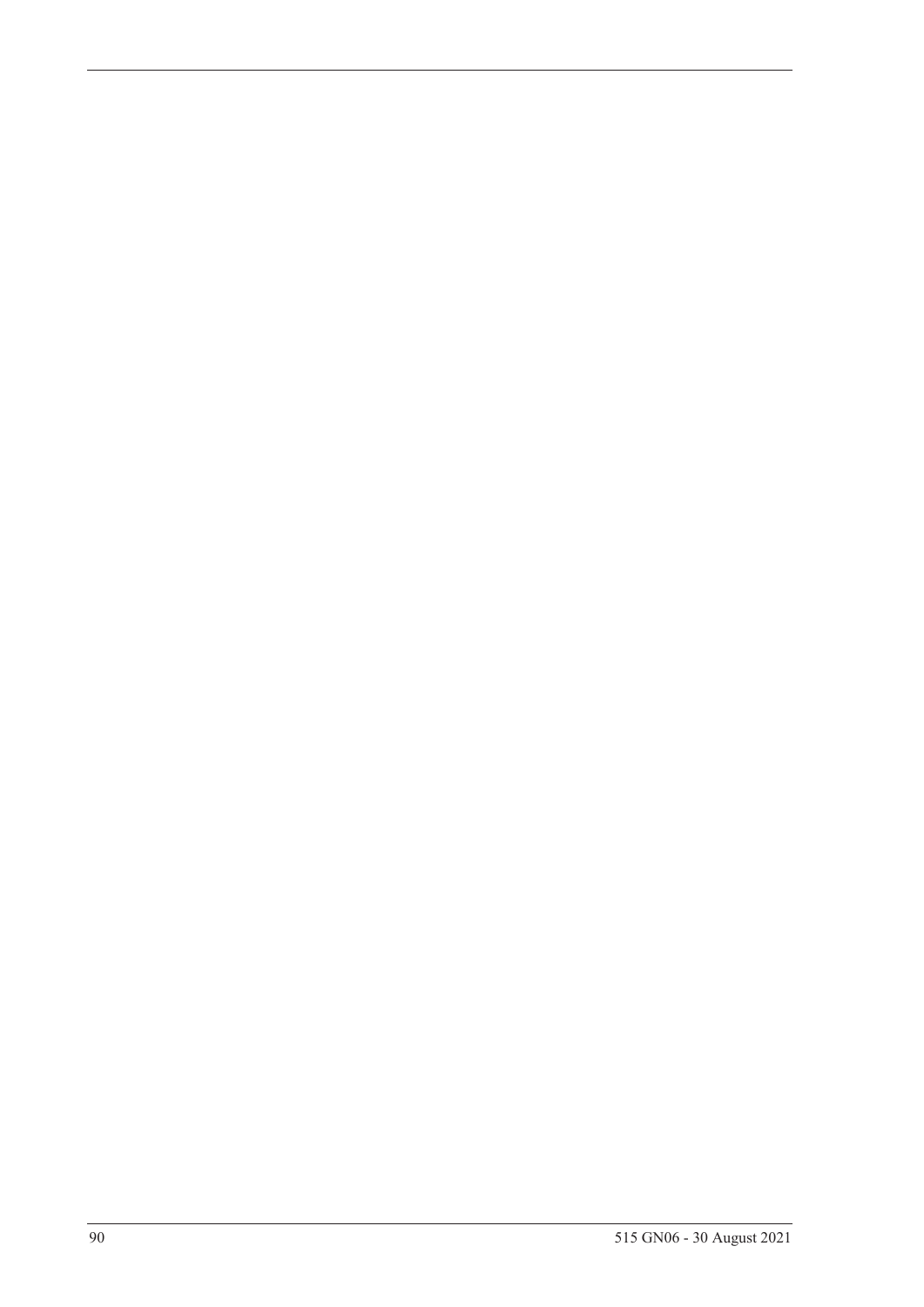# **Index**

**Numerics** 0-5V inpu[t 15](#page-24-0) 4-20mA input [16](#page-25-0) output [18](#page-27-0) 500 Series Program Manage[r 5](#page-14-0) 500-PM software [5,](#page-14-0) [83](#page-92-0)

#### **A**

ACCUM ke[y 26](#page-35-0) address, instrumen[t 66](#page-75-0) AGA-[8 1](#page-10-0) alarm connection [20](#page-29-0) equipment failur[e 49](#page-58-0) hysteresi[s 51](#page-60-0) relays [49](#page-58-1) setpoin[t 50](#page-59-0) alarms menu [49](#page-58-2) analog input connection[s 15](#page-24-1) failur[e 59](#page-68-0) scalin[g 3](#page-12-0) application cod[e 86](#page-95-0) approvals [7](#page-16-0) FCC Declaration [7](#page-16-1) ASCII protoco[l 65](#page-74-0)

### **B**

back panel [12](#page-21-0) backup program [37](#page-46-0) Program Manage[r 37](#page-46-1) basic men[u 28](#page-37-0) battery faile[d 60](#page-69-0) lif[e 53](#page-62-1) ne[w 60](#page-69-0) battery replacemen[t 24](#page-33-0) battery typ[e 24](#page-33-1) baud rat[e 52](#page-61-1)

# **C**

CAL switch-protected parameter [33](#page-42-0) calibration backup, reports [37](#page-46-0) menu [38](#page-47-0) set mode [34](#page-43-0) view mode [34](#page-43-1) cleaning [11](#page-20-0) clock batter[y 53](#page-62-1) date format [54](#page-63-0) real-tim[e 53](#page-62-2) codes application information [86](#page-95-0) customer versio[n 86](#page-95-1) exception [75](#page-84-1) product numbe[r 85](#page-94-0) comm port COM-1 RS-232 [63](#page-72-1) COM-2 RS-485 [64](#page-73-1) communication connection[s 22](#page-31-0) protocols [65](#page-74-1) communication[s 4,](#page-13-1) [63](#page-72-2) menu [52](#page-61-2) connections alar[m 20](#page-29-0) communication [63](#page-72-3) communication[s 22](#page-31-0) electrical [12](#page-21-1) input [15](#page-24-2) mains [23](#page-32-0) output [18](#page-27-1) customer version codes [86](#page-95-1) customizing a printout [78](#page-87-1)

# **D**

daily logging [55](#page-64-0) data log viewing [28,](#page-37-1) [29](#page-38-0)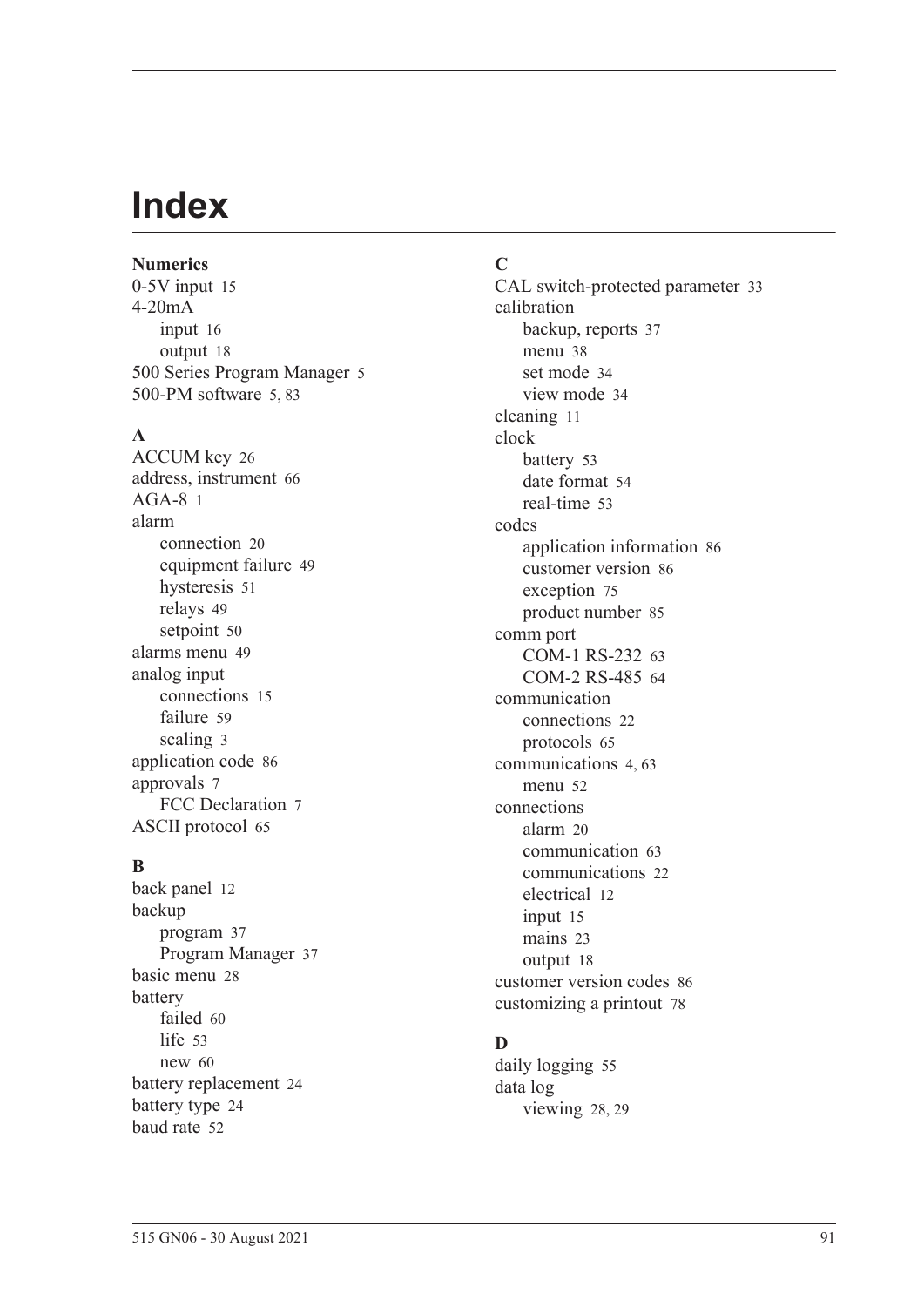data logging daily [55](#page-64-0) hourl[y 54](#page-63-1) monthly [55](#page-64-1) weekl[y 55](#page-64-2) yearly [55](#page-64-3) date format [54](#page-63-0) declaration FCC [7](#page-16-1) decontamination [11](#page-20-0) default on exception [59](#page-68-1) default tota[l 25](#page-34-0) detail men[u 28](#page-37-0) disconnection device [23](#page-32-1) display specifications [9](#page-18-0) timeout mod[e 56](#page-65-0) timeout time [57](#page-66-0) DISPLAY key [26](#page-35-1) display-only parameter [33](#page-42-1)

# **E**

earthin[g 23](#page-32-2) electrical connections [12](#page-21-1) equipment failure alarm [49](#page-58-0) error condition, overrid[e 59](#page-68-2) error message[s 59](#page-68-3) Ethernet COM-2 por[t 23,](#page-32-3) [64](#page-73-2) exception codes [75](#page-84-1) Exception Status [67](#page-76-0) exception, default [59](#page-68-1)

### **F**

failure of input [59](#page-68-0) features [1](#page-10-1) flash driver port assignmen[t 53](#page-62-3) format, date [54](#page-63-0) front panel keys [26](#page-35-2) LEDs [25](#page-34-1)

### **G**

glossary [83](#page-92-1) GPA 2172-96 [6](#page-15-0)

### **H**

hardware connections [63](#page-72-3) hourly logging [54](#page-63-1) hysteresis, alar[m 51](#page-60-0)

# **I**

input 0-5[V 15](#page-24-0) 4-20mA [16](#page-25-0) connections [15](#page-24-2) analog [15](#page-24-1) failure [59](#page-68-0) RTD [16](#page-25-1) sensor failure [59](#page-68-0) types [5](#page-14-1) inputs menu [42](#page-51-0) installation [11](#page-20-1) instrument address [66](#page-75-0) request forma[t 65](#page-74-2) response[s 67](#page-76-1) setting[s 40](#page-49-1) interconnections, communication [63](#page-72-3) interference suppression [21](#page-30-0) ISO 6976-1995 [6](#page-15-1) isolated output[s 4](#page-13-2)

# **K**

key ACCUM [26](#page-35-0) DISPLA[Y 26](#page-35-1) RATE [26](#page-35-3) RESE[T 26](#page-35-4) TOTAL [26](#page-35-5) keys, front panel [26](#page-35-2)

# **L**

LEDs, status [25](#page-34-1) logged dat[a 28](#page-37-1) viewin[g 29](#page-38-0) logging daily [55](#page-64-0) hourly [54](#page-63-1) monthly [55](#page-64-1) weekl[y 55](#page-64-2) yearly [55](#page-64-3) logic input connection [17](#page-26-0)

# **M**

main menu basic and detailed [28](#page-37-0) main menu item[s 27](#page-36-0) mains connections [23](#page-32-0) maintenanc[e 11,](#page-20-1) [23](#page-32-4)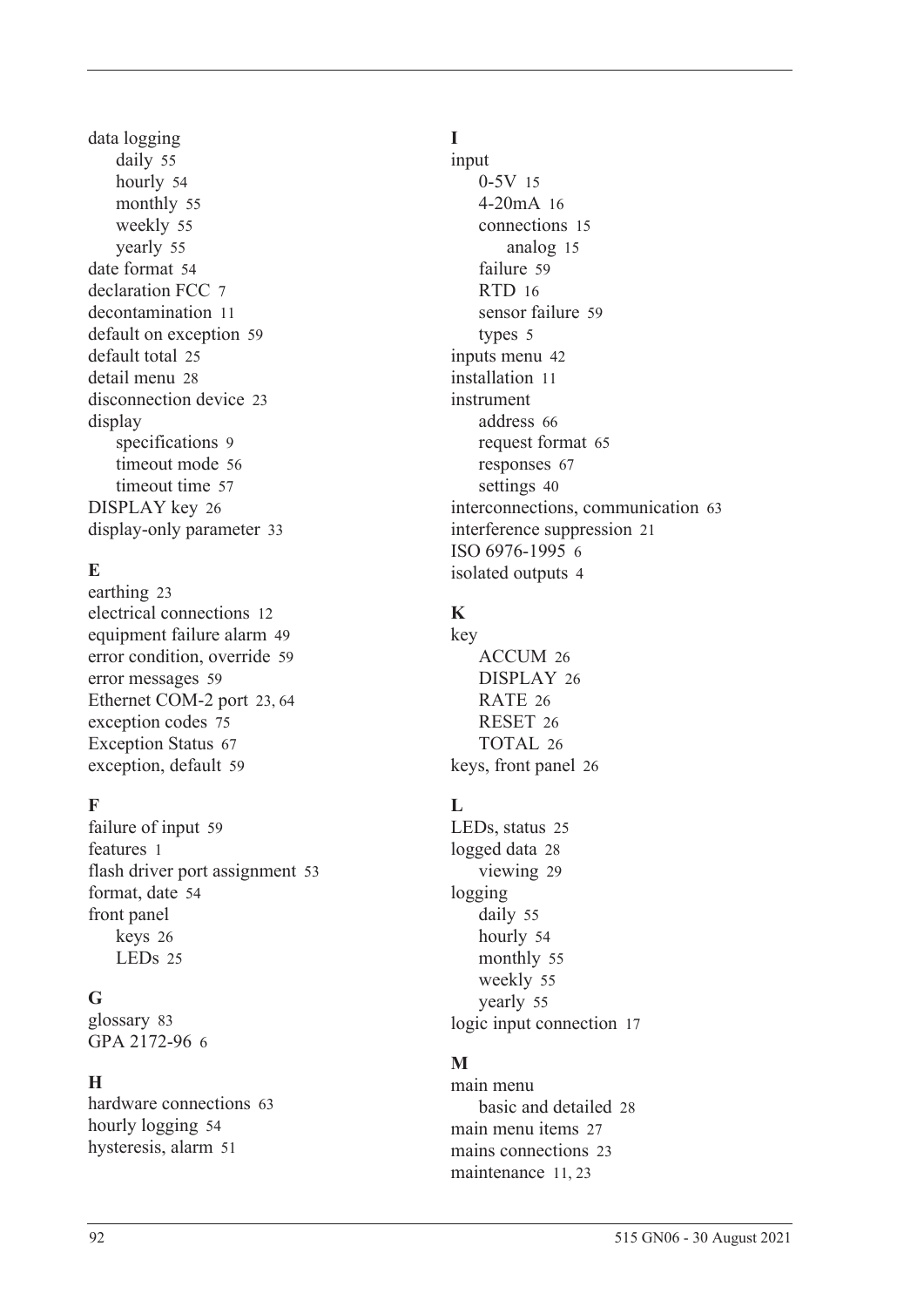menu alarm[s 49](#page-58-2) calibratio[n 38](#page-47-0) comms [52](#page-61-2) input[s 42](#page-51-0) output[s 47](#page-56-0) params [40](#page-49-2) setu[p 56](#page-65-1) test [58](#page-67-0) tm/lo[g 53](#page-62-4) unit[s 40](#page-49-3) messages erro[r 59](#page-68-3) syste[m 59](#page-68-4) warnin[g 61](#page-70-0) Modbus accessible parameters [41](#page-50-0) Modbus data forma[t 53](#page-62-5) Modbus RTU protoco[l 71](#page-80-0) mode display timeou[t 56](#page-65-0) normal operatio[n 25](#page-34-2) set calibration [34](#page-43-0) view calibration [34](#page-43-1) model number[s 85](#page-94-1) monthly logging [55](#page-64-1) mountin[g 11](#page-20-2)

### **N**

normal operatio[n 25](#page-34-2) number mode[l 85](#page-94-1) seria[l 31](#page-40-1)

# **O**

operation, norma[l 25](#page-34-2) output connection[s 18](#page-27-1) 4-20m[A 18](#page-27-0) puls[e 19](#page-28-0) pulse facto[r 49](#page-58-3) outputs men[u 47](#page-56-0) override error condition [59](#page-68-2)

# **P**

panel LED[s 25](#page-34-1) mountin[g 11](#page-20-2) rear [12](#page-21-0)

parameter CAL switch-protected [33](#page-42-0) display-only [33](#page-42-1) not visibl[e 33](#page-42-2) password-protected [33](#page-42-3) programmable [33](#page-42-4) parameters men[u 40](#page-49-2) parity bit [52](#page-61-3) password-protected parameter [33](#page-42-3) peak flowrate[s 28](#page-37-2) port assignment, flash driver [53](#page-62-3) COM-1 RS-232 [22,](#page-31-1) [52](#page-61-4) COM-2 Ethernet [23,](#page-32-3) [64](#page-73-2) COM-2 RS-485 [22,](#page-31-2) [52](#page-61-5) COM-[3 52](#page-61-6) flash driver assignment [53](#page-62-3) power supply interruption [53](#page-62-1) printer data control [82](#page-91-0) error messages [82](#page-91-1) protocol [78](#page-87-2) report types [78](#page-87-3) printer type[s 78](#page-87-4) printout configuration repor[t 37](#page-46-2) printouts individual logs [80](#page-89-0) live data [79](#page-88-0) log report [80](#page-89-1) type[s 79](#page-88-1) product number codes [85](#page-94-0) Program Manager [37](#page-46-1) programmable parameter [33](#page-42-4) protocol ASCI[I 65](#page-74-0) communication [65](#page-74-1) Modbus RT[U 71](#page-80-0) printer [78](#page-87-2) pulse factor, output [49](#page-58-3) pulse output [19](#page-28-0)

# **R**

RATE key [26](#page-35-3) real-time cloc[k 53](#page-62-2) rear panel [12](#page-21-0) relay output[s 4](#page-13-3) relays, alarm [49](#page-58-1)